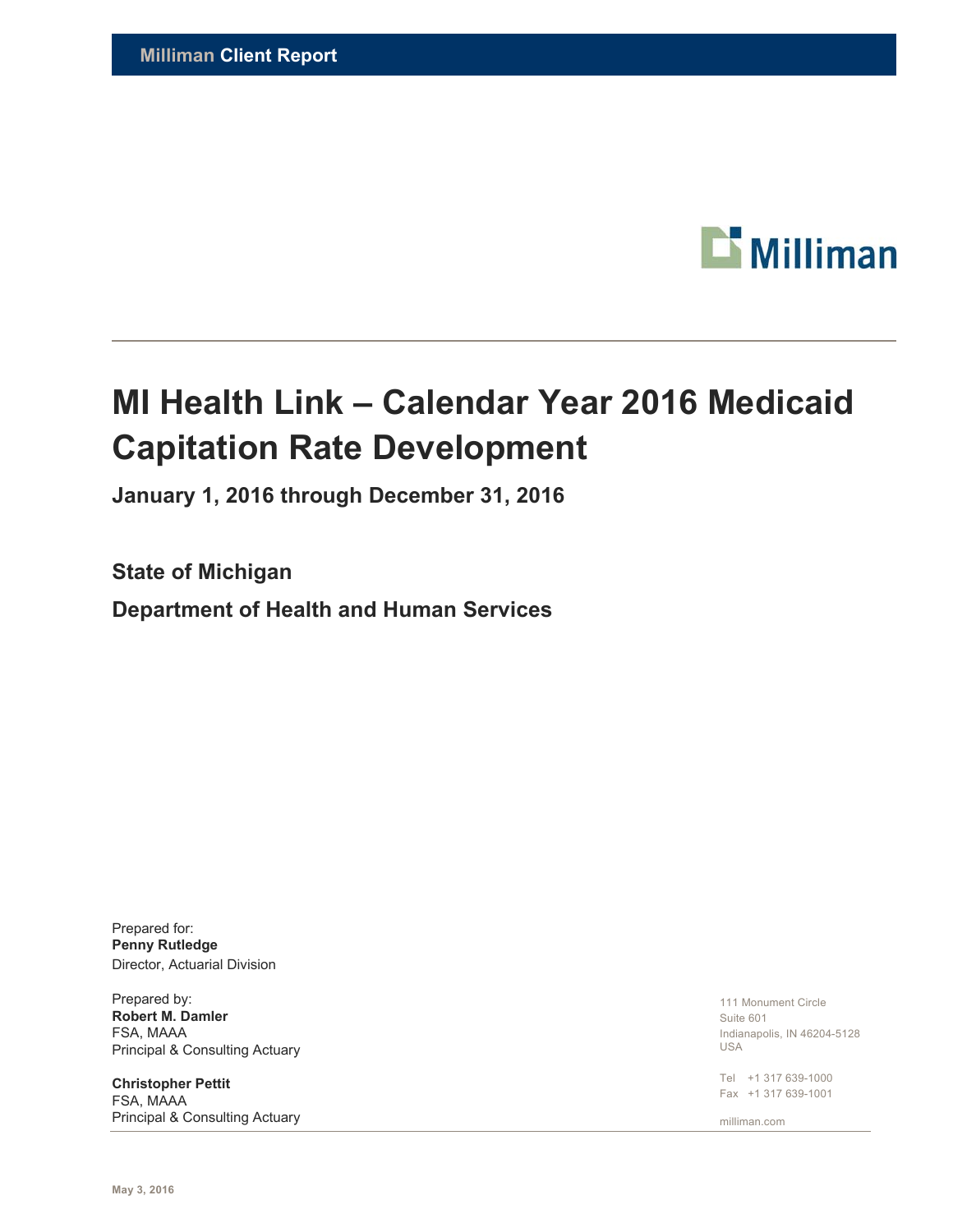# **Table of Contents**

| 1.       |     |  |
|----------|-----|--|
| А.       |     |  |
| В.       |     |  |
| C.<br>D. |     |  |
|          |     |  |
| j.       |     |  |
| ii.      |     |  |
| iii.     |     |  |
| iv.      |     |  |
|          | (a) |  |
|          | (b) |  |
|          | (c) |  |
|          | (d) |  |
|          | (e) |  |
| 2.       |     |  |
|          |     |  |
| Α.       |     |  |
| i.       |     |  |
|          | (a) |  |
|          | (b) |  |
|          | (c) |  |
|          | (d) |  |
| ii.      |     |  |
|          | (a) |  |
|          | (b) |  |
|          | (c) |  |
|          |     |  |
|          |     |  |
| İV.      |     |  |
| V.       |     |  |
| В.       |     |  |
| i.       |     |  |
| ii.      |     |  |
| iii.     |     |  |
| İV.      |     |  |
| v.       |     |  |
| 3.       |     |  |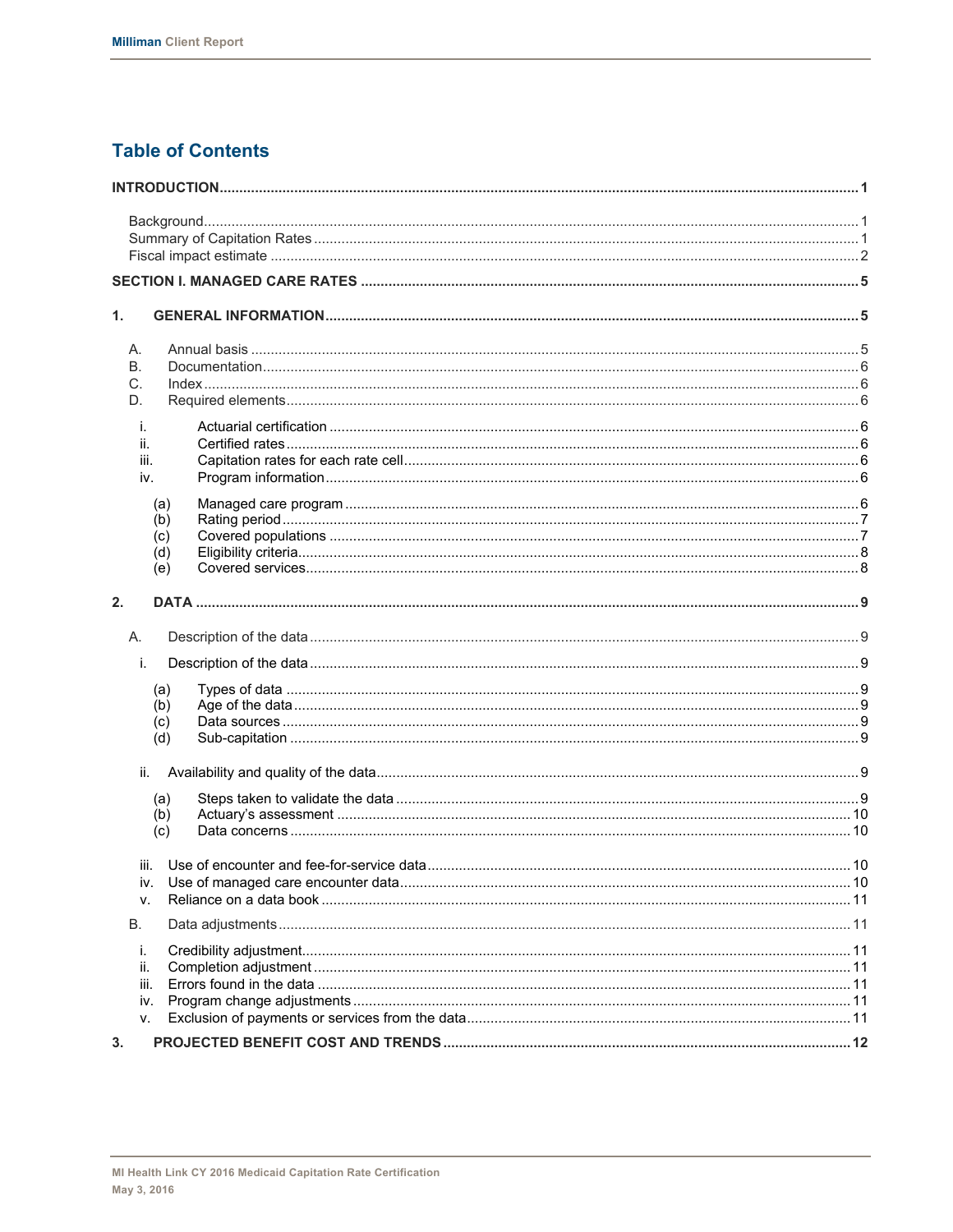|    | A.          |     |  |
|----|-------------|-----|--|
|    | i.          |     |  |
|    |             | (a) |  |
|    |             | (b) |  |
|    |             | (c) |  |
|    |             | (d) |  |
|    | ii.         |     |  |
|    | В.          |     |  |
|    | i.          |     |  |
|    |             | (a) |  |
|    |             | (b) |  |
|    |             | (c) |  |
|    | ii.         |     |  |
|    | iii.        |     |  |
|    | iv.<br>v.   |     |  |
|    |             |     |  |
|    |             | (a) |  |
|    |             | (b) |  |
|    | C.          |     |  |
|    | D.          |     |  |
|    | i.          |     |  |
|    | ii.         |     |  |
|    | iii.        |     |  |
|    | Е.          |     |  |
|    | F.          |     |  |
|    | i.          |     |  |
|    | ii.         |     |  |
|    | iii.        |     |  |
|    | iv.         |     |  |
|    | G.          |     |  |
| 4. |             |     |  |
| 5. |             |     |  |
|    | А.          |     |  |
|    | В.          |     |  |
|    | C.          |     |  |
|    | D.          |     |  |
|    | i.          |     |  |
|    | ii.         |     |  |
|    | iii.<br>iv. |     |  |
|    |             |     |  |
| 6. |             |     |  |
| 7. |             |     |  |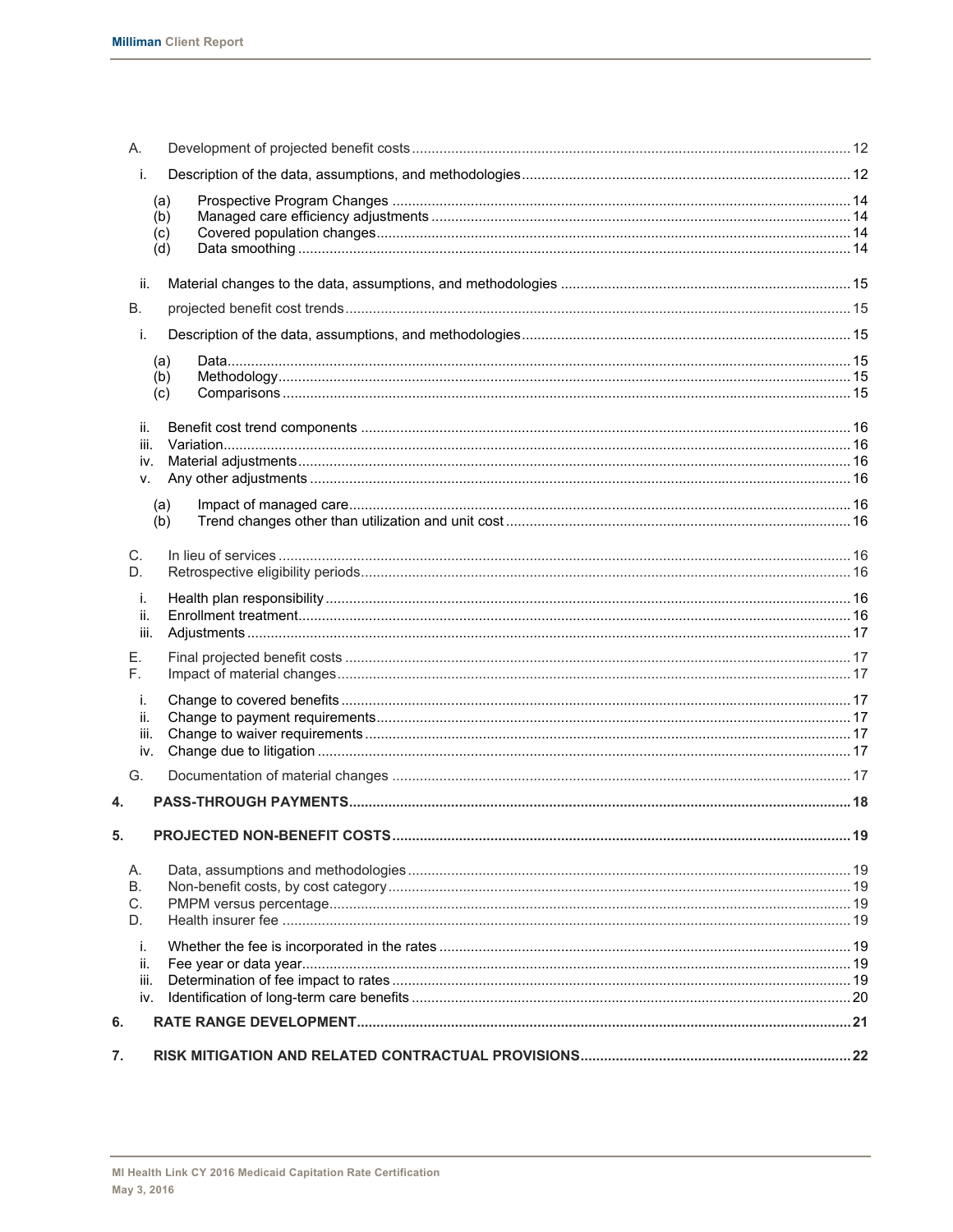| А.<br><b>B.</b><br>C.<br>D.<br>Ε. |                                                                                 |  |
|-----------------------------------|---------------------------------------------------------------------------------|--|
| i.<br>ii.                         |                                                                                 |  |
| F.<br>G.                          |                                                                                 |  |
| i.<br>ii.<br>iii.<br>iv.          |                                                                                 |  |
| 8.                                |                                                                                 |  |
| А.<br><b>B.</b>                   |                                                                                 |  |
| i.<br>ii.<br>iii.                 |                                                                                 |  |
| 9.                                |                                                                                 |  |
|                                   | SECTION II. MEDICAID MANAGED CARE RATES WITH LONG-TERM SERVICES AND SUPPORTS 26 |  |
| $\mathbf{1}$ .                    |                                                                                 |  |
| А.<br>B.                          |                                                                                 |  |
|                                   | (a)<br>(b)                                                                      |  |
| C.<br>D.<br>Ε.                    |                                                                                 |  |
|                                   |                                                                                 |  |
|                                   |                                                                                 |  |
|                                   |                                                                                 |  |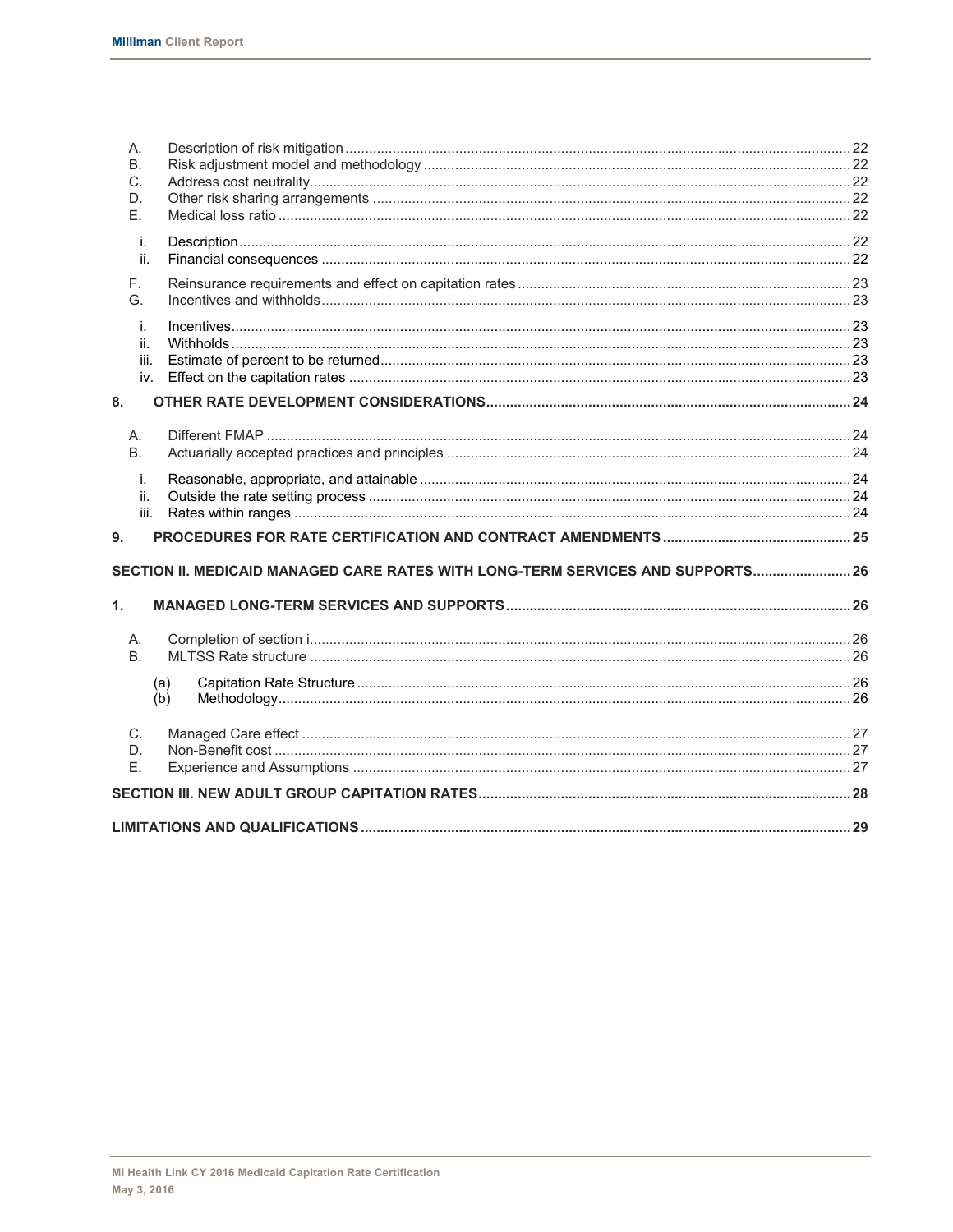**APPENDIX 1: ACTUARIAL CERTIFICATION APPENDIX 2: BASE DATA ACTUARIAL MODELS APPENDIX 3: 2016 CAPITATION RATE DEVELOPMENT APPENDIX 4: PROJECTED ENROLLMENT APPENDIX 5: COVERED SERVICES APPENDIX 6: PROSPECTIVE TREND RATES APPENDIX 7: SELECTION FACTOR ANALYSIS**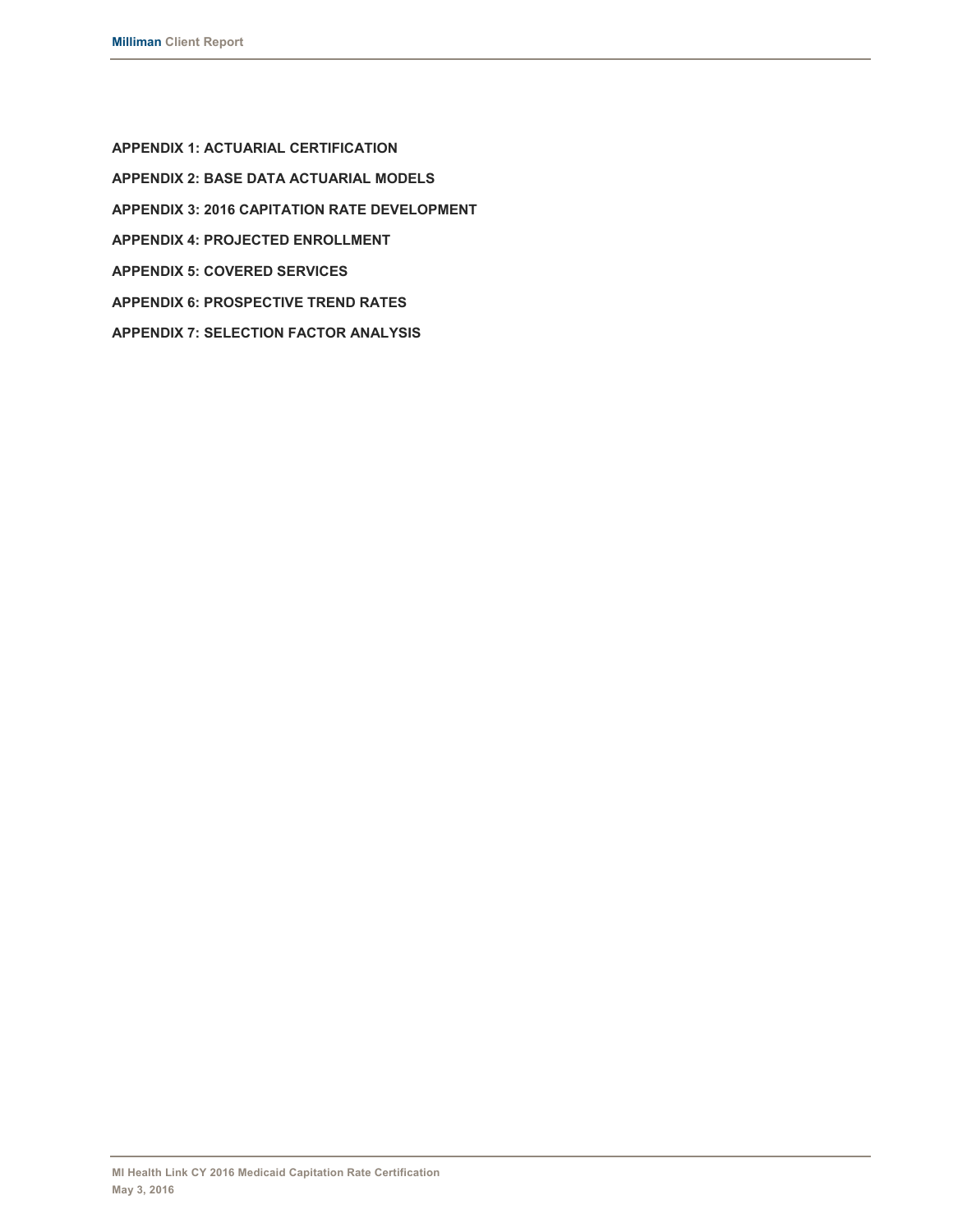# **INTRODUCTION**

# **BACKGROUND**

Milliman, Inc. (Milliman) has been retained by the State of Michigan, Department of Health and Human Services (MDHHS) to provide actuarial and consulting services related to the development of actuarially sound capitation rates for MI Health Link to be effective January 1, 2016. These rates will be in effect through the remainder of calendar year 2016. MI Health Link is Michigan's managed care program for the dual eligible (Medicare-Medicaid) population.

This letter provides documentation for the development of the actuarially sound capitation rates for calendar year 2016. It also includes the required actuarial certification in Appendix 1. Unless otherwise specified, all references to "rates" or "capitation rates" throughout this document refer to the Medicaid-specific component of the MI Health Link capitation rates

To facilitate review, this document has been organized in the same manner as the 2016 Managed Care Rate Setting Consultation Guide (2016 guide), released by CMS in September 2015. Section 3 of the 2016 guide is not applicable to this certification, since the covered services do not include rates for new adult groups (Section 3).

# **SUMMARY OF CAPITATION RATES**

The capitation rates for the MI Health Link population are illustrated in Table 1 by rate cell. The underlying capitation rates by rate cell are effective from January 1, 2016 through December 31, 2016. During calendar year 2016, it is anticipated that hospice beneficiaries will be allowed to remain in the program. This will be a change from calendar year 2015 and requires an update to the three-way contract between CMS, MDHHS and the Integrated Care Organizations (ICOs). Thus, we have illustrated rates prior to this change as well as once the change has been approved. The rates in Table 1 are illustrated on a gross basis prior to adjustment for any amounts that are expected to be paid by the beneficiary and recouped by the nursing facilities. The rates in Table 1 reflect the mandatory 1% savings assumption prescribed by CMS and the state. The percentage change reflects a blend of the "without hospice" and "with hospice" rates.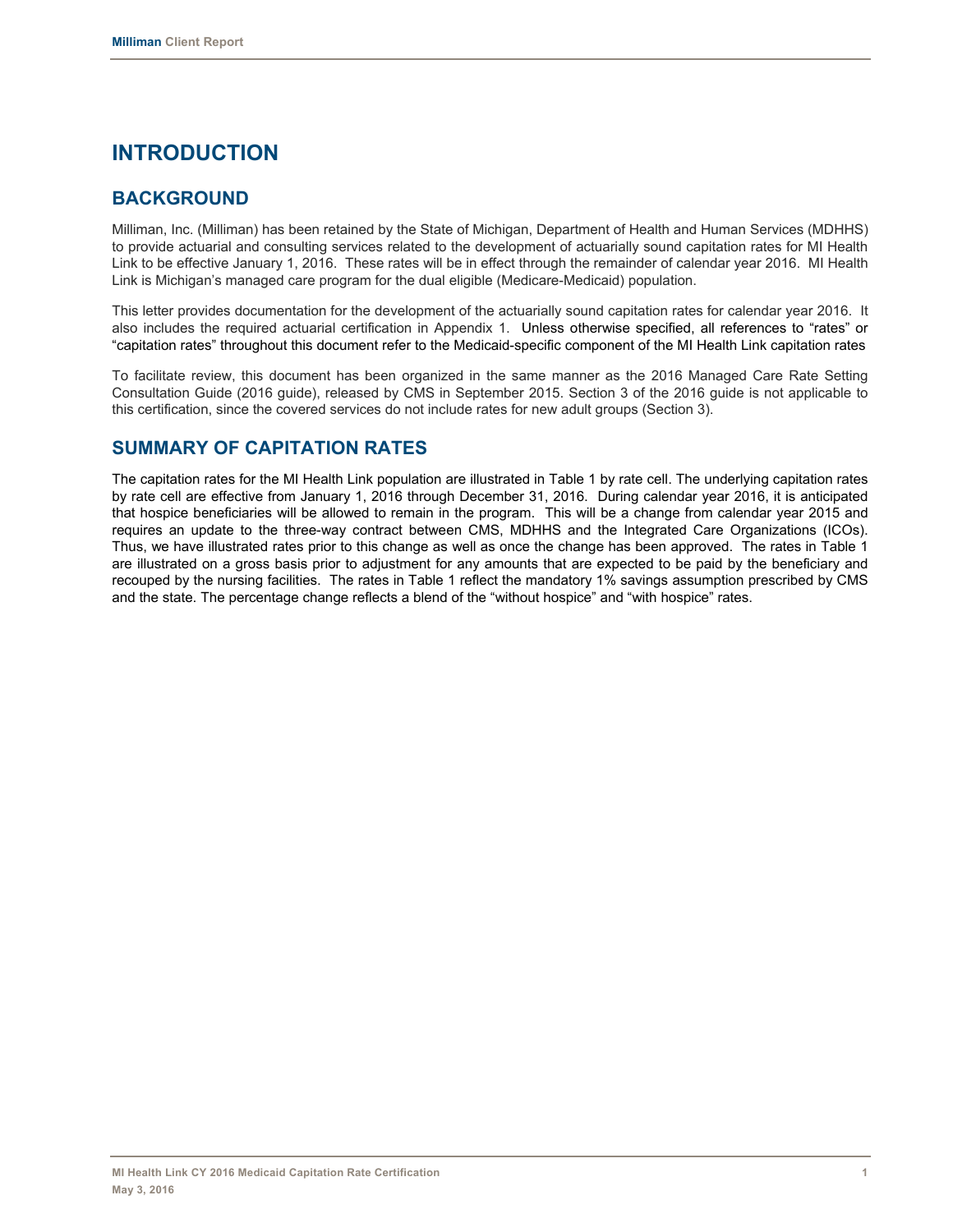| Table 1<br><b>State of Michigan</b><br><b>Department of Health and Human Services</b><br><b>MI Health Link Capitation Rates by Rate Cell</b><br><b>Effective January 1, 2016</b><br><b>Comparison with CY 2015 Rates (PMPM Rates)</b> |                                                                        |               |                                                    |                               |          |  |  |  |  |  |  |  |
|---------------------------------------------------------------------------------------------------------------------------------------------------------------------------------------------------------------------------------------|------------------------------------------------------------------------|---------------|----------------------------------------------------|-------------------------------|----------|--|--|--|--|--|--|--|
| <b>Rate Cell</b>                                                                                                                                                                                                                      | <b>Estimated CY2016</b><br><b>Average Monthly</b><br><b>Enrollment</b> | <b>CY2015</b> | <b>CY 2016</b><br><b>Without</b><br><b>Hospice</b> | CY2016 with<br><b>Hospice</b> | % Change |  |  |  |  |  |  |  |
| Nursing Facility - Subtier A                                                                                                                                                                                                          |                                                                        |               |                                                    |                               |          |  |  |  |  |  |  |  |
| Over Age 65                                                                                                                                                                                                                           | 1,646                                                                  | \$5,907.38    | \$6,033.24                                         | \$6,006.08                    | 1.9%     |  |  |  |  |  |  |  |
| Under Age 65                                                                                                                                                                                                                          | 218                                                                    | \$4,845.02    | \$5,209.22                                         | \$5,207.17                    | 7.5%     |  |  |  |  |  |  |  |
| Nursing Facility - Subtier B                                                                                                                                                                                                          |                                                                        |               |                                                    |                               |          |  |  |  |  |  |  |  |
| Over Age 65                                                                                                                                                                                                                           | 196                                                                    | \$8,503.68    | \$9,128.71                                         | \$9,158.64                    | 7.5%     |  |  |  |  |  |  |  |
| Under Age 65                                                                                                                                                                                                                          | 13                                                                     | \$8,710.76    | \$9,243.52                                         | \$9,254.62                    | 6.2%     |  |  |  |  |  |  |  |
| <b>Nursing Facility LOC-Waiver</b>                                                                                                                                                                                                    |                                                                        |               |                                                    |                               |          |  |  |  |  |  |  |  |
| Over Age 65                                                                                                                                                                                                                           | 78                                                                     | \$2,059.64    | \$2,229.41                                         | \$2,229.41                    | 8.2%     |  |  |  |  |  |  |  |
| Under Age 65                                                                                                                                                                                                                          | 57                                                                     | \$3,139.47    | \$2,771.22                                         | \$2,771.22                    | (11.7%)  |  |  |  |  |  |  |  |
| <b>Community Residents</b>                                                                                                                                                                                                            |                                                                        |               |                                                    |                               |          |  |  |  |  |  |  |  |
| Over Age 65                                                                                                                                                                                                                           | 12,696                                                                 | \$160.66      | \$141.93                                           | \$141.93                      | (11.7%)  |  |  |  |  |  |  |  |
| Under Age 65                                                                                                                                                                                                                          | 18,557                                                                 | \$120.71      | \$121.08                                           | \$121.08                      | 0.3%     |  |  |  |  |  |  |  |

Notes:

1. Values shown are on a gross basis prior to reduction for patient pay amounts and withhold.

2. Distribution of enrollment by age based on base experience distribution applied to actual enrollment

# **FISCAL IMPACT ESTIMATE**

The estimated fiscal impact of the 2016 MI Health Link rate changes on a state and federal expenditures basis is \$1.9 million based upon the projected monthly enrollment for calendar year 2016. Development of estimated total expenditures, as well as federal only expenditures, under the current calendar year 2015 contracted capitation rates and the enclosed 2016 capitation rates, is illustrated on a rate cell basis in Table 2 based on the Federal Fiscal Year 2016 FMAP of 65.60%.

Table 2 compares the estimated state and federal expenditures under the current contracted capitation rates to the January 2016 contracted capitation rates, based on estimated average monthly enrollment for calendar year 2016. For illustration purposes we have assumed that the "with hospice" rates will be in effect for 6 months of the calendar year.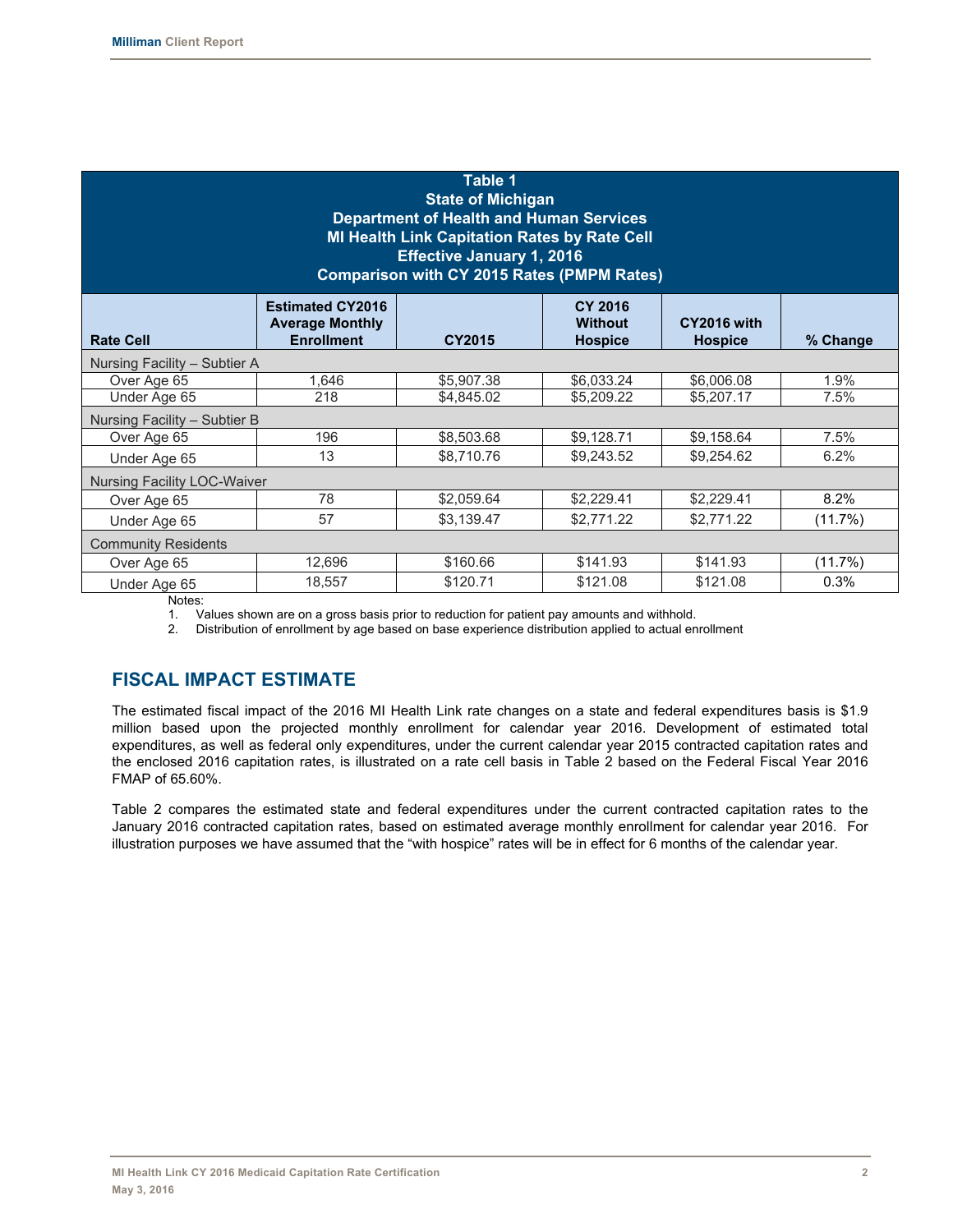| Table 2<br><b>State of Michigan</b><br><b>Department of Health and Human Services</b><br><b>MI Health Link</b><br><b>Rates Effective January 1, 2016</b><br><b>Comparison with Previous Rates (Aggregate Expenditures \$ Millions)</b> |                     |                     |                       |  |  |  |  |  |  |  |  |  |
|----------------------------------------------------------------------------------------------------------------------------------------------------------------------------------------------------------------------------------------|---------------------|---------------------|-----------------------|--|--|--|--|--|--|--|--|--|
| Aggregate<br>Aggregate<br><b>Expenditures at</b><br><b>Expenditures at</b><br><b>Expenditure</b><br><b>Current Rates</b><br><b>Population</b><br><b>January Rates</b><br>Change                                                        |                     |                     |                       |  |  |  |  |  |  |  |  |  |
| Nursing Facility-Subtier A                                                                                                                                                                                                             | \$129.4             | \$132.5             | \$3.1                 |  |  |  |  |  |  |  |  |  |
| Nursing Facility-Subtier B<br>NFLOC - Waiver<br><b>Community Well</b>                                                                                                                                                                  | 21.4<br>4.1<br>51.4 | 22.9<br>4.0<br>48.6 | 1.5<br>(0.1)<br>(2.7) |  |  |  |  |  |  |  |  |  |
| <b>Total MI Health Link</b>                                                                                                                                                                                                            | \$206.2             | \$208.0             | \$1.9                 |  |  |  |  |  |  |  |  |  |
| <b>Total Federal</b><br><b>Total State</b><br>Notes:                                                                                                                                                                                   | 135.2<br>70.9       | 136.5<br>71.6       | 1.2<br>0.7            |  |  |  |  |  |  |  |  |  |

Notes:

1. Aggregate expenditures were developed based on projected monthly enrollment.

2. State expenditures based on Federal Fiscal Year 2016 FMAP of 65.60%

3. Values are rounded.

# **RATE CHANGE SUMMARY**

Table 3 illustrates the changes from the CY 2015 capitation rates to the CY 2016 capitation rates by major category.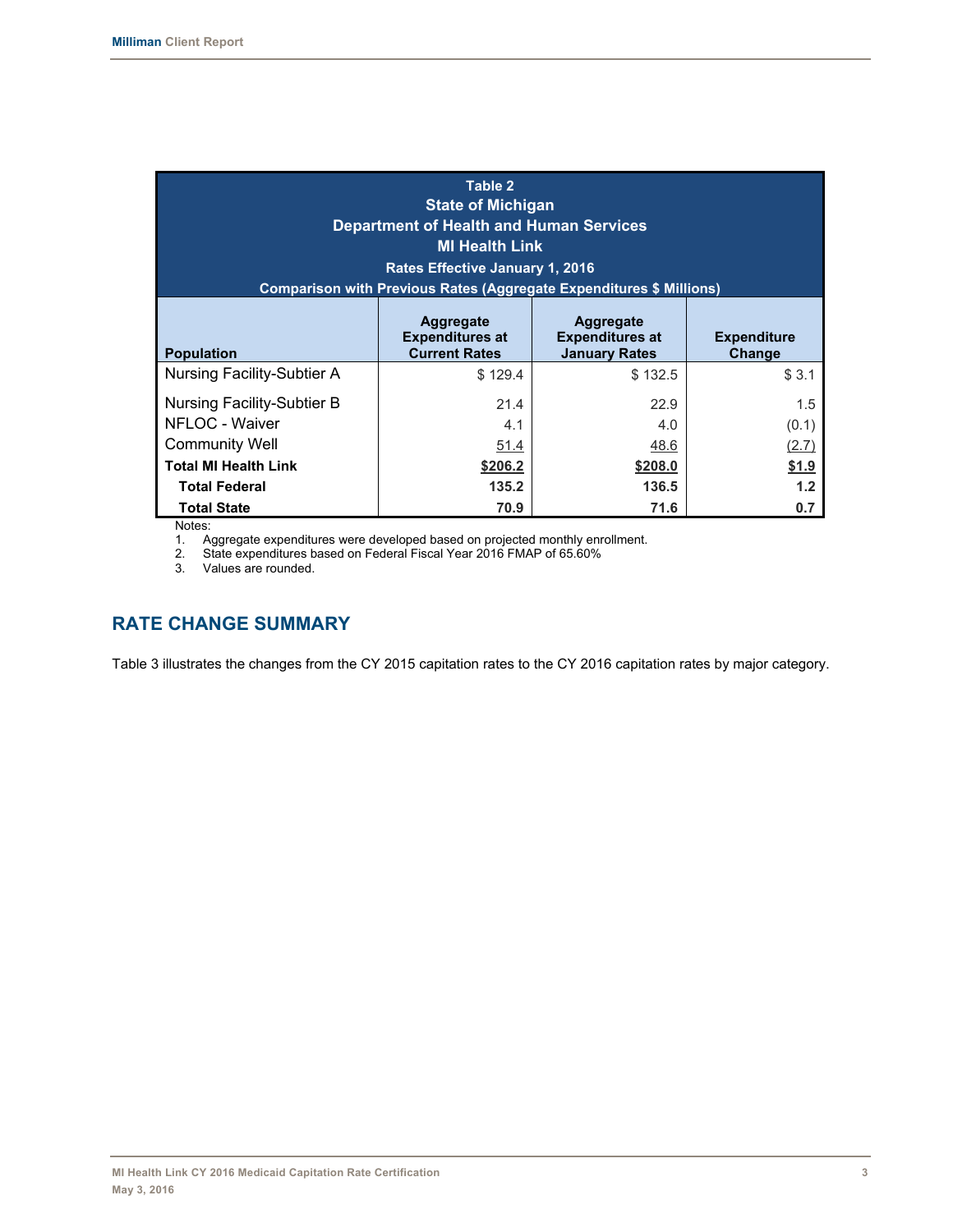| Table 3<br><b>State of Michigan</b><br><b>Department of Health and Human Services</b><br><b>MI Health Link</b><br><b>Rates Effective January 1, 2016</b><br><b>Capitation Rate Change Impact Summary</b> |                    |            |                    |            |                    |            |                    |          |  |  |  |  |  |
|----------------------------------------------------------------------------------------------------------------------------------------------------------------------------------------------------------|--------------------|------------|--------------------|------------|--------------------|------------|--------------------|----------|--|--|--|--|--|
| <b>Nursing Facility-Subtier B</b><br><b>NFLOC-Waiver</b><br><b>Nursing Facility-Subtier A</b><br><b>Community Well</b>                                                                                   |                    |            |                    |            |                    |            |                    |          |  |  |  |  |  |
| <b>Rating Impact Factor</b>                                                                                                                                                                              | Over <sub>65</sub> | Under 65   | Over <sub>65</sub> | Under 65   | Over <sub>65</sub> | Under 65   | Over <sub>65</sub> | Under 65 |  |  |  |  |  |
| <b>Previous Capitation</b>                                                                                                                                                                               | \$5,907.38         | \$4,845.02 | \$8,503.68         | \$8,710.76 | \$2,059.64         | \$3,139.47 | \$160.66           | \$120.71 |  |  |  |  |  |
| Rebasing and Trend <sup>1</sup>                                                                                                                                                                          | 125.86             | 364.20     | 625.03             | 532.76     | 3.51               | (13.97)    | (12.45)            | 2.53     |  |  |  |  |  |
| Capitation Rate Updates <sup>2</sup>                                                                                                                                                                     | N/A                | N/A        | N/A                | N/A        | 166.26             | (354.28)   | 0.49               | 0.61     |  |  |  |  |  |
| Selection Factor <sup>3</sup>                                                                                                                                                                            | N/A                | N/A        | N/A                | N/A        | N/A                | N/A        | (8.54)             | (5.85)   |  |  |  |  |  |
| Blending Cost Mix <sup>4</sup>                                                                                                                                                                           | N/A                | N/A        | N/A                | N/A        | N/A                | N/A        | 1.77               | 3.09     |  |  |  |  |  |
| <b>CY 2016 Capitation without</b><br><b>Hospice</b>                                                                                                                                                      | \$6,033.24         | \$5,209.22 | \$9,128.71         | \$9,243.52 | \$2,229.41         | \$2,771.22 | \$141.93           | \$121.08 |  |  |  |  |  |
| Hospice Coverage                                                                                                                                                                                         | \$ (27.16)         | \$ (2.05)  | \$29.93            | \$11.10    | \$0.00             | \$0.00     | \$0.00             | \$0.00   |  |  |  |  |  |
| CY 2016 Capitation with<br><b>Hospice</b>                                                                                                                                                                | \$6,006.08         | \$5,207.17 | \$9,158.64         | \$9,254.62 | \$2,229.41         | \$2,771.22 | \$141.93           | \$121.08 |  |  |  |  |  |

 $\overline{a}$ 

<sup>1</sup> Rebasing and trend change reflects update to SFY 2014 base data along with completion and trend adjustments to CY 2016 midpoint

<sup>2</sup> Reflects impact of updates to MIChoice and Duals Lite capitation rates for SFY 2016

 $^3$  Reflects impact of update to Community Well selection factor

<sup>4</sup> Reflects change in blending of FFS and HMO enrollment in the community well rate development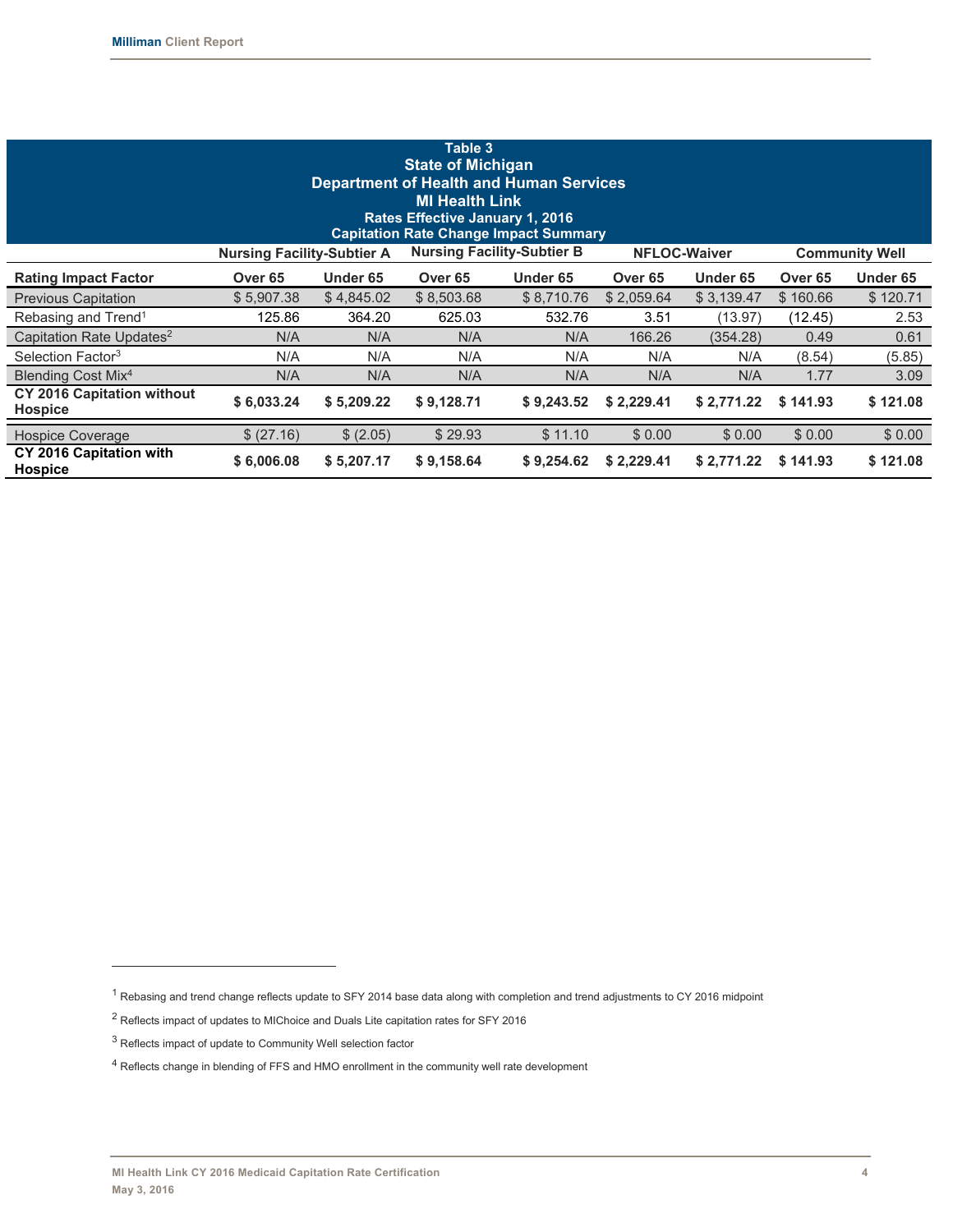# **SECTION I. MANAGED CARE RATES**

# **1. GENERAL INFORMATION**

This section provides information listed under the General Information section of the 2016 Managed Care Rate Setting Consultation Guide (2016 guide), Section I.

The capitation rates provided with this certification are "actuarially sound" for purposes of 42 CFR 438.6(c), according to the following criteria:

- The capitation rates have been developed in accordance with generally accepted actuarial principles and practices;
- The capitation rates are appropriate for the Medicaid populations to be covered, and Medicaid services to be furnished under the contract; and,
- The capitation rates meet the requirements of 42 CFR 438.6(c).

Assessment of actuarial soundness under 42 CFR 438.6, in the context of MI Health Link, should consider both Medicare and Medicaid contributions and the opportunities for efficiencies unique to an integrated care program. CMS considers the Medicaid actuarial soundness requirements to be flexible enough to consider efficiencies and savings that may be associated with Medicare. Therefore, CMS does not believe that a waiver of Medicaid actuarial soundness principles is necessary in the context of this Demonstration.

To ensure compliance with generally accepted actuarial practices and regulatory requirements, we referred to published guidance from the American Academy of Actuaries (AAA), the Actuarial Standards Board, CMS, and federal regulations. Specifically, the following were referenced during the rate development:

- Actuarial standards of practice applicable to Medicaid managed care rate setting which have been enacted as of the capitation rate certification date, including: ASOP 1 (Introductory Actuarial Standard of Practice); ASOP 5 (Incurred Health and Disability Claims); ASOP 23 (Data Quality); ASOP 25 (Credibility Procedures); ASOP 41 (Actuarial Communications); ASOP 45 (The Use of Health Status Based Risk Adjustment Methodologies); and ASOP 49 (Medicaid Managed Care Capitation Rate Development and Certification).
- Federal regulation 42 CFR §438.6(c).
- *2016 Medicaid Managed Care Rate Development Guide* published by CMS on September 23, 2015.
- Throughout this document, the term "actuarially sound" will be defined in ASOP 49:

 *"Medicaid capitation rates are "actuarially sound" if, for business for which the certification is being prepared and for the period covered by the certification, projected capitation rates and other revenue sources provide for all reasonable, appropriate, and attainable costs. For purposes of this definition, other revenue sources include, but are not limited to, expected reinsurance and governmental stop-loss cash flows, governmental risk-adjustment cash flows, and investment*  income. For purposes of this definition, costs include, but are not limited to, expected health benefits; health benefit *settlement expenses; administrative expenses; the cost of capital, and government-mandated assessments, fees, and taxes."*

## **A. ANNUAL BASIS**

The actuarial certification contained in this report is effective for the capitation rates for the one year rate period from January 1, 2016 through December 31, 2016.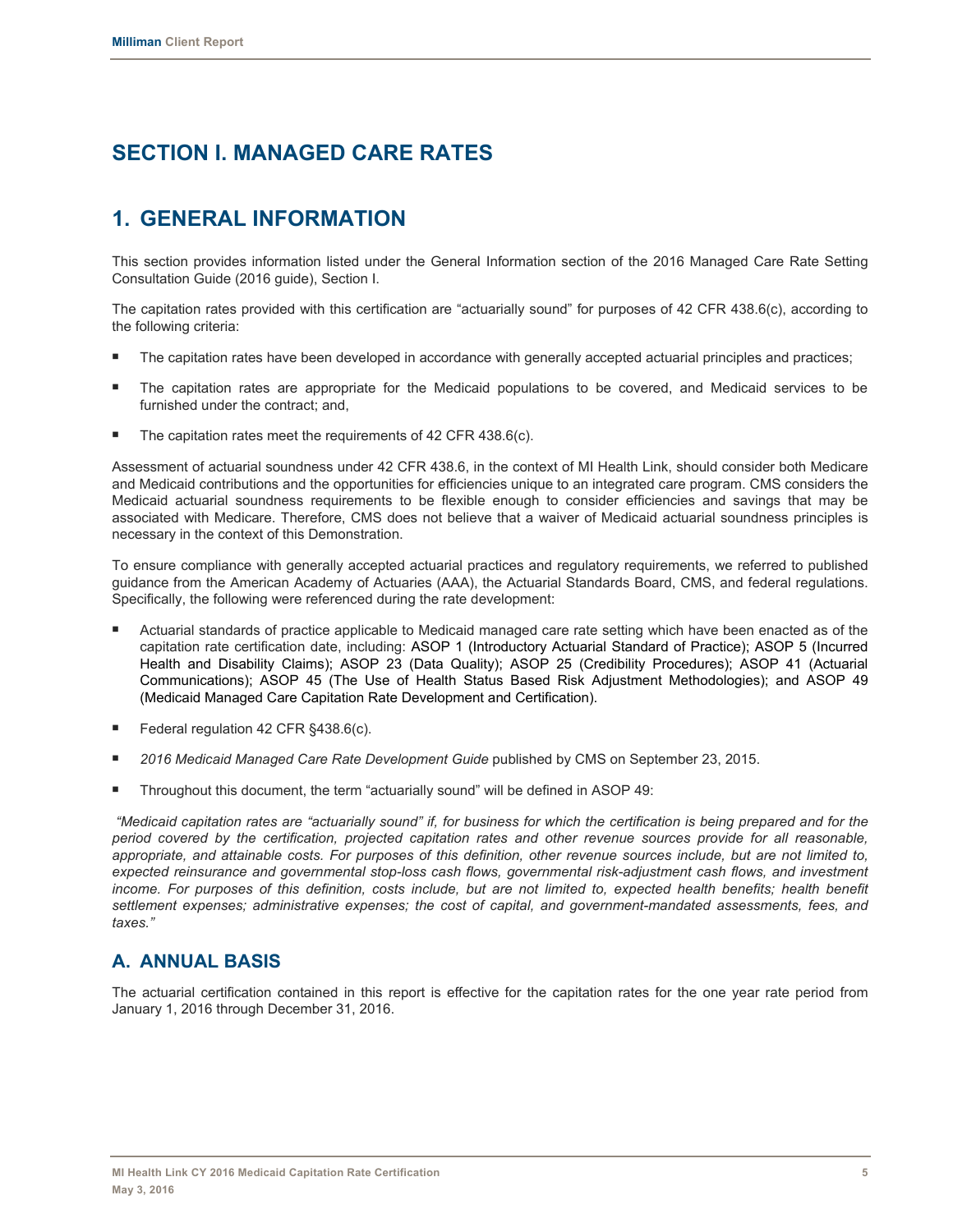# **B. DOCUMENTATION**

This report contains appropriate documentation of all elements described in the rate certification, including data used, assumptions made, and methods for analyzing data and developing assumptions and adjustments.

# **C. INDEX**

The index to this rate certification is the table of contents, found immediately after the title page. The index includes section numbers and related page numbers. Sections not relevant to this certification continue to be provided, with an explanation of why they are not applicable.

# **D. REQUIRED ELEMENTS**

## i. Actuarial certification

The actuarial certification, signed by Robert Damler, FSA, MAAA, is in Appendix 1. Mr. Damler meets the qualification standards established by the American Academy of Actuaries and follows the practice standards established by the Actuarial Standards Board, that certify that the final rates meet the standards in 42 CFR §438.6(c).

## ii. Certified rates

The certified capitation rates by rate cell are illustrated in Appendix 3. These rates represent the contracted capitation rates to be paid to the integrated care organizations (ICOs) on a gross basis prior to reduction for projected patient pay amounts that will be recouped by the nursing facilities.

## iii. Capitation rates for each rate cell

The capitation rates included in Appendix 3 are provided on a rate cell basis. The Nursing Facility capitation rates were developed based on projected gross nursing facility rates. On an individual basis, MDHHS will deduct the actual patient pay liability amount from the nursing facility capitation rate shown in Table 1 and pay the net capitation rate to the ICOs.

### iv. Program information

#### **(a) Managed care program**

MDHHS, along with CMS and the MI Health Link ICOs, provides benefits for fully dual eligibles under the MI Health Link program within targeted geographic areas. This letter provides the documentation and certification of the calendar year 2016 capitation rates for the Medicaid component of the MI Health Link program.

MI Health Link began a phased-in schedule of enrollment starting in March 2015 among 7 full-risk managed care plans in 4 regions. Demonstration Year 1 is comprised of the partial year 2015 and the complete calendar year 2016 time periods.

The rate cell structure was developed based upon level of care and age (over/under age 65) with separate area factors applied based on historical experience.

The services provided under this contract include complete physical and behavioral health, and long-term services and supports. The program pays secondary to Medicare for Medicare covered services.

Table 3 illustrates the counties included in the MI Health Link program along with their implementation dates.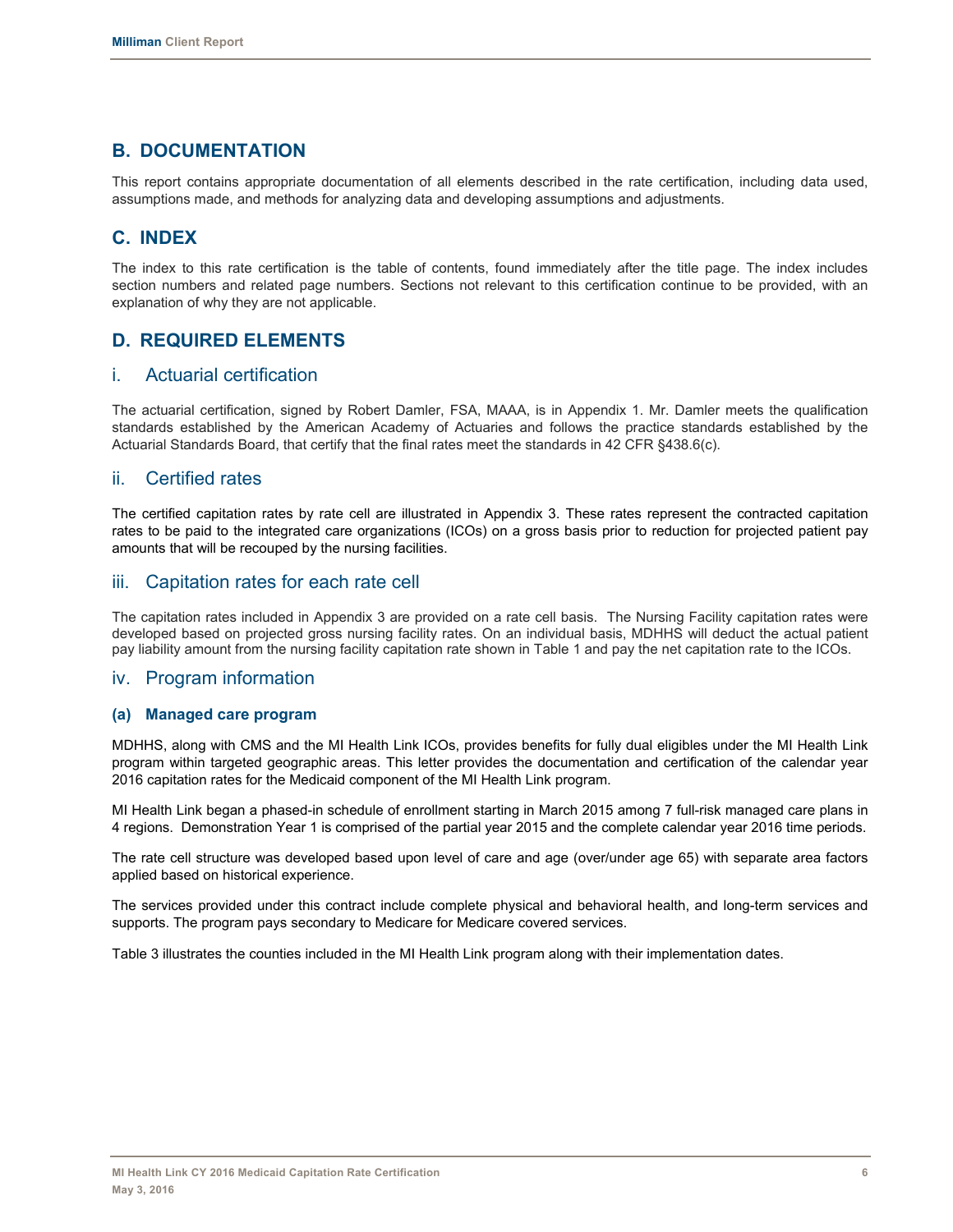| Table 3<br><b>State of Michigan</b><br><b>Department of Health and Human Services</b><br><b>MI Health Link Regions and Implementation Dates</b> |                                                                                                                                                            |               |  |  |  |  |  |  |  |  |  |  |
|-------------------------------------------------------------------------------------------------------------------------------------------------|------------------------------------------------------------------------------------------------------------------------------------------------------------|---------------|--|--|--|--|--|--|--|--|--|--|
| <b>Counties</b><br><b>MI Health Link Region</b><br><b>Implementation Date</b>                                                                   |                                                                                                                                                            |               |  |  |  |  |  |  |  |  |  |  |
| Region 1-Upper<br>Peninsula                                                                                                                     | Alger, Baraga, Chippewa, Delta,<br>Dickinson, Gogebic, Houghton, Iron,<br>Keweenaw, Luce, Mackinac,<br>Marquette, Menominee, Ontonagon,<br>and Schoolcraft | March 1, 2015 |  |  |  |  |  |  |  |  |  |  |
| Region 4-Southwest                                                                                                                              | Barry, Berrien, Branch, Calhoun,<br>Cass, Kalamazoo, St. Joseph, Van<br><b>Buren</b>                                                                       | March 1, 2015 |  |  |  |  |  |  |  |  |  |  |
| Region 7-Wayne<br>County                                                                                                                        | Wayne                                                                                                                                                      | May 1, 2015   |  |  |  |  |  |  |  |  |  |  |
| Region 9-Macomb<br>County                                                                                                                       | Macomb                                                                                                                                                     | May 1, 2015   |  |  |  |  |  |  |  |  |  |  |

#### **(b) Rating period**

This actuarial certification is effective for the one-year rating period January 1, 2016 through December 31, 2016.

#### **(c) Covered populations**

#### *Target Population*

The target population for MI Health Link was limited to full Medicare-Medicaid dual eligible individuals who are age 21 and over and entitled to benefits under Medicare Parts A, B, and D. The program will be offered only in select counties across the State of Michigan. These counties include those in the Upper Peninsula, Southwestern Michigan, Macomb county, and Wayne county.

#### *Excluded Populations*

The following populations are not eligible for the Demonstration program and will be excluded from enrollment:

- Individuals under age 21;
- Partial dual eligibles (those without both Part A and B coverage or who do not qualify for full Medicaid benefits);
- Individuals who reside in a state psychiatric hospital;
- Individuals with comprehensive third party insurance coverage (other than Medicare);
- Individuals who are incarcerated in a correctional facility;
- Individuals living in a geographic area other than those counties included in the demonstration.

Additional detail related to the eligible and excluded populations can be found in the MOU between MDHHS and CMS.

The following describes each of the distinct populations which correspond directly with the capitation rate cells.

#### Nursing Facility Population

This population includes individuals residing in a nursing facility who meet the state definition of nursing home level of care and who are not enrolled in a waiver. Milliman identified the population in the capitation rate-setting process by using fields in the MDHHS eligibility data that denote Medicaid individuals as meeting the nursing home level of care criteria and reside in a nursing facility. The capitation rate for this rate cell was developed based on projected gross nursing facility rates. On an individual basis, MDHHS will deduct the actual patient pay liability amount from the nursing facility capitation rate shown in Table 1 and pay the net capitation rate to the ICOs. The nursing facility population is divided into subtiers, split by individuals residing in a privately owned (Subtier A) versus a publicly owned (Subtier B) nursing facility.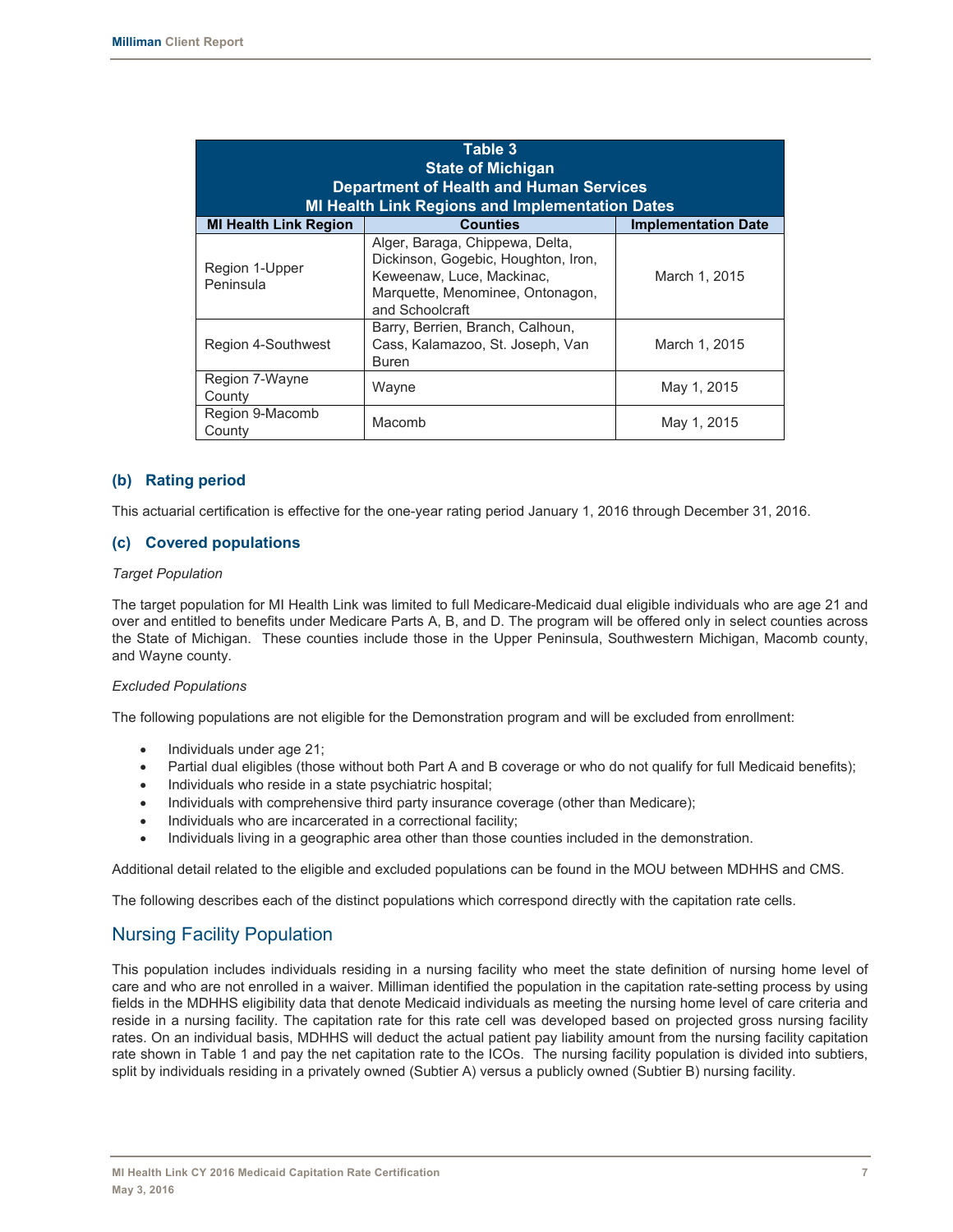A transition case rate payment will be made after the transition of a Nursing Facility enrollee into a home or community setting (Waiver or Community tier). In order for the transition to qualify for the case rate, the ICO must have been paid three consecutive Nursing Facility tier capitation payments for the individual*.*

## Nursing Facility Level of Care-Waiver Population

This population includes individuals who meet the state definition of nursing home level of care, but do not reside in a nursing facility. Eligible individuals must not be enrolled in the State's MIChoice program. Milliman utilized current MIChoice enrollee experience in the rate-setting process to determine the capitation rates for this population. The development of the rates is a combination of SFY 2016 MIChoice capitation payments and historical fee-for-service costs for services that are not identified as a waiver service. The development of these rates is illustrated in Appendix 3.

## Community Residents Population

This population includes all other qualifying individuals who were not previously categorized. This population is comprised of eligible individuals who are neither institutionalized nor participating in a 1915(c) waiver program. The development of the capitation rates for this population is a blend of historical fee-for-service experience and the capitation rates for the Duals Lite program. As certain services are not covered under the Duals Lite capitation rate, fee-for-service costs related to Duals Lite enrollees are also included in the development of this rate. These costs are illustrated separately from feefor-service experience on non-HMO enrollees in Appendix 3.

#### **(d) Eligibility criteria**

Enrollment in MI Health Link is not mandatory for eligible individuals. Eligible individuals who do not voluntarily enroll in the program are passively enrolled, but can opt-out. Those individuals who opt-out of the program are placed back in feefor-service.

#### **(e) Covered services**

Appendix 5 provides a listing of the services covered under the MI Health Link program. Beneficiaries who reside in a hospice facility are currently excluded from the program, but will be allowed to stay in the program once the contract change has been approved. However, beneficiaries will not be allowed to enroll from a hospice setting, but rather transition to hospice during enrollment.

Detailed benefit coverage information for all benefits can be found in the provider agreements.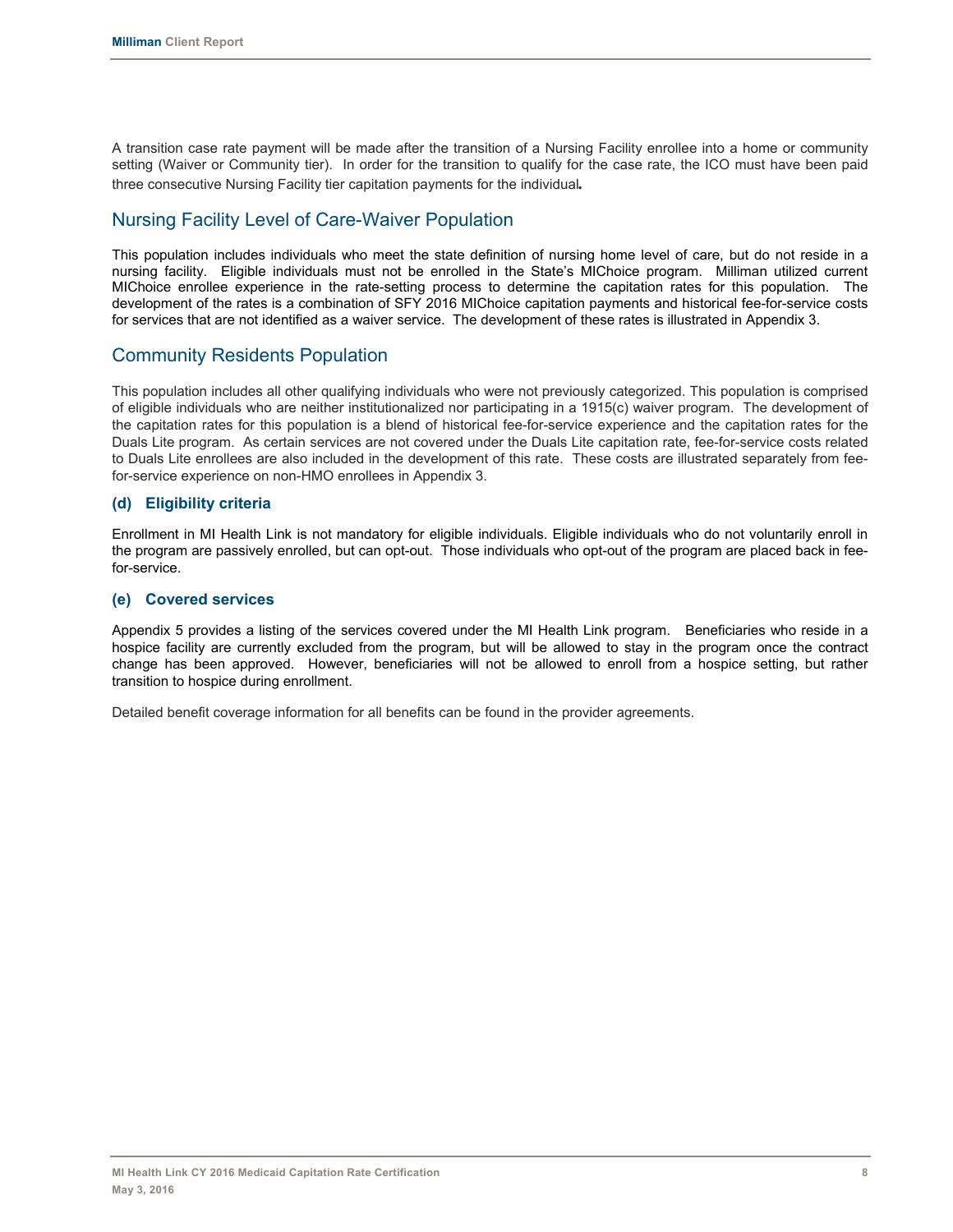# **2. DATA**

This section provides information on the base data used to develop the capitation rates. The base experience data described in this section is illustrated in Appendix 2.

# **A. DESCRIPTION OF THE DATA**

### i. Description of the data

#### **(a) Types of data**

The following experience served as the primary data sources for the calendar year 2016 MI Health Link capitation rate development:

- Fee-for-service data for the MI Health Link eligible population for October 1, 2013 through September 30, 2014 (base data year) and paid through February 2015
- Detailed fee-for-service and managed care enrollment data for October 1, 2013 through September 30, 2014
- Managed care capitation rates paid to the health plans serving enrollees in the Duals Lite and MIChoice managed care programs for SFY 2016
- x Additional gross adjustment expenditure information outside the MMIS claims system
- Summary of policy and program changes through state fiscal year 2015 (including changes to fee schedules and other payment rates)
- Monthly enrollment for the MI Health Link program through February 2016

Appendix 2 illustrates the fee-for-service base data summaries that provide the foundation for the calendar year 2016 MI Health Link capitation rate development. The information is stratified by rate cell and category of service.

#### **(b) Age of the data**

The data serving as the base experience in the capitation rate development process was incurred during state fiscal year 2014 (October 1, 2013 to September 30, 2014). The fee-for-service data used in our rate development process reflects adjudicated data through February 2015.

For the purposes of trend development and analyzing historical experience, we also reviewed fee-for-service and enrollment experience from state fiscal years 2012 and 2013. We utilized enrollment through February 2016 for purposes of emerging population enrollment patterns.

#### **(c) Data sources**

The historical fee-for-service data experience used for this certification was provided by MDHHS. This data is maintained and pulled by Optum. Additional off-system costs were provided by MDHHS.

#### **(d) Sub-capitation**

The fee-for-service data does not contain sub-capitated amounts.

#### ii. Availability and quality of the data

#### **(a) Steps taken to validate the data**

The majority of the data used in this certification is fee-for-service data provided by MDHHS. Optum, as the data warehouse manager, is responsible for ensuring accuracy and completeness of the fee-for-service claims data. MDHHS and Milliman reviewed the data for reasonableness and compared to historical financial reports.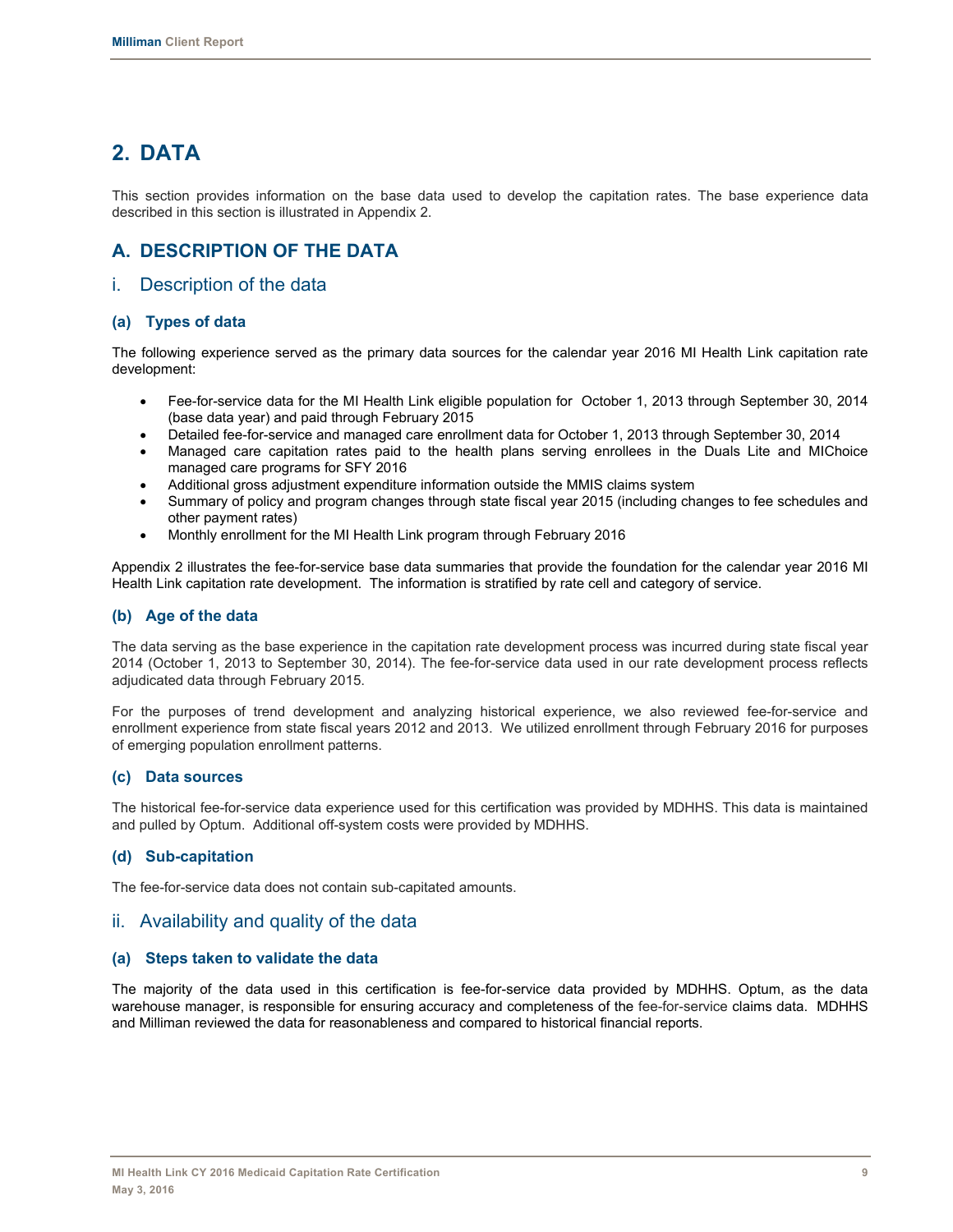#### *Completeness*

Milliman, Optum, and MDHHS all play a role in validating fee-for-service data for completeness. The fiscal agent plays the initial role, creating the files sent to Milliman. Milliman summarized the fee-for-service data to look for anomalies in the base data year. The data is segmented by rate cell and service category.

The state provides final review and approval of the base data used for capitation rate development.

#### *Accuracy*

Checks for accuracy of the data begin with Optum's audit and review process. The data is subjected to a series of validation checks. For example, it must contain a valid Medicaid recipient ID for an individual who was enrolled at the time the service was provided. It is also checked to ensure it is a covered service under the state plan, and contains a valid provider ID and other codes necessary to provide payment, such as procedure codes, revenue codes, or DRG codes. Milliman also reviews the data to ensure each claim is related to a covered individual and a covered service.

#### *Consistency across data sources*

The MI Health Link program began in March 2015 with phased enrollment by geographic region. The fee-for-service base data year used in the capitation rate development includes incurred claims and enrollment prior to implementation of MI Health Link. The fee-for-service base data summaries were developed by Milliman and verified for reasonableness by MDHHS. The data was compared against MDHHS reports to check for consistency.

#### **(b) Actuary's assessment**

As required by Actuarial Standard of Practice (ASOP) No. 23, Data Quality, we disclose that Milliman has relied upon certain data and information provided by the State of Michigan Department of Health and Human Services and their vendors, primarily the state's fiscal agent. The values presented in this letter are dependent upon this reliance.

The fee-for-service data represents the most appropriate data to be used for developing the actuarially sound capitation rates for the CY 2016 MI Health Link program.

#### **(c) Data concerns**

We have not identified any material concerns with the quality or availability of the fee-for-service data. The only concern is that it requires additional assumptions and adjustments to reflect the coverage, service delivery, and timing of the MI Health Link managed care program.

### iii. Use of encounter and fee-for-service data

We confirm that fee-for-service claims and enrollment were used as the primary data source for this certification. The base data used reflects the historical experience and covered services most closely aligned with the MI Health Link program.

#### iv. Use of managed care encounter data

Encounter data was not used for this certification. The encounter data is not of sufficient quantity or quality to be relied upon for the development of actuarially sound capitation rates. The program began in March 2015 and the encounter data has not been reported to MDHHS. We did utilize the SFY 2016 capitation rates for the Duals Lite and MIChoice programs for purposes of establishing the Community and Waiver tier rates. These rates were based on encounter data, but no updates to these rates were made for purposes of the MI Health Link rate development. Additionally, as these rates are intended to be projections of costs "in absence of the demonstration" encounter data would not be applicable.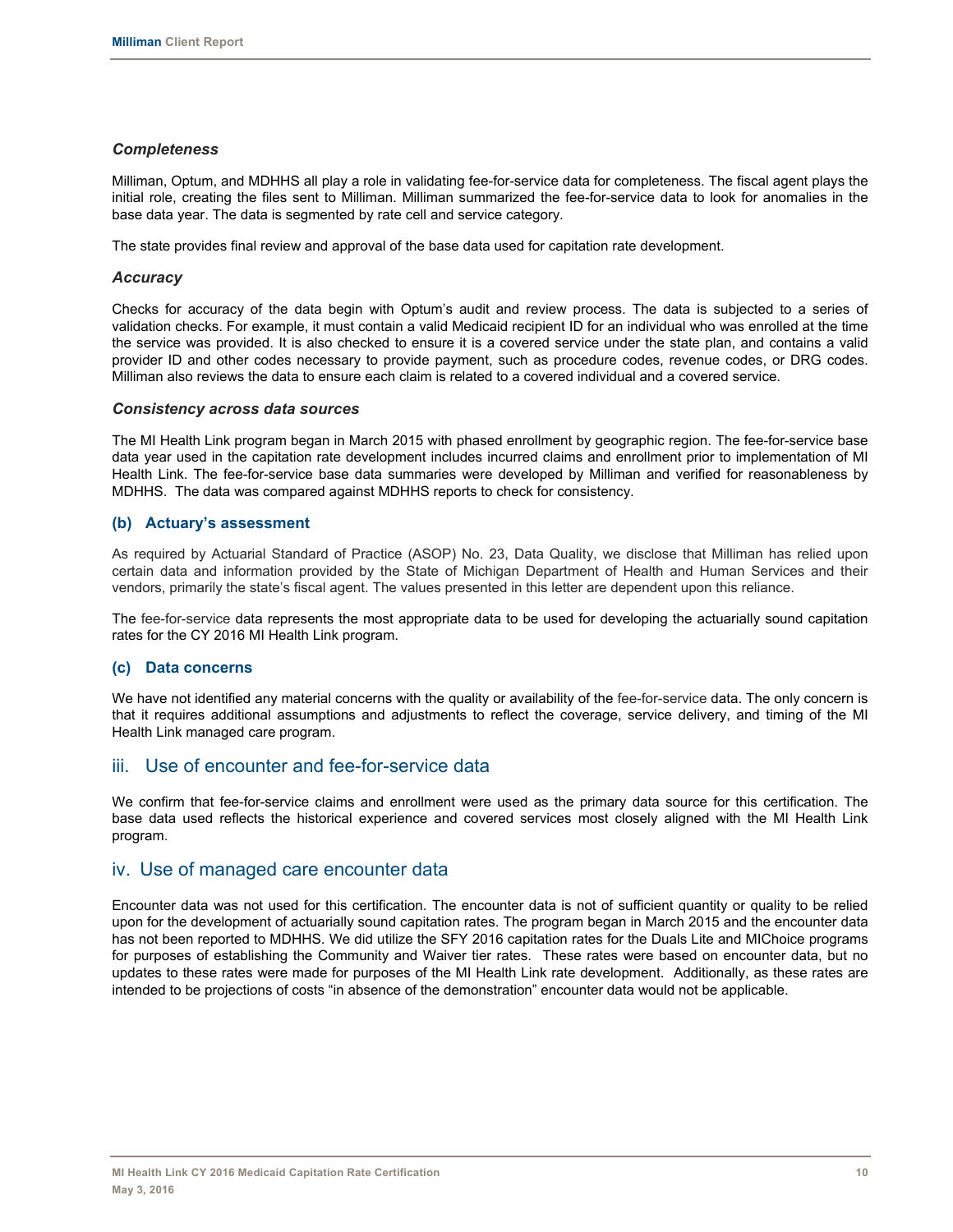## v. Reliance on a data book

Development of the capitation rates did not rely on a data book or other summarized data source. We were provided with detailed fee-for-service claims data and enrollment for all covered services and populations.

# **B. DATA ADJUSTMENTS**

Capitation rates were developed from historical state fiscal year 2014 fee-for-service data, paid through February 2015. As shown in Appendix 2, the primary base data year adjustments include completion, trend, reimbursement, and other program adjustments.

## i. Credibility adjustment

The MI Health Link eligible populations, in aggregate, were considered fully credible. No adjustments were made for credibility in the aggregate; however we did implement data smoothing among population groups and regions as discussed in a later section of this report:

### ii. Completion adjustment

Historical fee-for-service claims experience was run through an internal Milliman claims reserving system to estimate completion factors. Separate sets of factors were developed for each demonstration tier and category of service. Milliman combined the nursing facility subtiers for purposes of the completion factor analysis. The development of the completion factors for SFY 2014 experience was based on a traditional triangle methodology utilizing paid data through February 2015. Average adjustments were applied to SFY 2014 experience to account for the runout applicable to each of the experience periods. Applied completion factors are illustrated in Appendix 2.

## iii. Errors found in the data

No known specific errors were found in the data.

#### iv. Program change adjustments

The base data year represents a historical time period from which projections were developed. We reviewed prior rate setting documentation and other materials from MDHHS to identify program changes that were implemented during the base data period. To the extent the program adjustments were estimated to have a material impact on ICO service costs an adjustment was considered for the calendar year 2016 rate development process. Adjustments were made to the portion of the base data prior to the implementation of each program change in order to ensure the entire base period was on a consistent basis.

Based on a review of the specific policy and program changes that have occurred across other Medicaid populations in the State of Michigan, it was determined that no specific changes materially impact the services covered by the MI Health Link program. Included in this is the swtich to APR-DRG reimbursement effective October 1, 2015. We evaluated the payment methodology change to APR-DRG for the MI Health Link program and found the impact to be immaterial. This is primarily a result of the Medicare primary benefit and the Medicare benefit design

Although certain reimbursement changes have occurred, these are accounted for in the base data and consideration of future trend. Policy and program changes that were noted in the CY 2015 MI Health Link capitation rate development were for time periods prior to the base data utilized in the CY 2016 rate development process. Thus, the base data would include these adjustments.

### v. Exclusion of payments or services from the data

The only services that have been excluded from the data are for beneficiaries in a hospice setting (who are otherwise eligible for the program) for the rates prior to the hospice change and any services and enrollment related to individuals noted under 1.D.iv.c. Both associated enrollment and services were removed for these beneficiaries.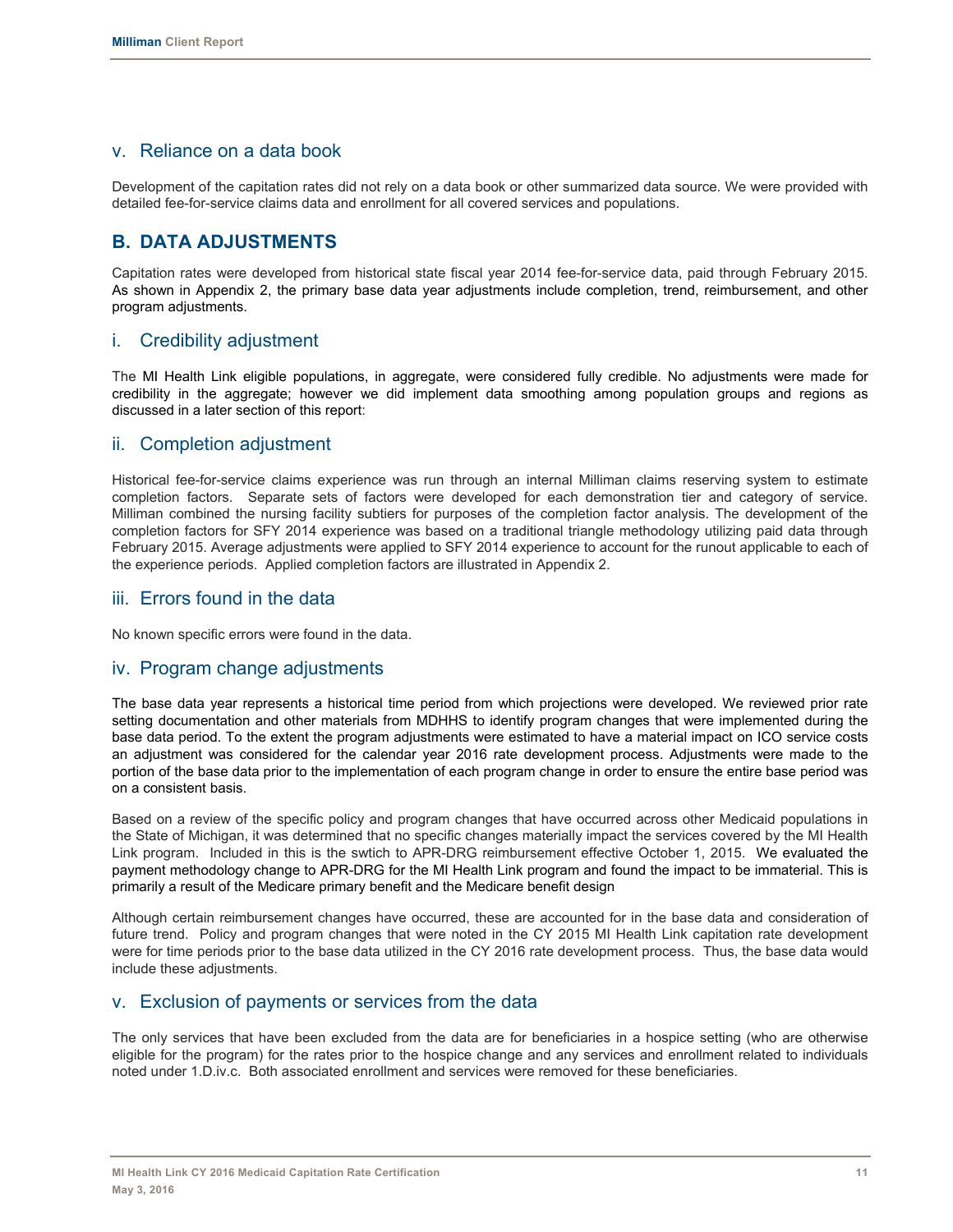# **3. PROJECTED BENEFIT COST AND TRENDS**

This section provides information on the development of projected benefit costs in the capitation rates.

# **A. DEVELOPMENT OF PROJECTED BENEFIT COSTS**

## i. Description of the data, assumptions, and methodologies

The adjusted fee-for-service base data year described in the previous section reflects benefits and program requirements as of the end of the data period (September 30, 2014). Additional adjustments were made for completion and trend to the midpoint of the effective period of the capitation rates. Development of the projected benefit cost stratified by population group, region, and category of service is provided in Appendix 2.

This section of the report outlines the data, assumptions, and methodology used to project the benefit costs to the rating period. The baseline benefit costs were developed using the following steps:

The historical expenditures were stratified using date of service, category of service, and provider type. The following provides additional details regarding the expenditures.

- **Date of Service** The base data utilized for rate development was limited to SFY 2014.
- **Category of Service** Claim line detail provided by MDHHS was used to summarize the expenditure data for the base data summaries. Milliman internal software was used to group services using detailed procedure and diagnosis code information for all service categories with the exception of institutional claims. For these expenditures, procedure code and MDHHS-specific information was used to categorize the expenditure data. Service category lines are contained within the appropriate provider types outlined below.
- **Provider Type** Expenditures were stratified by provider type. The provider type includes nursing facility, inpatient hospital, outpatient hospital, prescription drugs, other ancillary services, and physician services. The following provides additional information regarding the provider type.
	- o Nursing facility services include daily costs for members residing in a nursing facility. The Nursing Facility cost per day includes gross adjustment payments made by MDHHS to all nursing facilities for Quality Assurance Supplement (QAS) payments and Certified Public Expenditures on county-owned facilities.
	- o Inpatient hospital services include all services performed and billed on the hospital facility claim, including any outpatient services that may have occurred in conjunction with that inpatient admission. This would include emergency room services that may have been incurred if the individual was admitted to the hospital.
		- Hospital Inpatient services were split between general and psychiatric services based on the DRG on the claim. Utilization rates have been shown for the number of admissions, length of stay, and days.
	- o Outpatient hospital services include all services performed and billed on the hospital facility claim that were not associated with an inpatient admission. These services were split between general and hospice service based on the procedure and revenue codes on the claim.
	- $\circ$  Prescription drug claims were identified by the invoice type H, noted on the claim.
	- o Ancillary services were stratified using HCPCS code and MDHHS code information. Utilization for other ancillary services represents the number of units billed on each individual claim.
		- A separate line item was included for services that are covered under the 1915c waiver. Please note that for the Nursing Facility Level of Care-Waiver tier, waiver services in the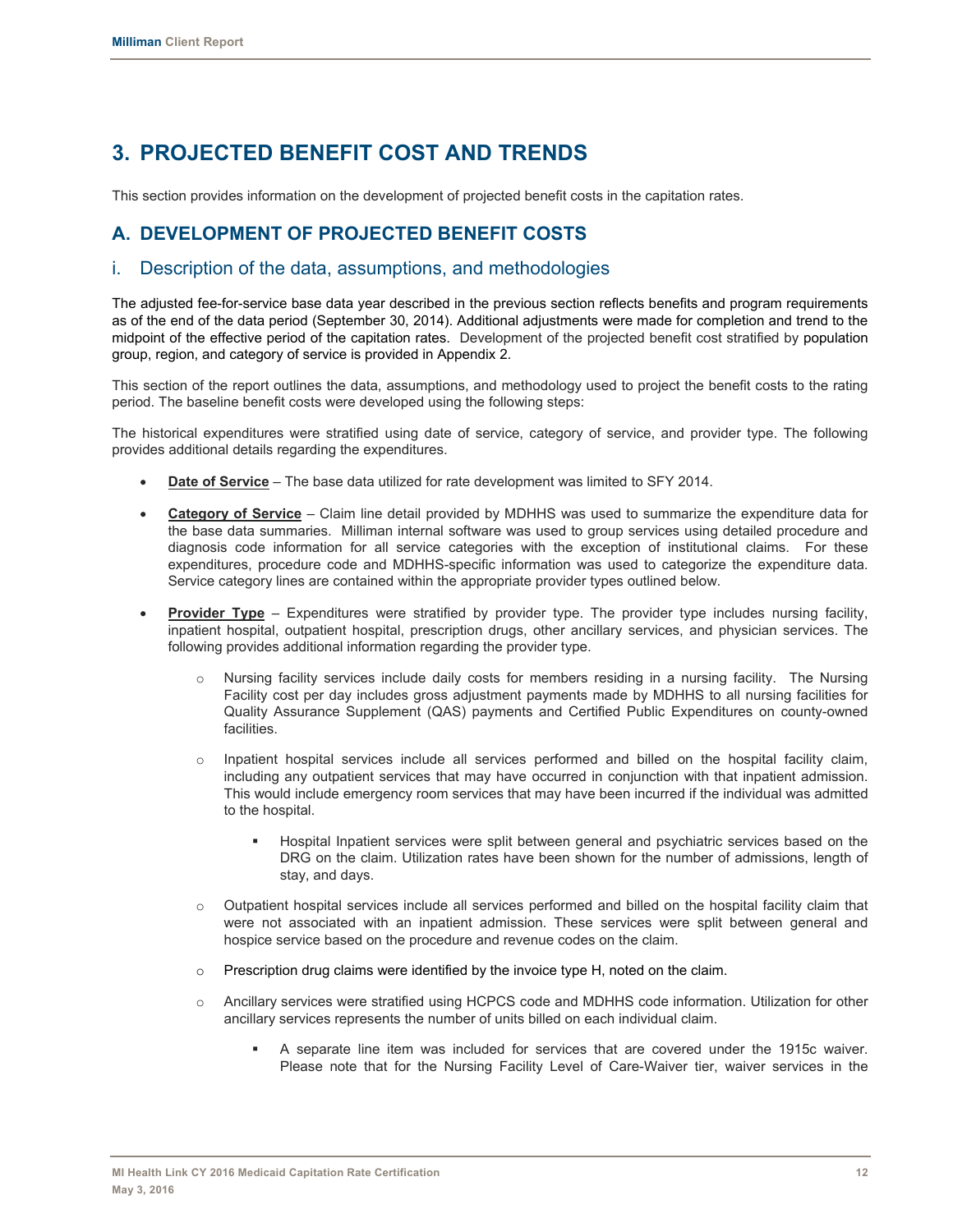historical fee-for-service actuarial models are removed as the MIChoice capitation rates were used to represent the expected cost of these services for this population.

- Home help service cost includes all gross adjustment payments made by MDHHS for Federal Insurance Contributions Act (FICA) and Federal Unemployment Tax (FUTA) payments.
- o Physician services were stratified by CPT-4 code for the majority of service categories. Milliman performed additional stratifications for physician services by CPT-4 code to provide details regarding the services provided. Utilization represents the count of claim lines associated with each individual claim number.

## Actuarial Models

Each actuarial model illustrates annual utilization rates per 1,000, average cost per unit, and per member per month (PMPM) claims cost developed using fee-for-service data. Appendix 2 contains actuarial models for services incurred during SFY 2014 and paid through February 2015. Additional factors are reflected to illustrate the adjustments applied to the calendar year 2016 base data. The following provides a brief description of each of the data fields.

- x **Annual Admits Per 1,000** This value represents the annual number of admissions per 1,000 member months for both the nursing facility and inpatient hospital service categories. The value was calculated by dividing the total number of admissions for each service category by the member months in the corresponding period and multiplying by 12 times 1,000.
- x **Average Length of Stay** This value represents the average number of days a member stayed in a nursing facility each month or the average number of days per inpatient hospital admission.
- **Annual Utilization Per 1,000** This value represents the annual utilization rates per 1,000 member months by type of service. The value was calculated by dividing the total utilization for each service category by the member months in the corresponding period and multiplying by 12 times 1,000.
- **Cost per Service –** This value represents the net paid amount per unit of service, which represents the paid amount divided by total utilization. The supplemental nursing facility patient pay amount is reflected below the base data cost model on a per member per month (PMPM) basis.
- **Member Months –** This value represents the number of enrollee months in each rate cell during each experience period. Each enrollee was assumed to be eligible for the entire month.
- **PMPM –** The PMPM value represents the net claim cost for each type of service. The value was calculated by multiplying the annual utilization per 1,000 times the average cost per unit and dividing by the product of 12 times 1,000.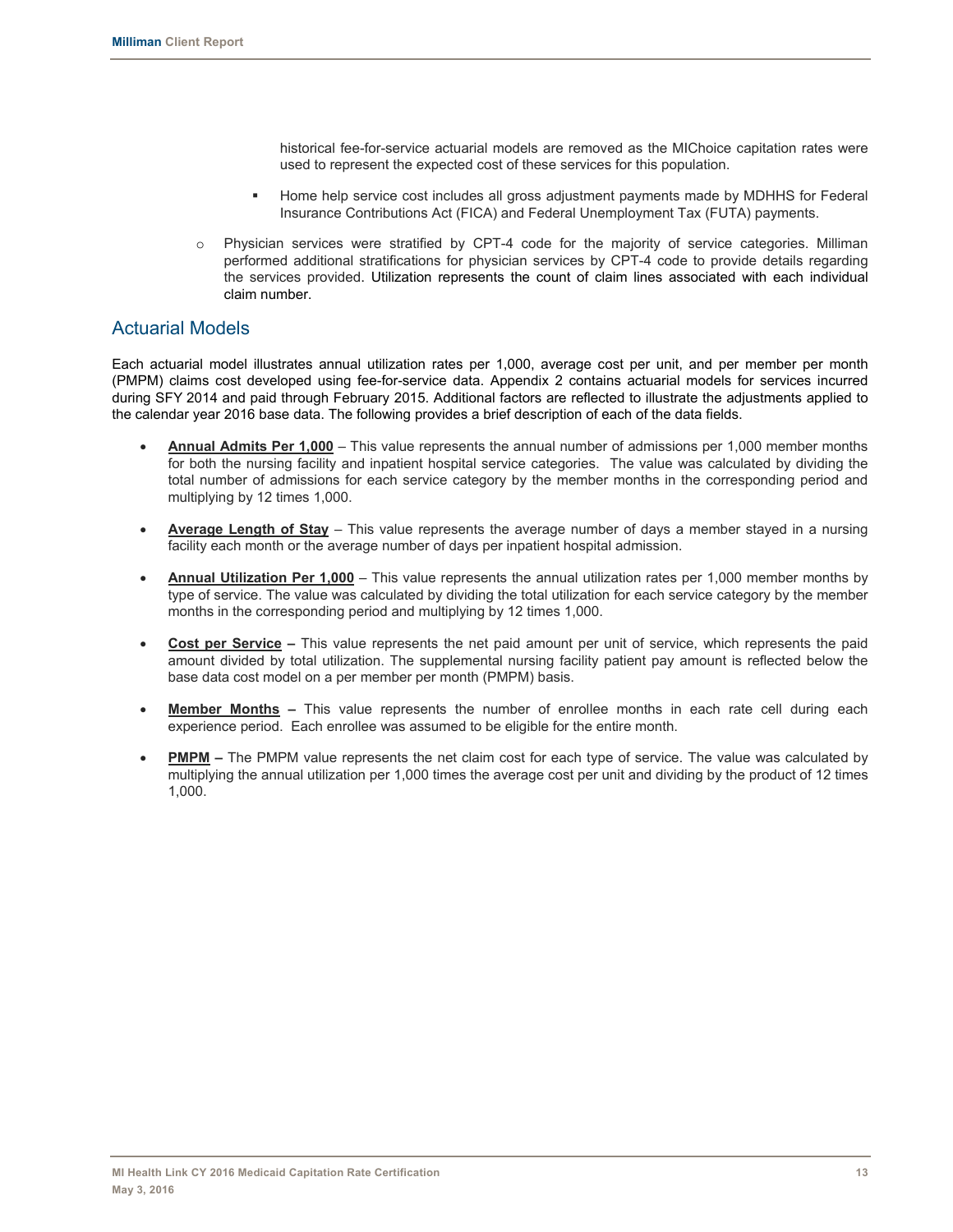#### **(a) Prospective Program Changes**

No specific adjustments were made for prospective program changes. The secondary set of rates reflect the inclusion of hospice beneficiaries, but only for those who are enrolled in the MI Health Link program and move to the hospice setting. While case mix and reimbursement changes have occurred, these are accounted for in our development of prospective trend.

#### **(b) Managed care efficiency adjustments**

No adjustments were applied to the fee-for-service base data to reflect managed care efficiency adjustments. As CY 2016 is still part of demonstration year 1, expected savings from the integration of Medicare and Medicaid services for the MI Health Link program are explicitly reflected as the 1% integrated care joint savings percentage referenced in the development of the rates in Appendix 3.

#### **(c) Covered population changes**

A separate set of rates was developed for when the hospice benefit change is approved in the contract. This will only be for beneficiaries who move into a hospice setting after already being enrolled in the MI Health Link program. Beneficiaries who reside in a hospice setting on a fee-for-service basis will not be allowed to enroll in the MI Health Link program.

Prospective risk selection factors were applied to the base data in order to reflect the voluntary and opt-out nature of MI Health Link. These selection factors were developed using claims probability distributions (CPDs) by population and applying penetration assumptions by cost category, which reflects a more favorable mix of enrollment than the current fee-for-service experience. Evaluation of the CPDs showed that the risk selection is applicable only to the Community population, because the majority of service cost for the Nursing Facility and waiver populations is determined by the nursing facility and waiver services.

Based on assumed participation of hospice enrollees, a selection factor was developed under the "with hospice" set of rates. Based on historical fee-for-service experience, the percentage of the Nursing Facility population was approximately 4.8% hospice beneficiaries for the Over 65 population and 2.4% for Under 65. We have assumed that only 1% of those who enroll in the MI Health Link program will eventually move to a hospice setting. This adjustment results in an adjustment factor of 1.004 for the Over 65 nursing facility rate cells and a 1.001 adjustment for the Under 65 nursing facility rate cells.

During the calendar year 2015 rate setting process, assumptions were made regarding community resident enrollment percentages with varying penetration levels based on members' annual cost and types of services that were utilized. The composite selection factor that was estimated for the Community population assumed to participate in MI Health Link was approximately 0.818 for the Over Age 65 population and 0.812 for the Under Age 65 population in CY 2015 rates. We performed a review of these selection factors based on an analysis of SFY 2014 experience for all eligible Community residents and those which enrolled in the MI Health Link program through February 2016. The results of this analysis indicated that the emerging adjustment was 0.702 for the Over 65 and 0.709 for the Under 65 populations. We have assigned 50% credibility to the updated selection factors and are applying adjustment factors of 0.760 for both the Over 65 and 0 Under 65 population in the CY 2016 rate setting process. This adjustment is applied to the total PMPM cost after application of trend, program and rating period adjustments only for the fee-for-service component of the Community rate. It is assumed that the Duals Lite component of the Community rate already reflects the selection inherent in the base experience. The comparison of the Community Tier and related selection factor analysis is included as Appendix 7 of this report.

#### **(d) Data smoothing**

Regional rating factors were developed and utilized as a data smoothing technique for region and population combinations. For example, regional and population group cost relativities were developed from the combined data for all Community populations. The regional and population group cost relativities will be utilized to establish final payment to the ICOs in CY 2016. The regional factors are illustrated in Appendix 3.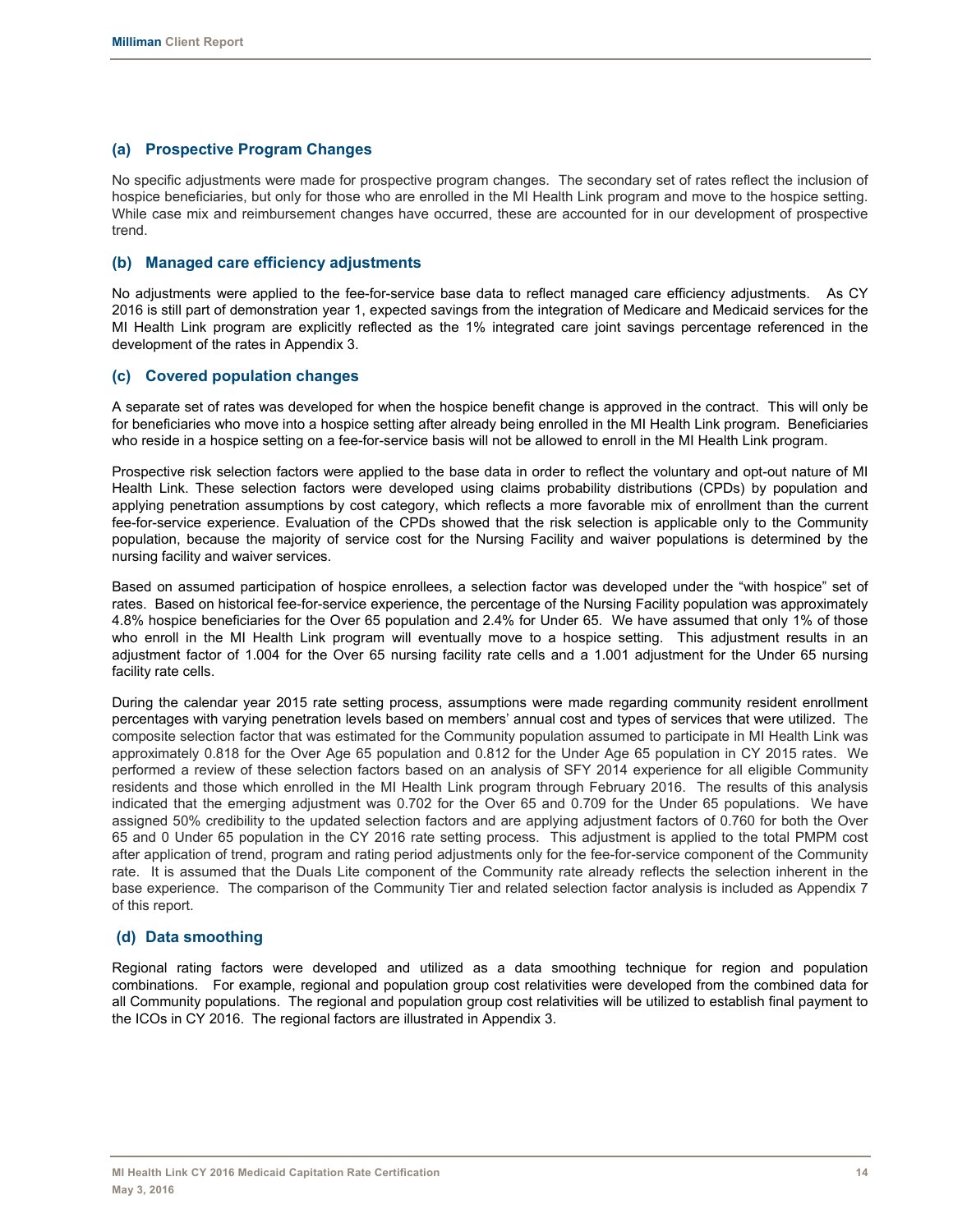# ii. Material changes to the data, assumptions, and methodologies

No material changes have been made to the data outside of items previously indicated.

## **B. PROJECTED BENEFIT COST TRENDS**

### i. Description of the data, assumptions, and methodologies

This section discusses the data, assumptions, and methodologies used to develop the benefit cost trends, i.e., the annualized projected change in benefit costs from the historical base period (SFY 2014) to the CY 2016 rating period of this certification. We evaluated prospective trend rates using MDHHS, as well as external data sources.

Milliman developed trend rate assumptions for the populations and services covered under the MI Health Link program based on claims experience data from October 1, 2011 through September 30, 2014. Utilization, cost per unit, and PMPM costs were summarized for the experience period by incurred month, rate cell, and medical service category. Trend rate assumptions were developed based on a review of regression modeling results, Medicare market basket forecasts, and actuarial judgment. Separate trend rates were developed by demonstration tier and medical service category. Separate trend adjustments were developed for utilization and cost per service. Cost per unit trend rates are reflective of both changes in the unit cost of a given medical service and changes in the mix or intensity of services over time within a given medical service category.

Appendix 6 provides the assumed utilization and cost trends that were applied to the base period data in the development of the capitation rates for the MI Health Link program.

#### **(a) Data**

The primary source of data used in the development of historical fee-for-service trends was SFY 2012 through 2014 feefor-service data specific to the MI Health Link eligible population.

External data sources that were referenced include:

x *National Health Expenditure (NHE) projections* developed by the CMS office of the actuary, specifically those related to Medicaid. Please note that as these are expenditure projections, projected growth reflects not only unit cost and utilization, but also aggregate enrollment growth and enrollment mix changes such as aging. For trends used in this certification, we are interested only in unit cost and utilization trends, so in general, our combinations of unit cost and utilization trends should be lower than NHE trends. NHE tables and documentation may be found in the location listed below: https://www.cms.gov/research-statistics-data-and-systems/statistics-trends-and-

reports/nationalhealthexpenddata/nationalhealthaccountsprojected.html

Other sources: We also reviewed internal sources that are not publicly available, such as historical experience from other programs and trends used by other Milliman actuaries. These other sources included previously utilized MI Health Link rate development trend rates, MDHHS budgetary forecasting assumptions, and trend rates utilized in other state demonstration programs.

#### **(b) Methodology**

For internal MDHHS data, historical utilization and PMPM cost data was stratified by month, rate cell, and major category of service. The data was adjusted for completion and normalized for historical program and reimbursement changes. We used linear regression to project experience during the contract period. Contract period projections were compared to base period experience to determine an appropriate annualized trend.

#### **(c) Comparisons**

Historical trends should not be used in a simple formulaic manner to determine future trends; a great deal of actuarial judgment is also needed. We did not explicitly rely on the historical data trend projections due to anomalies observed in the historical trend data and patterns that we do not expect to continue over the long-term. We referred to the sources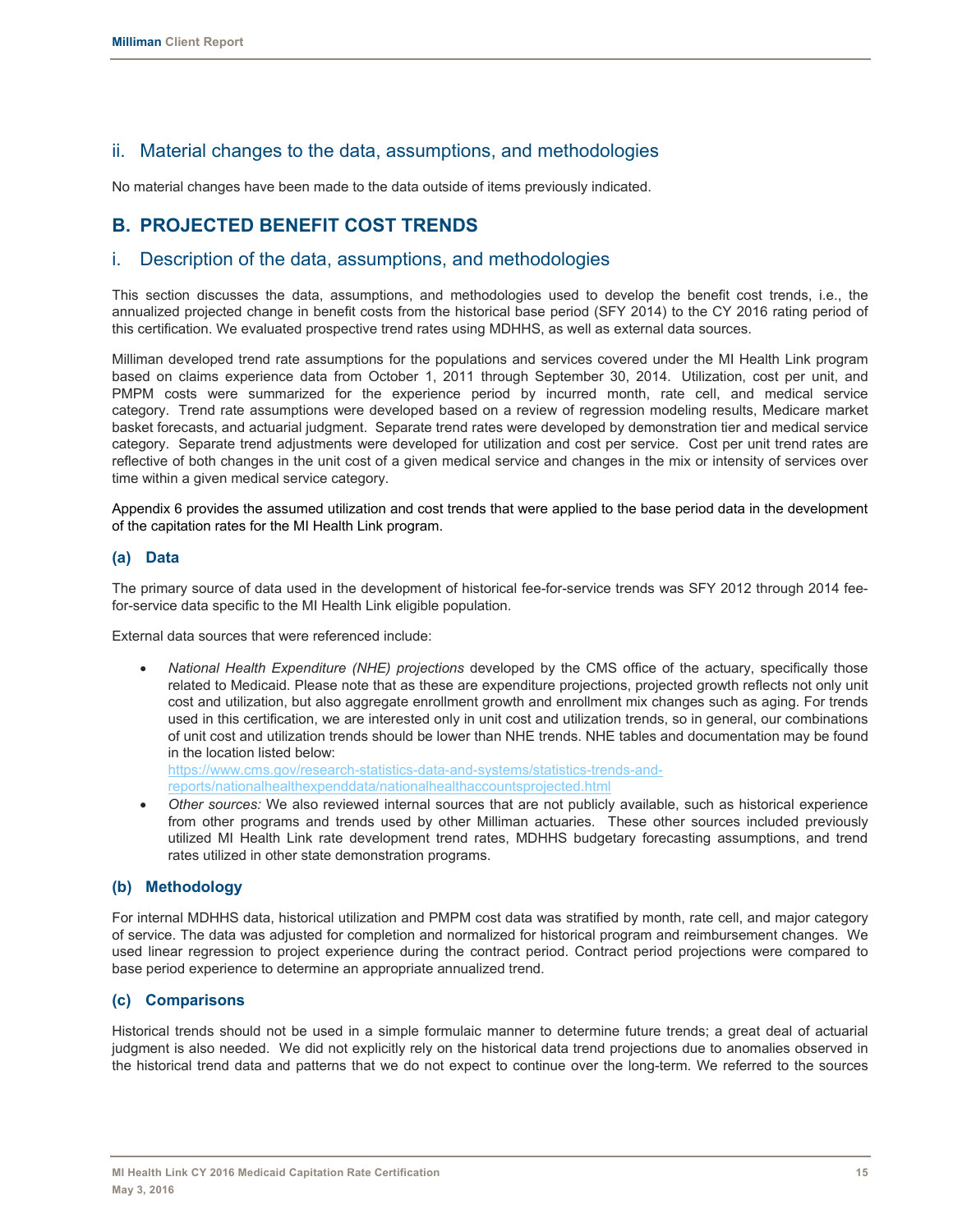listed in the prior section, considered changing practice patterns, the impact of reimbursement changes on utilization in the MI Health Link population, and shifting population mix.

Explicit adjustments were made outside of trend to reflect all recent or planned changes in reimbursement from the base period to the rating period.

### ii. Benefit cost trend components

Appendix 6 provides the trend rates by population and category of service. These trends include both utilization and cost per service components.

#### iii. Variation

We developed trends by population and major category of service. Minor trend variations between populations and service categories reflect observed variation in the underlying historical experience and actuarial judgement based on the sources identified in the section above.

### iv. Material adjustments

Historical trends should not be used in a simple formulaic manner to determine future trends; a great deal of actuarial judgment is also needed. We did not explicitly rely on the historical fee-for-serve data trend projections due to anomalies observed in the historical trend data. We referred to the sources listed in the prior section, considered changing practice patterns, the impact of reimbursement changes on utilization in the MI Health Link population, and shifting population mix.

We made adjustments to the trends derived from historical experience in cases where the resulting trends did not appear reasonably sustainable, or were not within reasonable parameters derived from other sources.

For many rate cells and categories of services, raw model output was outside of a range of reasonable results. In these situations, we relied on the additional sources and actuarial judgement to develop prospective trend.

### v. Any other adjustments

#### **(a) Impact of managed care**

We did not adjust the trend rates to reflect a managed care impact on utilization or unit cost. The capitation rates have an explicit adjustment for the demonstration savings assumed under mutual agreement in the MOU.

#### **(b) Trend changes other than utilization and unit cost**

We did not adjust the benefit cost trend for changes other than utilization or unit cost.

### **C. IN LIEU OF SERVICES**

The projected benefit costs do not include costs for in lieu of services.

## **D. RETROSPECTIVE ELIGIBILITY PERIODS**

### i. Health plan responsibility

ICOs are not responsible for periods of retrospective eligibility as those time periods are covered on a fee-for-service basis. Therefore, no adjustments have been made to account for retrospective eligibility.

### ii. Enrollment treatment

Enrollment is treated consistently with claims. We have not included retrospective eligibility in the base experience period.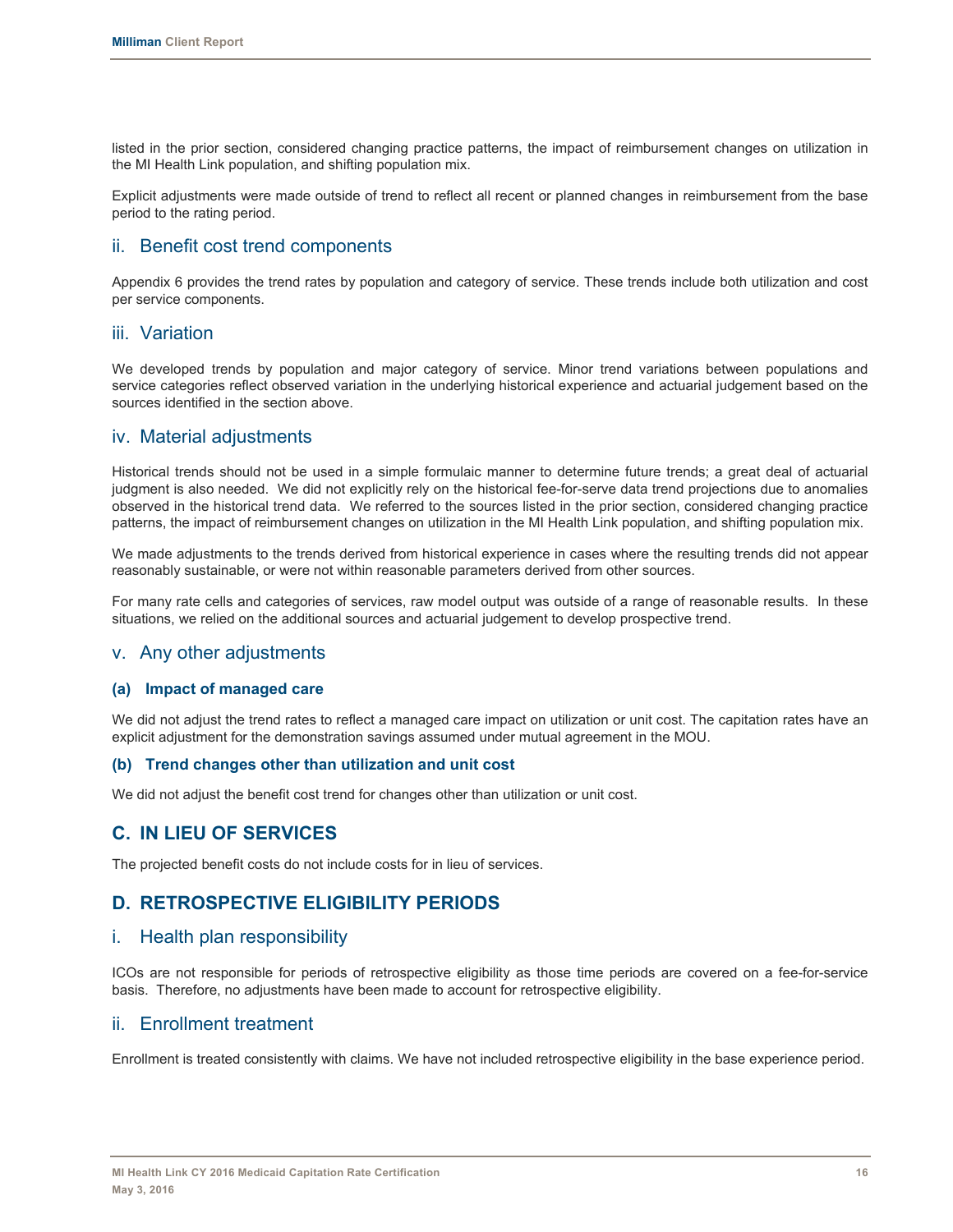## iii. Adjustments

No changes have been made to the rates to reflect retrospective eligibility.

# **E. FINAL PROJECTED BENEFIT COSTS**

Final projected benefit costs are documented by population and rate cell in Appendix 3.

# **F. IMPACT OF MATERIAL CHANGES**

This section relates to material changes to covered benefits or services since the previous rate certification, which was for the CY 2015 rating period.

## i. Change to covered benefits

The only material benefit change from the prior rate setting is the coverage of hospice beneficiaries for those who move into a hospice setting during active enrollment in the MI Health Link program. This change has been previously discussed.

## ii. Change to payment requirements

There were no material changes related to payment requirements.

#### iii. Change to waiver requirements

There were no material changes related to waiver requirements or conditions.

### iv. Change due to litigation

There were no material changes due to litigation.

# **G. DOCUMENTATION OF MATERIAL CHANGES**

We have documented any material changes earlier in the document.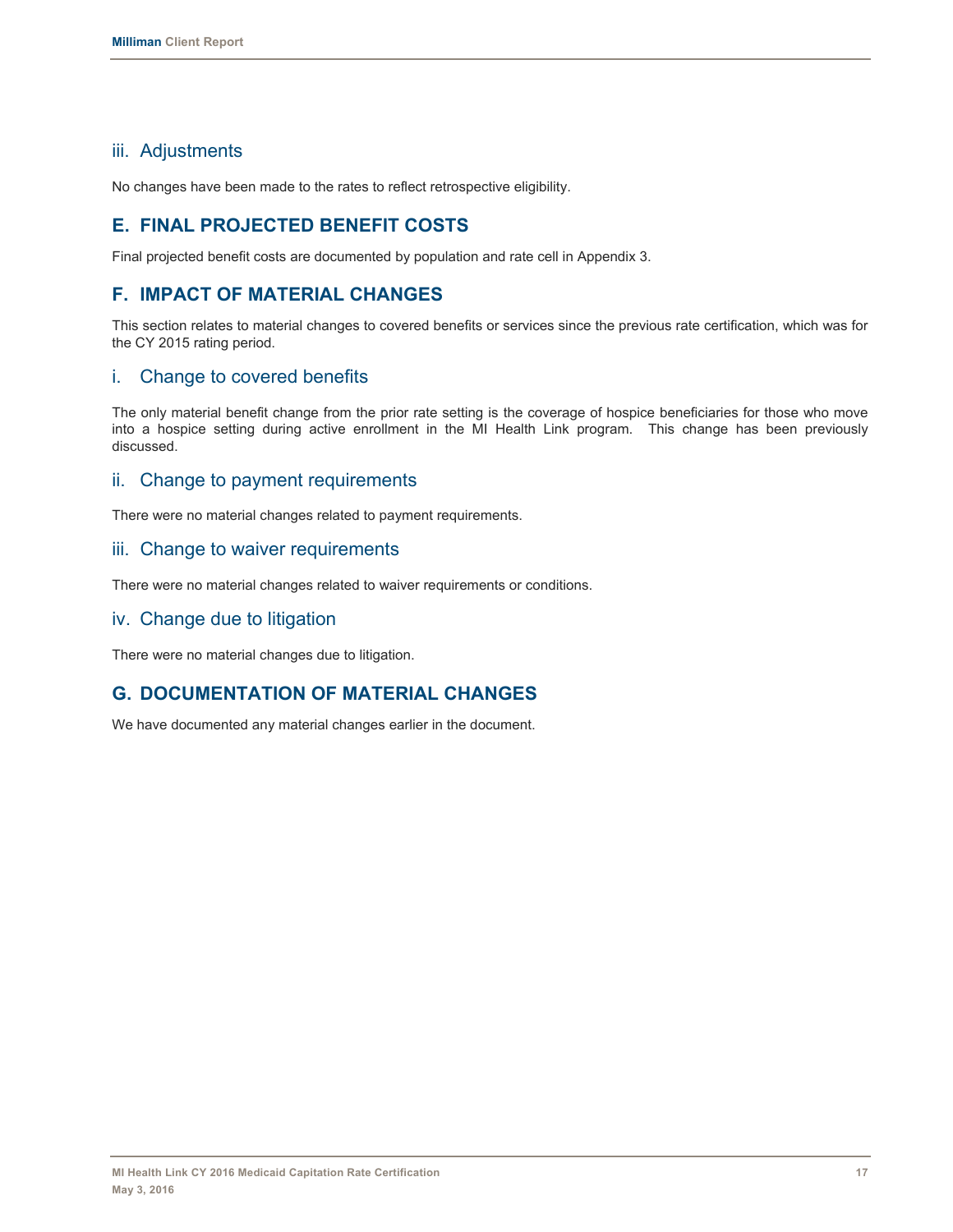# **4. PASS-THROUGH PAYMENTS**

This section is not applicable because there are no pass-through payments for the MI Health Link program. We assume that incentive payments, as listed in this section of the CMS rate consultation guide as a pass-through, were intended to indicate payments to medical or LTSS service providers and not incentive payments to the ICOs.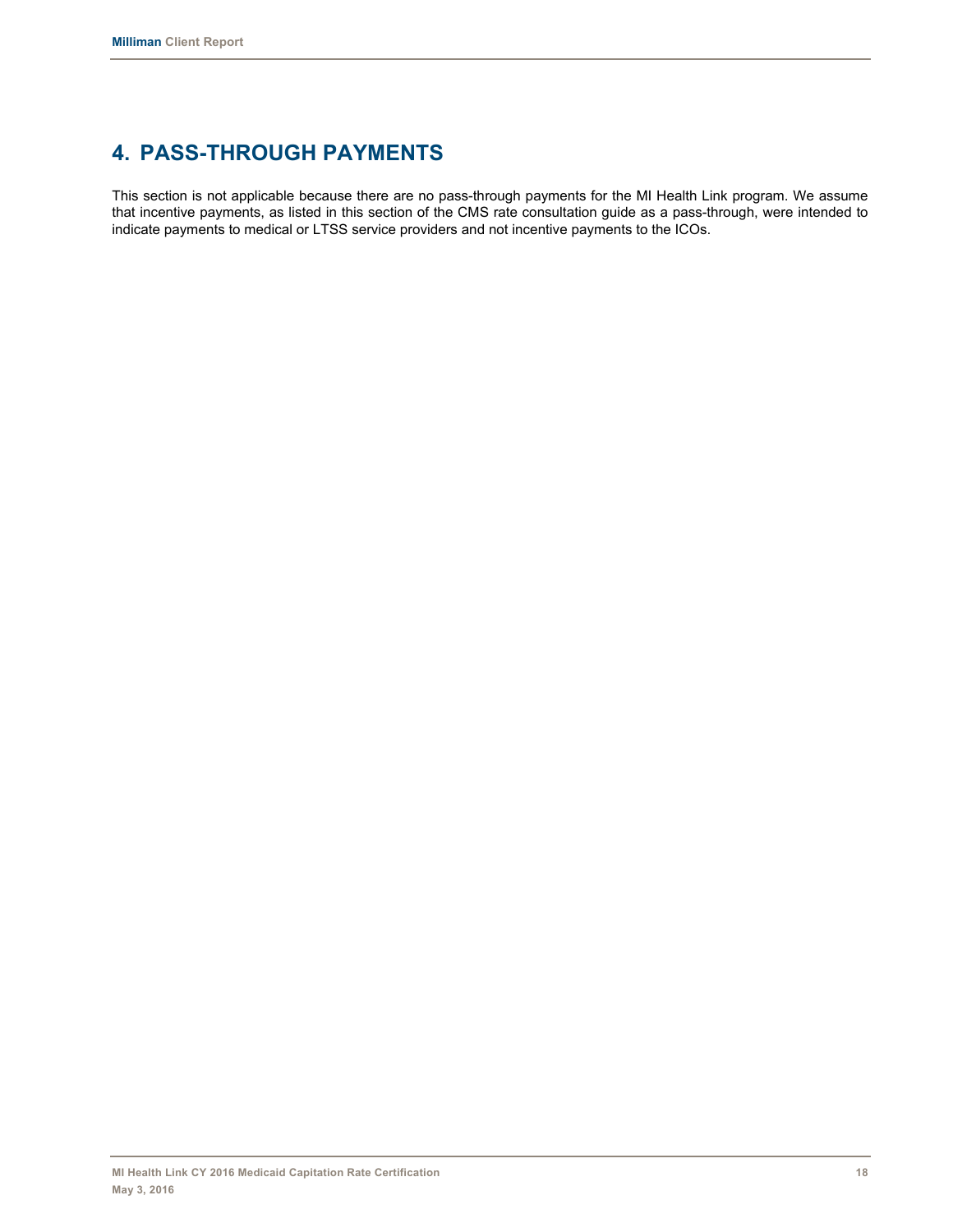# **5. PROJECTED NON-BENEFIT COSTS**

Based on the process utilized to establish the rates for the MI Health Link program, no specific allowance was made for non-benefit costs that would typically be included in managed care capitation rate development. The basis for the Medicaid rates began with costs developed prior to the application of the Medicare and Medicaid composite savings percentages established by the State and CMS, informed by estimates from CMS and its contractors. The final Medicaid capitation rates were established by applying composite savings percentages established by the State and CMS and documented in the MOU.

Certain non-benefit expenses are included in the development of the Duals Lite and MIChoice population capitation rates that are utilized in the development of the Community and Waiver rates. A small change was made to the Duals Lite rate to remove the portion of the rate associated with use tax as ICOs will not be responsible for paying the use tax on applicable capitation rates. No other changes were made to those rates under the CY 2016 MI Health Link rate development process.

# **A. DATA, ASSUMPTIONS AND METHODOLOGIES**

This section is not applicable because there was no specific allowance for non-benefit costs in the development of the rates illustrated in Appendix 3.

# **B. NON-BENEFIT COSTS, BY COST CATEGORY**

This section is not applicable because there was no specific allowance for non-benefit costs in the development of the rates illustrated in Appendix 3.

## **C. PMPM VERSUS PERCENTAGE**

This section is not applicable because there was no specific allowance for non-benefit costs in the development of the rates illustrated in Appendix 3.

# **D. HEALTH INSURER FEE**

### i. Whether the fee is incorporated in the rates

There is no allocation in the rate development for purposes of the Health Insurer Fee (HIF). As these rates are to be developed "in absence of the demonstration," no HIF would be applicable under a fee-for-service arrangement. The only consideration for HIF in the MI Health Link rates would be attributed to the Duals Lite capitation portion of the rate documented in the development of the Community tier in Appendix 3.

#### ii. Fee year or data year

To the extent HIF expenses are provided for the Duals Lite component of the rate, it will be calculated based on the fee year. Potential amended calendar year 2016 rates will be based on the 2016 HIF attributable to the 2015 data year.

### iii. Determination of fee impact to rates

The calculation of the fee for each ICO that will be subject to payment by the state will be based on the final Form 8963 premium amounts reported by the insurer, aggregate HIF premium base, final IRS invoices provided to the health plans subject to the HIF, Form 8963 premium amounts attributable to MDHHS, fee year HIF tax percentage, and adjustments for premium revenue based on benefits described in 26 CFR 57.2(h)(2)(ix) such as nursing home and home health care. Final fee amounts are adjusted for applicable fees and taxes that are applied to MDHHS capitation rate revenue associated with the Duals Lite component of the Community rate. The CY 2016 capitation rates will be amended based on the 2016 HIF attributable to the 2015 data year. We anticipate amending the rates, if necessary, in the last quarter of calendar year 2016.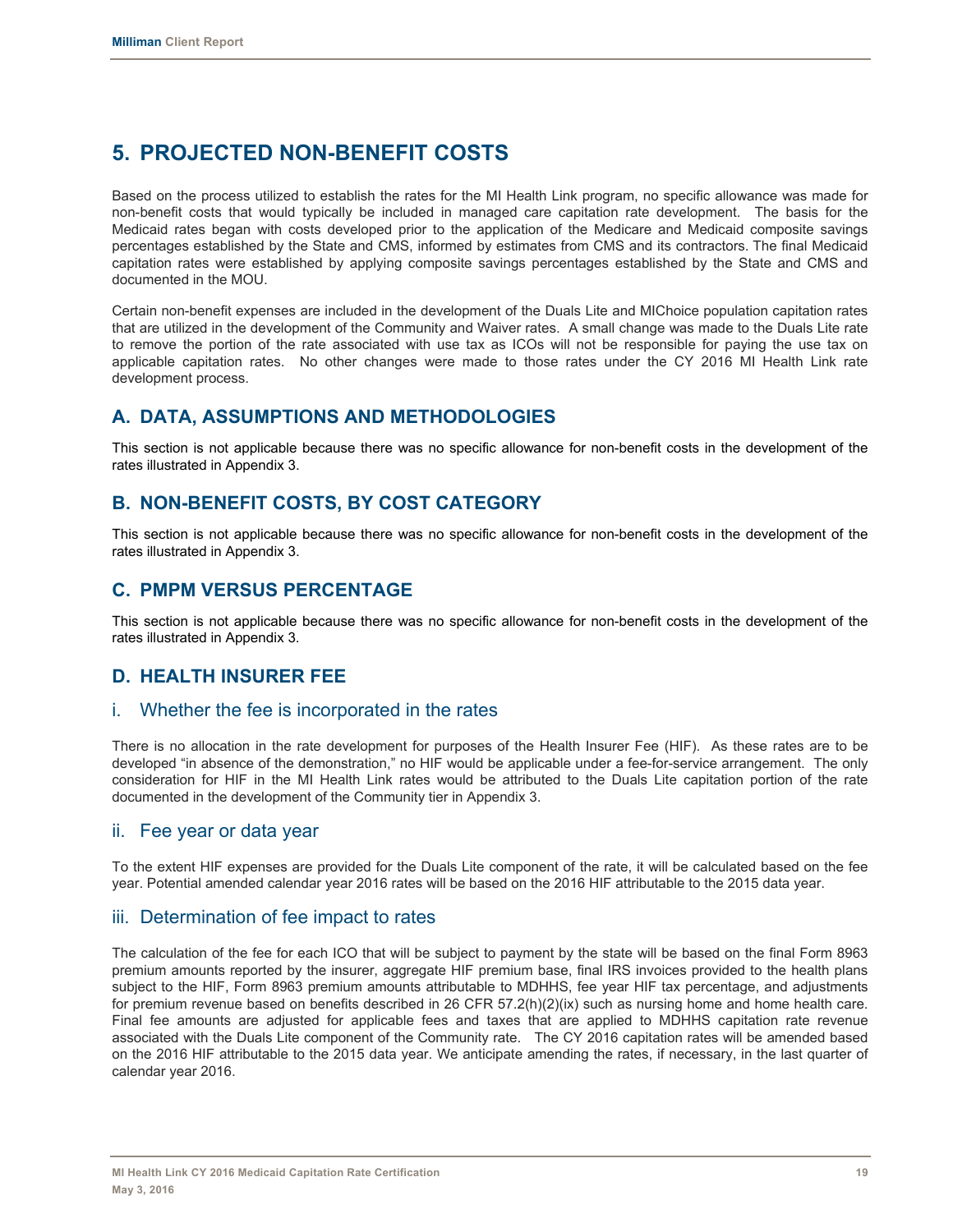# iv. Identification of long-term care benefits

As a majority of the services provided under the MI Health Link program are operated on a fee-for-service basis, the impact of the HIF is anticipated to be minimal.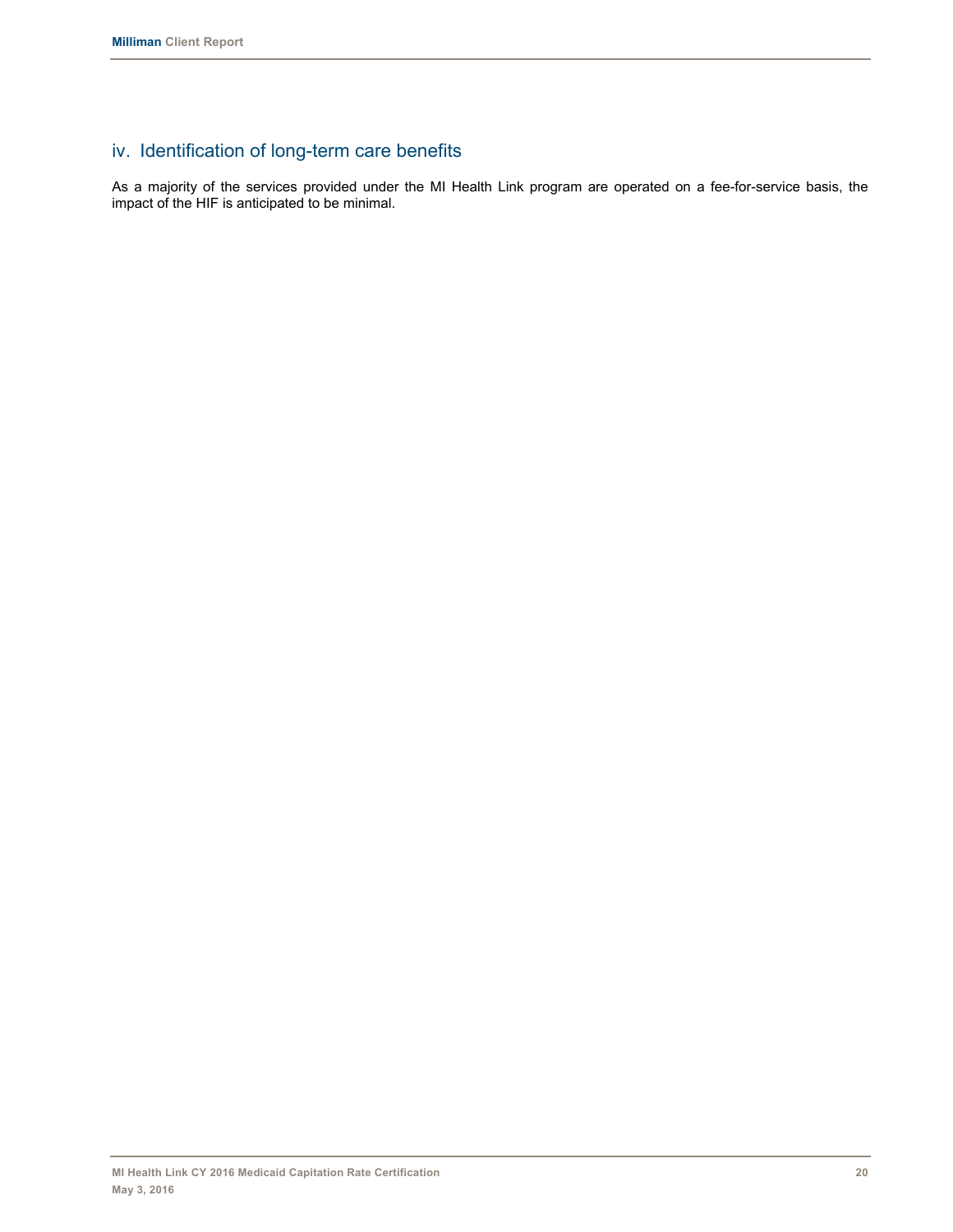# **6. RATE RANGE DEVELOPMENT**

This section is not applicable because rate ranges were not established for the MI Health Link program.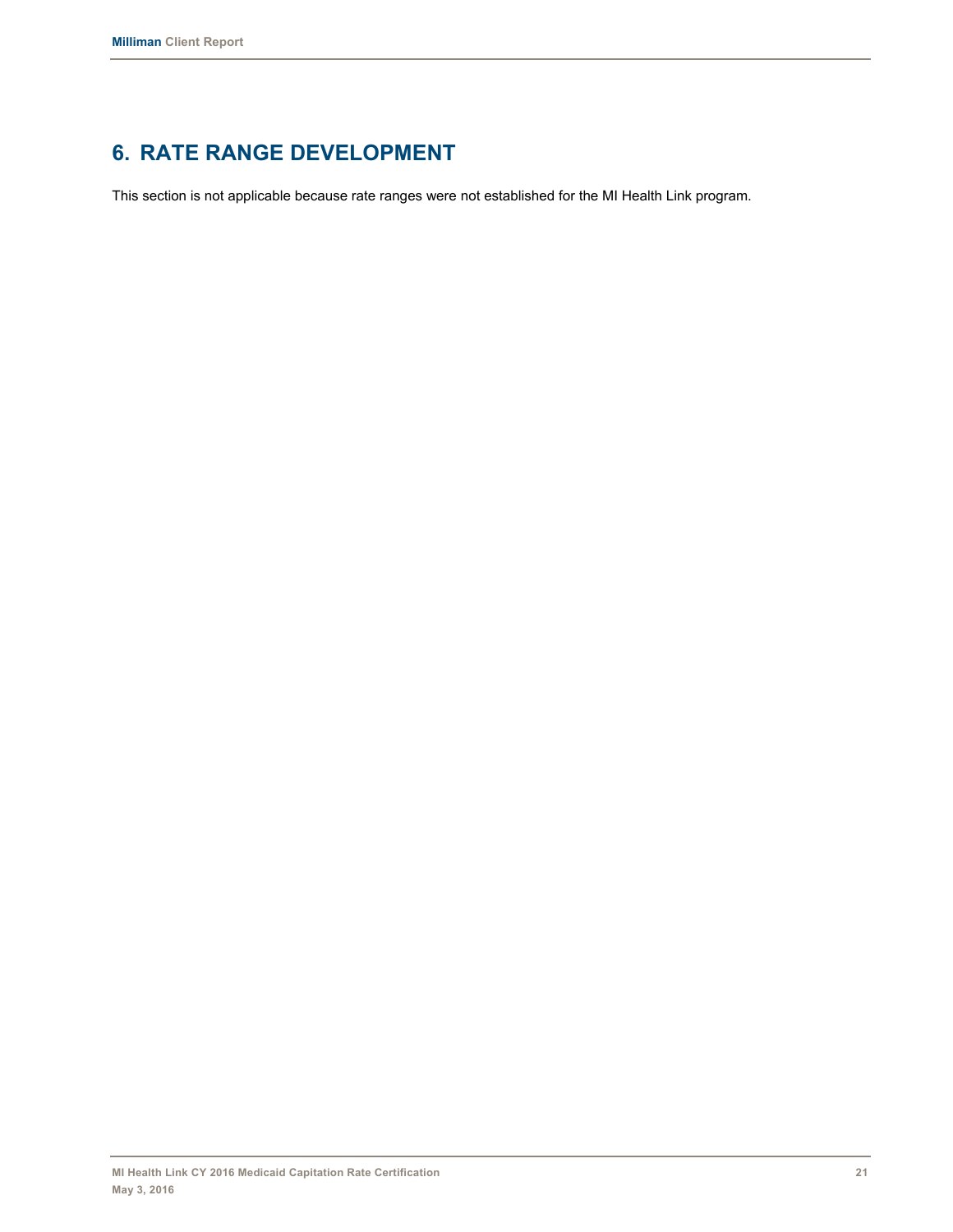# **7. RISK MITIGATION AND RELATED CONTRACTUAL PROVISIONS**

This section provides information on the risk mitigation included in the contract.

# **A. DESCRIPTION OF RISK MITIGATION**

The MI Health Link rates have been developed as full risk rates. The ICOs assume risk for the cost of services covered under the contract and incur losses if the cost of furnishing the services exceeds the payments under the contract. In demonstration year 1 (ending December 31, 2016), there is a risk corridor established for gains/losses. The following provides a summary of the risk corridor applicable to the MI Health Link program:

1. Between 0.0% and 3.0% gain/loss, the ICO will bear 100% of the risk/reward.

2. For the increment greater than 3.0% up to 9.0% gain/loss, the ICO will bear 50.0% of the risk/reward; the state and CMS will share the other 50.0%.

3. Greater than 9.0% gain/loss, the ICO will bear 100% of the risk/reward.

All medical and administrative costs will be subject to the risk corridor with ICOs required to submit a certified financial statement as developed by the state. The Medicare risk sharing liability is 2% of the risk-adjusted Medicare baseline as described in the MOU between the state and CMS.

A 1% withhold is applied to all capitation rates. The rates being paid to the ICOs without the withhold are also actuarially sound. The amounts being withheld from payments to the plans can be earned back based upon metrics that consistent with cost and utilization assumptions included in the rate development process

## **B. RISK ADJUSTMENT MODEL AND METHODOLOGY**

This section is not applicable as no specific risk adjustment is being applied to the MI Health Link capitation rates at this time.

## **C. ADDRESS COST NEUTRALITY**

This section is not applicable as no specific risk adjustment is being applied to the MI Health Link capitation rates at this time.

## **D. OTHER RISK SHARING ARRANGEMENTS**

No other risk sharing arrangements exist for the covered populations.

# **E. MEDICAL LOSS RATIO**

### i. Description

Beginning Demonstration Year 2, each ICO will be required annually to meet a minimum medical loss ratio (MMLR) threshold which regulates the minimum amount (as a percentage of the gross joint Medicare and Medicaid payments) that must be used for expenses either directly related to medical claims or those which are related to the care and quality of enrollees. This will be established at 85%. However, this is not applicable for CY 2016 as CY 2017 would be demonstration year 2.

### ii. Financial consequences

Currently there are no financial consequences for having a medical loss ratio below the 85% in demonstration year 1.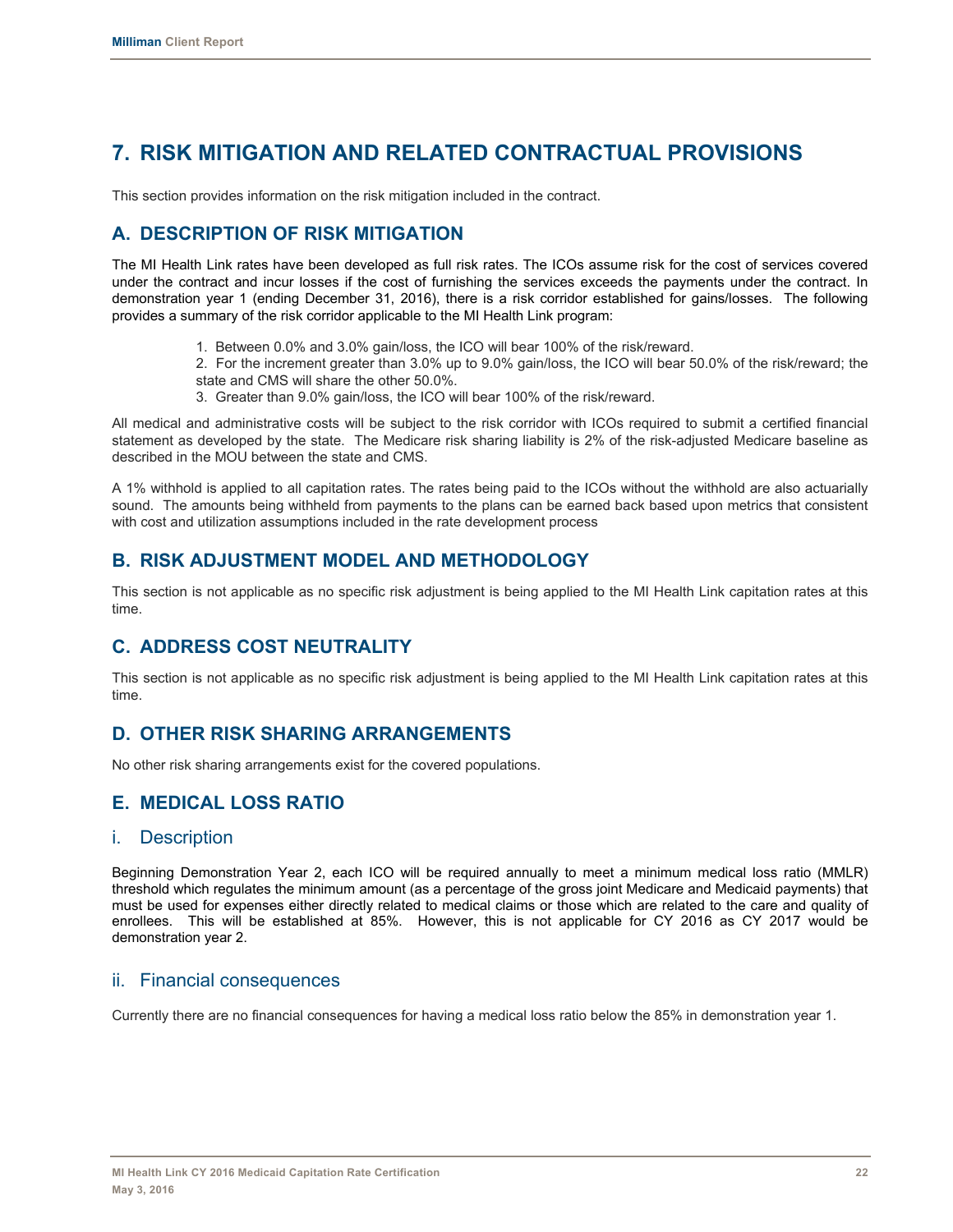# **F. REINSURANCE REQUIREMENTS AND EFFECT ON CAPITATION RATES**

The standard contract language between the state and the ICOs requires contractors to maintain certain insurances as identified in the contract terms. These would include general liability insurance. Contractors are also required to utilize subcontractors with similar insurance coverages.

# **G. INCENTIVES AND WITHHOLDS**

#### i. Incentives

There are currently no incentives in the health plan contracts.

### ii. Withholds

Withholds constitute 1% of the certified rates. The details of the quality metrics can be found in the 3-way contract.

### iii. Estimate of percent to be returned

The MI Health Link program is new and the estimated amount of withhold return is uncertain.

### iv. Effect on the capitation rates

The rates are certified as actuarially sound with or without withhold measures.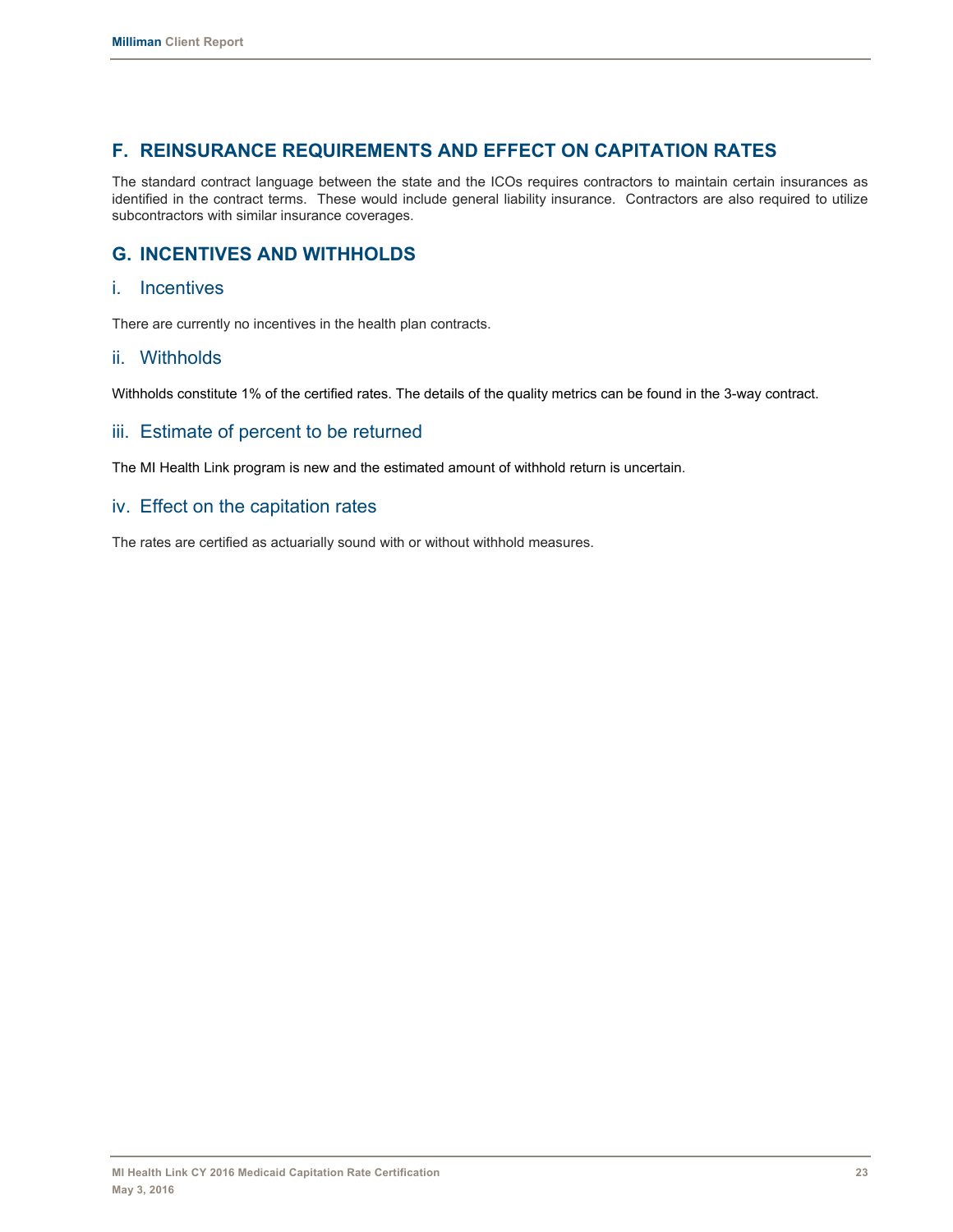# **8. OTHER RATE DEVELOPMENT CONSIDERATIONS**

# **A. DIFFERENT FMAP**

None of the MI Health Link population groups are eligible for an FMAP higher than the regular FMAP of 65.60%.

# **B. ACTUARIALLY ACCEPTED PRACTICES AND PRINCIPLES**

## i. Reasonable, appropriate, and attainable

In our judgment, all adjustments to the capitation rates, or to any portion of the capitation rates, reflect reasonable, appropriate, and attainable costs. To our knowledge, there are no reasonable, appropriate, and attainable costs that have not been included in the certification with the exception of HIF related expenses that are not to be included as part of this rate development.

## ii. Outside the rate setting process

There are no adjustments to the rates performed outside the rate setting process.

## iii. Rates within ranges

The rates to be paid will be consistent with the rates as documented in this report. A rate range was not developed.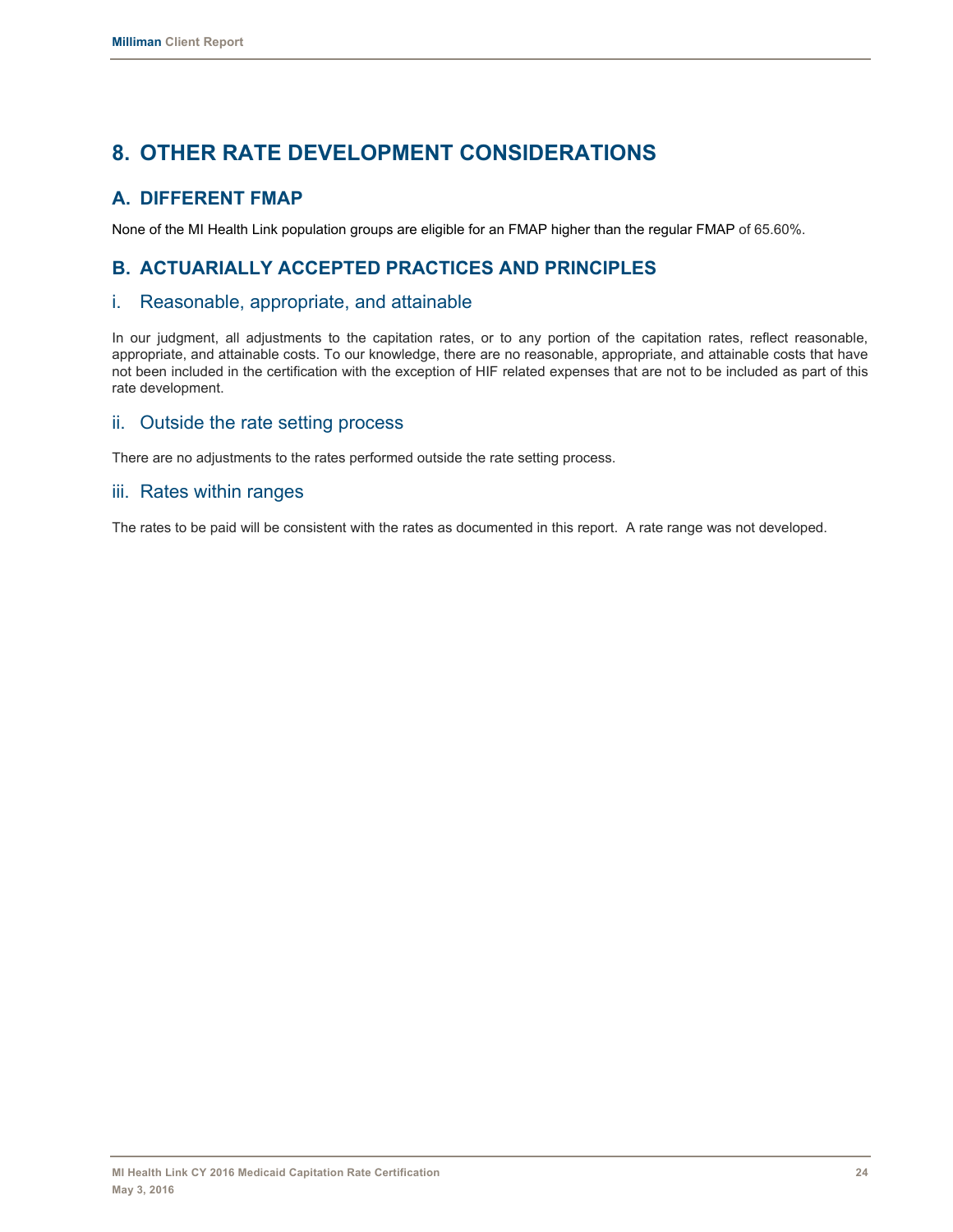# **9. PROCEDURES FOR RATE CERTIFICATION AND CONTRACT AMENDMENTS**

In general, a new rate certification will be submitted when the rates change. The following exceptions are allowed:

- 1. The hospice benefit change which has been accounted for in this rate certification.
- 2. A contract amendment that does not affect the rates.
- 3. Risk adjustment, under a methodology described in the initial certification, changes the rates paid to the ICOs

In case 2 listed above, a contract amendment must still be submitted to CMS.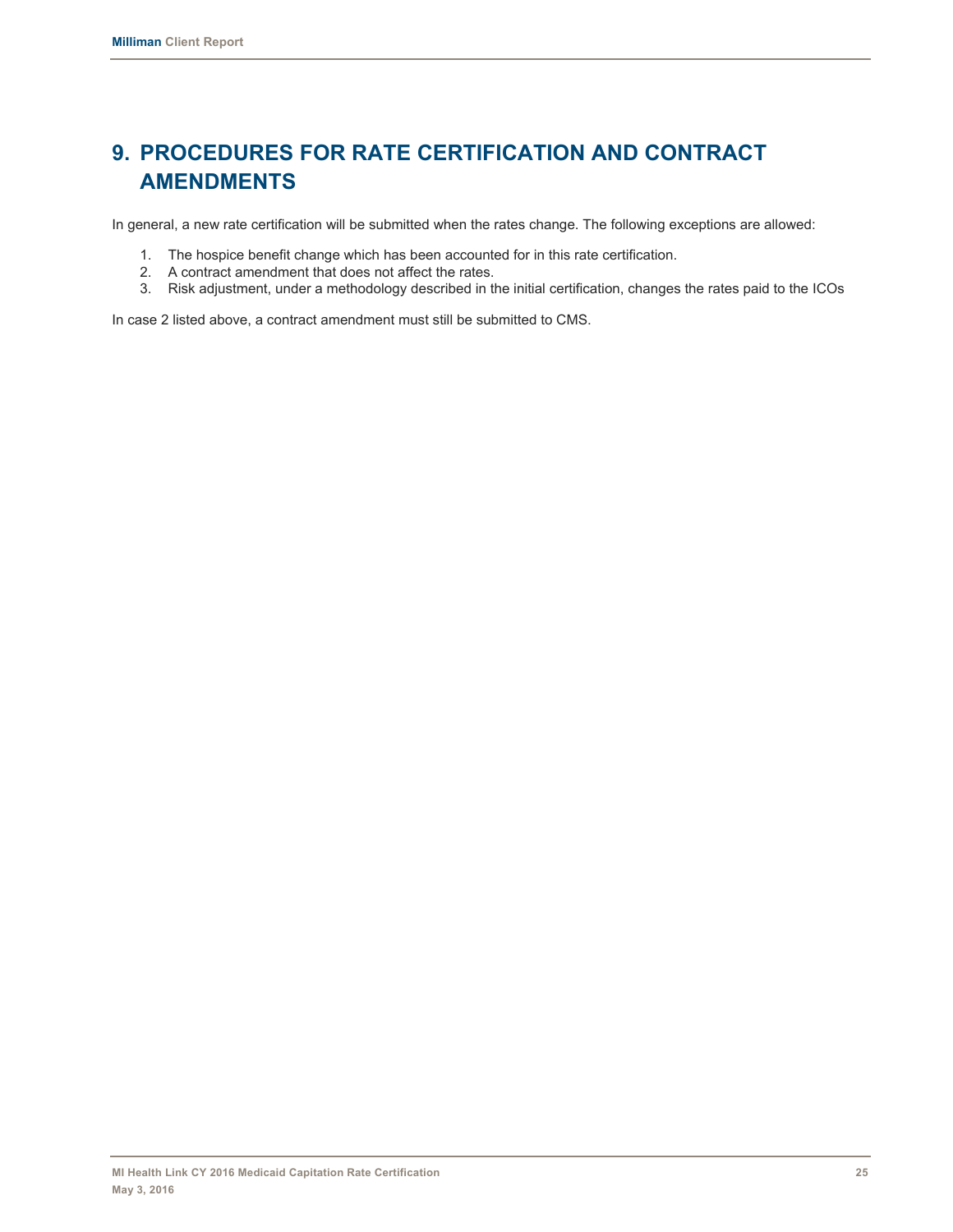# **SECTION II. MEDICAID MANAGED CARE RATES WITH LONG-TERM SERVICES AND SUPPORTS**

# **1. MANAGED LONG-TERM SERVICES AND SUPPORTS**

## **A. COMPLETION OF SECTION I.**

MI Health Link is Michigan's managed care program for the dual eligible (Medicare-Medicaid) population. Eligible individuals are required to either receive both Medicare and Medicaid services through the managed care plan or opt-out to fee-for-service. A significant portion of services provided to these members are long-term services and support (LTSS) including nursing facility, home care, and home and community based (HCBS) waiver services.

We completed Section I of this report for MLTSS and other medical services.

## **B. MLTSS RATE STRUCTURE**

#### **(a) Capitation Rate Structure**

The MI Health Link rate structure for calendar year 2016 did not change from the 2015 rate structure. Rates continue to vary by region consistent with current geographic definitions. The rate cells continue to represent population groups split by place of setting.

#### **Nursing Facility**

The Nursing Facility category represents MI Health Link eligible members (as outlined earlier) who meet nursing facility level of care and reside in a facility. Separate rates were established based on age (Over/Under 65) and the type of facility (Private or County-Owned). ICOs will receive the Nursing Facility rate for beneficiaries who enroll into MI Health Link program from the nursing facility setting.

#### **Transition Rules**

Members who had met the criteria for inclusion in the Nursing Facility cell, but later do not, will be transitioned to the community or waiver category. The ICO will immediately receive the alternative category rate upon switching from the Nursing Facility, but will receive a transitional case rate payment if the member is kept out of the facility for a minimum of 3 months. For members who transition from community or waiver setting to a nursing facility, the ICO will not receive the Nursing Facility rate until 3 months have passed.

#### **NFLOC-Waiver**

The waiver category represents eligible dual members who meet the NFLOC standard (including the transition rules), but do not reside in a facility. Members cannot be dually enrolled in MI Health Link and the state's MIChoice program simultaneously.

#### **Community**

The community category represents eligible dual members who do not meet the NFLOC standard. Within the community well category, capitation rates vary by region and age (Over/Under 65).

#### **(b) Methodology**

The structure, rationale, and payment methodology are discussed in (a) above.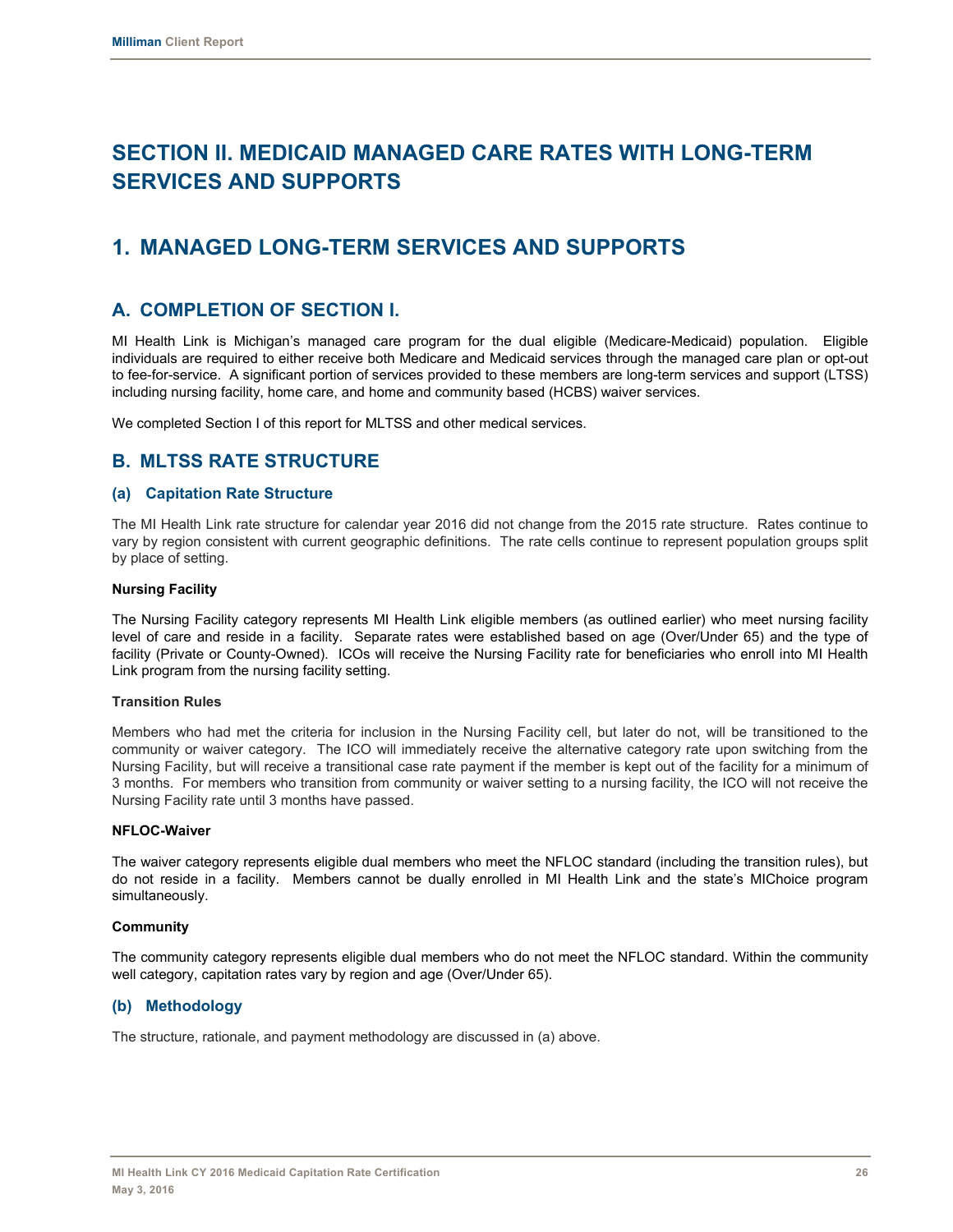# **C. MANAGED CARE EFFECT**

The rate cell structure encourages ICOs to manage the population towards lower cost settings by way of the transitional case rate. This is the basis for management efficiencies in LTSS programs. This transition between settings (e.g. nursing facility to HCBS waiver services) is gradual in nature and is not an immediate transition. Most often, individuals who reside in a nursing facility for a long period of time have lost their community supports and it becomes difficult to change the setting away from a nursing facility.

# **D. NON-BENEFIT COST**

Non-benefit costs are not explicitly defined for this program.

# **E. EXPERIENCE AND ASSUMPTIONS**

Section I details the experience and assumptions employed for the LTSS and non-MLTSS services included in the MI Health Link program.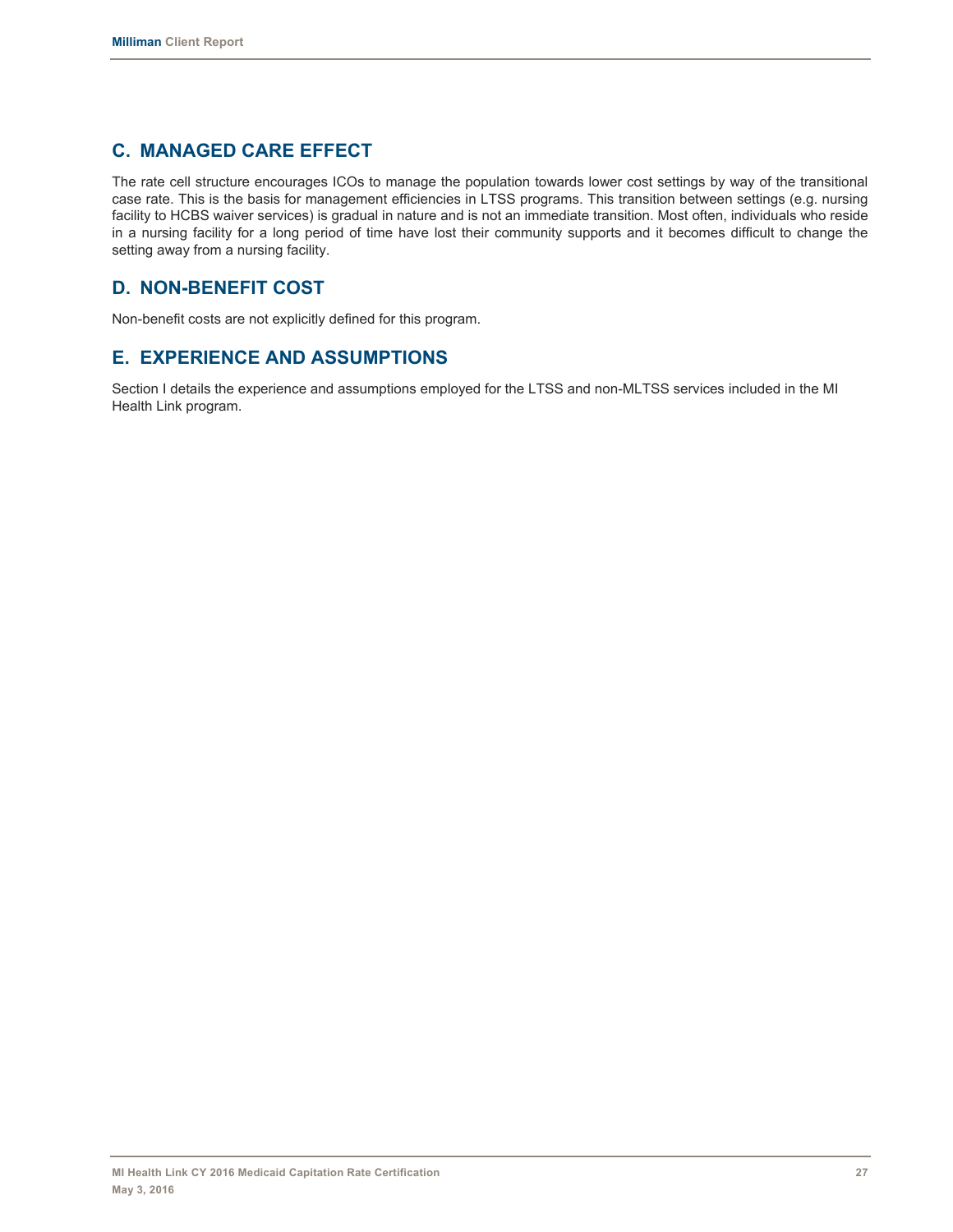# **SECTION III. NEW ADULT GROUP CAPITATION RATES**

Section III of the 2016 guidance is not applicable to the MI Health Link program as these are not new adult groups.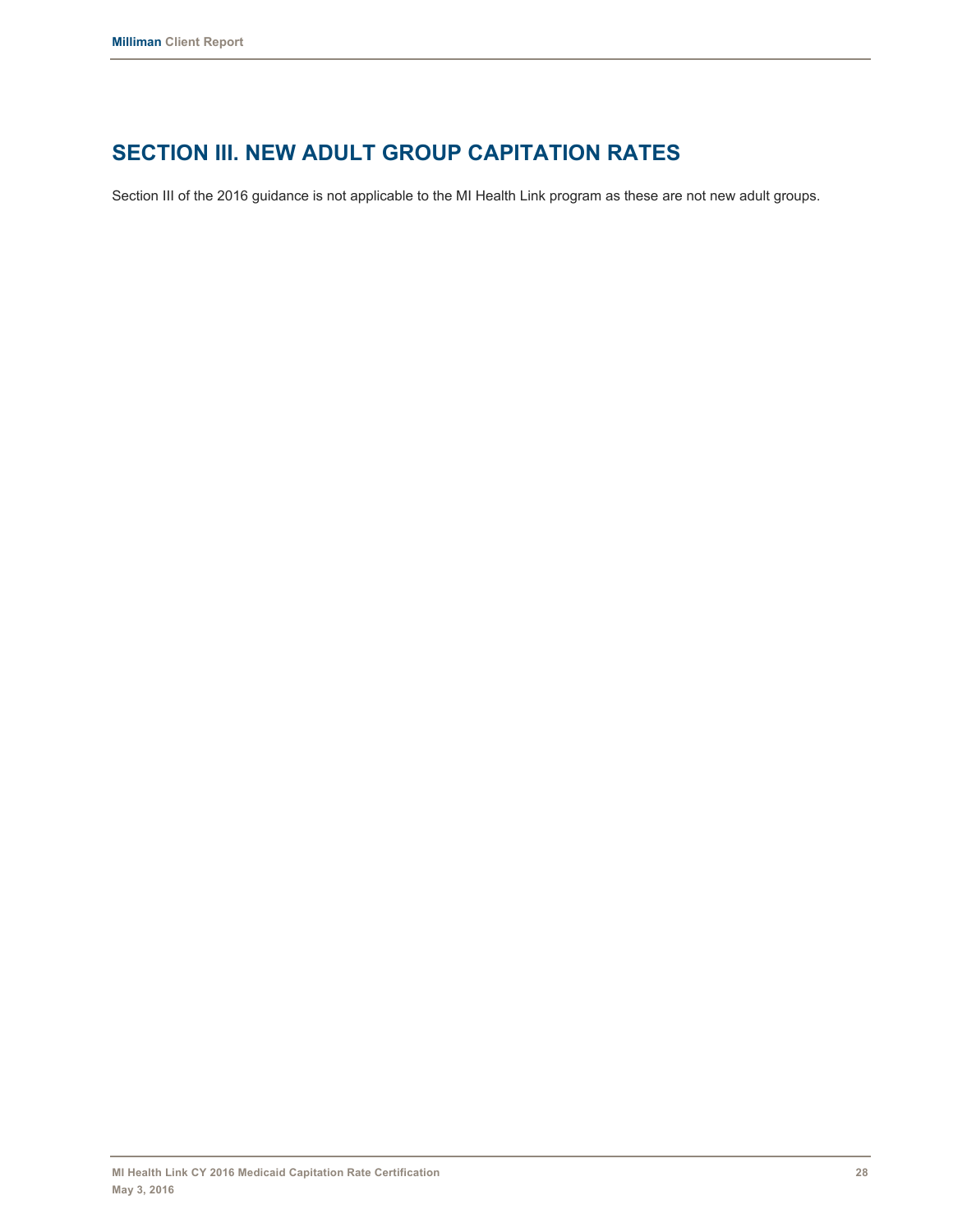# **LIMITATIONS AND QUALIFICATIONS**

The services provided for this project were performed under the signed contract between Milliman and MDHHS approved June 30, 2015.

The information contained in this letter, including the appendices, has been prepared for the State of Michigan, Department of Health and Human Services and their consultants and advisors. It is our understanding that this letter may be utilized in a public document. To the extent that the information contained in this letter is provided to third parties, the letter should be distributed in its entirety. Any user of the data must possess a certain level of expertise in actuarial science and healthcare modeling so as not to misinterpret the data presented.

Milliman makes no representations or warranties regarding the contents of this letter to third parties. Likewise, third parties are instructed that they are to place no reliance upon this letter prepared for MDHHS by Milliman that would result in the creation of any duty or liability under any theory of law by Milliman or its employees to third parties.

In performing this analysis, we relied on data and other information provided by MDHHS and its vendors. We have not audited or verified this data and other information. If the underlying data or information is inaccurate or incomplete, the results of our analysis may likewise be inaccurate or incomplete.

We performed a limited review of the data used directly in our analysis for reasonableness and consistency and have not found material defects in the data. If there are material defects in the data, it is possible that they would be uncovered by a detailed, systematic review and comparison of the data to search for data values that are questionable or for relationships that are materially inconsistent. Such a review was beyond the scope of our assignment.

Differences between our projections and actual amounts depend on the extent to which future experience conforms to the assumptions made for this analysis. It is certain that actual experience will not conform exactly to the assumptions used in this analysis. Actual amounts will differ from projected amounts to the extent that actual experience deviates from expected experience.

Guidelines issued by the American Academy of Actuaries require actuaries to include their professional qualifications in all actuarial communications. The authors of this report are members of the American Academy of Actuaries, and meet the qualification standards for performing the analyses in this report.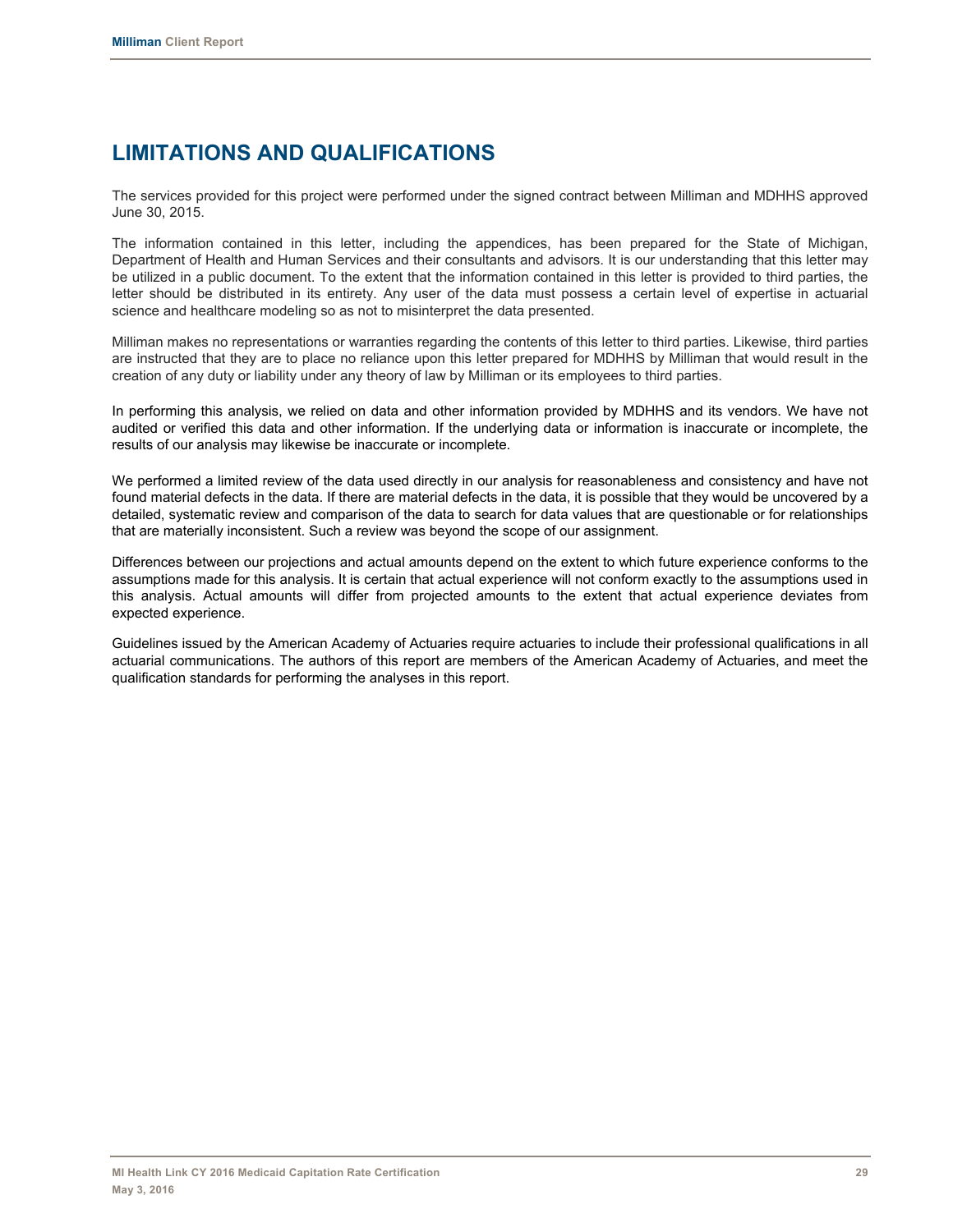# **APPENDIX 1: ACTUARIAL CERTIFICATION**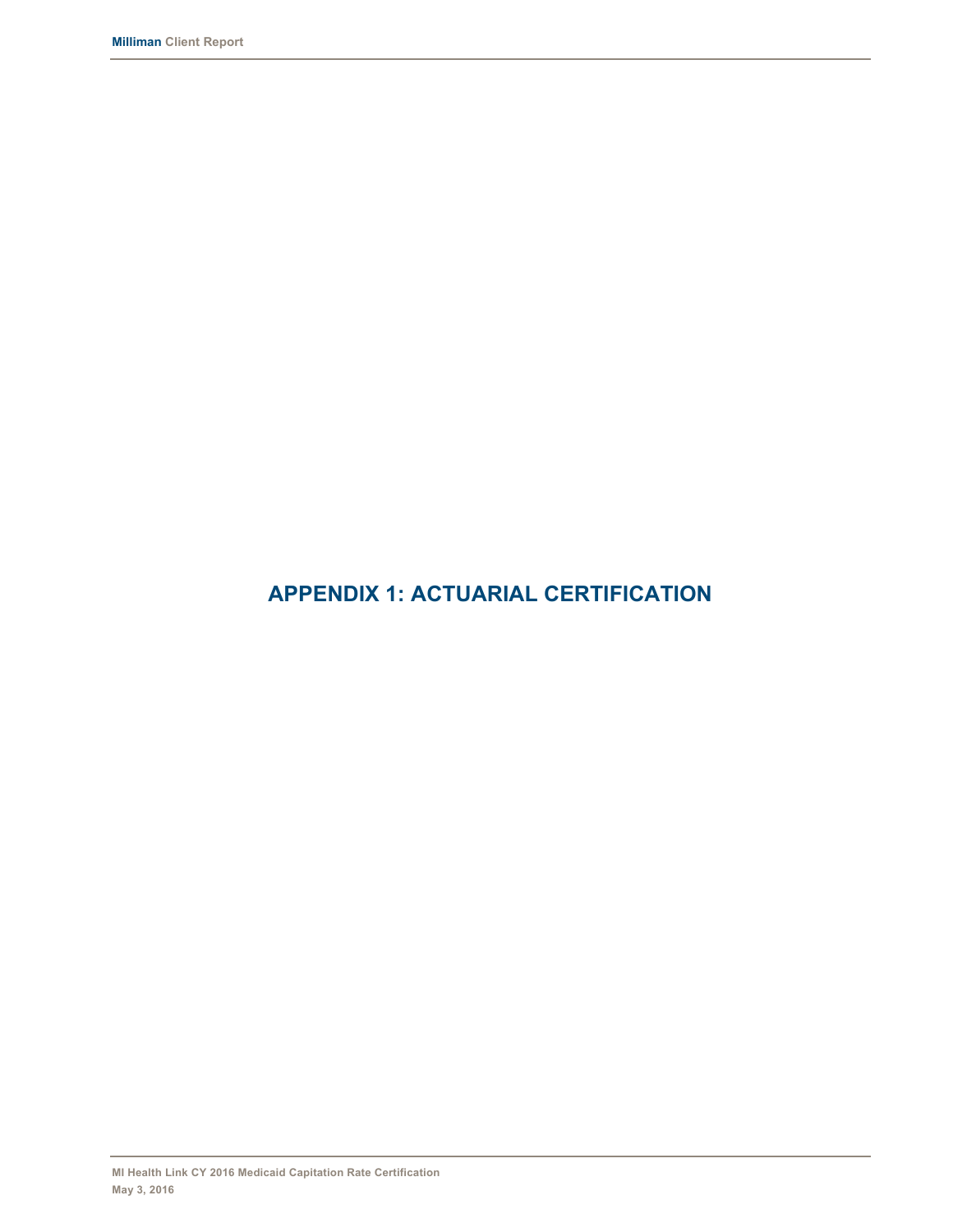#### **State of Michigan Department of Health and Human Services Calendar Year 2016 Capitation Rates MI Health Link Program Actuarial Certification**

I, Robert Damler, am a Principal and Consulting Actuary with the firm of Milliman, Inc. I am a Member of the American Academy of Actuaries and a Fellow of the Society of Actuaries. I meet the qualification standards established by the American Academy of Actuaries and have followed the standards of practice established by the Actuarial Standards Board. I have been employed by the State of Michigan and am familiar with the state-specific Medicaid program, eligibility rules, and benefit provisions.

The capitation rates provided with this certification are considered "actuarially sound" for purposes of 42 CFR 438.6(c), according to the following criteria:

- the capitation rates have been developed in accordance with generally accepted actuarial principles and practices;
- the capitation rates are appropriate for the Medicaid populations to be covered, and Medicaid services to be furnished under the contract; and,
- $\bullet$  the capitation rates meet the requirements of 42 CFR 438.6(c).

Assessment of actuarial soundness under 42 CFR 438.6, in the context of MI Health Link, should consider both Medicare and Medicaid contributions and the opportunities for efficiencies unique to an integrated care program. CMS considers the Medicaid actuarial soundness requirements to be flexible enough to consider efficiencies and savings that may be associated with Medicare. Therefore, CMS does not believe that a waiver of Medicaid actuarial soundness principles is necessary in the context of this Demonstration.

For the purposes of this certification "actuarial soundness" is defined as in ASOP 49:

*"Medicaid capitation rates are "actuarially sound" if, for business for which the certification is being prepared and for the period covered by the certification, projected capitation rates and other revenue sources provide for all reasonable, appropriate, and attainable costs. For purposes of this definition, other revenue sources include, but are not limited to, expected reinsurance and governmental stop-loss cash flows, governmental risk-adjustment cash flows, and investment income. For purposes of this definition, costs include, but are not limited to, expected health benefits; health benefit settlement expenses; administrative expenses; the cost of capital, and government-mandated assessments, fees, and taxes."*

The assumptions used in the development of the "actuarially sound" capitation rates have been documented in my correspondence with the State of Michigan. The "actuarially sound" capitation rates that are associated with this certification are effective for calendar year 2016.

The capitation rates are considered actuarially sound even if the withhold rate is fully held due to a plan not meeting the contract requirements.

The "actuarially sound" capitation rates are based on a projection of future events. Actual experience may be expected to vary from the experience assumed in the rates.

In developing the "actuarially sound" capitation rates, I have relied upon data and information provided by the State. I have relied upon the State for audit of the data. However, I did review the data for reasonableness and consistency.

The capitation rates developed may not be appropriate for any specific health plan. An individual health plan will need to review the rates in relation to the benefits that it will be obligated to provide. The health plan should evaluate the rates in the context of its own experience, expenses, capital and surplus, and profit requirements prior to agreeing to contract with the State. The health plan may require rates above, equal to, or below the "actuarially sound" capitation rates that are associated with this certification.

 $\overline{a}$ 

Robert Damler, FSA Member, American Academy of Actuaries

May 3, 2016 **Date**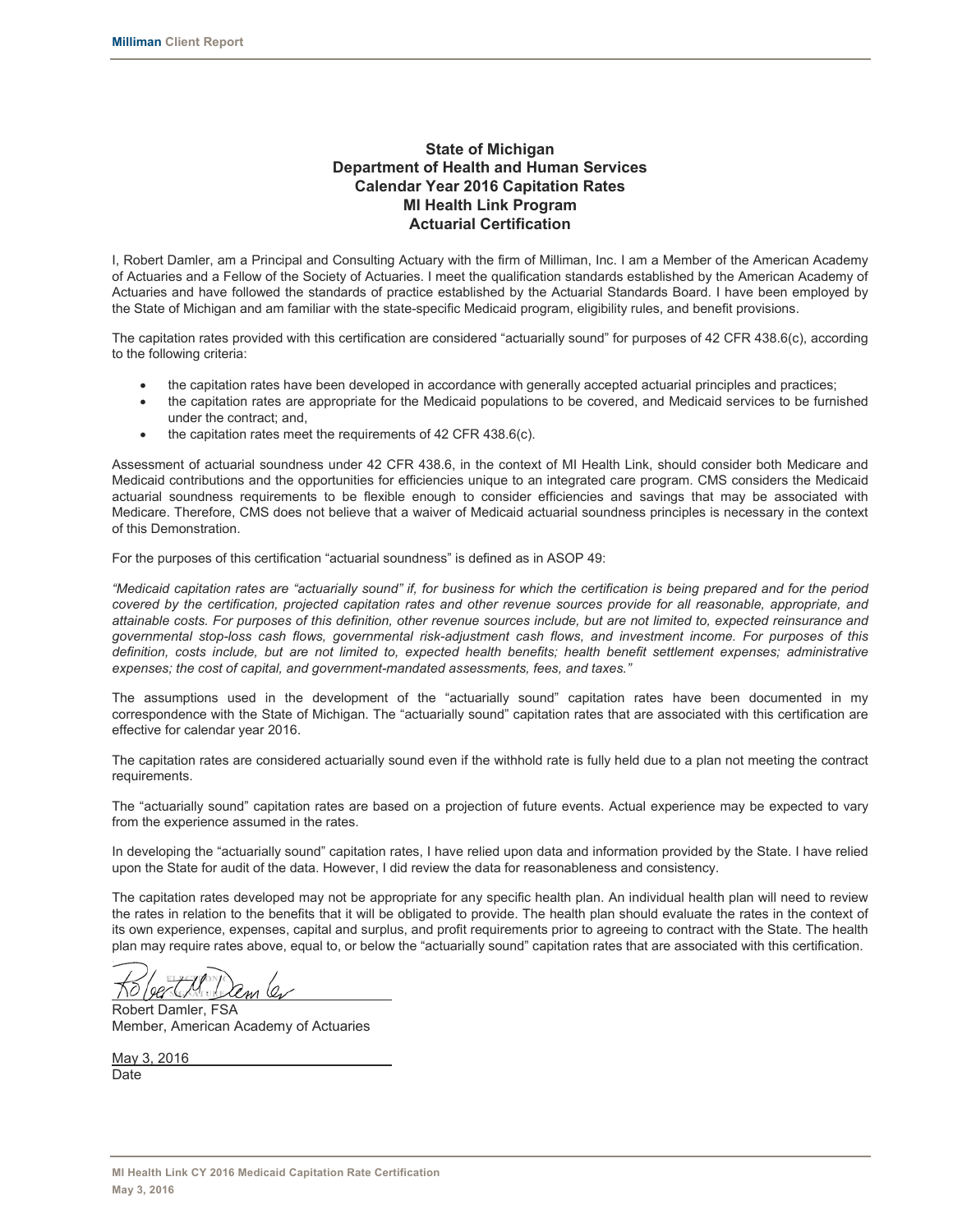# **APPENDIX 2: BASE DATA ACTUARIAL MODELS**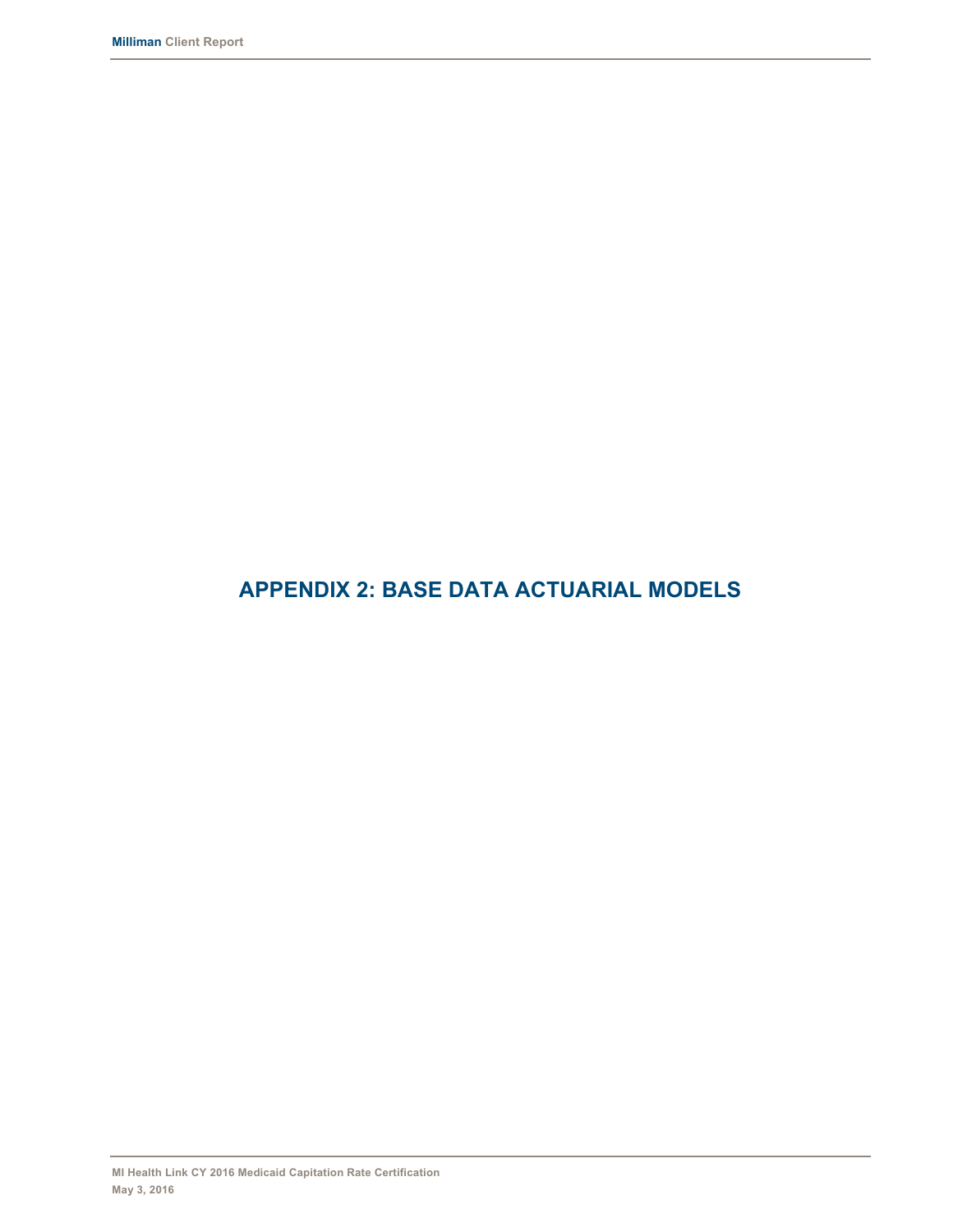**Region All<br><b>Population** Nursing Facility - Tier 1 (including Hospice)<br>**Subtier** Private Facilities / HLTCU **Age** 65+

**Total Member Months 102,703**

|                                  |                                                     | <b>Fiscal Year 2014</b>              |                              |                                           |                                   |              |                                 | Trended/Adjusted to CY 2016 |                                    |                                           |                                   |              |
|----------------------------------|-----------------------------------------------------|--------------------------------------|------------------------------|-------------------------------------------|-----------------------------------|--------------|---------------------------------|-----------------------------|------------------------------------|-------------------------------------------|-----------------------------------|--------------|
|                                  |                                                     | Annual<br><b>Admits</b><br>Per 1,000 | Average<br>Length<br>of Stay | Annual<br><b>Utilization</b><br>Per 1,000 | <b>Cost Per</b><br><b>Service</b> | PMPM         | Completion<br><b>Adjustment</b> | Trend<br><b>Factor Util</b> | <b>Trend</b><br><b>Factor Cost</b> | Annual<br><b>Utilization</b><br>Per 1,000 | <b>Cost Per</b><br><b>Service</b> | <b>PMPM</b>  |
| <b>Type of Service</b>           |                                                     |                                      |                              |                                           |                                   |              |                                 |                             |                                    |                                           |                                   |              |
| <b>Nursing Facility</b>          |                                                     |                                      |                              |                                           |                                   |              |                                 |                             |                                    |                                           |                                   |              |
|                                  | Nursing Facility                                    | 10,798.0                             | 25.3                         | 272,912.9                                 | \$205.53                          | \$4,674.38   | 1.007                           | 1.010                       | 1.010                              | 281,029.9                                 | \$210.19                          | \$4,922.47   |
| <b>Inpatient Hospital</b>        |                                                     |                                      |                              |                                           |                                   |              |                                 |                             |                                    |                                           |                                   |              |
|                                  | General                                             | 41.0                                 | 8.5                          | 348.1                                     | \$426.25                          | \$12.36      | 1.110                           | 0.980                       | 1.020                              | 369.2                                     | \$445.67                          | \$13.71      |
|                                  | Psychiatric                                         | 3.3                                  | 20.0                         | 65.4                                      | 621.60                            | 3.39         | 1.110                           | 0.980                       | 1.020                              | 69.4                                      | 649.93                            | 3.76         |
| Subtotal                         |                                                     | 44.3                                 | 9.3                          | 413.5                                     | \$457.16                          | \$15.75      |                                 |                             |                                    | 438.6                                     | \$477.99                          | \$17.47      |
| <b>Outpatient Hospital</b>       |                                                     |                                      |                              |                                           |                                   |              |                                 |                             |                                    |                                           |                                   |              |
|                                  | General                                             |                                      |                              | 547.5                                     | \$45.87                           | \$2.09       | 1.011                           | 1.015                       | 1.005                              | 572.5                                     | \$46.39                           | \$2.21       |
|                                  | Hospice                                             |                                      |                              | 668.3                                     | 4,323.14                          | 240.78       | 1.011                           | 1.015                       | 1.005                              | 698.9                                     | 4,371.92                          | 254.62       |
| Subtotal                         |                                                     |                                      |                              | 1,215.9                                   | \$2,397.01                        | \$242.87     |                                 |                             |                                    | 1,271.4                                   | \$2,424.07                        | \$256.83     |
| <b>Prescription Drugs</b>        |                                                     |                                      |                              |                                           |                                   | \$1.22       | 1.001                           | 0.975                       | 0.990                              |                                           |                                   | \$1.13       |
|                                  |                                                     |                                      |                              |                                           |                                   |              |                                 |                             |                                    |                                           |                                   |              |
| <b>Other Ancillaries</b>         |                                                     |                                      |                              |                                           |                                   |              |                                 |                             |                                    |                                           |                                   |              |
|                                  | Transportation                                      |                                      |                              | 48.1                                      | 201.76                            | 0.81         | 1.027                           | 1.015                       | 0.995                              | 51.1                                      | \$199.50                          | \$0.85       |
|                                  | DME/Prosthetics/Orthotics<br><b>Waiver Services</b> |                                      |                              | 1,344.0<br>37.2                           | 55.34                             | 6.20<br>0.02 | 1.027<br>1.027                  | 1.015                       | 0.995<br>0.995                     | 1,427.7<br>39.5                           | 54.72<br>6.67                     | 6.51<br>0.02 |
|                                  | Other Ancillary                                     |                                      |                              | 1,616.9                                   | 6.74<br>32.50                     | 4.38         | 1.027                           | 1.015<br>1.015              | 0.995                              | 1,717.5                                   | 32.14                             | 4.60         |
|                                  | Home Help                                           |                                      |                              | 138.5                                     | 427.39                            | 4.93         | 1.027                           | 1.015                       | 0.995                              | 147.1                                     | 422.59                            | 5.18         |
| Subtotal                         |                                                     |                                      |                              | 3,184.6                                   | \$61.57                           | \$16.34      |                                 |                             |                                    | 3,382.9                                   | \$60.88                           | \$17.16      |
|                                  |                                                     |                                      |                              |                                           |                                   |              |                                 |                             |                                    |                                           |                                   |              |
| Physician                        | Private Duty Nursing/Home H                         |                                      |                              | 1.1                                       | \$1,126.10                        | \$0.10       | 1.027                           | 1.015                       | 0.995                              | 1.1                                       | \$1,113.47                        | \$0.10       |
|                                  | Phys Visits Office/Consult                          |                                      |                              | 320.3                                     | 20.62                             | 0.55         | 1.027                           | 1.015                       | 0.995                              | 340.2                                     | 20.39                             | 0.58         |
|                                  | Phys Visit Other                                    |                                      |                              | 11,631.8                                  | 20.78                             | 20.14        | 1.027                           | 1.015                       | 0.995                              | 12,355.9                                  | 20.54                             | 21.15        |
|                                  | Surgery/Anesthesia                                  |                                      |                              | 9.2                                       | 28.89                             | 0.02         | 1.027                           | 1.015                       | 0.995                              | 9.8                                       | 28.57                             | 0.02         |
|                                  | Lab/Pathology                                       |                                      |                              | 492.1                                     | 6.40                              | 0.26         | 1.027                           | 1.015                       | 0.995                              | 522.8                                     | 6.33                              | 0.28         |
|                                  | Surgery                                             |                                      |                              | 433.5                                     | 14.46                             | 0.52         | 1.027                           | 1.015                       | 0.995                              | 460.5                                     | 14.30                             | 0.55         |
|                                  | Vision/Hearing                                      |                                      |                              | 219.3                                     | 22.42                             | 0.41         | 1.027                           | 1.015                       | 0.995                              | 233.0                                     | 22.17                             | 0.43         |
|                                  | Therapeutic Inj.                                    |                                      |                              | 59.5                                      | 41.55                             | 0.21         | 1.027                           | 1.015                       | 0.995                              | 63.2                                      | 41.08                             | 0.22         |
|                                  | Other                                               |                                      |                              | 398.3                                     | 6.46                              | 0.21         | 1.027                           | 1.015                       | 0.995                              | 423.1                                     | 6.39                              | 0.23         |
| Subtotal                         |                                                     |                                      |                              | 13,565.1                                  | \$19.84                           | \$22.43      |                                 |                             |                                    | 14,409.5                                  | \$19.61                           | \$23.55      |
| <b>Total Claims/Benefit Cost</b> |                                                     |                                      |                              |                                           |                                   | \$4,972.99   |                                 |                             |                                    |                                           |                                   | \$5,238.62   |
|                                  | Supplemental SNF Copayments                         |                                      |                              |                                           |                                   | \$782.07     | 1.007                           | 1.010                       | 1.010                              |                                           |                                   | \$805.33     |
| <b>Total Adjusted Gross Cost</b> |                                                     |                                      |                              |                                           |                                   | \$5,755.06   |                                 |                             |                                    |                                           |                                   | \$6,043.95   |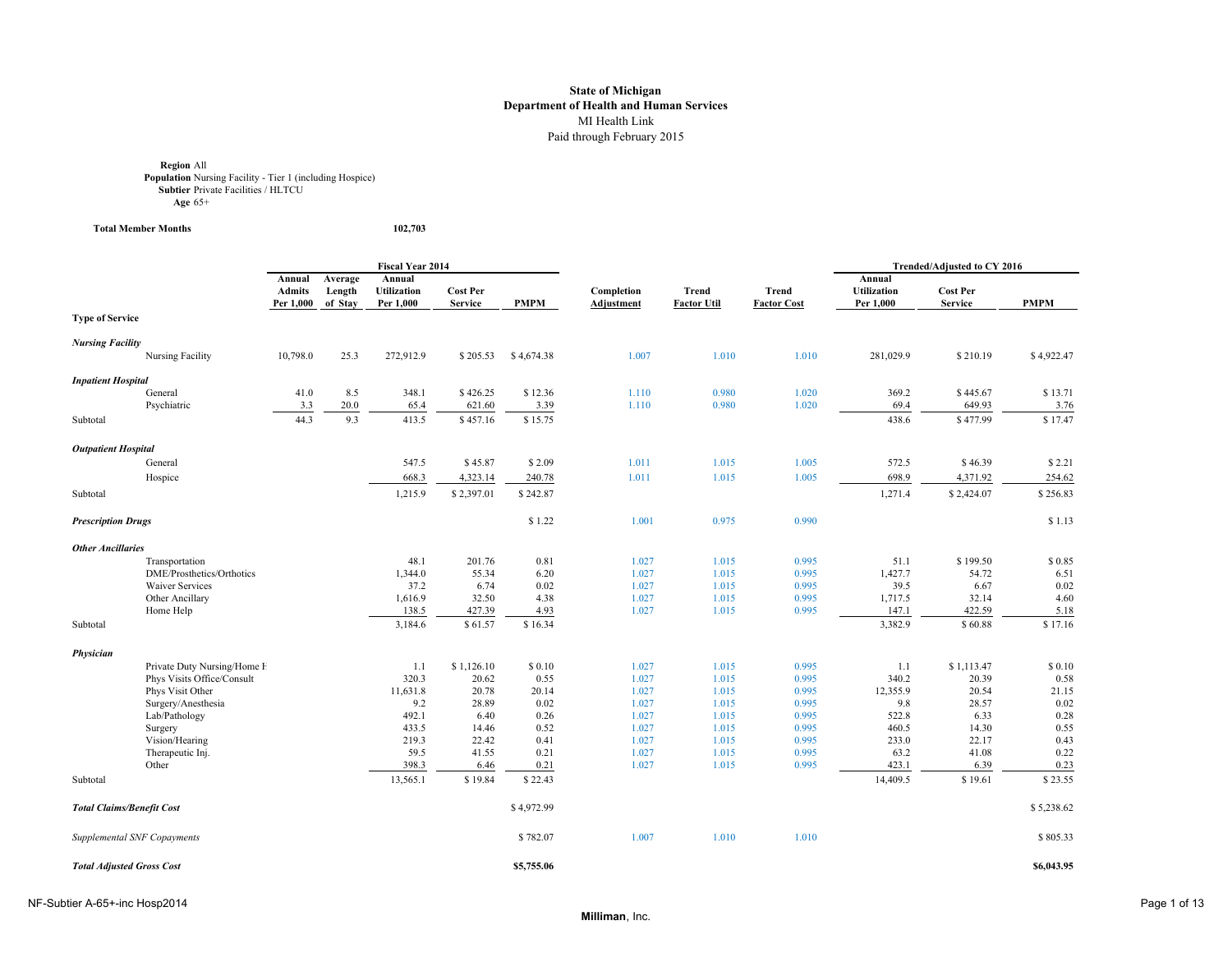**Region All<br><b>Population** Nursing Facility - Tier 1 (including Hospice)<br>**Subtier** Private Facilities / HLTCU **Age** Under 65

**Total Member Months 14,875**

|                                  |                                                |                               |                              | <b>Fiscal Year 2014</b>                   |                                   |               |                                 |                                    |                                    | Trended/Adjusted to CY 2016               |                                   |               |  |
|----------------------------------|------------------------------------------------|-------------------------------|------------------------------|-------------------------------------------|-----------------------------------|---------------|---------------------------------|------------------------------------|------------------------------------|-------------------------------------------|-----------------------------------|---------------|--|
|                                  |                                                | Annual<br>Admits<br>Per 1,000 | Average<br>Length<br>of Stav | Annual<br><b>Utilization</b><br>Per 1,000 | <b>Cost Per</b><br><b>Service</b> | PMPM          | Completion<br><b>Adjustment</b> | <b>Trend</b><br><b>Factor Util</b> | <b>Trend</b><br><b>Factor Cost</b> | Annual<br><b>Utilization</b><br>Per 1,000 | <b>Cost Per</b><br><b>Service</b> | <b>PMPM</b>   |  |
| <b>Type of Service</b>           |                                                |                               |                              |                                           |                                   |               |                                 |                                    |                                    |                                           |                                   |               |  |
| <b>Nursing Facility</b>          |                                                |                               |                              |                                           |                                   |               |                                 |                                    |                                    |                                           |                                   |               |  |
|                                  | Nursing Facility                               | 9,752.5                       | 23.1                         | 225,577.4                                 | \$220.60                          | \$4,146.83    | 1.007                           | 1.010                              | 1.010                              | 232,286.5                                 | \$225.59                          | \$4,366.79    |  |
| <b>Inpatient Hospital</b>        |                                                |                               |                              |                                           |                                   |               |                                 |                                    |                                    |                                           |                                   |               |  |
|                                  | General                                        | 135.5                         | 14.0                         | 1,899.0                                   | \$521.49                          | \$82.53       | 1.110                           | 0.980                              | 1.020                              | 2,014.3                                   | \$545.25                          | \$91.53       |  |
|                                  | Psychiatric                                    | 6.5                           | 26.6                         | 171.8                                     | 594.96                            | 8.52          | 1.110                           | 0.980                              | 1.020                              | 182.3                                     | 622.07                            | 9.45          |  |
| Subtotal                         |                                                | 142.0                         | 14.6                         | 2,070.9                                   | \$527.59                          | \$91.05       |                                 |                                    |                                    | 2,196.6                                   | \$551.62                          | \$100.97      |  |
| <b>Outpatient Hospital</b>       |                                                |                               |                              |                                           |                                   |               |                                 |                                    |                                    |                                           |                                   |               |  |
|                                  | General                                        |                               |                              | 1,749.0                                   | \$71.07                           | \$10.36       | 1.011                           | 1.015                              | 1.005                              | 1,828.9                                   | \$71.87                           | \$10.95       |  |
|                                  | Hospice                                        |                               |                              | 343.7                                     | 4,134.17                          | 118.40        | 1.011                           | 1.015                              | 1.005                              | 359.4                                     | 4,180.83                          | 125.20        |  |
| Subtotal                         |                                                |                               |                              | 2,092.6                                   | \$738.33                          | \$128.76      |                                 |                                    |                                    | 2,188.2                                   | \$746.66                          | \$136.16      |  |
| <b>Prescription Drugs</b>        |                                                |                               |                              |                                           |                                   | \$3.11        | 1.001                           | 0.975                              | 0.990                              |                                           |                                   | \$2.88        |  |
| <b>Other Ancillaries</b>         |                                                |                               |                              |                                           |                                   |               |                                 |                                    |                                    |                                           |                                   |               |  |
|                                  | Transportation                                 |                               |                              | 134.7                                     | 214.72                            | 2.41          | 1.027                           | 1.015                              | 0.995                              | 143.1                                     | \$212.32                          | \$2.53        |  |
|                                  | DME/Prosthetics/Orthotics                      |                               |                              | 2,679.9                                   | 60.13                             | 13.43         | 1.027                           | 1.015                              | 0.995                              | 2,846.8                                   | 59.45                             | 14.10         |  |
|                                  | <b>Waiver Services</b>                         |                               |                              | 93.6                                      | 5.86                              | 0.05          | 1.027                           | 1.015                              | 0.995                              | 99.4                                      | 5.80                              | 0.05          |  |
|                                  | Other Ancillary                                |                               |                              | 2,116.0                                   | 27.88                             | 4.92          | 1.027                           | 1.015                              | 0.995                              | 2,247.8                                   | 27.57                             | 5.16          |  |
|                                  | Home Help                                      |                               |                              | 470.3                                     | 454.97                            | 17.83         | 1.027                           | 1.015                              | 0.995                              | 499.6                                     | 449.87                            | 18.73         |  |
| Subtotal                         |                                                |                               |                              | 5,494.6                                   | \$84.37                           | \$38.63       |                                 |                                    |                                    | 5,836.6                                   | \$83.43                           | \$40.58       |  |
| Physician                        |                                                |                               |                              |                                           |                                   |               |                                 |                                    |                                    |                                           |                                   |               |  |
|                                  | Private Duty Nursing/Home Health               |                               |                              | 9.7                                       | \$110.37                          | \$0.09        | 1.027                           | 1.015                              | 0.995                              | 10.3                                      | \$109.13                          | \$0.09        |  |
|                                  | Phys Visits Office/Consult<br>Phys Visit Other |                               |                              | 975.3<br>24,021.8                         | 20.88<br>20.74                    | 1.70<br>41.51 | 1.027<br>1.027                  | 1.015                              | 0.995<br>0.995                     | 1,036.0<br>25,517.1                       | 20.65<br>20.50                    | 1.78<br>43.59 |  |
|                                  | Surgery/Anesthesia                             |                               |                              | 27.4                                      | 30.47                             | 0.07          | 1.027                           | 1.015<br>1.015                     | 0.995                              | 29.1                                      | 30.13                             | 0.07          |  |
|                                  | Lab/Pathology                                  |                               |                              | 1,069.7                                   | 7.15                              | 0.64          | 1.027                           | 1.015                              | 0.995                              | 1,136.3                                   | 7.07                              | 0.67          |  |
|                                  | Surgery                                        |                               |                              | 813.2                                     | 16.44                             | 1.11          | 1.027                           | 1.015                              | 0.995                              | 863.8                                     | 16.25                             | 1.17          |  |
|                                  | Vision/Hearing                                 |                               |                              | 270.3                                     | 22.73                             | 0.51          | 1.027                           | 1.015                              | 0.995                              | 287.1                                     | 22.47                             | 0.54          |  |
|                                  | Therapeutic Inj.                               |                               |                              | 198.5                                     | 41.04                             | 0.68          | 1.027                           | 1.015                              | 0.995                              | 210.8                                     | 40.58                             | 0.71          |  |
|                                  | Other                                          |                               |                              | 830.9                                     | 7.78                              | 0.54          | 1.027                           | 1.015                              | 0.995                              | 882.7                                     | 7.69                              | 0.57          |  |
| Subtotal                         |                                                |                               |                              | 28,216.7                                  | \$19.92                           | \$46.85       |                                 |                                    |                                    | 29,973.2                                  | \$19.70                           | \$49.20       |  |
| <b>Total Claims/Benefit Cost</b> |                                                |                               |                              |                                           |                                   | \$4,455.22    |                                 |                                    |                                    |                                           |                                   | \$4,696.58    |  |
|                                  | Supplemental SNF Copayments                    |                               |                              |                                           |                                   | \$540.76      | 1.007                           | 1.010                              | 1.010                              |                                           |                                   | \$556.85      |  |
| <b>Total Adjusted Gross Cost</b> |                                                |                               |                              |                                           |                                   | \$4,995.98    |                                 |                                    |                                    |                                           |                                   | \$5,253.43    |  |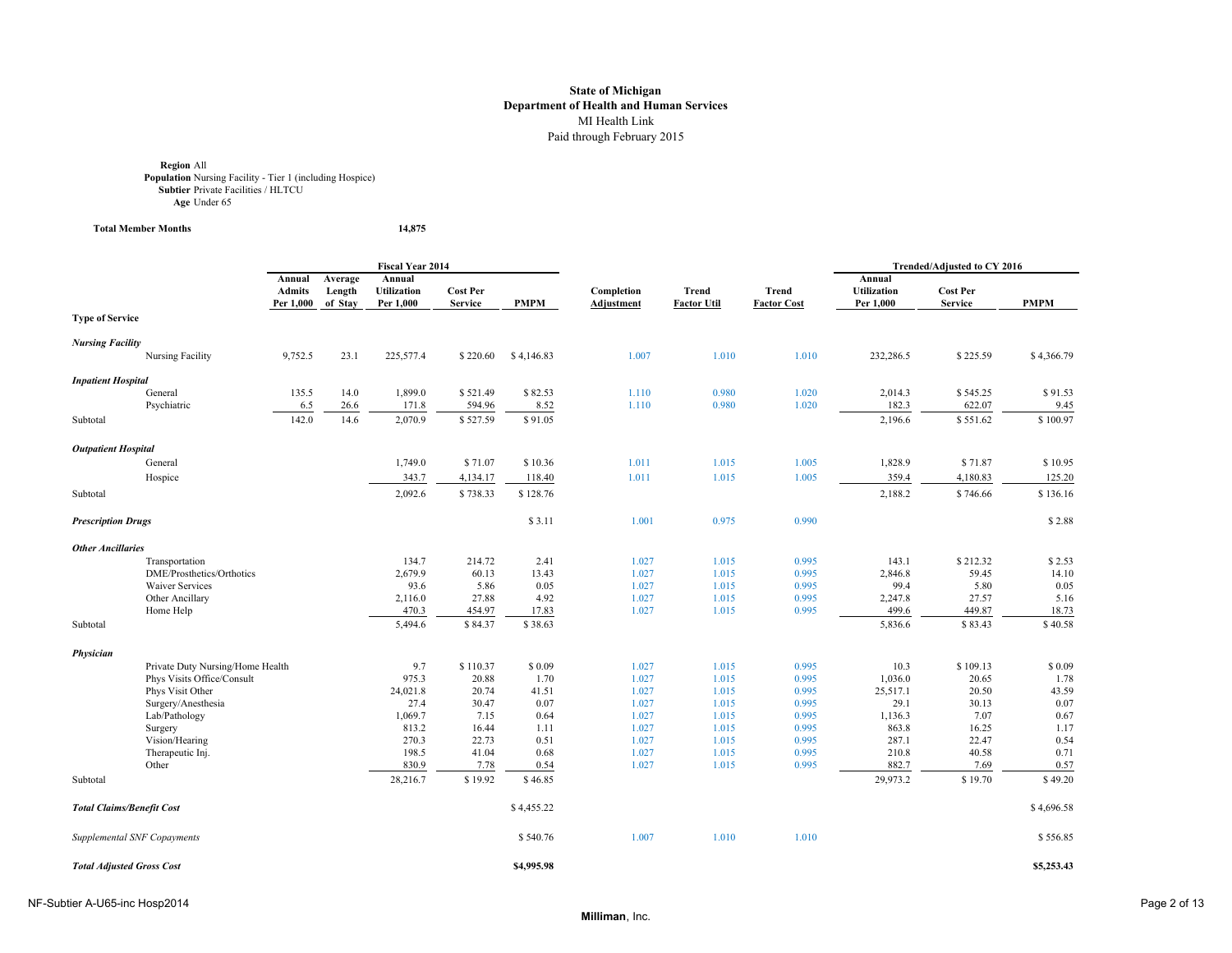**Region** All **Population** Nursing Facility - Tier 1 (including Hospice) **Subtier** County Owned Facilities **Age** 65+

**Total Member Months 8,313**

|                                  |                                     |                                      | <b>Fiscal Year 2014</b>      |                                           |                                   |                  |                                 |                                    | Trended/Adjusted to CY 2016        |                                           |                                   |                  |
|----------------------------------|-------------------------------------|--------------------------------------|------------------------------|-------------------------------------------|-----------------------------------|------------------|---------------------------------|------------------------------------|------------------------------------|-------------------------------------------|-----------------------------------|------------------|
|                                  |                                     | Annual<br><b>Admits</b><br>Per 1,000 | Average<br>Length<br>of Stay | Annual<br><b>Utilization</b><br>Per 1,000 | <b>Cost Per</b><br><b>Service</b> | <b>PMPM</b>      | Completion<br><b>Adjustment</b> | <b>Trend</b><br><b>Factor Util</b> | <b>Trend</b><br><b>Factor Cost</b> | Annual<br><b>Utilization</b><br>Per 1,000 | <b>Cost Per</b><br><b>Service</b> | <b>PMPM</b>      |
| <b>Type of Service</b>           |                                     |                                      |                              |                                           |                                   |                  |                                 |                                    |                                    |                                           |                                   |                  |
| <b>Nursing Facility</b>          |                                     |                                      |                              |                                           |                                   |                  |                                 |                                    |                                    |                                           |                                   |                  |
|                                  | Nursing Facility                    | 11,932.2                             | 28.2                         | 336,004.3                                 | \$276.91                          | \$7,753.48       | 1.007                           | 1.010                              | 1.010                              | 345,997.7                                 | \$283.18                          | \$8,164.97       |
| <b>Inpatient Hospital</b>        |                                     |                                      |                              |                                           |                                   |                  |                                 |                                    |                                    |                                           |                                   |                  |
|                                  | General<br>Psychiatric              | 31.8                                 | 2.6                          | 83.7                                      | \$419.75                          | \$2.93<br>$\sim$ | 1.110<br>1.110                  | 0.980<br>0.980                     | 1.020<br>1.020                     | 88.8<br>$\sim$                            | \$438.87                          | \$3.25<br>$\sim$ |
| Subtotal                         |                                     | 31.8                                 | 2.6                          | 83.7                                      | \$419.75                          | \$2.93           |                                 |                                    |                                    | 88.8                                      | \$438.87                          | \$3.25           |
| <b>Outpatient Hospital</b>       |                                     |                                      |                              |                                           |                                   |                  |                                 |                                    |                                    |                                           |                                   |                  |
|                                  | General                             |                                      |                              | 658.2                                     | \$48.89                           | \$2.68           | 1.011                           | 1.015                              | 1.005                              | 688.3                                     | \$49.44                           | \$2.84           |
|                                  | Hospice                             |                                      |                              | 41.9                                      | 2,150.09                          | 7.50             | 1.011                           | 1.015                              | 1.005                              | 43.8                                      | 2,174.35                          | 7.93             |
| Subtotal                         |                                     |                                      |                              | 700.1                                     | \$174.53                          | \$10.18          |                                 |                                    |                                    | 732.1                                     | \$176.48                          | \$10.77          |
| <b>Prescription Drugs</b>        |                                     |                                      |                              |                                           |                                   | \$2.05           | 1.001                           | 0.975                              | 0.990                              |                                           |                                   | \$1.90           |
| <b>Other Ancillaries</b>         |                                     |                                      |                              |                                           |                                   |                  |                                 |                                    |                                    |                                           |                                   |                  |
|                                  | Transportation                      |                                      |                              | 8.7                                       | 171.30                            | 0.12             | 1.027                           | 1.015                              | 0.995                              | 9.2                                       | \$169.38                          | \$0.13           |
|                                  | DME/Prosthetics/Orthotics           |                                      |                              | 398.4                                     | 71.88                             | 2.39             | 1.027                           | 1.015                              | 0.995                              | 423.2                                     | 71.07                             | 2.51             |
|                                  | <b>Waiver Services</b>              |                                      |                              | 1.4                                       | 4.00                              | 0.00             | 1.027                           | 1.015                              | 0.995                              | 1.5                                       | 3.96                              | 0.00             |
|                                  | Other Ancillary                     |                                      |                              | 1,280.4                                   | 24.78                             | 2.64             | 1.027                           | 1.015                              | 0.995                              | 1,360.1                                   | 24.50                             | 2.78             |
|                                  | Home Help                           |                                      |                              | 15.9                                      | 419.10                            | 0.55             | 1.027                           | 1.015                              | 0.995                              | 16.9                                      | 414.40                            | 0.58             |
| Subtotal                         |                                     |                                      |                              | 1,704.8                                   | \$40.19                           | \$5.71           |                                 |                                    |                                    | 1,810.9                                   | \$39.73                           | \$6.00           |
| Physician                        |                                     |                                      |                              |                                           |                                   |                  |                                 |                                    |                                    |                                           |                                   |                  |
|                                  | Private Duty Nursing/Home Health    |                                      |                              |                                           | \$0.00                            | \$ 0.00          | 1.027                           | 1.015                              | 0.995                              | ×.                                        | \$0.00                            | \$0.00           |
|                                  | Phys Visits Office/Consult          |                                      |                              | 170.3                                     | 22.76                             | 0.32             | 1.027                           | 1.015                              | 0.995                              | 180.9                                     | 22.51<br>22.50                    | 0.34             |
|                                  | Phys Visit Other                    |                                      |                              | 4,220.9                                   | 22.75                             | 8.00<br>0.00     | 1.027<br>1.027                  | 1.015<br>1.015                     | 0.995<br>0.995                     | 4,483.6                                   | 38.52                             | 8.41<br>0.00     |
|                                  | Surgery/Anesthesia<br>Lab/Pathology |                                      |                              | 1.4<br>189.1                              | 38.96<br>9.57                     | 0.15             | 1.027                           | 1.015                              | 0.995                              | 1.5<br>200.9                              | 9.46                              | 0.16             |
|                                  | Surgery                             |                                      |                              | 244.0                                     | 15.98                             | 0.32             | 1.027                           | 1.015                              | 0.995                              | 259.1                                     | 15.80                             | 0.34             |
|                                  | Vision/Hearing                      |                                      |                              | 209.3                                     | 31.92                             | 0.56             | 1.027                           | 1.015                              | 0.995                              | 222.3                                     | 31.56                             | 0.58             |
|                                  | Therapeutic Inj.                    |                                      |                              | 39.0                                      | 31.32                             | 0.10             | 1.027                           | 1.015                              | 0.995                              | 41.4                                      | 30.97                             | 0.11             |
|                                  | Other                               |                                      |                              | 197.8                                     | 6.80                              | 0.11             | 1.027                           | 1.015                              | 0.995                              | 210.1                                     | 6.72                              | 0.12             |
| Subtotal                         |                                     |                                      |                              | 5,271.7                                   | \$21.80                           | \$9.58           |                                 |                                    |                                    | 5,599.9                                   | \$21.56                           | \$10.06          |
| <b>Total Claims/Benefit Cost</b> |                                     |                                      |                              |                                           |                                   | \$7,783.93       |                                 |                                    |                                    |                                           |                                   | \$8,196.94       |
|                                  | Supplemental SNF Copayments         |                                      |                              |                                           |                                   | \$990.01         | 1.007                           | 1.010                              | 1.010                              |                                           |                                   | \$1,019.45       |
| <b>Total Adjusted Gross Cost</b> |                                     |                                      |                              |                                           |                                   | \$8,773.94       |                                 |                                    |                                    |                                           |                                   | \$9,216.39       |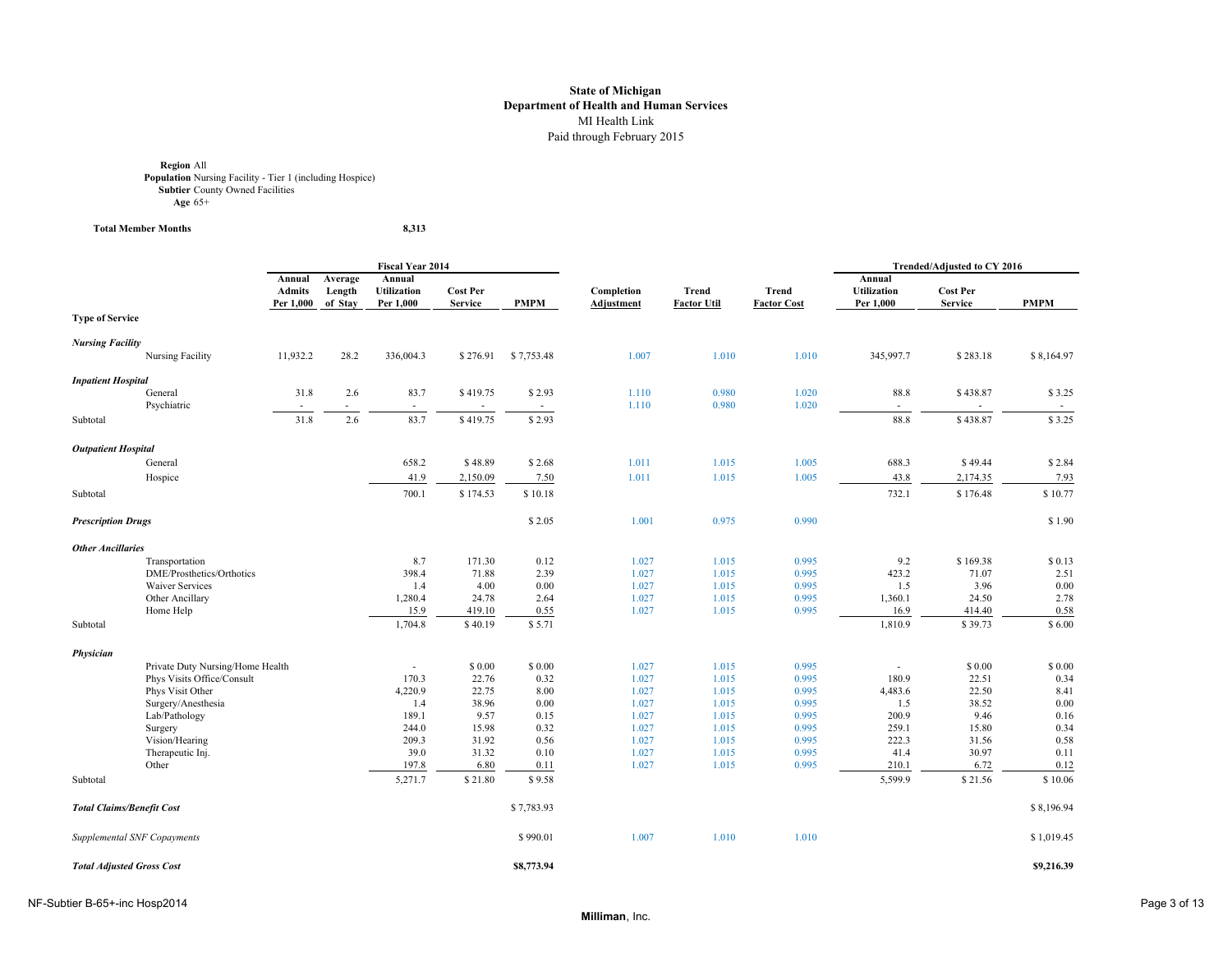**Region** All **Population** Nursing Facility - Tier 1 (including Hospice) **Subtier** County Owned Facilities **Age** Under 65

 $Total Member Monthly$ 

825

|                                  |                                  |                                      | <b>Fiscal Year 2014</b>      |                                           |                                   |              |                                 | <b>Trended/Adjusted to CY 2016</b> |                                    |                                           |                                   |              |
|----------------------------------|----------------------------------|--------------------------------------|------------------------------|-------------------------------------------|-----------------------------------|--------------|---------------------------------|------------------------------------|------------------------------------|-------------------------------------------|-----------------------------------|--------------|
|                                  |                                  | Annual<br><b>Admits</b><br>Per 1,000 | Average<br>Length<br>of Stay | Annual<br><b>Utilization</b><br>Per 1,000 | <b>Cost Per</b><br><b>Service</b> | <b>PMPM</b>  | Completion<br><b>Adjustment</b> | <b>Trend</b><br><b>Factor Util</b> | <b>Trend</b><br><b>Factor Cost</b> | Annual<br><b>Utilization</b><br>Per 1,000 | <b>Cost Per</b><br><b>Service</b> | <b>PMPM</b>  |
| <b>Type of Service</b>           |                                  |                                      |                              |                                           |                                   |              |                                 |                                    |                                    |                                           |                                   |              |
| <b>Nursing Facility</b>          |                                  |                                      |                              |                                           |                                   |              |                                 |                                    |                                    |                                           |                                   |              |
|                                  | Nursing Facility                 | 11,854.5                             | 28.0                         | 332,058.2                                 | \$290.63                          | \$8,042.20   | 1.007                           | 1.010                              | 1.010                              | 341,934.2                                 | \$297.21                          | \$8,468.86   |
| <b>Inpatient Hospital</b>        |                                  |                                      |                              |                                           |                                   |              |                                 |                                    |                                    |                                           |                                   |              |
|                                  | General                          | 43.6                                 | 4.0                          | 174.5                                     | \$193.49                          | \$2.81       | 1.110                           | 0.980                              | 1.020                              | 185.1                                     | \$202.31                          | \$3.12       |
|                                  | Psychiatric                      |                                      |                              | $\sim$                                    |                                   | $\sim$       | 1.110                           | 0.980                              | 1.020                              | $\sim$                                    | ÷.                                | $\sim$       |
| Subtotal                         |                                  | 43.6                                 | 4.0                          | 174.5                                     | \$193.49                          | \$2.81       |                                 |                                    |                                    | 185.1                                     | \$202.31                          | \$3.12       |
| <b>Outpatient Hospital</b>       |                                  |                                      |                              |                                           |                                   |              |                                 |                                    |                                    |                                           |                                   |              |
|                                  | General                          |                                      |                              | 770.9                                     | \$70.74                           | \$4.54       | 1.011                           | 1.015                              | 1.005                              | 806.1                                     | \$71.54                           | \$4.81       |
|                                  | Hospice                          |                                      |                              | 43.6                                      | 804.60                            | 2.93         | 1.011                           | 1.015                              | 1.005                              | 45.6                                      | 813.68                            | 3.09         |
| Subtotal                         |                                  |                                      |                              | 814.5                                     | \$110.05                          | \$7.47       |                                 |                                    |                                    | 851.8                                     | \$111.30                          | \$7.90       |
| <b>Prescription Drugs</b>        |                                  |                                      |                              |                                           |                                   | \$1.39       | 1.001                           | 0.975                              | 0.990                              |                                           |                                   | \$1.28       |
| <b>Other Ancillaries</b>         |                                  |                                      |                              |                                           |                                   |              |                                 |                                    |                                    |                                           |                                   |              |
|                                  | Transportation                   |                                      |                              | 189.1                                     | 235.39                            | 3.71         | 1.027                           | 1.015                              | 0.995                              | 200.9                                     | \$232.75                          | \$3.90       |
|                                  | DME/Prosthetics/Orthotics        |                                      |                              | 930.9                                     | 117.80                            | 9.14         | 1.027                           | 1.015                              | 0.995                              | 988.9                                     | 116.47                            | 9.60         |
|                                  | <b>Waiver Services</b>           |                                      |                              | 14.5                                      | 4.00                              | 0.00         | 1.027                           | 1.015                              | 0.995                              | 15.5                                      | 3.96                              | 0.01         |
|                                  | Other Ancillary                  |                                      |                              | 2,385.5                                   | 15.51                             | 3.08         | 1.027                           | 1.015                              | 0.995                              | 2,534.0                                   | 15.33                             | 3.24         |
|                                  | Home Help                        |                                      |                              | 87.3                                      | 72.89                             | 0.53         | 1.027                           | 1.015                              | 0.995                              | 92.7                                      | 72.08                             | 0.56         |
| Subtotal                         |                                  |                                      |                              | 3,607.3                                   | \$54.77                           | \$16.46      |                                 |                                    |                                    | 3,831.8                                   | \$54.15                           | \$17.29      |
| Physician                        |                                  |                                      |                              |                                           |                                   |              |                                 |                                    |                                    |                                           |                                   |              |
|                                  | Private Duty Nursing/Home Health |                                      |                              |                                           | \$ 0.00                           | \$ 0.00      | 1.027                           | 1.015                              | 0.995                              | $\sim$                                    | \$0.00                            | \$0.00       |
|                                  | Phys Visits Office/Consult       |                                      |                              | 349.1                                     | 28.98                             | 0.84         | 1.027                           | 1.015                              | 0.995                              | 370.8                                     | 28.65                             | 0.89         |
|                                  | Phys Visit Other                 |                                      |                              | 11,403.6                                  | 20.49                             | 19.48        | 1.027                           | 1.015                              | 0.995                              | 12,113.5                                  | 20.26                             | 20.45        |
|                                  | Surgery/Anesthesia               |                                      |                              | $\mathcal{L}_{\mathcal{A}}$               | $\sim$                            | $\sim$       | 1.027                           | 1.015                              | 0.995                              | $\sim$                                    | $\sim$                            |              |
|                                  | Lab/Pathology<br>Surgery         |                                      |                              | 523.6<br>276.4                            | 10.46<br>13.67                    | 0.46<br>0.31 | 1.027<br>1.027                  | 1.015<br>1.015                     | 0.995<br>0.995                     | 556.2<br>293.6                            | 10.34<br>13.51                    | 0.48<br>0.33 |
|                                  | Vision/Hearing                   |                                      |                              | 363.6                                     | 23.88                             | 0.72         | 1.027                           | 1.015                              | 0.995                              | 386.3                                     | 23.61                             | 0.76         |
|                                  | Therapeutic Inj.                 |                                      |                              | 29.1                                      | 184.49                            | 0.45         | 1.027                           | 1.015                              | 0.995                              | 30.9                                      | 182.42                            | 0.47         |
|                                  | Other                            |                                      |                              | 130.9                                     | 5.28                              | 0.06         | 1.027                           | 1.015                              | 0.995                              | 139.1                                     | 5.22                              | 0.06         |
| Subtotal                         |                                  |                                      |                              | 13,076.4                                  | \$20.48                           | \$22.32      |                                 |                                    |                                    | 13,890.4                                  | \$20.25                           | \$23.44      |
| <b>Total Claims/Benefit Cost</b> |                                  |                                      |                              |                                           |                                   | \$8,092.65   |                                 |                                    |                                    |                                           |                                   | \$8,521.89   |
|                                  | Supplemental SNF Copayments      |                                      |                              |                                           |                                   | \$791.41     | 1.007                           | 1.010                              | 1.010                              |                                           |                                   | \$814.95     |
| <b>Total Adjusted Gross Cost</b> |                                  |                                      |                              |                                           |                                   | \$8,884.06   |                                 |                                    |                                    |                                           |                                   | \$9,336.84   |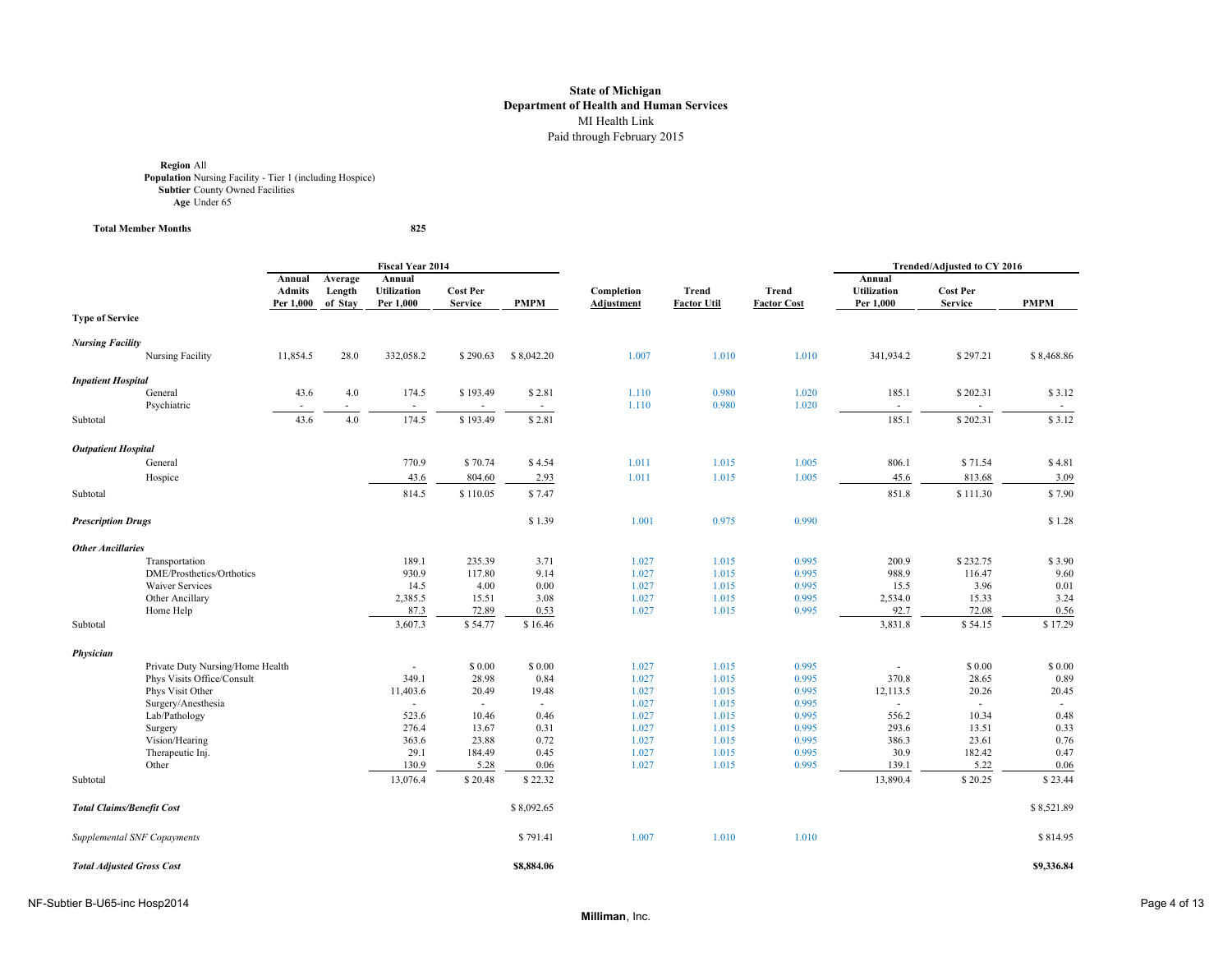**Region All<br><b>Population** Nursing Facility - Tier 1 (excluding Hospice)<br>**Subtier** Private Facilities / HLTCU **Age** 65+

**Total Member Months 97,394**

|                                  |                                    |                                      | <b>Fiscal Year 2014</b>      |                                           |                                   |              |                                 |                                    | Trended/Adjusted to CY 2016 |                                           |                                   |              |
|----------------------------------|------------------------------------|--------------------------------------|------------------------------|-------------------------------------------|-----------------------------------|--------------|---------------------------------|------------------------------------|-----------------------------|-------------------------------------------|-----------------------------------|--------------|
|                                  |                                    | Annual<br><b>Admits</b><br>Per 1,000 | Average<br>Length<br>of Stay | Annual<br><b>Utilization</b><br>Per 1,000 | <b>Cost Per</b><br><b>Service</b> | <b>PMPM</b>  | Completion<br><b>Adjustment</b> | <b>Trend</b><br><b>Factor Util</b> | Trend<br><b>Factor Cost</b> | Annual<br><b>Utilization</b><br>Per 1,000 | <b>Cost Per</b><br><b>Service</b> | <b>PMPM</b>  |
| <b>Type of Service</b>           |                                    |                                      |                              |                                           |                                   |              |                                 |                                    |                             |                                           |                                   |              |
| <b>Nursing Facility</b>          |                                    |                                      |                              |                                           |                                   |              |                                 |                                    |                             |                                           |                                   |              |
|                                  | Nursing Facility                   | 11,307.6                             | 25.4                         | 286,767.9                                 | \$205.60                          | \$4,913.38   | 1.007                           | 1.010                              | 1.010                       | 295,296.9                                 | \$210.26                          | \$5,174.09   |
| <b>Inpatient Hospital</b>        |                                    |                                      |                              |                                           |                                   |              |                                 |                                    |                             |                                           |                                   |              |
|                                  | General                            | 41.8                                 | 8.6                          | 358.8                                     | \$427.18                          | \$12.77      | 1.110                           | 0.980                              | 1.020                       | 380.6                                     | \$446.65                          | \$14.17      |
|                                  | Psychiatric                        | 3.4                                  | 20.0                         | 69.0                                      | 621.60                            | 3.57         | 1.110                           | 0.980                              | 1.020                       | 73.2                                      | 649.93                            | 3.96         |
| Subtotal                         |                                    | 45.2                                 | 9.5                          | 427.8                                     | \$458.54                          | \$16.35      |                                 |                                    |                             | 453.8                                     | \$479.44                          | \$18.13      |
| <b>Outpatient Hospital</b>       |                                    |                                      |                              |                                           |                                   |              |                                 |                                    |                             |                                           |                                   |              |
|                                  | General                            |                                      |                              | 567.4                                     | \$46.03                           | \$2.18       | 1.011                           | 1.015                              | 1.005                       | 593.3                                     | \$46.55                           | \$2.30       |
|                                  | Hospice                            |                                      |                              | 44.7                                      | 3,411.53                          | 12.72        | 1.011                           | 1.015                              | 1.005                       | 46.8                                      | 3,450.03                          | 13.45        |
| Subtotal                         |                                    |                                      |                              | 612.1                                     | \$291.94                          | \$14.89      |                                 |                                    |                             | 640.1                                     | \$295.24                          | \$15.75      |
| <b>Prescription Drugs</b>        |                                    |                                      |                              |                                           |                                   | \$1.26       | 1.001                           | 0.975                              | 0.990                       |                                           |                                   | \$1.16       |
| <b>Other Ancillaries</b>         |                                    |                                      |                              |                                           |                                   |              |                                 |                                    |                             |                                           |                                   |              |
|                                  | Transportation                     |                                      |                              | 50.0                                      | 202.88                            | 0.85         | 1.027                           | 1.015                              | 0.995                       | 53.1                                      | \$200.61                          | \$0.89       |
|                                  | DME/Prosthetics/Orthotics          |                                      |                              | 1,331.7                                   | 57.32                             | 6.36         | 1.027                           | 1.015                              | 0.995                       | 1,414.6                                   | 56.68                             | 6.68         |
|                                  | <b>Waiver Services</b>             |                                      |                              | 31.4                                      | 5.44                              | 0.01         | 1.027                           | 1.015                              | 0.995                       | 33.4                                      | 5.38                              | 0.01         |
|                                  | Other Ancillary                    |                                      |                              | 1,645.6                                   | 32.52                             | 4.46         | 1.027                           | 1.015                              | 0.995                       | 1,748.0                                   | 32.15                             | 4.68         |
|                                  | Home Help                          |                                      |                              | 143.0                                     | 425.85                            | 5.08         | 1.027                           | 1.015                              | 0.995                       | 152.0                                     | 421.08                            | 5.33         |
| Subtotal                         |                                    |                                      |                              | 3,201.8                                   | \$62.81                           | \$16.76      |                                 |                                    |                             | 3,401.1                                   | \$62.10                           | \$17.60      |
| Physician                        |                                    |                                      |                              |                                           |                                   |              |                                 |                                    |                             |                                           |                                   |              |
|                                  | Private Duty Nursing/Home Health   |                                      |                              | 1.1                                       | \$1,126.10                        | \$0.10       | 1.027                           | 1.015                              | 0.995                       | 1.2                                       | \$1,113.47                        | \$0.11       |
|                                  | Phys Visits Office/Consult         |                                      |                              | 331.6                                     | 20.68                             | 0.57         | 1.027                           | 1.015                              | 0.995                       | 352.2                                     | 20.45                             | 0.60         |
|                                  | Phys Visit Other                   |                                      |                              | 11,718.8                                  | 20.75                             | 20.27        | 1.027                           | 1.015                              | 0.995                       | 12,448.3                                  | 20.52                             | 21.29        |
|                                  | Surgery/Anesthesia                 |                                      |                              | 9.6                                       | 28.82                             | 0.02         | 1.027                           | 1.015                              | 0.995                       | 10.2                                      | 28.50                             | 0.02         |
|                                  | Lab/Pathology                      |                                      |                              | 499.0                                     | 6.42                              | 0.27         | 1.027                           | 1.015                              | 0.995                       | 530.1                                     | 6.35                              | 0.28         |
|                                  | Surgery                            |                                      |                              | 442.0                                     | 14.54                             | 0.54         | 1.027                           | 1.015                              | 0.995                       | 469.5                                     | 14.37                             | 0.56<br>0.44 |
|                                  | Vision/Hearing<br>Therapeutic Inj. |                                      |                              | 223.0<br>61.7                             | 22.45<br>39.80                    | 0.42<br>0.20 | 1.027<br>1.027                  | 1.015<br>1.015                     | 0.995<br>0.995              | 236.9<br>65.6                             | 22.20<br>39.35                    | 0.22         |
|                                  | Other                              |                                      |                              | 409.3                                     | 6.52                              | 0.22         | 1.027                           | 1.015                              | 0.995                       | 434.8                                     | 6.45                              | 0.23         |
| Subtotal                         |                                    |                                      |                              | 13,696.1                                  | \$19.81                           | \$22.61      |                                 |                                    |                             | 14,548.7                                  | \$19.59                           | \$23.75      |
| <b>Total Claims/Benefit Cost</b> |                                    |                                      |                              |                                           |                                   | \$4,985.24   |                                 |                                    |                             |                                           |                                   | \$5,250.48   |
|                                  | Supplemental SNF Copayments        |                                      |                              |                                           |                                   | \$819.33     | 1.007                           | 1.010                              | 1.010                       |                                           |                                   | \$843.70     |
| <b>Total Adjusted Gross Cost</b> |                                    |                                      |                              |                                           |                                   | \$5,804.57   |                                 |                                    |                             |                                           |                                   | \$6,094.18   |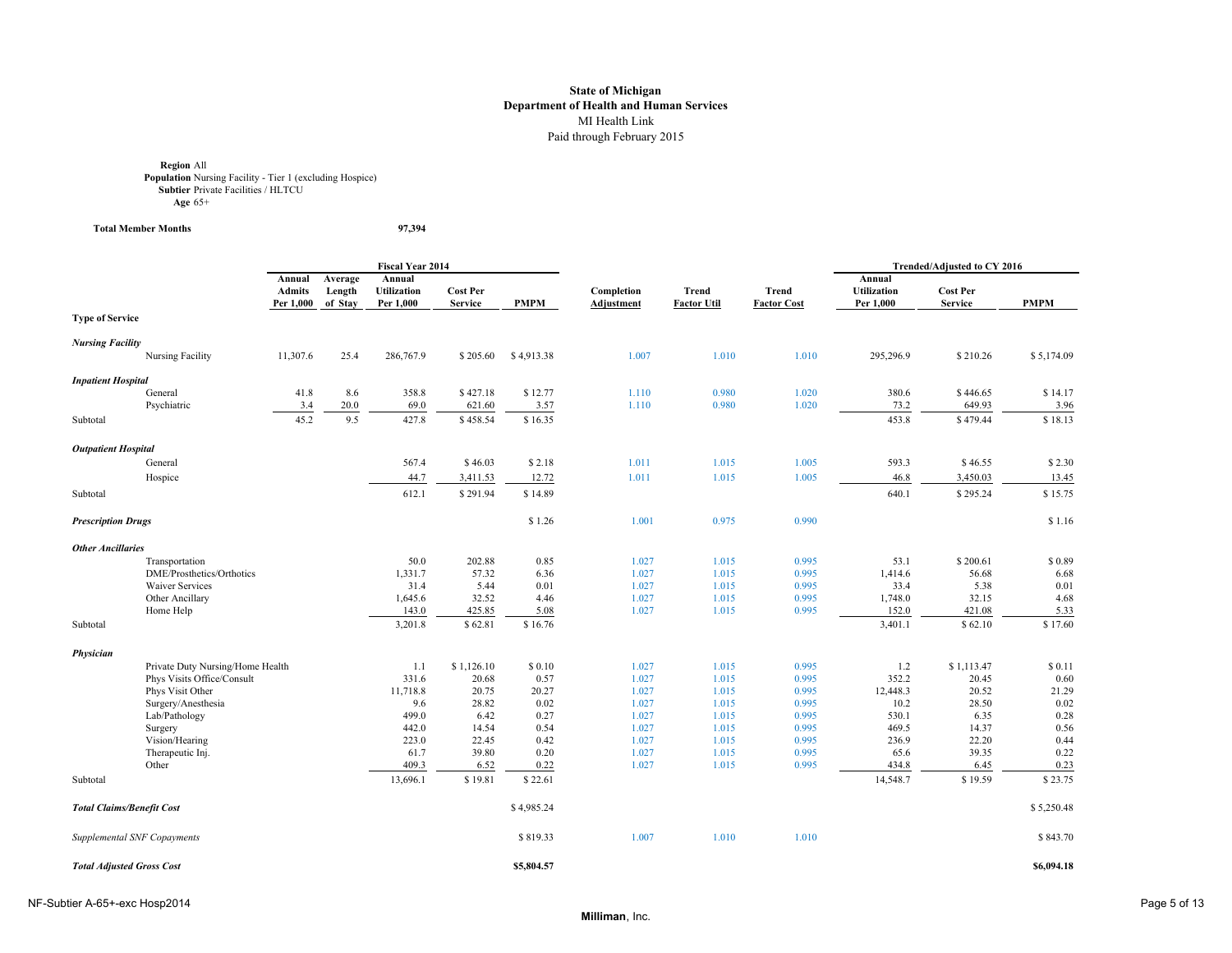**Region All<br><b>Population** Nursing Facility - Tier 1 (excluding Hospice)<br>**Subtier** Private Facilities / HLTCU **Age** Under 65

**Total Member Months 14,502**

|                                  |                                  |               |         | Fiscal Year 2014   |                 |             |                   |                    |                    |                    | Trended/Adjusted to CY 2016 |             |
|----------------------------------|----------------------------------|---------------|---------|--------------------|-----------------|-------------|-------------------|--------------------|--------------------|--------------------|-----------------------------|-------------|
|                                  |                                  | Annual        | Average | Annual             |                 |             |                   |                    |                    | Annual             |                             |             |
|                                  |                                  | <b>Admits</b> | Length  | <b>Utilization</b> | <b>Cost Per</b> |             | Completion        | Trend              | <b>Trend</b>       | <b>Utilization</b> | <b>Cost Per</b>             |             |
|                                  |                                  | Per 1,000     | of Stay | Per 1,000          | <b>Service</b>  | <b>PMPM</b> | <b>Adjustment</b> | <b>Factor Util</b> | <b>Factor Cost</b> | Per 1,000          | <b>Service</b>              | <b>PMPM</b> |
| <b>Type of Service</b>           |                                  |               |         |                    |                 |             |                   |                    |                    |                    |                             |             |
| <b>Nursing Facility</b>          |                                  |               |         |                    |                 |             |                   |                    |                    |                    |                             |             |
|                                  | Nursing Facility                 | 9,976.0       | 23.2    | 231,025.2          | \$220.63        | \$4,247.65  | 1.007             | 1.010              | 1.010              | 237,896.4          | \$225.63                    | \$4,473.05  |
| <b>Inpatient Hospital</b>        |                                  |               |         |                    |                 |             |                   |                    |                    |                    |                             |             |
|                                  | General                          | 137.4         | 14.2    | 1,944.6            | \$521.69        | \$84.54     | 1.110             | 0.980              | 1.020              | 2,062.6            | \$545.46                    | \$93.76     |
|                                  | Psychiatric                      | 6.6           | 26.6    | 176.3              | 594.96          | 8.74        | 1.110             | 0.980              | 1.020              | 187.0              | 622.07                      | 9.69        |
| Subtotal                         |                                  | 144.0         | 14.7    | 2,120.8            | \$527.78        | \$93.28     |                   |                    |                    | 2,249.6            | \$551.83                    | \$103.45    |
| <b>Outpatient Hospital</b>       |                                  |               |         |                    |                 |             |                   |                    |                    |                    |                             |             |
|                                  | General                          |               |         | 1,786.5            | \$71.28         | \$10.61     | 1.011             | 1.015              | 1.005              | 1,868.1            | \$72.09                     | \$11.22     |
|                                  | Hospice                          |               |         | 40.5               | 3,212.68        | 10.86       | 1.011             | 1.015              | 1.005              | 42.4               | 3,248.93                    | 11.48       |
| Subtotal                         |                                  |               |         | 1,827.1            | \$141.00        | \$21.47     |                   |                    |                    | 1,910.5            | \$142.59                    | \$22.70     |
|                                  |                                  |               |         |                    |                 |             |                   |                    |                    |                    |                             |             |
| <b>Prescription Drugs</b>        |                                  |               |         |                    |                 | \$3.18      | 1.001             | 0.975              | 0.990              |                    |                             | \$2.94      |
| <b>Other Ancillaries</b>         |                                  |               |         |                    |                 |             |                   |                    |                    |                    |                             |             |
|                                  | Transportation                   |               |         | 138.2              | 214.72          | 2.47        | 1.027             | 1.015              | 0.995              | 146.8              | \$212.32                    | \$2.60      |
|                                  | DME/Prosthetics/Orthotics        |               |         | 2,681.0            | 61.20           | 13.67       | 1.027             | 1.015              | 0.995              | 2,847.9            | 60.52                       | 14.36       |
|                                  | <b>Waiver Services</b>           |               |         | 93.5               | 5.83            | 0.05        | 1.027             | 1.015              | 0.995              | 99.3               | 5.76                        | 0.05        |
|                                  | Other Ancillary                  |               |         | 2,148.9            | 27.93           | 5.00        | 1.027             | 1.015              | 0.995              | 2,282.7            | 27.62                       | 5.25        |
|                                  | Home Help                        |               |         | 475.0              | 456.59          | 18.07       | 1.027             | 1.015              | 0.995              | 504.5              | 451.47                      | 18.98       |
| Subtotal                         |                                  |               |         | 5,536.6            | \$85.10         | \$39.27     |                   |                    |                    | 5,881.3            | \$84.15                     | \$41.24     |
| Physician                        |                                  |               |         |                    |                 |             |                   |                    |                    |                    |                             |             |
|                                  | Private Duty Nursing/Home Health |               |         | 9.9                | \$110.37        | \$0.09      | 1.027             | 1.015              | 0.995              | 10.6               | \$109.13                    | \$0.10      |
|                                  | Phys Visits Office/Consult       |               |         | 991.3              | 20.89           | 1.73        | 1.027             | 1.015              | 0.995              | 1,053.0            | 20.65                       | 1.81        |
|                                  | Phys Visit Other                 |               |         | 24,046.3           | 20.73           | 41.55       | 1.027             | 1.015              | 0.995              | 25,543.2           | 20.50                       | 43.64       |
|                                  | Surgery/Anesthesia               |               |         | 28.1               | 30.47           | 0.07        | 1.027             | 1.015              | 0.995              | 29.9               | 30.13                       | 0.08        |
|                                  | Lab/Pathology                    |               |         | 1,072.4            | 7.22            | 0.65        | 1.027             | 1.015              | 0.995              | 1,139.2            | 7.14                        | 0.68        |
|                                  | Surgery                          |               |         | 825.8              | 16.43           | 1.13        | 1.027             | 1.015              | 0.995              | 877.2              | 16.25                       | 1.19        |
|                                  | Vision/Hearing                   |               |         | 274.7              | 22.60           | 0.52        | 1.027             | 1.015              | 0.995              | 291.8              | 22.34                       | 0.54        |
|                                  | Therapeutic Inj.                 |               |         | 203.6              | 41.04           | 0.70        | 1.027             | 1.015              | 0.995              | 216.2              | 40.58                       | 0.73        |
|                                  | Other                            |               |         | 845.7              | 7.76            | 0.55        | 1.027             | 1.015              | 0.995              | 898.3              | 7.67                        | 0.57        |
| Subtotal                         |                                  |               |         | 28,297.9           | \$19.92         | \$46.97     |                   |                    |                    | 30,059.4           | \$19.69                     | \$49.33     |
| <b>Total Claims/Benefit Cost</b> |                                  |               |         |                    |                 | \$4,451.81  |                   |                    |                    |                    |                             | \$4,692.71  |
|                                  | Supplemental SNF Copayments      |               |         |                    |                 | \$552.69    | 1.007             | 1.010              | 1.010              |                    |                             | \$569.13    |
| <b>Total Adjusted Gross Cost</b> |                                  |               |         |                    |                 | \$5,004.50  |                   |                    |                    |                    |                             | \$5,261.84  |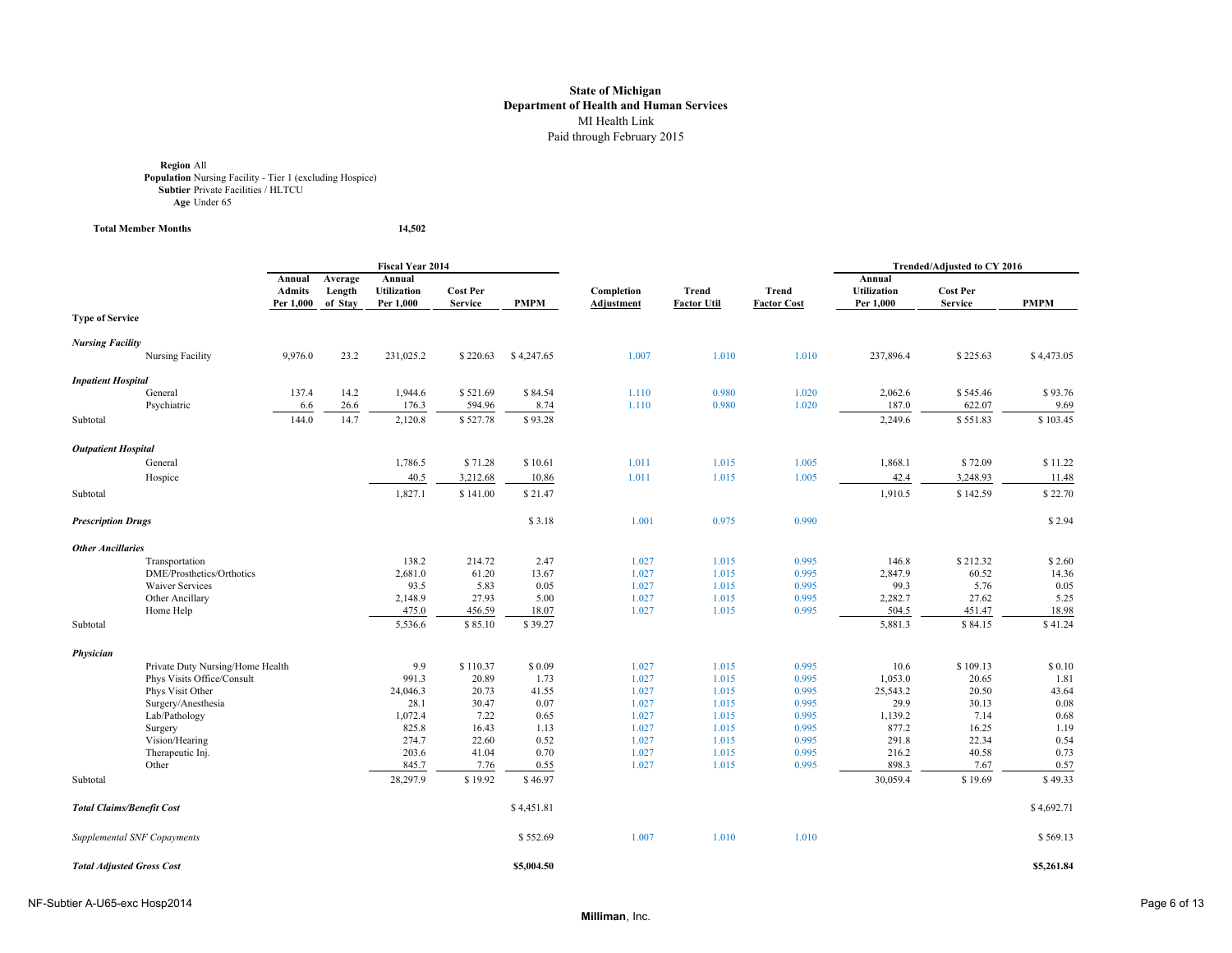**Region** All **Population** Nursing Facility - Tier 1 (excluding Hospice) **Subtier** County Owned Facilities **Age** 65+

**Total Member Months 8,288**

|                                  |                                                |                                      |                              | <b>Fiscal Year 2014</b>                   |                                   |              |                                 |                             |                                    |                                           | Trended/Adjusted to CY 2016       |              |
|----------------------------------|------------------------------------------------|--------------------------------------|------------------------------|-------------------------------------------|-----------------------------------|--------------|---------------------------------|-----------------------------|------------------------------------|-------------------------------------------|-----------------------------------|--------------|
|                                  |                                                | Annual<br><b>Admits</b><br>Per 1,000 | Average<br>Length<br>of Stay | Annual<br><b>Utilization</b><br>Per 1,000 | <b>Cost Per</b><br><b>Service</b> | <b>PMPM</b>  | Completion<br><b>Adjustment</b> | Trend<br><b>Factor Util</b> | <b>Trend</b><br><b>Factor Cost</b> | Annual<br><b>Utilization</b><br>Per 1,000 | <b>Cost Per</b><br><b>Service</b> | <b>PMPM</b>  |
| <b>Type of Service</b>           |                                                |                                      |                              |                                           |                                   |              |                                 |                             |                                    |                                           |                                   |              |
| <b>Nursing Facility</b>          |                                                |                                      |                              |                                           |                                   |              |                                 |                             |                                    |                                           |                                   |              |
|                                  | Nursing Facility                               | 11,931.9                             | 28.2                         | 336,444.5                                 | \$276.95                          | \$7,764.77   | 1.007                           | 1.010                       | 1.010                              | 346,451.0                                 | \$283.22                          | \$8,176.82   |
| <b>Inpatient Hospital</b>        |                                                |                                      |                              |                                           |                                   |              |                                 |                             |                                    |                                           |                                   |              |
|                                  | General<br>Psychiatric                         | 30.4                                 | 2.5                          | 76.7<br>$\overline{\phantom{a}}$          | \$455.21                          | \$2.91       | 1.110<br>1.110                  | 0.980<br>0.980              | 1.020<br>1.020                     | 81.4<br>٠                                 | \$475.95                          | \$3.23       |
| Subtotal                         |                                                | 30.4                                 | 2.5                          | 76.7                                      | \$455.21                          | \$2.91       |                                 |                             |                                    | 81.4                                      | \$475.95                          | \$3.23       |
| <b>Outpatient Hospital</b>       |                                                |                                      |                              |                                           |                                   |              |                                 |                             |                                    |                                           |                                   |              |
|                                  | General                                        |                                      |                              | 660.2                                     | \$48.89                           | \$2.69       | 1.011                           | 1.015                       | 1.005                              | 690.4                                     | \$49.44                           | \$2.84       |
|                                  | Hospice                                        |                                      |                              | 5.8                                       | 1,059.33                          | 0.51         | 1.011                           | 1.015                       | 1.005                              | 6.1                                       | 1,071.29                          | 0.54         |
| Subtotal                         |                                                |                                      |                              | 666.0                                     | \$57.68                           | \$3.20       |                                 |                             |                                    | 696.5                                     | \$58.33                           | \$3.39       |
| <b>Prescription Drugs</b>        |                                                |                                      |                              |                                           |                                   | \$2.06       | 1.001                           | 0.975                       | 0.990                              |                                           |                                   | \$1.90       |
| <b>Other Ancillaries</b>         |                                                |                                      |                              |                                           |                                   |              |                                 |                             |                                    |                                           |                                   |              |
|                                  | Transportation                                 |                                      |                              | 8.7                                       | 171.30                            | 0.12         | 1.027                           | 1.015                       | 0.995                              | 9.2                                       | \$169.38                          | \$0.13       |
|                                  | DME/Prosthetics/Orthotics                      |                                      |                              | 398.2                                     | 71.76                             | 2.38         | 1.027                           | 1.015                       | 0.995                              | 423.0                                     | 70.96                             | 2.50         |
|                                  | <b>Waiver Services</b>                         |                                      |                              | 1.4                                       | 4.00                              | 0.00         | 1.027                           | 1.015                       | 0.995                              | 1.5                                       | 3.96                              | $0.00\,$     |
|                                  | Other Ancillary                                |                                      |                              | 1,284.3                                   | 24.78                             | 2.65         | 1.027                           | 1.015                       | 0.995                              | 1,364.2                                   | 24.50                             | 2.79         |
|                                  | Home Help                                      |                                      |                              | 15.9                                      | 419.10                            | 0.56         | 1.027                           | 1.015                       | 0.995                              | 16.9                                      | 414.40                            | 0.58         |
| Subtotal                         |                                                |                                      |                              | 1,708.5                                   | \$40.13                           | \$5.71       |                                 |                             |                                    | 1,814.9                                   | \$39.68                           | \$6.00       |
| Physician                        |                                                |                                      |                              |                                           |                                   |              |                                 |                             |                                    |                                           |                                   |              |
|                                  | Private Duty Nursing/Home Health               |                                      |                              |                                           | \$ 0.00                           | \$0.00       | 1.027                           | 1.015                       | 0.995                              | $\overline{\phantom{a}}$                  | \$0.00                            | \$0.00       |
|                                  | Phys Visits Office/Consult<br>Phys Visit Other |                                      |                              | 170.8<br>4,191.6                          | 22.76<br>22.77                    | 0.32<br>7.95 | 1.027<br>1.027                  | 1.015                       | 0.995<br>0.995                     | 181.5<br>4,452.5                          | 22.51<br>22.52                    | 0.34<br>8.36 |
|                                  | Surgery/Anesthesia                             |                                      |                              | 1.4                                       | 38.96                             | 0.00         | 1.027                           | 1.015<br>1.015              | 0.995                              | 1.5                                       | 38.52                             | 0.00         |
|                                  | Lab/Pathology                                  |                                      |                              | 189.7                                     | 9.57                              | 0.15         | 1.027                           | 1.015                       | 0.995                              | 201.5                                     | 9.46                              | 0.16         |
|                                  | Surgery                                        |                                      |                              | 244.7                                     | 15.98                             | 0.33         | 1.027                           | 1.015                       | 0.995                              | 259.9                                     | 15.80                             | 0.34         |
|                                  | Vision/Hearing                                 |                                      |                              | 208.5                                     | 31.92                             | 0.55         | 1.027                           | 1.015                       | 0.995                              | 221.5                                     | 31.56                             | 0.58         |
|                                  | Therapeutic Inj.                               |                                      |                              | 39.1                                      | 31.32                             | 0.10         | 1.027                           | 1.015                       | 0.995                              | 41.5                                      | 30.97                             | 0.11         |
|                                  | Other                                          |                                      |                              | 198.4                                     | 6.80                              | 0.11         | 1.027                           | 1.015                       | 0.995                              | 210.7                                     | 6.72                              | 0.12         |
| Subtotal                         |                                                |                                      |                              | 5,244.2                                   | \$21.80                           | \$9.53       |                                 |                             |                                    | 5,570.7                                   | \$21.56                           | \$10.01      |
| <b>Total Claims/Benefit Cost</b> |                                                |                                      |                              |                                           |                                   | \$7,788.18   |                                 |                             |                                    |                                           |                                   | \$8,201.35   |
|                                  | Supplemental SNF Copayments                    |                                      |                              |                                           |                                   | \$990.12     | 1.007                           | 1.010                       | 1.010                              |                                           |                                   | \$1,019.57   |
| <b>Total Adjusted Gross Cost</b> |                                                |                                      |                              |                                           |                                   | \$8,778.30   |                                 |                             |                                    |                                           |                                   | \$9,220.92   |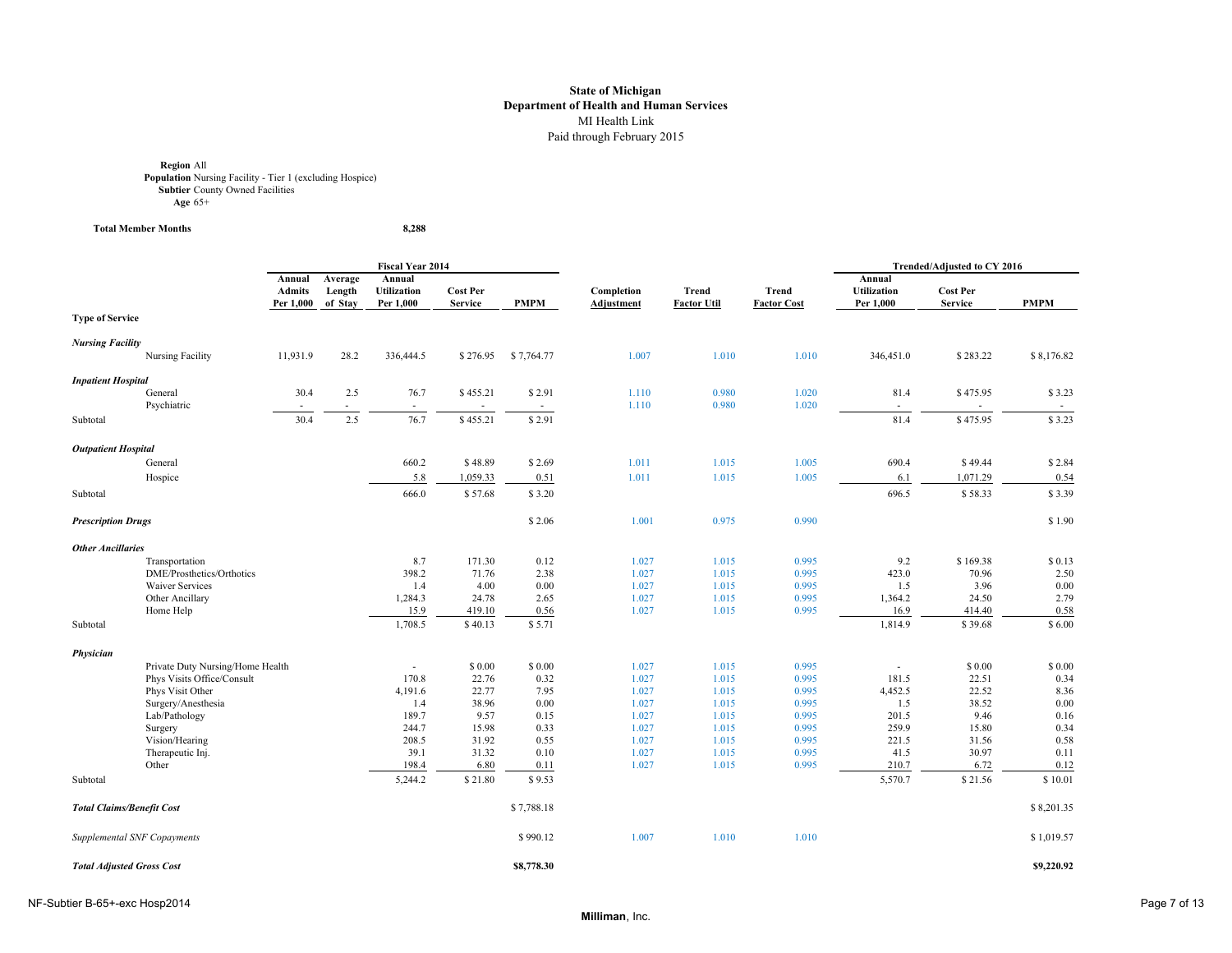**Region** All **Population** Nursing Facility - Tier 1 (excluding Hospice) **Subtier** County Owned Facilities **Age** Under 65

 $Total Member Monthly$ 

822

|                                  |                                                |                                      |                              | Fiscal Year 2014                          |                                   |               |                                 |                                    |                                    |                                           | Trended/Adjusted to CY 2016       |               |
|----------------------------------|------------------------------------------------|--------------------------------------|------------------------------|-------------------------------------------|-----------------------------------|---------------|---------------------------------|------------------------------------|------------------------------------|-------------------------------------------|-----------------------------------|---------------|
|                                  |                                                | Annual<br><b>Admits</b><br>Per 1,000 | Average<br>Length<br>of Stay | Annual<br><b>Utilization</b><br>Per 1,000 | <b>Cost Per</b><br><b>Service</b> | <b>PMPM</b>   | Completion<br><b>Adjustment</b> | <b>Trend</b><br><b>Factor Util</b> | <b>Trend</b><br><b>Factor Cost</b> | Annual<br><b>Utilization</b><br>Per 1,000 | <b>Cost Per</b><br><b>Service</b> | <b>PMPM</b>   |
| <b>Type of Service</b>           |                                                |                                      |                              |                                           |                                   |               |                                 |                                    |                                    |                                           |                                   |               |
| <b>Nursing Facility</b>          |                                                |                                      |                              |                                           |                                   |               |                                 |                                    |                                    |                                           |                                   |               |
|                                  | Nursing Facility                               | 11,854.0                             | 28.0                         | 332,219.0                                 | \$290.59                          | \$8,044.91    | 1.007                           | 1.010                              | 1.010                              | 342,099.8                                 | \$297.17                          | \$8,471.82    |
| <b>Inpatient Hospital</b>        |                                                |                                      |                              |                                           |                                   |               |                                 |                                    |                                    |                                           |                                   |               |
|                                  | General<br>Psychiatric                         | 43.8                                 | 4.0                          | 175.2                                     | \$193.49                          | \$2.82        | 1.110<br>1.110                  | 0.980<br>0.980                     | 1.020<br>1.020                     | 185.8<br>÷.                               | \$202.31                          | \$3.13        |
| Subtotal                         |                                                | 43.8                                 | 4.0                          | 175.2                                     | \$193.49                          | \$2.82        |                                 |                                    |                                    | 185.8                                     | \$202.31                          | \$3.13        |
| <b>Outpatient Hospital</b>       |                                                |                                      |                              |                                           |                                   |               |                                 |                                    |                                    |                                           |                                   |               |
|                                  | General                                        |                                      |                              | 759.1                                     | \$66.22                           | \$4.19        | 1.011                           | 1.015                              | 1.005                              | 793.8                                     | \$66.96                           | \$4.43        |
|                                  | Hospice                                        |                                      |                              | $\overline{\phantom{a}}$                  | $\blacksquare$                    | $\sim$        | 1.011                           | 1.015                              | 1.005                              | $\sim$                                    | $\sim$                            | $\sim$        |
| Subtotal                         |                                                |                                      |                              | 759.1                                     | \$66.22                           | \$4.19        |                                 |                                    |                                    | 793.8                                     | \$66.96                           | \$4.43        |
| <b>Prescription Drugs</b>        |                                                |                                      |                              |                                           |                                   | \$1.39        | 1.001                           | 0.975                              | 0.990                              |                                           |                                   | \$1.28        |
| <b>Other Ancillaries</b>         |                                                |                                      |                              |                                           |                                   |               |                                 |                                    |                                    |                                           |                                   |               |
|                                  | Transportation                                 |                                      |                              | 189.8                                     | 235.39                            | 3.72          | 1.027                           | 1.015                              | 0.995                              | 201.6                                     | \$232.75                          | \$3.91        |
|                                  | DME/Prosthetics/Orthotics                      |                                      |                              | 934.3                                     | 117.80                            | 9.17          | 1.027                           | 1.015                              | 0.995                              | 992.5                                     | 116.47                            | 9.63          |
|                                  | <b>Waiver Services</b>                         |                                      |                              | 14.6                                      | 4.00                              | 0.00          | 1.027                           | 1.015                              | 0.995                              | 15.5                                      | 3.96                              | 0.01          |
|                                  | Other Ancillary<br>Home Help                   |                                      |                              | 2,394.2<br>87.6                           | 15.51<br>72.89                    | 3.09<br>0.53  | 1.027<br>1.027                  | 1.015<br>1.015                     | 0.995<br>0.995                     | 2,543.2<br>93.0                           | 15.33<br>72.08                    | 3.25<br>0.56  |
| Subtotal                         |                                                |                                      |                              | 3,620.4                                   | \$54.77                           | \$16.52       |                                 |                                    |                                    | 3,845.8                                   | \$54.15                           | \$17.36       |
|                                  |                                                |                                      |                              |                                           |                                   |               |                                 |                                    |                                    |                                           |                                   |               |
| Physician                        |                                                |                                      |                              |                                           |                                   |               |                                 |                                    |                                    |                                           |                                   |               |
|                                  | Private Duty Nursing/Home Health               |                                      |                              |                                           | \$0.00                            | \$ 0.00       | 1.027                           | 1.015                              | 0.995                              | $\sim$                                    | \$0.00                            | \$ 0.00       |
|                                  | Phys Visits Office/Consult<br>Phys Visit Other |                                      |                              | 350.4<br>11,416.1                         | 28.98<br>20.50                    | 0.85<br>19.51 | 1.027<br>1.027                  | 1.015<br>1.015                     | 0.995<br>0.995                     | 372.2<br>12,126.7                         | 28.65<br>20.27                    | 0.89<br>20.48 |
|                                  | Surgery/Anesthesia                             |                                      |                              |                                           | $\sim$                            | $\sim$        | 1.027                           | 1.015                              | 0.995                              | ÷                                         | $\sim$                            |               |
|                                  | Lab/Pathology                                  |                                      |                              | 525.5                                     | 10.46                             | 0.46          | 1.027                           | 1.015                              | 0.995                              | 558.3                                     | 10.34                             | 0.48          |
|                                  | Surgery                                        |                                      |                              | 277.4                                     | 13.67                             | 0.32          | 1.027                           | 1.015                              | 0.995                              | 294.6                                     | 13.51                             | 0.33          |
|                                  | Vision/Hearing                                 |                                      |                              | 365.0                                     | 23.88                             | 0.73          | 1.027                           | 1.015                              | 0.995                              | 387.7                                     | 23.61                             | 0.76          |
|                                  | Therapeutic Inj.                               |                                      |                              | 29.2                                      | 184.49                            | 0.45          | 1.027                           | 1.015                              | 0.995                              | 31.0                                      | 182.42                            | 0.47          |
|                                  | Other                                          |                                      |                              | 131.4                                     | 5.28                              | 0.06          | 1.027                           | 1.015                              | 0.995                              | 139.6                                     | 5.22                              | 0.06          |
| Subtotal                         |                                                |                                      |                              | 13,094.9                                  | \$20.49                           | \$22.36       |                                 |                                    |                                    | 13,910.1                                  | \$20.26                           | \$23.48       |
| <b>Total Claims/Benefit Cost</b> |                                                |                                      |                              |                                           |                                   | \$8,092.20    |                                 |                                    |                                    |                                           |                                   | \$8,521.49    |
|                                  | Supplemental SNF Copayments                    |                                      |                              |                                           |                                   | \$791.85      | 1.007                           | 1.010                              | 1.010                              |                                           |                                   | \$815.40      |
| <b>Total Adjusted Gross Cost</b> |                                                |                                      |                              |                                           |                                   | \$8,884.05    |                                 |                                    |                                    |                                           |                                   | \$9,336.89    |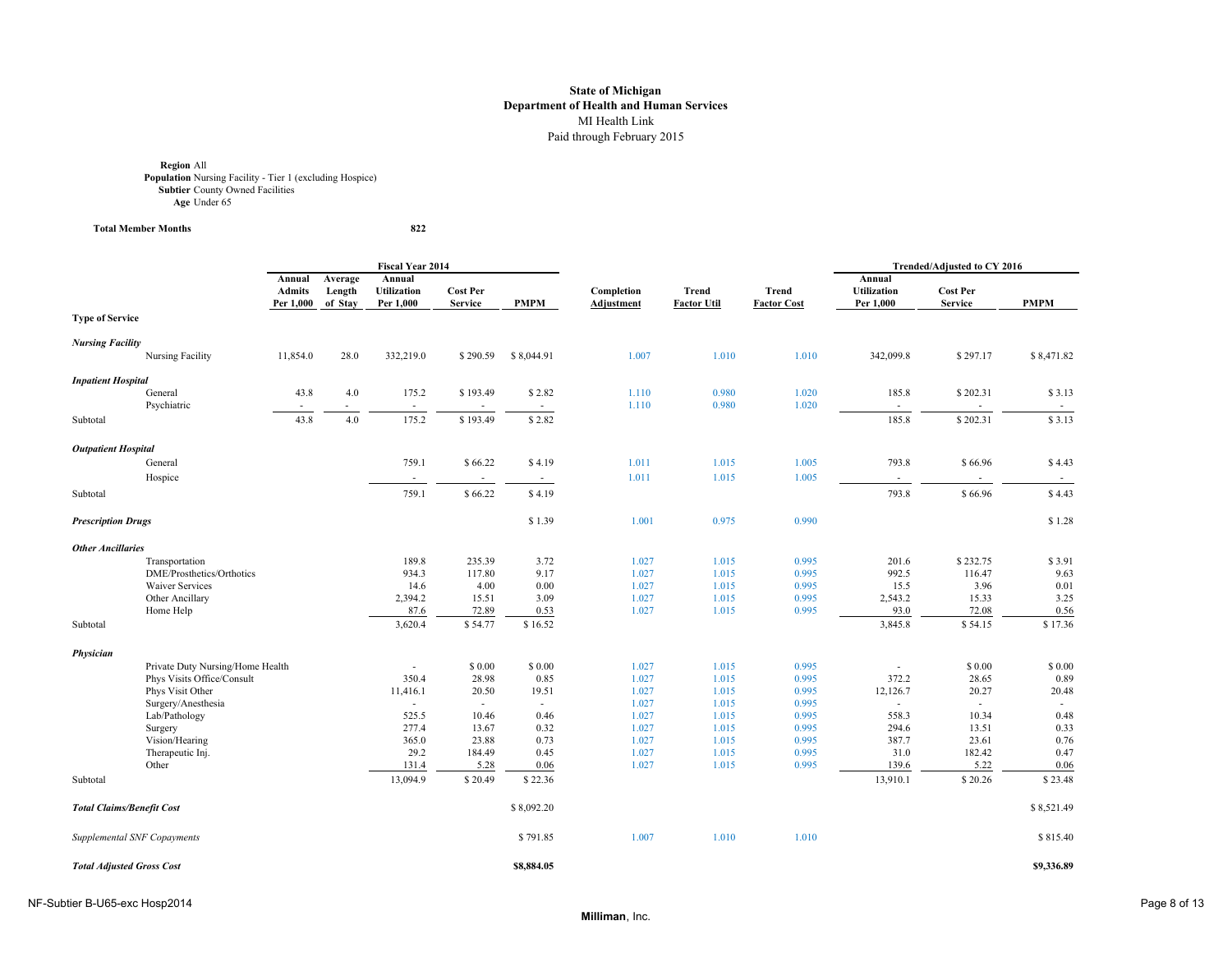**Region** All **Population** Waiver - Tier 2 **Subtier** All **Age** 65+

**Total Member Months 24,903**

|                                  |                                    |                                      |                              | <b>Fiscal Year 2014</b>                   |                                   |              |                          |                                    |                                    |                                           | Trended/Adjusted to CY 2016       |              |
|----------------------------------|------------------------------------|--------------------------------------|------------------------------|-------------------------------------------|-----------------------------------|--------------|--------------------------|------------------------------------|------------------------------------|-------------------------------------------|-----------------------------------|--------------|
|                                  |                                    | Annual<br><b>Admits</b><br>Per 1,000 | Average<br>Length<br>of Stav | Annual<br><b>Utilization</b><br>Per 1,000 | <b>Cost Per</b><br><b>Service</b> | <b>PMPM</b>  | Completion<br>Adjustment | <b>Trend</b><br><b>Factor Util</b> | <b>Trend</b><br><b>Factor Cost</b> | Annual<br><b>Utilization</b><br>Per 1,000 | <b>Cost Per</b><br><b>Service</b> | <b>PMPM</b>  |
| <b>Type of Service</b>           |                                    |                                      |                              |                                           |                                   |              |                          |                                    |                                    |                                           |                                   |              |
| <b>Nursing Facility</b>          |                                    |                                      |                              |                                           |                                   |              |                          |                                    |                                    |                                           |                                   |              |
|                                  | Nursing Facility                   | 59.8                                 | 16.0                         | 958.4                                     | \$213.61                          | \$17.06      | 1.017                    | 0.995                              | 1.005                              | 963.7                                     | \$216.02                          | \$17.35      |
| <b>Inpatient Hospital</b>        |                                    |                                      |                              |                                           |                                   |              |                          |                                    |                                    |                                           |                                   |              |
|                                  | General                            | 37.1                                 | 6.6                          | 245.8                                     | \$240.88                          | \$4.93       | 1.108                    | 1.005                              | 0.995                              | 275.4                                     | \$238.18                          | \$5.47       |
|                                  | Psychiatric                        |                                      |                              | ٠                                         |                                   | н.           | 1.108                    | 1.005                              | 0.995                              | $\sim$                                    |                                   |              |
| Subtotal                         |                                    | 37.1                                 | 6.6                          | 245.8                                     | \$240.88                          | \$4.93       |                          |                                    |                                    | 275.4                                     | \$238.18                          | \$5.47       |
| <b>Outpatient Hospital</b>       |                                    |                                      |                              |                                           |                                   |              |                          |                                    |                                    |                                           |                                   |              |
|                                  | General                            |                                      |                              | 520.4                                     | \$66.82                           | \$2.90       | 1.021                    | 1.020                              | 1.010                              | 555.6                                     | \$68.33                           | \$3.16       |
|                                  | Hospice                            |                                      |                              | 3.9                                       | 2,629.21                          | 0.84         | 1.021                    | 1.020                              | 1.010                              | 4.1                                       | 2,688.74                          | 0.92         |
| Subtotal                         |                                    |                                      |                              | 524.3                                     | \$85.66                           | \$3.74       |                          |                                    |                                    | 559.7                                     | \$87.62                           | \$4.09       |
| <b>Prescription Drugs</b>        |                                    |                                      |                              |                                           |                                   | \$3.78       | 1.000                    | 0.990                              | 0.990                              |                                           |                                   | \$3.61       |
| <b>Other Ancillaries</b>         |                                    |                                      |                              |                                           |                                   |              |                          |                                    |                                    |                                           |                                   |              |
|                                  | Transportation                     |                                      |                              | 35.2                                      | 87.77                             | 0.26         | 1.012                    | 1.010                              | 1.015                              | 36.4                                      | \$90.76                           | \$0.28       |
|                                  | DME/Prosthetics/Orthotics          |                                      |                              | 22,167.9                                  | 24.33                             | 44.95        | 1.012                    | 1.010                              | 1.015                              | 22,940.4                                  | 25.16                             | 48.10        |
|                                  | <b>Waiver Services</b>             |                                      |                              |                                           | $\overline{\phantom{a}}$          | $\sim$       | 1.012                    | 1.010                              | 1.015                              |                                           | ÷                                 |              |
|                                  | Other Ancillary                    |                                      |                              | 1,063.0                                   | 34.98                             | 3.10         | 1.012                    | 1.010                              | 1.015                              | 1,100.0                                   | 36.18                             | 3.32         |
|                                  | Home Help                          |                                      |                              | 50.1                                      | 451.94                            | 1.89         | 1.012                    | 1.010                              | 1.015                              | 51.9                                      | 467.33                            | 2.02         |
| Subtotal                         |                                    |                                      |                              | 23,316.2                                  | \$25.83                           | \$50.19      |                          |                                    |                                    | 24,128.7                                  | \$26.71                           | \$53.71      |
| Physician                        |                                    |                                      |                              |                                           |                                   |              |                          |                                    |                                    |                                           |                                   |              |
|                                  | Private Duty Nursing/Home H        |                                      |                              | 39.0                                      | \$148.06                          | \$0.48       | 1.012                    | 1.010                              | 1.015                              | 40.4                                      | \$153.10                          | \$0.52       |
|                                  | Phys Visits Office/Consult         |                                      |                              | 2,859.4                                   | 24.24                             | 5.78         | 1.012                    | 1.010                              | 1.015                              | 2,959.1                                   | 25.07                             | 6.18         |
|                                  | Phys Visit Other                   |                                      |                              | 3,267.1                                   | 22.33                             | 6.08         | 1.012                    | 1.010                              | 1.015                              | 3,380.9                                   | 23.10                             | 6.51         |
|                                  | Surgery/Anesthesia                 |                                      |                              | 4.3                                       | 27.33                             | 0.01         | 1.012                    | 1.010                              | 1.015                              | 4.5                                       | 28.26                             | 0.01         |
|                                  | Lab/Pathology                      |                                      |                              | 822.6                                     | 6.08                              | 0.42         | 1.012                    | 1.010                              | 1.015                              | 851.2                                     | 6.29                              | 0.45         |
|                                  | Surgery                            |                                      |                              | 433.7                                     | 17.42                             | 0.63         | 1.012                    | 1.010                              | 1.015                              | 448.8                                     | 18.02                             | 0.67         |
|                                  | Vision/Hearing<br>Therapeutic Inj. |                                      |                              | 115.7<br>535.8                            | 25.84<br>28.30                    | 0.25<br>1.26 | 1.012<br>1.012           | 1.010<br>1.010                     | 1.015<br>1.015                     | 119.7<br>554.5                            | 26.72<br>29.27                    | 0.27<br>1.35 |
|                                  | Other                              |                                      |                              | 767.1                                     | 7.80                              | 0.50         | 1.012                    | 1.010                              | 1.015                              | 793.9                                     | 8.06                              | 0.53         |
| Subtotal                         |                                    |                                      |                              | 8,844.7                                   | \$20.90                           | \$15.41      |                          |                                    |                                    | 9,152.9                                   | \$21.62                           | \$16.49      |
| <b>Total Claims/Benefit Cost</b> |                                    |                                      |                              |                                           |                                   | \$95.11      |                          |                                    |                                    |                                           |                                   | \$100.71     |
|                                  |                                    |                                      |                              |                                           |                                   |              |                          |                                    |                                    |                                           |                                   |              |
|                                  | Supplemental SNF Copayments        |                                      |                              |                                           |                                   | \$ 0.00      | 1.017                    | 0.995                              | 1.005                              |                                           |                                   | \$ 0.00      |
| <b>Total Adjusted Gross Cost</b> |                                    |                                      |                              |                                           |                                   | \$95.11      |                          |                                    |                                    |                                           |                                   | \$100.71     |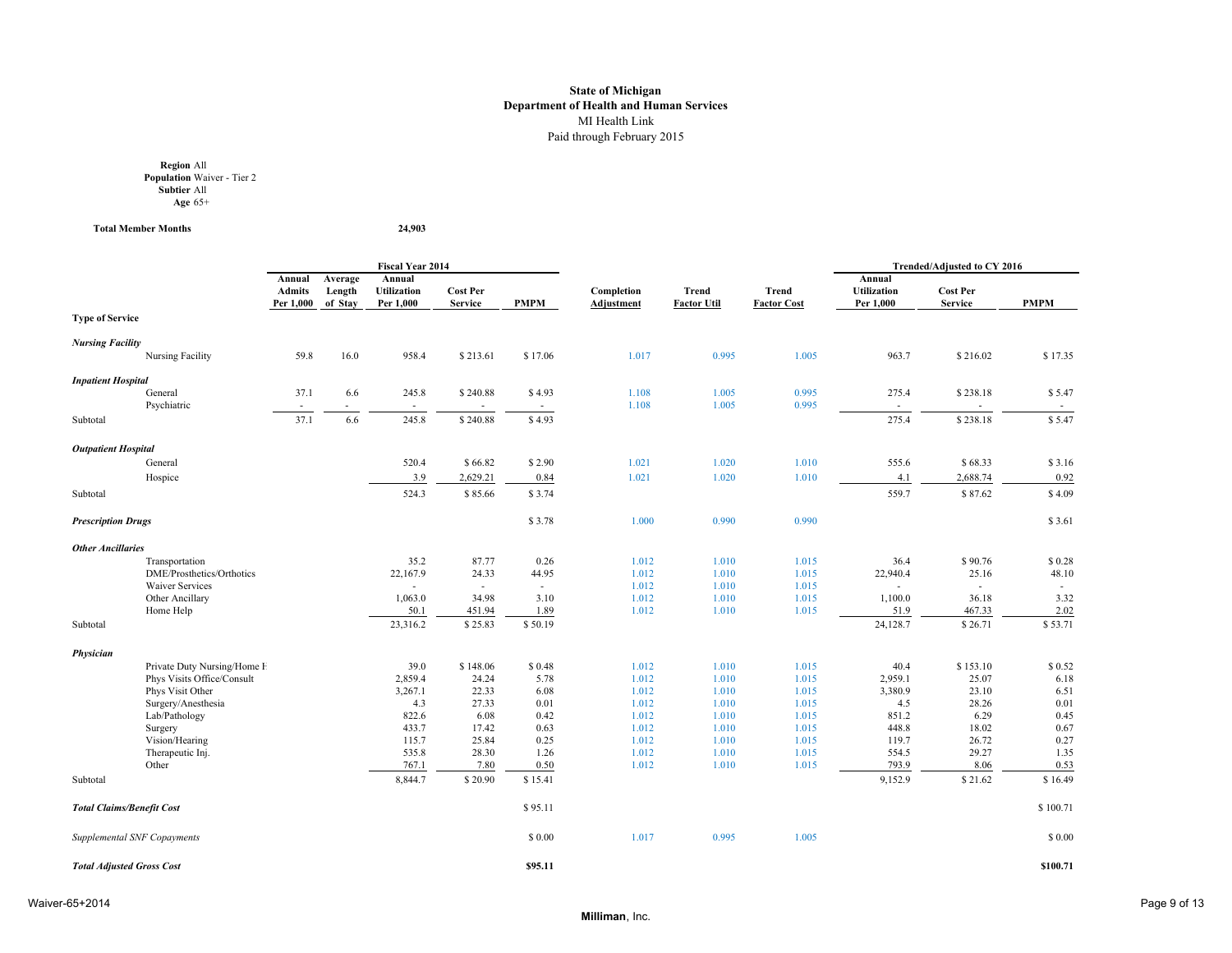**Region** All **Population** Waiver - Tier 2 **Subtier** All **Age** Under 65

**Total Member Months 9,579**

|                                  |                             |                                      |                              | <b>Fiscal Year 2014</b>                   |                                   |              |                          |                                    |                                    |                                           | <b>Trended/Adjusted to CY 2016</b> |                          |
|----------------------------------|-----------------------------|--------------------------------------|------------------------------|-------------------------------------------|-----------------------------------|--------------|--------------------------|------------------------------------|------------------------------------|-------------------------------------------|------------------------------------|--------------------------|
|                                  |                             | Annual<br><b>Admits</b><br>Per 1,000 | Average<br>Length<br>of Stav | Annual<br><b>Utilization</b><br>Per 1,000 | <b>Cost Per</b><br><b>Service</b> | <b>PMPM</b>  | Completion<br>Adjustment | <b>Trend</b><br><b>Factor Util</b> | <b>Trend</b><br><b>Factor Cost</b> | Annual<br><b>Utilization</b><br>Per 1,000 | <b>Cost Per</b><br><b>Service</b>  | <b>PMPM</b>              |
| <b>Type of Service</b>           |                             |                                      |                              |                                           |                                   |              |                          |                                    |                                    |                                           |                                    |                          |
| <b>Nursing Facility</b>          |                             |                                      |                              |                                           |                                   |              |                          |                                    |                                    |                                           |                                    |                          |
|                                  | Nursing Facility            | 52.6                                 | 15.8                         | 833.1                                     | \$244.80                          | \$16.99      | 1.017                    | 0.995                              | 1.005                              | 837.7                                     | \$247.56                           | \$17.28                  |
| <b>Inpatient Hospital</b>        |                             |                                      |                              |                                           |                                   |              |                          |                                    |                                    |                                           |                                    |                          |
|                                  | General                     | 57.6                                 | 6.8                          | 390.9                                     | \$165.63                          | \$5.39       | 1.108                    | 1.005                              | 0.995                              | 438.0                                     | \$163.77                           | \$5.98                   |
|                                  | Psychiatric                 |                                      |                              | $\overline{\phantom{a}}$                  |                                   | $\sim$       | 1.108                    | 1.005                              | 0.995                              | $\sim$                                    | ÷                                  | $\overline{\phantom{a}}$ |
| Subtotal                         |                             | 57.6                                 | 6.8                          | 390.9                                     | \$165.63                          | \$5.39       |                          |                                    |                                    | 438.0                                     | \$163.77                           | \$5.98                   |
| <b>Outpatient Hospital</b>       |                             |                                      |                              |                                           |                                   |              |                          |                                    |                                    |                                           |                                    |                          |
|                                  | General                     |                                      |                              | 1,132.5                                   | \$67.90                           | \$6.41       | 1.021                    | 1.020                              | 1.010                              | 1,209.1                                   | \$69.44                            | \$7.00                   |
|                                  | Hospice                     |                                      |                              | 1.3                                       | 820.84                            | 0.09         | 1.021                    | 1.020                              | 1.010                              | 1.3                                       | 839.42                             | 0.09                     |
| Subtotal                         |                             |                                      |                              | 1,133.7                                   | \$68.73                           | \$6.49       |                          |                                    |                                    | 1,210.4                                   | \$70.29                            | \$7.09                   |
| <b>Prescription Drugs</b>        |                             |                                      |                              |                                           |                                   | \$3.25       | 1.000                    | 0.990                              | 0.990                              |                                           |                                    | \$3.10                   |
| <b>Other Ancillaries</b>         |                             |                                      |                              |                                           |                                   |              |                          |                                    |                                    |                                           |                                    |                          |
|                                  | Transportation              |                                      |                              | 100.2                                     | 124.42                            | 1.04         | 1.012                    | 1.010                              | 1.015                              | 103.7                                     | \$128.66                           | \$1.11                   |
|                                  | DME/Prosthetics/Orthotics   |                                      |                              | 23,929.9                                  | 24.31                             | 48.47        | 1.012                    | 1.010                              | 1.015                              | 24,763.7                                  | 25.14                              | 51.88                    |
|                                  | <b>Waiver Services</b>      |                                      |                              |                                           | $\sim$                            | $\sim$       | 1.012                    | 1.010                              | 1.015                              | ÷                                         | $\sim$                             | $\sim$                   |
|                                  | Other Ancillary             |                                      |                              | 1,906.7                                   | 27.25                             | 4.33         | 1.012                    | 1.010                              | 1.015                              | 1,973.1                                   | 28.18                              | 4.63                     |
|                                  | Home Help                   |                                      |                              | 57.6                                      | 344.73                            | 1.66         | 1.012                    | 1.010                              | 1.015                              | 59.6                                      | 356.47                             | 1.77                     |
| Subtotal                         |                             |                                      |                              | 25,994.4                                  | \$25.62                           | \$55.50      |                          |                                    |                                    | 26,900.1                                  | \$26.50                            | \$59.40                  |
| Physician                        |                             |                                      |                              |                                           |                                   |              |                          |                                    |                                    |                                           |                                    |                          |
|                                  | Private Duty Nursing/Home H |                                      |                              | 120.3                                     | \$131.27                          | \$1.32       | 1.012                    | 1.010                              | 1.015                              | 124.5                                     | \$135.75                           | \$1.41                   |
|                                  | Phys Visits Office/Consult  |                                      |                              | 3,780.8                                   | 23.30                             | 7.34         | 1.012                    | 1.010                              | 1.015                              | 3,912.5                                   | 24.09                              | 7.85                     |
|                                  | Phys Visit Other            |                                      |                              | 4,171.6                                   | 22.18                             | 7.71         | 1.012                    | 1.010                              | 1.015                              | 4,317.0                                   | 22.94                              | 8.25                     |
|                                  | Surgery/Anesthesia          |                                      |                              | 12.5                                      | 60.66                             | 0.06         | 1.012                    | 1.010                              | 1.015                              | 13.0                                      | 62.72                              | 0.07                     |
|                                  | Lab/Pathology               |                                      |                              | 1,002.2                                   | 10.77                             | 0.90         | 1.012                    | 1.010                              | 1.015                              | 1,037.1                                   | 11.13                              | 0.96                     |
|                                  | Surgery<br>Vision/Hearing   |                                      |                              | 721.6<br>111.5                            | 17.33<br>23.00                    | 1.04<br>0.21 | 1.012<br>1.012           | 1.010<br>1.010                     | 1.015<br>1.015                     | 746.7<br>115.4                            | 17.92<br>23.79                     | 1.12<br>0.23             |
|                                  | Therapeutic Inj.            |                                      |                              | 1,125.0                                   | 25.24                             | 2.37         | 1.012                    | 1.010                              | 1.015                              | 1,164.2                                   | 26.10                              | 2.53                     |
|                                  | Other                       |                                      |                              | 979.6                                     | 10.87                             | 0.89         | 1.012                    | 1.010                              | 1.015                              | 1,013.8                                   | 11.24                              | 0.95                     |
| Subtotal                         |                             |                                      |                              | 12,025.1                                  | \$21.79                           | \$21.84      |                          |                                    |                                    | 12,444.1                                  | \$22.54                            | \$23.37                  |
|                                  |                             |                                      |                              |                                           |                                   |              |                          |                                    |                                    |                                           |                                    |                          |
| <b>Total Claims/Benefit Cost</b> |                             |                                      |                              |                                           |                                   | \$109.47     |                          |                                    |                                    |                                           |                                    | \$116.21                 |
|                                  | Supplemental SNF Copayments |                                      |                              |                                           |                                   | \$ 0.00      | 1.017                    | 0.995                              | 1.005                              |                                           |                                    | \$ 0.00                  |
| <b>Total Adjusted Gross Cost</b> |                             |                                      |                              |                                           |                                   | \$109.47     |                          |                                    |                                    |                                           |                                    | \$116.21                 |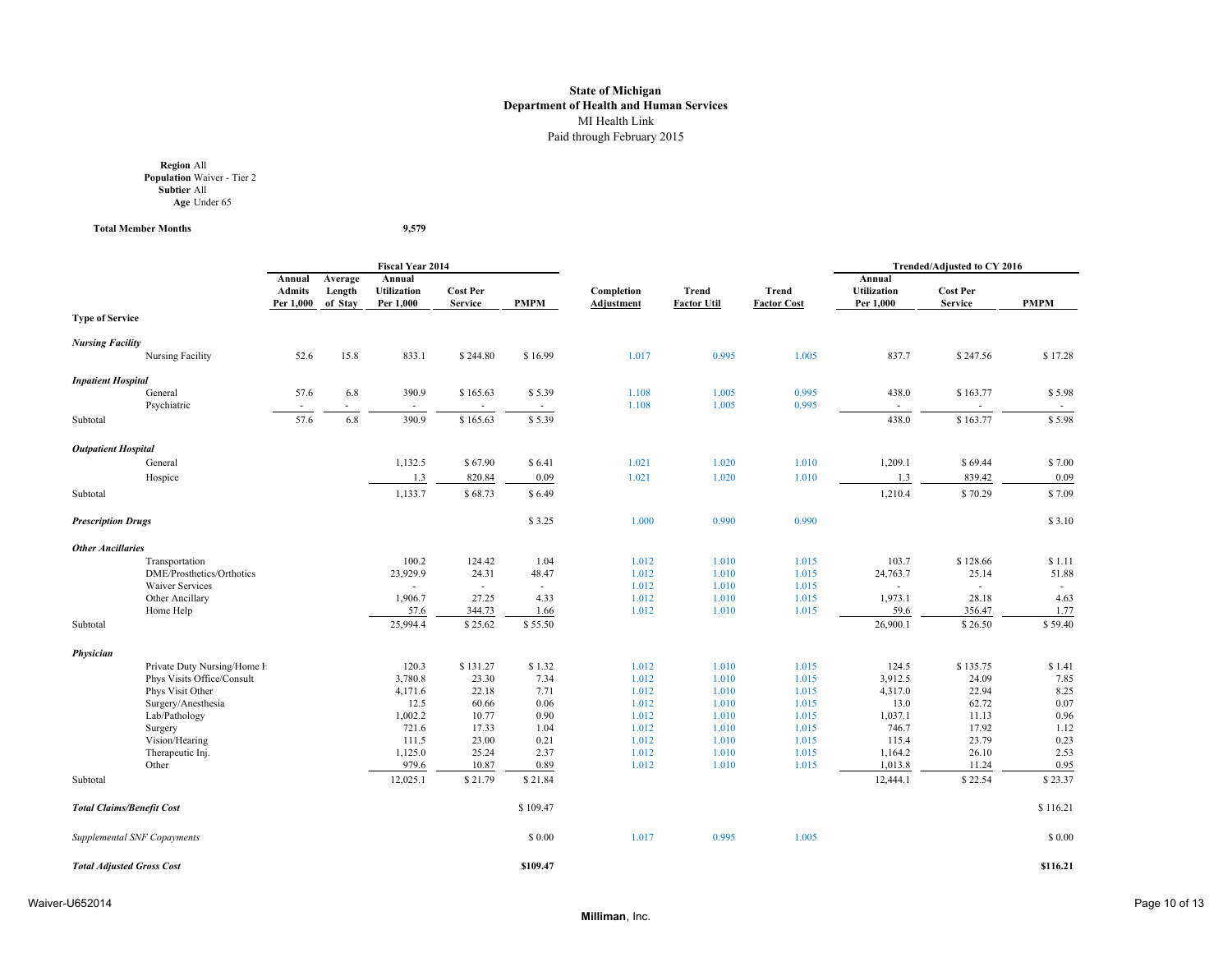**Region** All **Population** Community Well - Tier 3 **Subtier** All **Age** 65+

**Total Member Months 349,088**

|                                  |                                                |                                      |                              | <b>Fiscal Year 2014</b>                   |                                   |                |                                 |                             |                             |                                           | Trended/Adjusted to CY 2016       |              |
|----------------------------------|------------------------------------------------|--------------------------------------|------------------------------|-------------------------------------------|-----------------------------------|----------------|---------------------------------|-----------------------------|-----------------------------|-------------------------------------------|-----------------------------------|--------------|
|                                  |                                                | Annual<br><b>Admits</b><br>Per 1,000 | Average<br>Length<br>of Stay | Annual<br><b>Utilization</b><br>Per 1,000 | <b>Cost Per</b><br><b>Service</b> | <b>PMPM</b>    | Completion<br><b>Adjustment</b> | Trend<br><b>Factor Util</b> | Trend<br><b>Factor Cost</b> | Annual<br><b>Utilization</b><br>Per 1,000 | <b>Cost Per</b><br><b>Service</b> | <b>PMPM</b>  |
| <b>Type of Service</b>           |                                                |                                      |                              |                                           |                                   |                |                                 |                             |                             |                                           |                                   |              |
| <b>Nursing Facility</b>          |                                                |                                      |                              |                                           |                                   |                |                                 |                             |                             |                                           |                                   |              |
|                                  | Nursing Facility                               | 28.2                                 | 24.7                         | 695.6                                     | \$168.57                          | \$9.77         | 1.007                           | 0.975                       | 0.990                       | 661.6                                     | \$164.80                          | \$9.09       |
| <b>Inpatient Hospital</b>        |                                                |                                      |                              |                                           |                                   |                |                                 |                             |                             |                                           |                                   |              |
|                                  | General                                        | 25.4                                 | 7.5                          | 190.1                                     | \$321.58                          | \$5.09         | 1.089                           | 1.015                       | 0.995                       | 214.1                                     | \$317.97                          | \$5.67       |
|                                  | Psychiatric                                    | 2.1                                  | 26.4                         | 55.3                                      | 750.85                            | 3.46           | 1.089                           | 1.015                       | 0.995                       | 62.3                                      | 742.43                            | 3.85         |
| Subtotal                         |                                                | 27.5                                 | 8.9                          | 245.4                                     | \$418.28                          | \$8.55         |                                 |                             |                             | 276.4                                     | \$413.59                          | \$9.53       |
| <b>Outpatient Hospital</b>       |                                                |                                      |                              |                                           |                                   |                |                                 |                             |                             |                                           |                                   |              |
|                                  | General                                        |                                      |                              | 413.7                                     | \$63.83                           | \$2.20         | 1.012                           | 1.020                       | 1.005                       | 437.9                                     | \$64.55                           | \$2.36       |
|                                  | Hospice                                        |                                      |                              | 2.2                                       | 4,547.48                          | 0.83           | 1.012                           | 1.020                       | 1.005                       | 2.3                                       | 4,598.80                          | 0.89         |
| Subtotal                         |                                                |                                      |                              | 415.9                                     | \$87.55                           | \$3.03         |                                 |                             |                             | 440.2                                     | \$88.55                           | \$3.25       |
| <b>Prescription Drugs</b>        |                                                |                                      |                              |                                           |                                   | \$2.56         | 1.003                           | 1.005                       | 0.995                       |                                           |                                   | \$2.57       |
|                                  |                                                |                                      |                              |                                           |                                   |                |                                 |                             |                             |                                           |                                   |              |
| <b>Other Ancillaries</b>         |                                                |                                      |                              |                                           |                                   |                |                                 |                             |                             |                                           |                                   |              |
|                                  | Transportation                                 |                                      |                              | 10.7                                      | 108.71                            | 0.10           | 1.011                           | 1.020                       | 1.025                       | 11.3                                      | \$114.92                          | \$0.11       |
|                                  | DME/Prosthetics/Orthotics                      |                                      |                              | 5,253.9                                   | 18.41                             | 8.06           | 1.011                           | 1.020                       | 1.025                       | 5,551.4                                   | 19.46                             | 9.00         |
|                                  | <b>Waiver Services</b>                         |                                      |                              | 299.1<br>1,575.9                          | 5.67<br>30.86                     | 0.14           | 1.011<br>1.011                  | 1.020<br>1.020              | 1.025                       | 316.1                                     | 6.00<br>32.62                     | 0.16<br>4.53 |
|                                  | Other Ancillary<br>Home Help                   |                                      |                              | 3,157.0                                   | 423.34                            | 4.05<br>111.37 | 1.011                           | 1.020                       | 1.025<br>1.025              | 1,665.1<br>3,335.7                        | 447.52                            | 124.40       |
| Subtotal                         |                                                |                                      |                              | 10,296.6                                  | \$144.19                          | \$123.72       |                                 |                             |                             | 10,879.5                                  | \$152.43                          | \$138.20     |
|                                  |                                                |                                      |                              |                                           |                                   |                |                                 |                             |                             |                                           |                                   |              |
| Physician                        |                                                |                                      |                              |                                           |                                   |                |                                 |                             |                             |                                           |                                   |              |
|                                  | Private Duty Nursing/Home H                    |                                      |                              | 11.0                                      | \$125.39                          | \$0.11         | 1.011                           | 1.020                       | 1.025                       | 11.6                                      | \$132.55                          | \$0.13       |
|                                  | Phys Visits Office/Consult<br>Phys Visit Other |                                      |                              | 3,063.1<br>2,499.8                        | 22.41<br>22.97                    | 5.72<br>4.79   | 1.011                           | 1.020                       | 1.025                       | 3,236.5<br>2,641.4                        | 23.69<br>24.29                    | 6.39<br>5.35 |
|                                  | Surgery/Anesthesia                             |                                      |                              | 13.3                                      | 29.36                             | 0.03           | 1.011<br>1.011                  | 1.020<br>1.020              | 1.025<br>1.025              | 14.1                                      | 31.03                             | 0.04         |
|                                  | Lab/Pathology                                  |                                      |                              | 1,508.2                                   | 6.90                              | 0.87           | 1.011                           | 1.020                       | 1.025                       | 1,593.6                                   | 7.30                              | 0.97         |
|                                  | Surgery                                        |                                      |                              | 553.3                                     | 13.99                             | 0.65           | 1.011                           | 1.020                       | 1.025                       | 584.7                                     | 14.79                             | 0.72         |
|                                  | Vision/Hearing                                 |                                      |                              | 185.8                                     | 26.24                             | 0.41           | 1.011                           | 1.020                       | 1.025                       | 196.3                                     | 27.74                             | 0.45         |
|                                  | Therapeutic Inj.                               |                                      |                              | 1,043.0                                   | 29.78                             | 2.59           | 1.011                           | 1.020                       | 1.025                       | 1,102.0                                   | 31.48                             | 2.89         |
|                                  | Other                                          |                                      |                              | 1,186.6                                   | 8.47                              | 0.84           | 1.011                           | 1.020                       | 1.025                       | 1,253.7                                   | 8.95                              | 0.94         |
| Subtotal                         |                                                |                                      |                              | 10,064.1                                  | \$19.08                           | \$16.00        |                                 |                             |                             | 10,633.9                                  | \$20.17                           | \$17.87      |
| <b>Total Claims/Benefit Cost</b> |                                                |                                      |                              |                                           |                                   | \$163.64       |                                 |                             |                             |                                           |                                   | \$180.50     |
|                                  | Supplemental SNF Copayments                    |                                      |                              |                                           |                                   | \$ 0.00        | 1.007                           | 0.975                       | 0.990                       |                                           |                                   | \$0.00       |
| <b>Total Adjusted Gross Cost</b> |                                                |                                      |                              |                                           |                                   | \$163.64       |                                 |                             |                             |                                           |                                   | \$180.50     |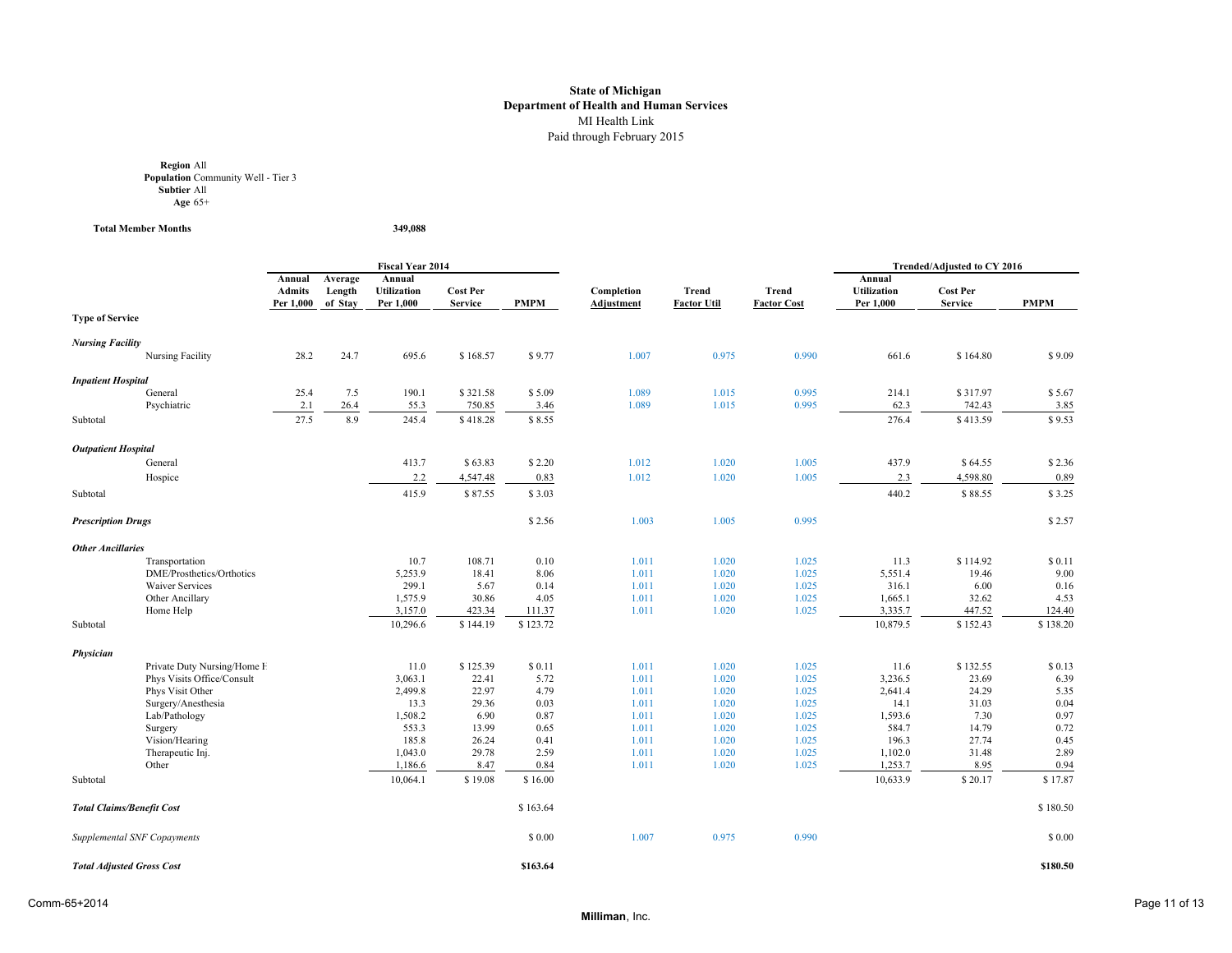**Region** All **Population** Community Well - Tier 3 **Subtier** All **Age** Under 65

**Total Member Months 472,592**

|                                  |                                                           |                                      |                              | <b>Fiscal Year 2014</b>                   |                                   |                  |                                 |                             |                             |                                           | Trended/Adjusted to CY 2016       |                |
|----------------------------------|-----------------------------------------------------------|--------------------------------------|------------------------------|-------------------------------------------|-----------------------------------|------------------|---------------------------------|-----------------------------|-----------------------------|-------------------------------------------|-----------------------------------|----------------|
|                                  |                                                           | Annual<br><b>Admits</b><br>Per 1,000 | Average<br>Length<br>of Stay | Annual<br><b>Utilization</b><br>Per 1,000 | <b>Cost Per</b><br><b>Service</b> | <b>PMPM</b>      | Completion<br><b>Adjustment</b> | Trend<br><b>Factor Util</b> | Trend<br><b>Factor Cost</b> | Annual<br><b>Utilization</b><br>Per 1,000 | <b>Cost Per</b><br><b>Service</b> | <b>PMPM</b>    |
| <b>Type of Service</b>           |                                                           |                                      |                              |                                           |                                   |                  |                                 |                             |                             |                                           |                                   |                |
| <b>Nursing Facility</b>          |                                                           |                                      |                              |                                           |                                   |                  |                                 |                             |                             |                                           |                                   |                |
|                                  | Nursing Facility                                          | 5.7                                  | 22.6                         | 129.7                                     | \$163.95                          | \$1.77           | 1.007                           | 0.975                       | 0.990                       | 123.4                                     | \$160.28                          | \$1.65         |
| <b>Inpatient Hospital</b>        |                                                           |                                      |                              |                                           |                                   |                  |                                 |                             |                             |                                           |                                   |                |
|                                  | General<br>Psychiatric                                    | 22.6                                 | 7.6                          | 172.1                                     | \$353.05                          | \$5.06<br>$\sim$ | 1.089<br>1.089                  | 1.015<br>1.015              | 0.995<br>0.995              | 193.9<br>$\overline{\phantom{a}}$         | \$349.09                          | \$5.64         |
| Subtotal                         |                                                           | 22.6                                 | 7.6                          | 172.1                                     | \$353.05                          | \$5.06           |                                 |                             |                             | 193.9                                     | \$349.09                          | \$5.64         |
| <b>Outpatient Hospital</b>       |                                                           |                                      |                              |                                           |                                   |                  |                                 |                             |                             |                                           |                                   |                |
|                                  | General                                                   |                                      |                              | 567.4                                     | \$72.41                           | \$3.42           | 1.012                           | 1.020                       | 1.005                       | 600.6                                     | \$73.23                           | \$3.67         |
|                                  | Hospice                                                   |                                      |                              | 0.1                                       | 3,918.30                          | 0.02             | 1.012                           | 1.020                       | 1.005                       | 0.1                                       | 3,962.52                          | 0.03           |
| Subtotal                         |                                                           |                                      |                              | 567.5                                     | \$72.93                           | \$3.45           |                                 |                             |                             | 600.7                                     | \$73.75                           | \$3.69         |
| <b>Prescription Drugs</b>        |                                                           |                                      |                              |                                           |                                   | \$3.53           | 1.003                           | 1.005                       | 0.995                       |                                           |                                   | \$3.54         |
| <b>Other Ancillaries</b>         |                                                           |                                      |                              |                                           |                                   |                  |                                 |                             |                             |                                           |                                   |                |
|                                  | Transportation                                            |                                      |                              | 11.1                                      | 117.26                            | 0.11             | 1.011                           | 1.020                       | 1.025                       | 11.8                                      | \$123.96                          | \$0.12         |
|                                  | DME/Prosthetics/Orthotics                                 |                                      |                              | 3,938.4                                   | 19.12                             | 6.27             | 1.011                           | 1.020                       | 1.025                       | 4,161.4                                   | 20.21                             | 7.01           |
|                                  | <b>Waiver Services</b>                                    |                                      |                              | 293.0                                     | 7.29                              | 0.18             | 1.011                           | 1.020                       | 1.025                       | 309.5                                     | 7.71                              | 0.20           |
|                                  | Other Ancillary                                           |                                      |                              | 2,359.1                                   | 26.17                             | 5.14             | 1.011                           | 1.020                       | 1.025                       | 2,492.7                                   | 27.66                             | 5.75           |
|                                  | Home Help                                                 |                                      |                              | 2,498.0                                   | 433.97                            | 90.34            | 1.011                           | 1.020                       | 1.025                       | 2,639.4                                   | 458.77                            | 100.91         |
| Subtotal                         |                                                           |                                      |                              | 9,099.6                                   | \$134.57                          | \$102.04         |                                 |                             |                             | 9,614.7                                   | \$142.26                          | \$113.98       |
| Physician                        |                                                           |                                      |                              |                                           |                                   |                  |                                 |                             |                             |                                           |                                   |                |
|                                  | Private Duty Nursing/Home H<br>Phys Visits Office/Consult |                                      |                              | 26.0<br>2,949.4                           | \$159.26<br>22.16                 | \$0.35<br>5.45   | 1.011<br>1.011                  | 1.020                       | 1.025<br>1.025              | 27.5                                      | \$168.36                          | \$0.39<br>6.08 |
|                                  | Phys Visit Other                                          |                                      |                              | 2,053.0                                   | 22.67                             | 3.88             | 1.011                           | 1.020<br>1.020              | 1.025                       | 3,116.4<br>2,169.2                        | 23.43<br>23.96                    | 4.33           |
|                                  | Surgery/Anesthesia                                        |                                      |                              | 14.2                                      | 26.53                             | 0.03             | 1.011                           | 1.020                       | 1.025                       | 15.0                                      | 28.04                             | 0.04           |
|                                  | Lab/Pathology                                             |                                      |                              | 1,281.8                                   | 7.95                              | 0.85             | 1.011                           | 1.020                       | 1.025                       | 1,354.4                                   | 8.41                              | 0.95           |
|                                  | Surgery                                                   |                                      |                              | 573.2                                     | 13.30                             | 0.64             | 1.011                           | 1.020                       | 1.025                       | 605.7                                     | 14.06                             | 0.71           |
|                                  | Vision/Hearing                                            |                                      |                              | 144.2                                     | 28.91                             | 0.35             | 1.011                           | 1.020                       | 1.025                       | 152.4                                     | 30.56                             | 0.39           |
|                                  | Therapeutic Inj.                                          |                                      |                              | 1,052.0                                   | 26.26                             | 2.30             | 1.011                           | 1.020                       | 1.025                       | 1,111.5                                   | 27.76                             | 2.57           |
|                                  | Other                                                     |                                      |                              | 1,005.9                                   | 12.23                             | 1.03             | 1.011                           | 1.020                       | 1.025                       | 1,062.8                                   | 12.93                             | 1.15           |
| Subtotal                         |                                                           |                                      |                              | 9,099.8                                   | \$19.60                           | \$14.86          |                                 |                             |                             | 9,615.0                                   | \$20.72                           | \$16.60        |
| <b>Total Claims/Benefit Cost</b> |                                                           |                                      |                              |                                           |                                   | \$130.72         |                                 |                             |                             |                                           |                                   | \$145.10       |
|                                  | Supplemental SNF Copayments                               |                                      |                              |                                           |                                   | \$0.00           | 1.007                           | 0.975                       | 0.990                       |                                           |                                   | \$0.00         |
| <b>Total Adjusted Gross Cost</b> |                                                           |                                      |                              |                                           |                                   | \$130.72         |                                 |                             |                             |                                           |                                   | \$145.10       |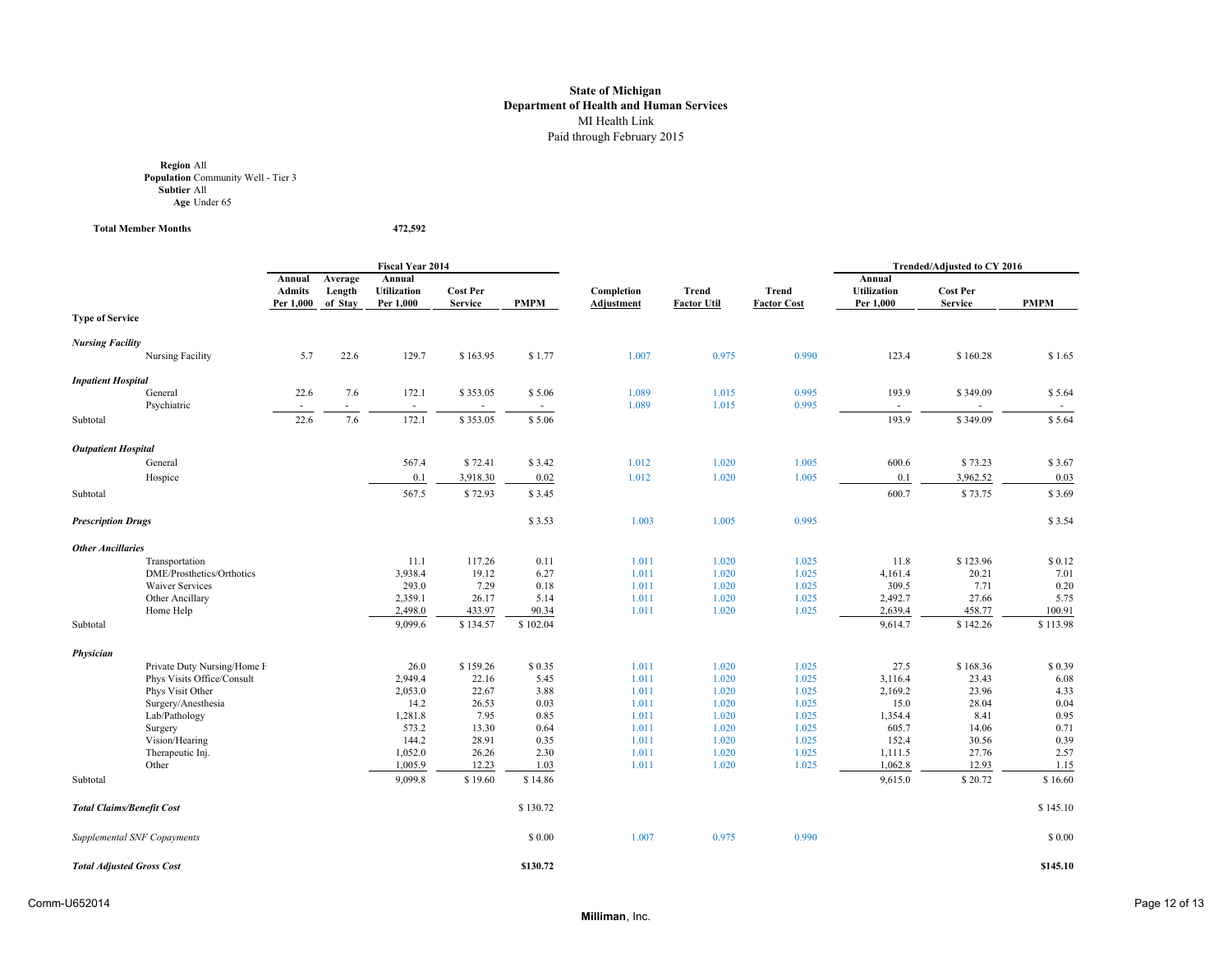**Region** All **Population** Community Well - Tier 3 (HMO Enrollee FFS Experience) **Subtier** All

#### **Over 65 Rate Cell**

| <b>Total Member Months</b> |                                           | 109,775                    |             |                          |                             |                             |                                           |                                   |             |
|----------------------------|-------------------------------------------|----------------------------|-------------|--------------------------|-----------------------------|-----------------------------|-------------------------------------------|-----------------------------------|-------------|
|                            |                                           | <b>Fiscal Year 2014</b>    |             |                          |                             |                             |                                           | Trended/Adiusted to CY 2016       |             |
|                            | Annual<br><b>Utilization</b><br>Per 1,000 | Cost Per<br><b>Service</b> | <b>PMPM</b> | Completion<br>Adjustment | Trend<br><b>Factor Util</b> | Trend<br><b>Factor Cost</b> | Annual<br><b>Utilization</b><br>Per 1.000 | <b>Cost Per</b><br><b>Service</b> | <b>PMPM</b> |
| Home Help                  | 2,642.0                                   | \$334.26                   | \$73.59     | .011                     | 1.020                       | .025                        | 2,791.6                                   | \$353.35                          | \$82.20     |
| Other Services             | ,108.0                                    | 46.23                      | 4.27        | .011                     | 1.020                       | .025                        | 1,170.7                                   | 48.88                             | 4.77        |
| <b>Total Benefit Cost</b>  | 3,750.0                                   | \$249.16                   | \$77.86     |                          |                             |                             | 3.962.3                                   | \$263.39                          | \$86.97     |

#### **Under 65 Rate Cell**

| <b>Total Member Months</b> |                                    | 187.472                    |             |                          |                             |                             |                                           |                                   |             |
|----------------------------|------------------------------------|----------------------------|-------------|--------------------------|-----------------------------|-----------------------------|-------------------------------------------|-----------------------------------|-------------|
|                            |                                    | <b>Fiscal Year 2014</b>    |             |                          |                             |                             |                                           | Trended/Adiusted to CY 2016       |             |
|                            | Annual<br>Utilization<br>Per 1,000 | Cost Per<br><b>Service</b> | <b>PMPM</b> | Completion<br>Adjustment | Trend<br><b>Factor Util</b> | Trend<br><b>Factor Cost</b> | Annual<br><b>Utilization</b><br>Per 1,000 | <b>Cost Per</b><br><b>Service</b> | <b>PMPM</b> |
| Home Help                  | 2,080.2                            | \$345.97                   | \$59.97     | $\mathbf{\overline{01}}$ | .020                        | 1.025                       | 2,198.0                                   | \$365.73                          | \$66.99     |
| Other Services             | 2,339.1                            | 43.78                      | 8.53        | $1.01^{\circ}$           | .020                        | 1.025                       | 2,471.5                                   | 46.28                             | 9.53        |
| <b>Total Benefit Cost</b>  | 4.419.3                            | \$186.02                   | \$68.51     |                          |                             |                             | 4.669.5                                   | \$196.65                          | \$76.52     |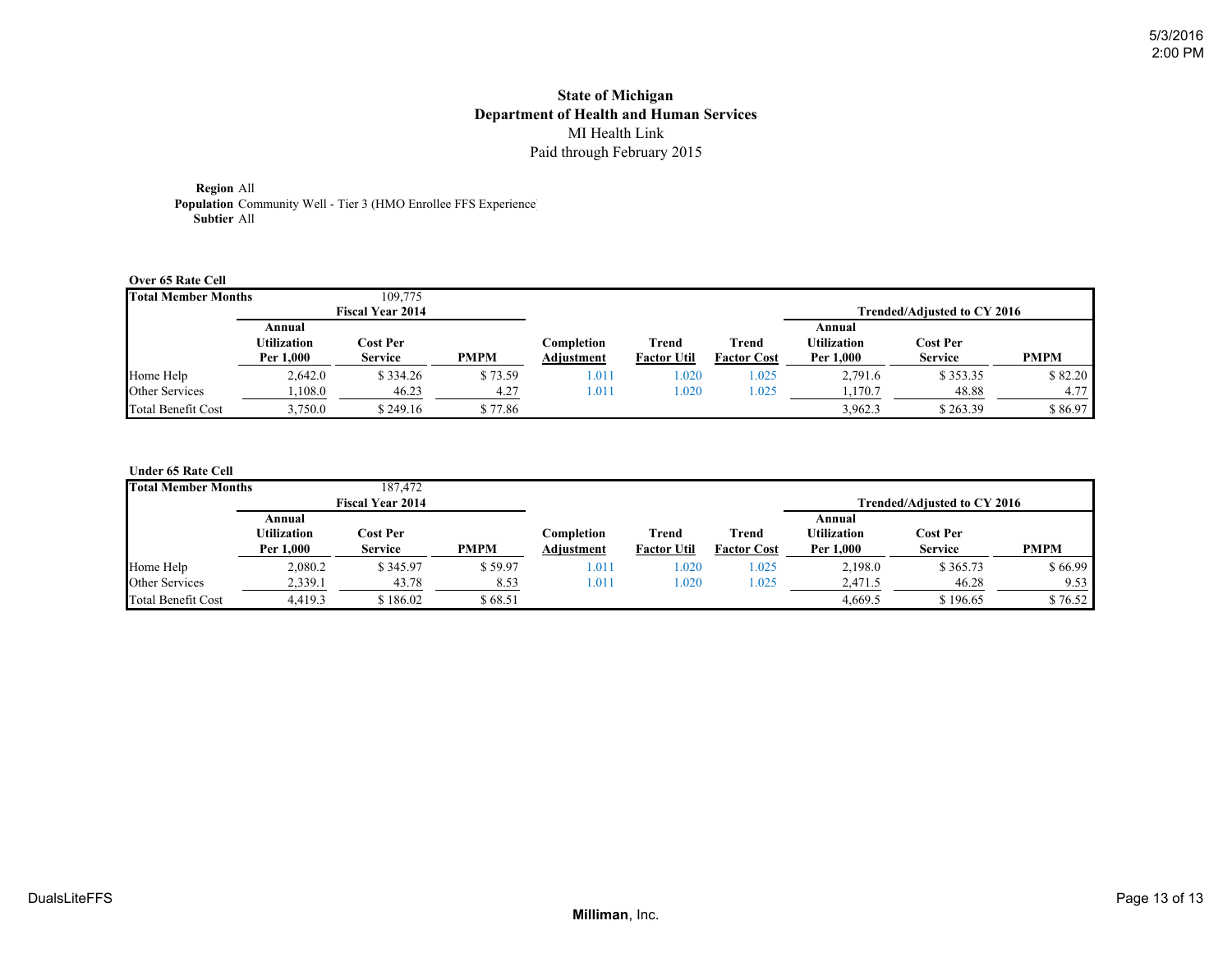# **APPENDIX 3: 2016 CAPITATION RATE DEVELOPMENT**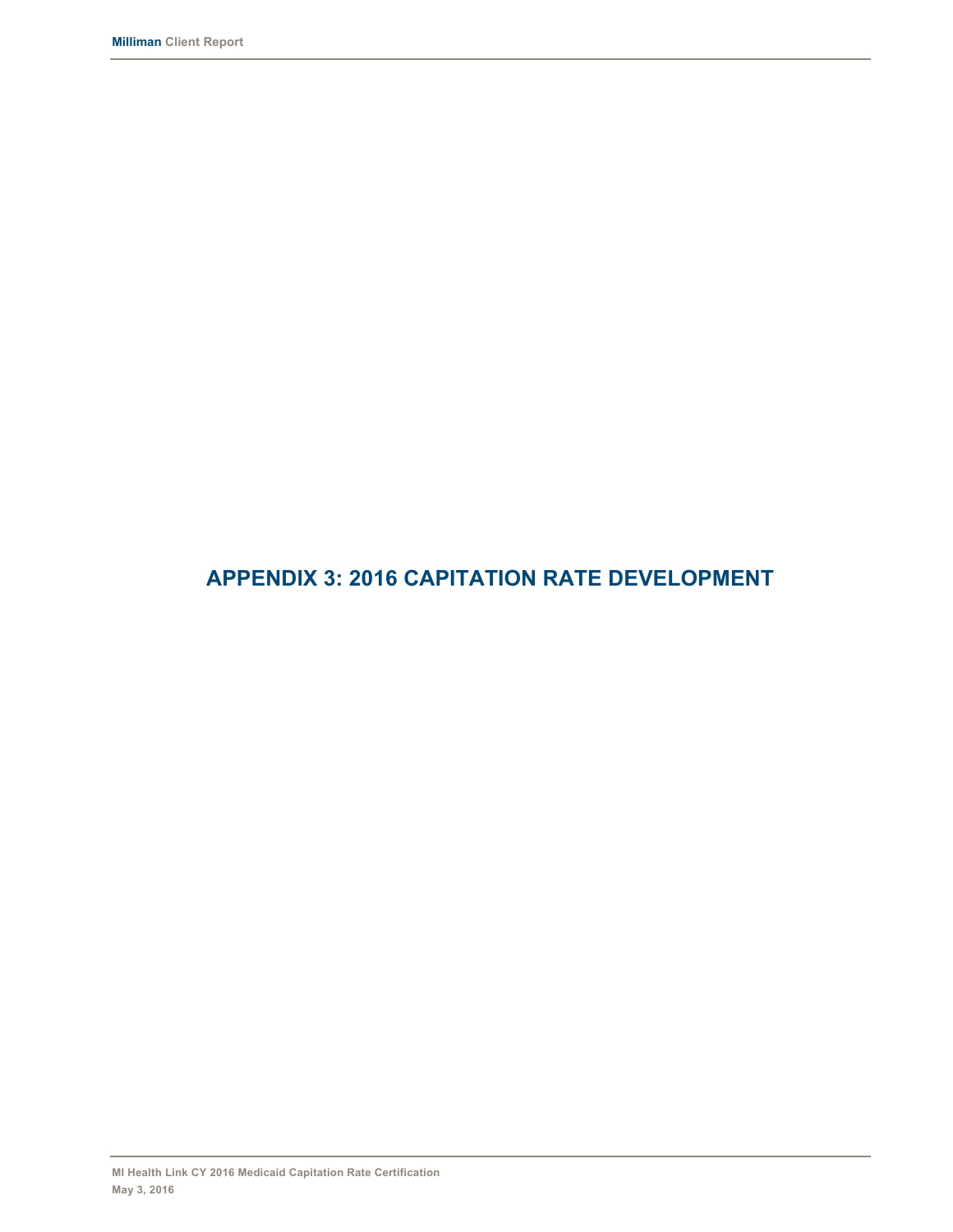## **State of Michigan Department of Health and Human Services MI Health Link Calendar Year 2016 Rate Development - Excludes Hospice**

|                                     | <b>Base FFS</b>   | Selection         | <b>Savings</b>     | Proposed   |                     | Percent                           |                 |          |         |
|-------------------------------------|-------------------|-------------------|--------------------|------------|---------------------|-----------------------------------|-----------------|----------|---------|
| <b>Nursing Facility - Subtier A</b> | <b>Experience</b> | Factor            | Percentage         | Rate       | <b>Current Rate</b> | Change                            |                 |          |         |
| Over 65                             | \$6,094.18        | 1.000             | 0.010              | \$6,033.24 | \$5,907.38          | 2.1%                              |                 |          |         |
| Under 65                            | \$5,261.84        | 1.000             | 0.010              | \$5,209.22 | \$4,845.02          | 7.5%                              |                 |          |         |
|                                     | <b>Base FFS</b>   | Selection         | <b>Savings</b>     | Proposed   |                     | Percent                           |                 |          |         |
| <b>Nursing Facility - Subtier B</b> | <b>Experience</b> | Factor            | Percentage         | Rate       | <b>Current Rate</b> | Change                            |                 |          |         |
| Over $65$                           | \$9,220.92        | 1.000             | 0.010              | \$9,128.71 | \$8,503.68          | $7.4\%$                           |                 |          |         |
| Under 65                            | \$9,336.89        | 1.000             | 0.010              | \$9,243.52 | \$8,710.76          | $6.1\%$                           |                 |          |         |
|                                     | <b>Base FFS</b>   | <b>MIChoice</b>   | <b>Fully</b>       | Selection  | <b>Savings</b>      |                                   |                 | Percent  |         |
| Waiver C (NF Level of Care)         | <b>Experience</b> | Capitation        | <b>Loaded Cost</b> | Factor     | Percentage          | <b>Proposed Rate Current Rate</b> |                 | Change   |         |
| Over $65$                           | \$100.71          | \$2,151.22        | \$2,251.93         | 1.000      | 0.010               | \$2,229.41                        | \$2,059.64      | 8.2%     |         |
| Under 65                            | \$116.21          | \$2,683.00        | \$2,799.21         | 1.000      | 0.010               | \$2,771.22                        | \$3,139.47      | (11.7%)  |         |
|                                     | <b>Base FFS</b>   | <b>Selection</b>  | <b>Total FFS</b>   | Percent of |                     |                                   |                 |          |         |
| <b>Community Well</b>               | <b>Experience</b> | Factor            | Cost               | <b>FFS</b> |                     |                                   |                 |          |         |
| Over $65$                           | \$180.50          | 0.760             | \$137.20           | 76.1%      |                     |                                   |                 |          |         |
| Under 65                            | \$145.10          | 0.760             | \$110.33           | 71.6%      |                     |                                   |                 |          |         |
|                                     | <b>Duals Lite</b> | <b>Duals Lite</b> | <b>Total HMO</b>   | Percent of |                     | <b>Savings</b>                    | <b>Proposed</b> | Current  | Percent |
|                                     | Capitation        | <b>FFS Cost</b>   | Cost               | MCO        | <b>Blended Cost</b> | Percentage                        | Rate            | Rate     | Change  |
| Over 65                             | \$75.99           | \$86.97           | \$162.96           | 23.9%      | \$143.36            | 0.010                             | \$141.93        | \$160.66 | (11.7%) |
| Under 65                            | \$75.99           | \$76.52           | \$152.51           | 28.4%      | \$122.31            | 0.010                             | \$121.08        | \$120.71 | 0.3%    |

#### **Regional Adjustment Factors (on Proposed Rate)**

|          | <b>Nursing</b>    | <b>Nursing</b>    | Waiver    |                      |
|----------|-------------------|-------------------|-----------|----------------------|
|          | <b>Facility -</b> | <b>Facility -</b> |           | (NF Level Community) |
|          | <b>Subtier A</b>  | <b>Subtier B</b>  | of Care)  | Well                 |
| Region 1 | 97.9%             | 97.6%             | 99.3%     | 94.0%                |
| Region 4 | 101.4%            | 104.1%            | $100.1\%$ | 100.5%               |
| Region 7 | 99.0%             | $0.0\%$           | $100.0\%$ | 101.8%               |
| Region 9 | 102.7%            | 103.4%            | 101.1%    | $96.7\%$             |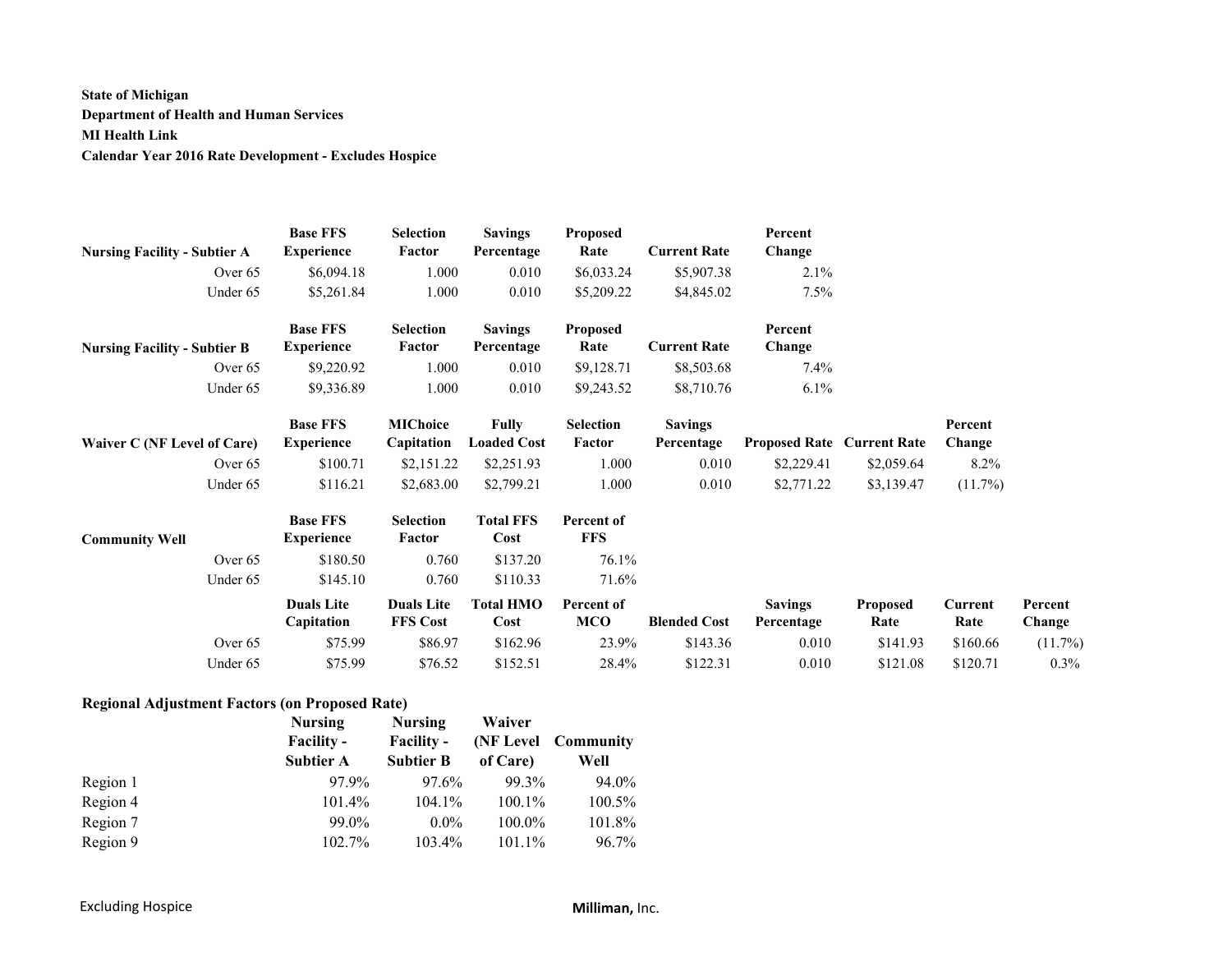## **State of Michigan Department of Health and Human Services MI Health Link Calendar Year 2016 Rate Development - Includes Hospice**

| <b>Nursing Facility - Subtier A</b> | <b>Base FFS</b><br><b>Experience</b> | <b>Selection</b><br>Factor           | <b>Savings</b><br>Percentage | <b>Proposed</b><br>Rate  | <b>Current Rate</b> | Percent<br>Change                 |                  |                 |                   |
|-------------------------------------|--------------------------------------|--------------------------------------|------------------------------|--------------------------|---------------------|-----------------------------------|------------------|-----------------|-------------------|
| Over $65$                           | \$6,043.95                           | 1.004                                | 0.010                        | \$6,006.08               | \$5,907.38          | 1.7%                              |                  |                 |                   |
| Under 65                            | \$5,253.43                           | 1.001                                | 0.010                        | \$5,207.17               | \$4,845.02          | 7.5%                              |                  |                 |                   |
|                                     | <b>Base FFS</b>                      | Selection                            | <b>Savings</b>               | <b>Proposed</b>          |                     | Percent                           |                  |                 |                   |
| <b>Nursing Facility - Subtier B</b> | <b>Experience</b>                    | Factor                               | Percentage                   | Rate                     | <b>Current Rate</b> | Change                            |                  |                 |                   |
| Over $65$                           | \$9,216.39                           | 1.004                                | 0.010                        | \$9,158.64               | \$8,503.68          | $7.7\%$                           |                  |                 |                   |
| Under 65                            | \$9,336.84                           | 1.001                                | 0.010                        | \$9,254.62               | \$8,710.76          | $6.2\%$                           |                  |                 |                   |
|                                     | <b>Base FFS</b>                      | <b>MIChoice</b>                      | <b>Fully</b>                 | Selection                | <b>Savings</b>      |                                   |                  | Percent         |                   |
| Waiver C (NF Level of Care)         | <b>Experience</b>                    | Capitation                           | <b>Loaded Cost</b>           | Factor                   | Percentage          | <b>Proposed Rate Current Rate</b> |                  | Change          |                   |
| Over 65                             | \$100.71                             | \$2,151.22                           | \$2,251.93                   | 1.000                    | 0.010               | \$2,229.41                        | \$2,059.64       | $8.2\%$         |                   |
| Under 65                            | \$116.21                             | \$2,683.00                           | \$2,799.21                   | 1.000                    | 0.010               | \$2,771.22                        | \$3,139.47       | $(11.7\%)$      |                   |
| <b>Community Well</b>               | <b>Base FFS</b><br><b>Experience</b> | <b>Selection</b><br>Factor           | <b>Total FFS</b><br>Cost     | Percent of<br><b>FFS</b> |                     |                                   |                  |                 |                   |
| Over 65                             | \$180.50                             | 0.760                                | \$137.20                     | 76.1%                    |                     |                                   |                  |                 |                   |
| Under 65                            | \$145.10                             | 0.760                                | \$110.33                     | 71.6%                    |                     |                                   |                  |                 |                   |
|                                     | <b>Duals Lite</b><br>Capitation      | <b>Duals Lite</b><br><b>FFS Cost</b> | <b>Total HMO</b><br>Cost     | Percent of<br>MCO        | <b>Blended Cost</b> | <b>Savings</b><br>Percentage      | Proposed<br>Rate | Current<br>Rate | Percent<br>Change |
| Over 65                             | \$75.99                              | \$86.97                              | \$162.96                     | 23.9%                    | \$143.36            | 0.010                             | \$141.93         | \$160.66        | (11.7%)           |
| Under 65                            | \$75.99                              | \$76.52                              | \$152.51                     | 28.4%                    | \$122.31            | 0.010                             | \$121.08         | \$120.71        | 0.3%              |

#### **Regional Adjustment Factors (on Proposed Rate)**

|          | <b>Nursing</b>    | <b>Nursing</b>    | Waiver    |                      |
|----------|-------------------|-------------------|-----------|----------------------|
|          | <b>Facility -</b> | <b>Facility -</b> |           | (NF Level Community) |
|          | <b>Subtier A</b>  | <b>Subtier B</b>  | of Care)  | Well                 |
| Region 1 | 97.9%             | 97.6%             | 99.3%     | 94.0%                |
| Region 4 | 101.4%            | 104.1%            | 100.1%    | 100.5%               |
| Region 7 | 99.0%             | $0.0\%$           | $100.0\%$ | 101.8%               |
| Region 9 | 102.7%            | 103.4%            | 101.1%    | $96.7\%$             |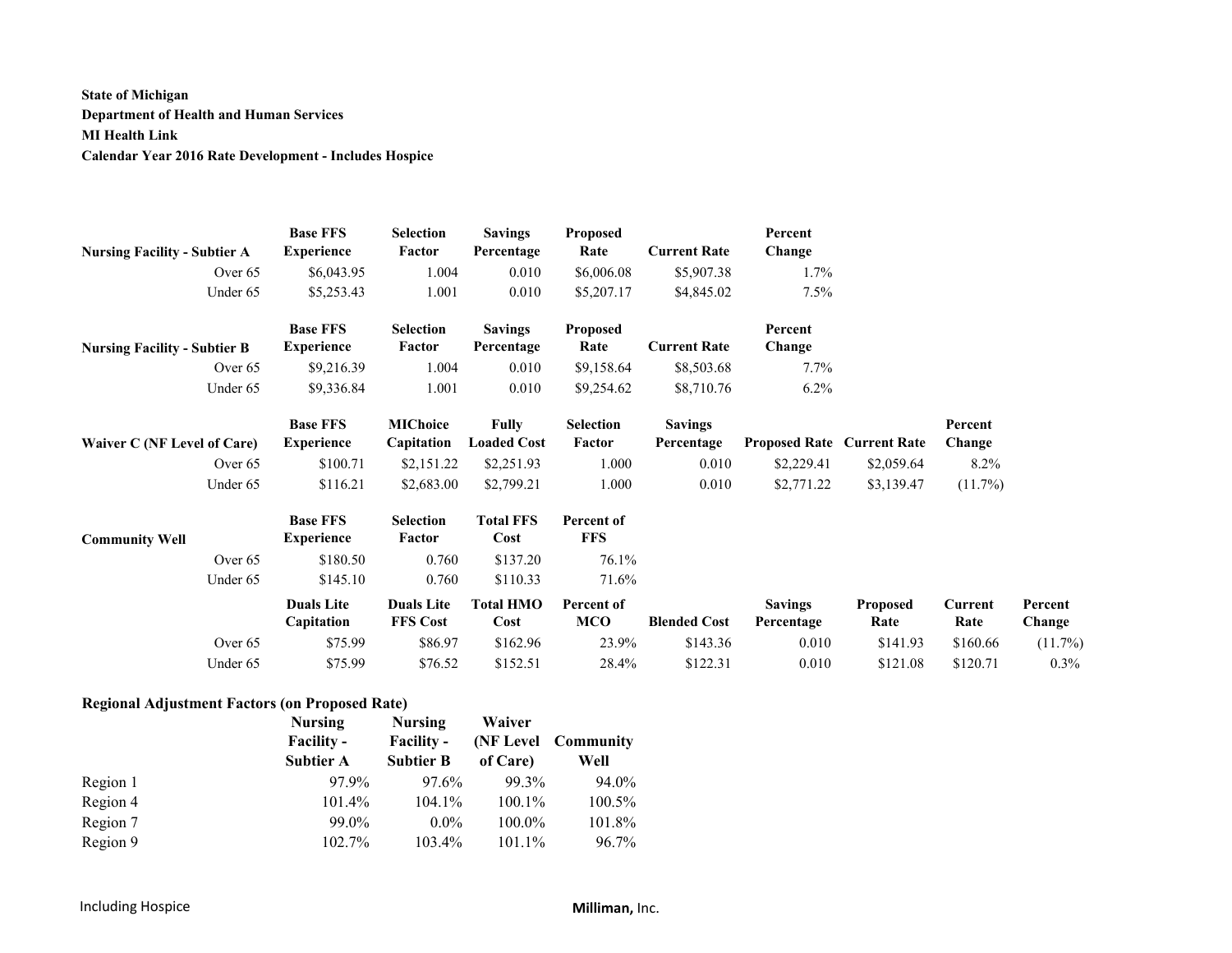# **APPENDIX 4: PROJECTED ENROLLMENT**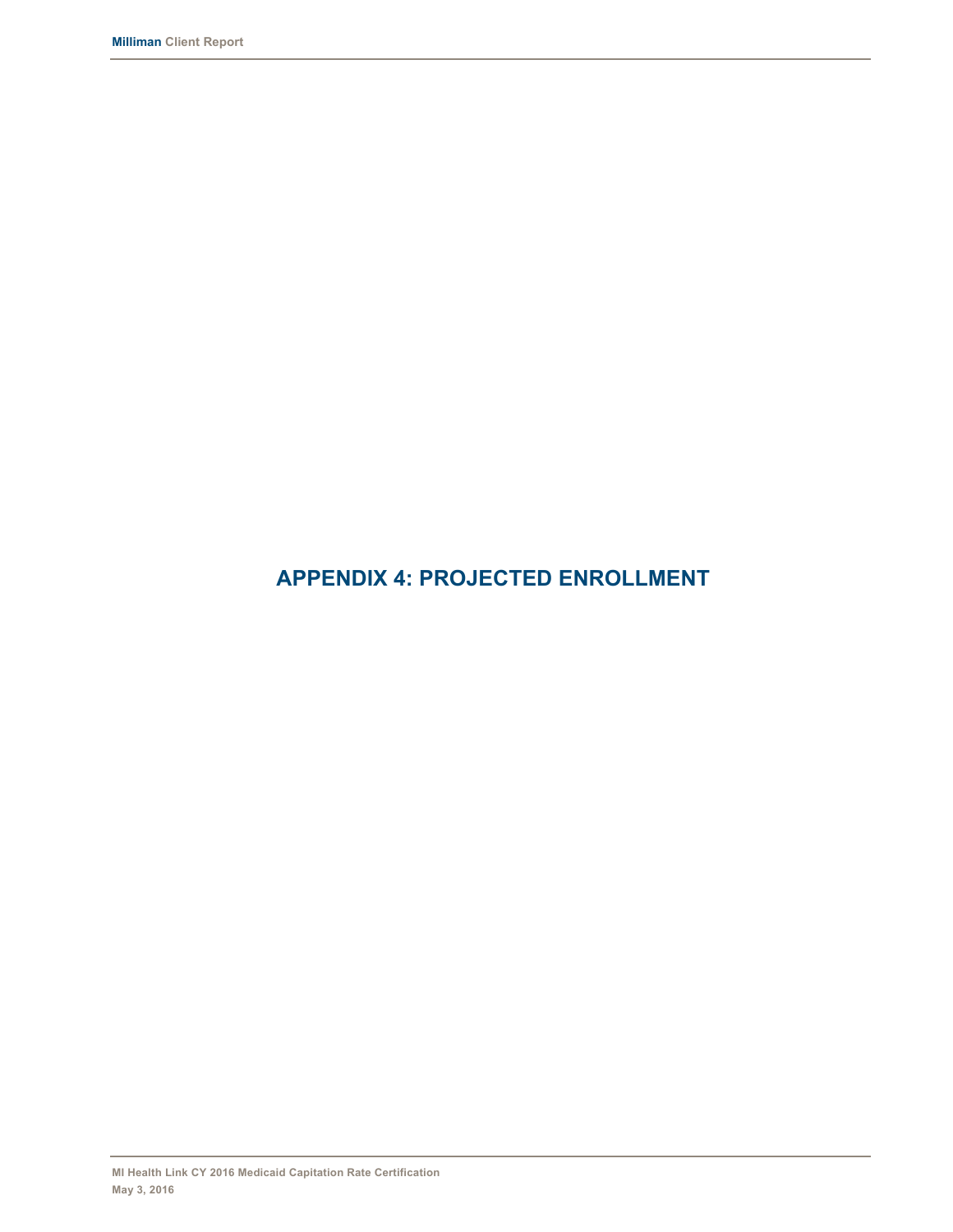**State of Michigan Department of Health and Human Services MI Health LinkProjected Enrollment**

|                                   |                        | Members as of  | Members as of | Members as of | Projected         |
|-----------------------------------|------------------------|----------------|---------------|---------------|-------------------|
| <b>Rate Group</b>                 | Region                 | September 2015 | December 2015 | February 2016 | <b>Enrollment</b> |
| <b>Nursing Facility-Subtier A</b> | <b>Upper Peninsula</b> | 257            | 219           | 227           | 227               |
| <b>Nursing Facility-Subtier B</b> | <b>Upper Peninsula</b> | 176            | 151           | 159           | 159               |
| NFLOC-Waiver                      | <b>Upper Peninsula</b> | 8              | 12            | 15            | 15                |
| Community                         | <b>Upper Peninsula</b> | 3,557          | 3,355         | 3,315         | 3,315             |
| <b>Nursing Facility-Subtier A</b> | SW Michigan            | 464            | 363           | 365           | 365               |
| <b>Nursing Facility-Subtier B</b> | SW Michigan            | 63             | 52            | 49            | 49                |
| NFLOC-Waiver                      | SW Michigan            |                |               | 8             | 8                 |
| Community                         | SW Michigan            | 8,087          | 7,449         | 7,345         | 7,345             |
| Nursing Facility-Subtier A        | Wayne                  | 1,465          | 1,184         | 1,016         | 1,016             |
| <b>Nursing Facility-Subtier B</b> | Wayne                  |                |               |               |                   |
| NFLOC-Waiver                      | Wayne                  | 5              | 28            | 98            | 98                |
| Community                         | Wayne                  | 21,581         | 17,560        | 16,822        | 16,822            |
| <b>Nursing Facility-Subtier A</b> | Macomb                 | 397            | 301           | 256           | 256               |
| Nursing Facility-Subtier B        | Macomb                 |                |               |               |                   |
| NFLOC-Waiver                      | Macomb                 |                |               | 14            | 14                |
| Community                         | Macomb                 | 5,468          | 4,037         | 3,771         | 3,771             |
| <b>Nursing Facility-Subtier A</b> | Total                  | 2,583          | 2,067         | 1,864         | 1,864             |
| <b>Nursing Facility-Subtier B</b> | Total                  | 243            | 204           | 209           | 209               |
| NFLOC-Waiver                      | Total                  | 14             | 45            | 135           | 135               |
| Community                         | Total                  | 38,693         | 32,401        | 31,253        | 31,253            |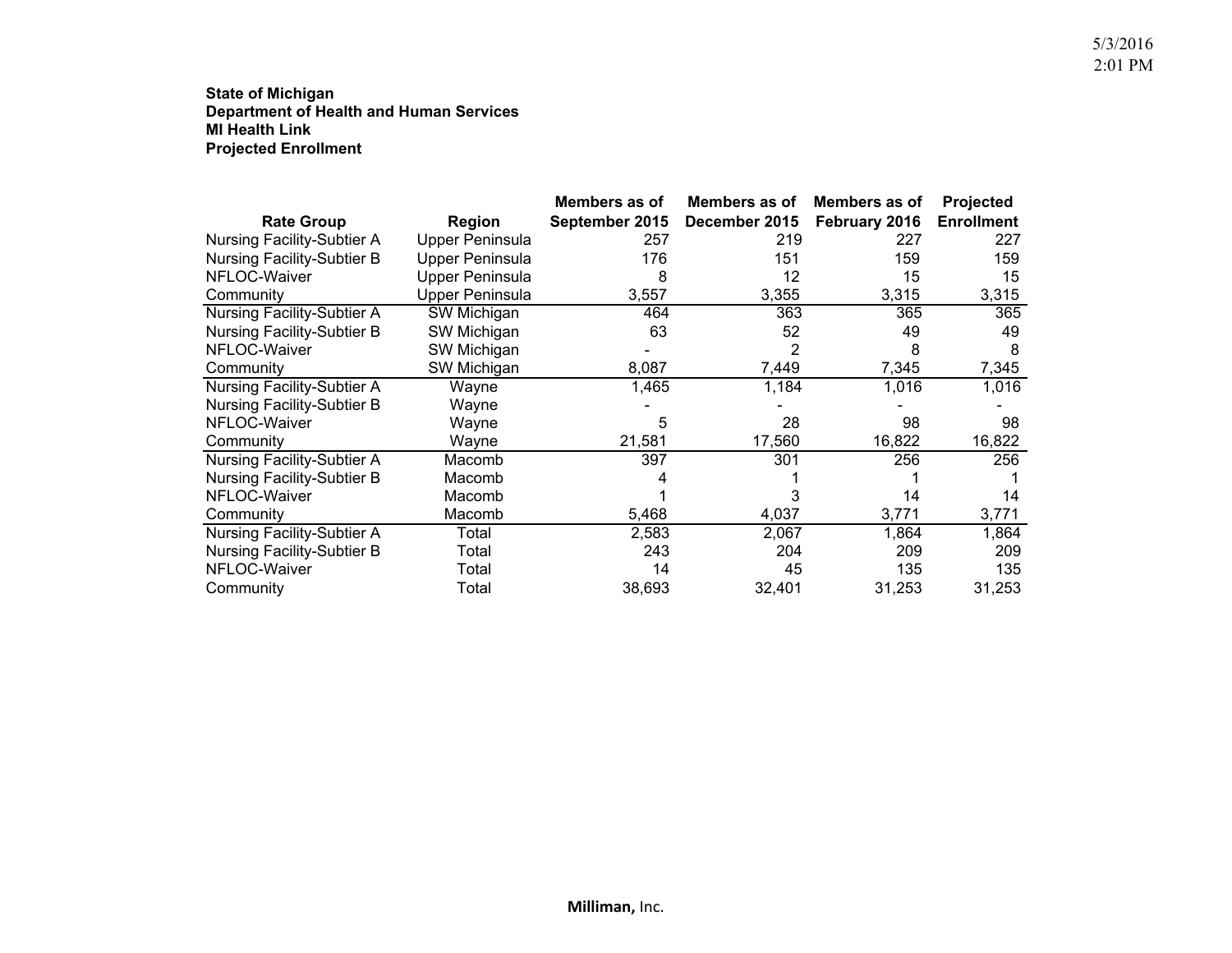# **APPENDIX 5: COVERED SERVICES**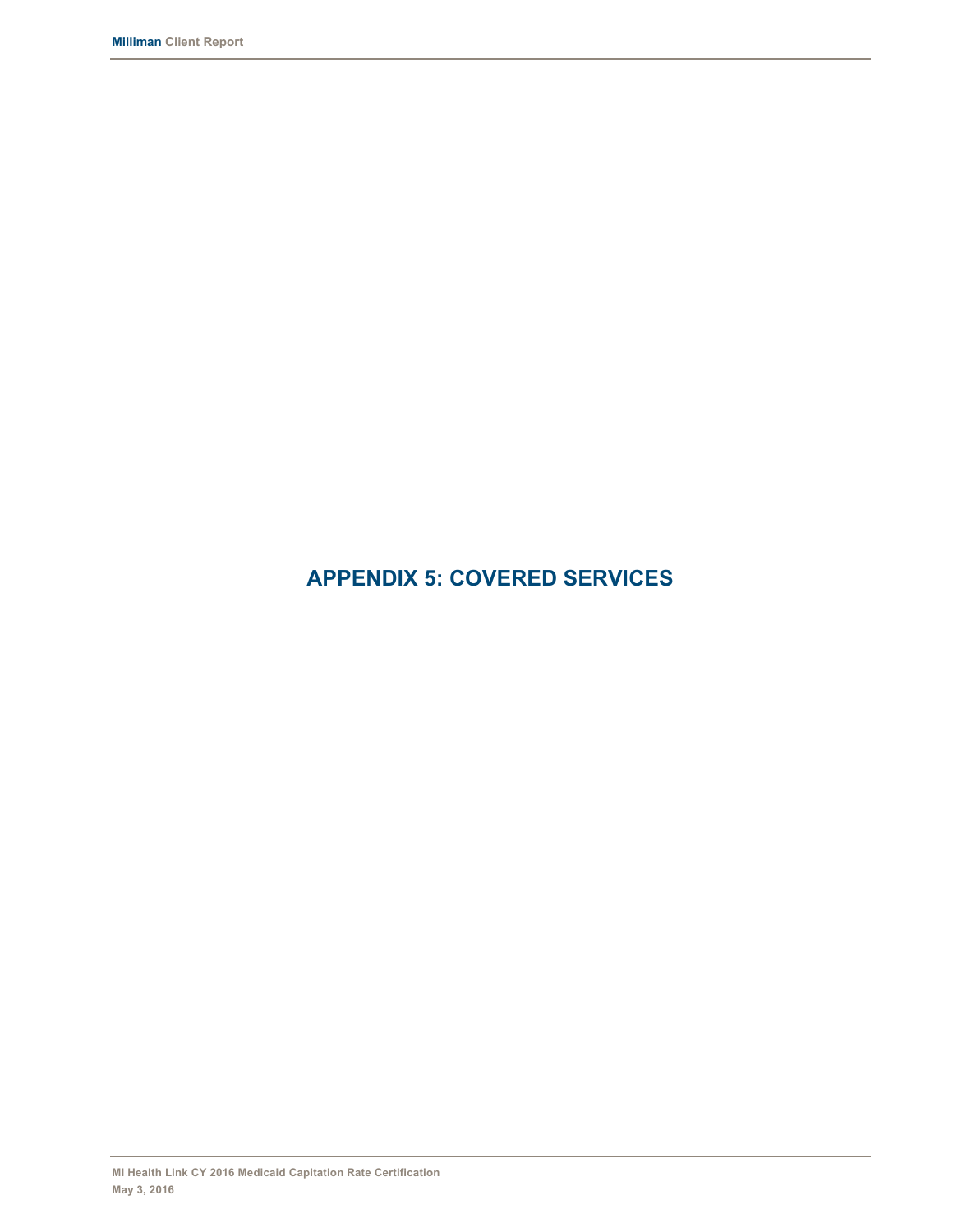### **State of Michigan Department of Health and Human Services MI Health Link Covered Services**

| <b>Adult Day Program</b>                                                 | Inpatient Hospital Psychiatric Services                         | <b>Psychiatric Services</b>                  |
|--------------------------------------------------------------------------|-----------------------------------------------------------------|----------------------------------------------|
| <b>Ambulatory Surgical Centers</b>                                       | <b>Inpatient Hospital Services - Acute</b>                      | Physician/Practitioner (PCP) Services        |
| Anesthesia                                                               | Laboratory, Diagnostic & X-ray                                  | <b>Podiatry Services</b>                     |
| Assertive Community Treatment Program* Medical Equipment and Supplies    |                                                                 | Preventative Care and Screening              |
| Assessments*                                                             | Adaptive Medical Equipment and<br>Supplies                      | Preventive Nursing Services*                 |
| Behavior Treatment Review*                                               | Assistive Technology*                                           | Prevocational Services*                      |
| Cardiac and Pulmonary Rehab                                              | Durable Medical Equipment                                       | Private Duty Nursing*                        |
| <b>Certified Mid-Wife Services</b>                                       | <b>Enhanced Medical Equipment and</b><br>Supplies*              | <b>Psychiatric Services</b>                  |
| Childbirth and parenting classes                                         | <b>Medical Supplies</b>                                         | <b>Respiratory Care</b>                      |
| <b>Chiropractic Services</b>                                             | Prosthetics and Orthotics                                       | Respite                                      |
| Chore Services*                                                          | <b>Medication Administration</b>                                | Restorative or Rehabilitative Nursing        |
| Clubhouse Psychosocial Rehabilitation*                                   | <b>Medication Review</b>                                        | <b>Rural Health Clinic Services</b>          |
| <b>Community Transition Services</b>                                     | Mental Health Specialty Services- Non<br>physician*             | Skill Building Assistance*                   |
| Crisis Services - Crisis Residential<br>Services*                        | Nursing Home Care: Custodial Care                               | Substance Abuse                              |
| Crisis Services - Intense Crisis<br>Stabilization Services*              | Nursing Home Care: Skilled Nursing &<br>Rehabilitation services | Supported/Integrated Employment<br>Services* |
| Dental                                                                   | Nursing Facility Mental Health Monitoring*                      | Supports Coordination*                       |
| Diabetic Supplies and Services & Diabetic Organ & Bone Marrow Transplant |                                                                 | Targeted Case Management*                    |
| Diabetic Therapeutic Shoes and Inserts                                   | Other Health Care Professional Services                         | <b>Telemedicine</b>                          |
| <b>Emergency Services/Care</b>                                           | Out-of-Home Non-vocational Habilitation*                        | Therapy: Family                              |
| End Stage Renal Disease Services                                         | Out-of-State Services                                           | Therapy: Inidividual or Group                |
| Environmental Modifications*                                             | <b>Outpatient Blood Services</b>                                | Therapy: Occupational                        |
| Eye Exams                                                                | <b>Outpatient Hospital Services</b>                             | Therapy: Physical                            |
| Eye Wear                                                                 | <b>Outpatient Mental Health Services</b>                        | Therapy: Speech, Hearing and Language        |
| <b>Family Planning</b>                                                   | <b>Outpatient Partial Hospitalization Services</b>              | Tobacco cessation                            |
| Family Training*                                                         | Peer-Delivered or Operated Support<br>Services                  | Transplants and Immunosuppressive<br>Drugs   |
| Fiscal Intermediary Services*                                            | Personal Care                                                   | <b>Emergency Ambulance Transportation</b>    |
| Good and Services*                                                       | Personal Care Supplement                                        | Non-emergency Medical Transportation         |
| Health Services*                                                         | Personal Care in Licensed Specialized<br>Residential Setting*   | Non-Medical Transportation*                  |
| Home Delivered Meals*                                                    | Personal Emergency Response System<br>(PERS)                    | Treatment for STD                            |
| <b>Home Health</b>                                                       | Pharmacy                                                        | Treatment Planning*                          |
| Housing Assistance*                                                      | Pharmacy-Enhanced Pharmacy*                                     | <b>Urgent Care Clinic Services</b>           |
| Immunizations                                                            | Physician Specialist Services excluding                         | Wellness Visits (Annual Exams)               |
| Inpatient Hospital Psychiatric Admissions                                |                                                                 |                                              |

\*Must meet level of care requirements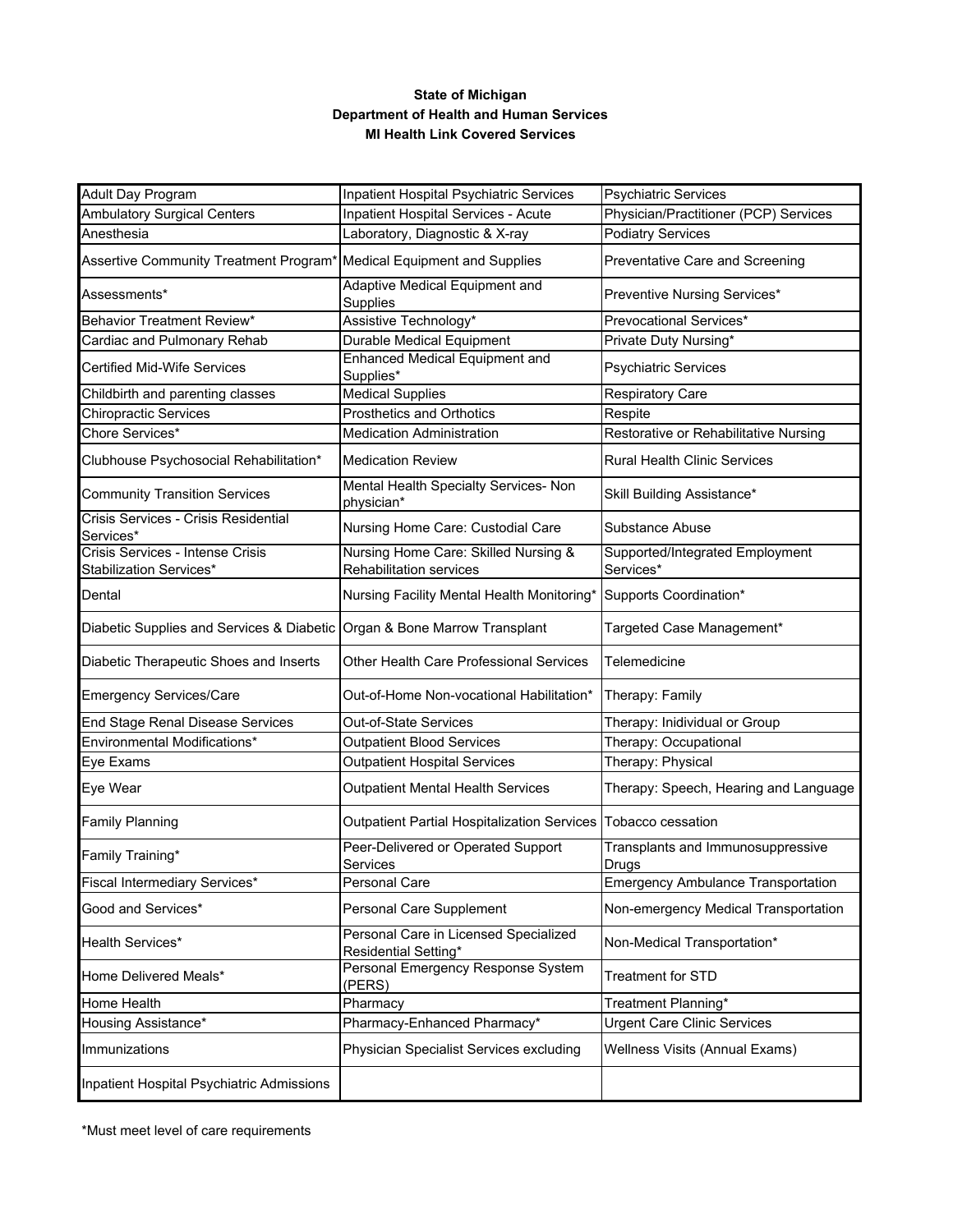# **APPENDIX 6: PROSPECTIVE TREND RATES**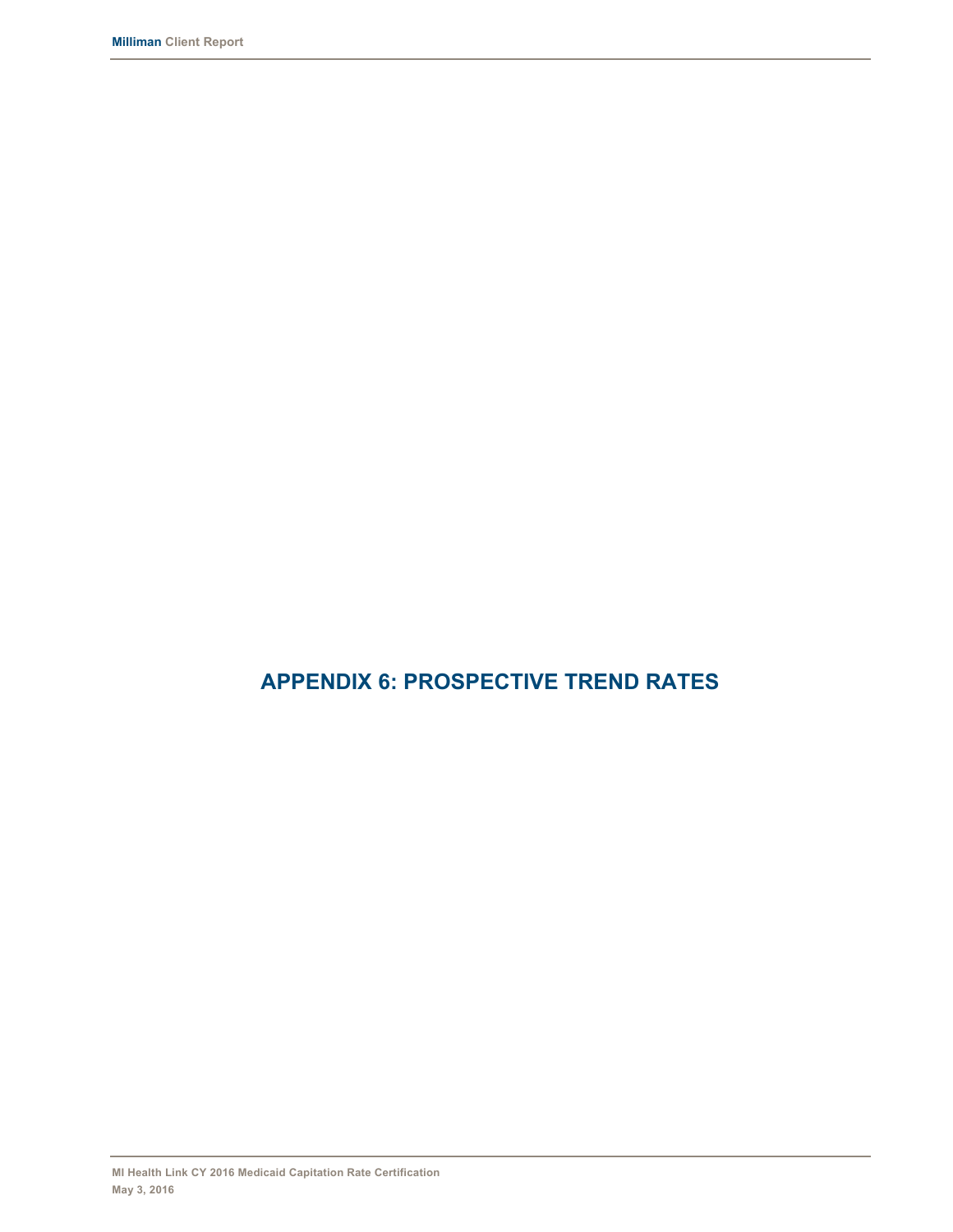## **State of Michigan Department of Health and Human Services 6-Month Rolling Average Normalized Util/1000s by Category of Service and Population Region: All Demonstration Regions; Population: Nursing Facility (Tier 1)**

| <b>Incurred</b>     | <b>Member</b> | <b>Nursing</b> |            |            |            |           |                   |
|---------------------|---------------|----------------|------------|------------|------------|-----------|-------------------|
| Month               | <b>Months</b> | Facility       | Inpatient  | Outpatient | Pharmacy   | Physician | <b>All Claims</b> |
| 1/15/2015           | 10,256        | 23,264.44      | 93.14      | 117.11     | 235.13     | 1,612.57  | 25,322.39         |
| 12/15/2014          | 10,356        | 23,108.55      | 74.58      | 109.27     | 234.21     | 1,612.09  | 25,138.69         |
| 11/15/2014          | 10,389        | 22,826.42      | 60.73      | 106.65     | 230.38     | 1,551.93  | 24,776.10         |
| 10/15/2014          | 10,502        | 22,815.36      | 55.49      | 105.96     | 231.05     | 1,542.96  | 24,750.82         |
| 9/15/2014           | 10,548        | 22,591.23      | 55.35      | 103.45     | 228.59     | 1,518.63  | 24,497.26         |
| 8/15/2014           | 10,647        | 22,615.47      | 52.99      | 103.82     | 228.79     | 1,521.55  | 24,522.62         |
| 7/15/2014           | 10,814        | 25,063.51      | 52.19      | 115.05     | 262.13     | 1,673.54  | 27,166.42         |
| 6/15/2014           | 10,783        | 28,409.14      | 55.17      | 133.87     | 306.83     | 2,028.11  | 30,933.12         |
| 5/15/2014           | 10,739        | 32,122.89      | 59.03      | 148.41     | 354.65     | 2,206.64  | 34,891.62         |
| 4/15/2014           | 10,772        | 35,542.31      | 61.40      | 164.39     | 398.09     | 2,376.09  | 38,542.28         |
| 3/15/2014           | 10,755        | 39,377.38      | 70.18      | 182.26     | 447.58     | 2,567.30  | 42,644.71         |
| 2/15/2014           | 10,719        | 39,243.74      | 108.37     | 182.44     | 451.01     | 2,495.02  | 42,480.58         |
| 1/15/2014           | 10,748        | 36,735.20      | 150.36     | 173.68     | 423.81     | 2,295.63  | 39,778.69         |
| 12/15/2013          | 10,793        | 33,285.45      | 191.04     | 156.00     | 388.49     | 1,886.95  | 35,907.93         |
| 11/15/2013          | 10,649        | 29,506.85      | 227.90     | 143.01     | 349.76     | 1,677.73  | 31,905.24         |
| 10/15/2013          | 10,823        | 25,961.90      | 280.83     | 128.09     | 316.30     | 1,481.67  | 28,168.79         |
| 9/15/2013           | 10,662        | 21,993.90      | 324.39     | 113.64     | 277.16     | 1,246.06  | 23,955.15         |
| 8/15/2013           | 10,618        | 22,055.04      | 336.55     | 114.56     | 283.82     | 1,261.30  | 24,051.27         |
| 7/15/2013           | 10,715        | 21,575.15      | 343.05     | 114.98     | 284.58     | 1,269.14  | 23,586.90         |
| 6/15/2013           | 10,601        | 21,532.85      | 350.23     | 120.18     | 289.09     | 1,365.26  | 23,657.61         |
| 5/15/2013           | 10,704        | 21,683.32      | 355.82     | 119.55     | 329.69     | 1,227.14  | 23,715.52         |
| 4/15/2013           | 10,682        | 21,592.66      | 375.82     | 119.57     | 368.01     | 1,068.69  | 23,524.76         |
| 3/15/2013           | 10,696        | 21,713.72      | 429.39     | 119.30     | 410.36     | 913.05    | 23,585.83         |
| 2/15/2013           | 10,761        | 21,628.96      | 465.32     | 118.74     | 446.55     | 756.86    | 23,416.43         |
| 12 month regression |               | 71.2%          | $(90.8\%)$ | 47.0%      | 39.6%      | 120.5%    | 70.3%             |
| 24 month regression |               | 7.0%           | $(72.8\%)$ | $(3.2\%)$  | $(21.3\%)$ | 34.8%     | 6.8%              |
| Selected Trend      |               | 1.0%           | $(2.0\%)$  | 1.5%       | $(2.5\%)$  | 1.5%      |                   |
| 2015 Util/1000      | 41,503        | 23,492.99      | 107.63     | 124.50     | 234.63     | 1,623.66  | 25,583.41         |
| 2014 Util/1000      | 128,790       | 30,996.30      | 62.78      | 142.92     | 338.24     | 2,043.71  | 33,583.95         |
| 2013 Util/1000      | 128,967       | 21,852.72      | 377.30     | 116.49     | 344.28     | 1,078.26  | 23,769.05         |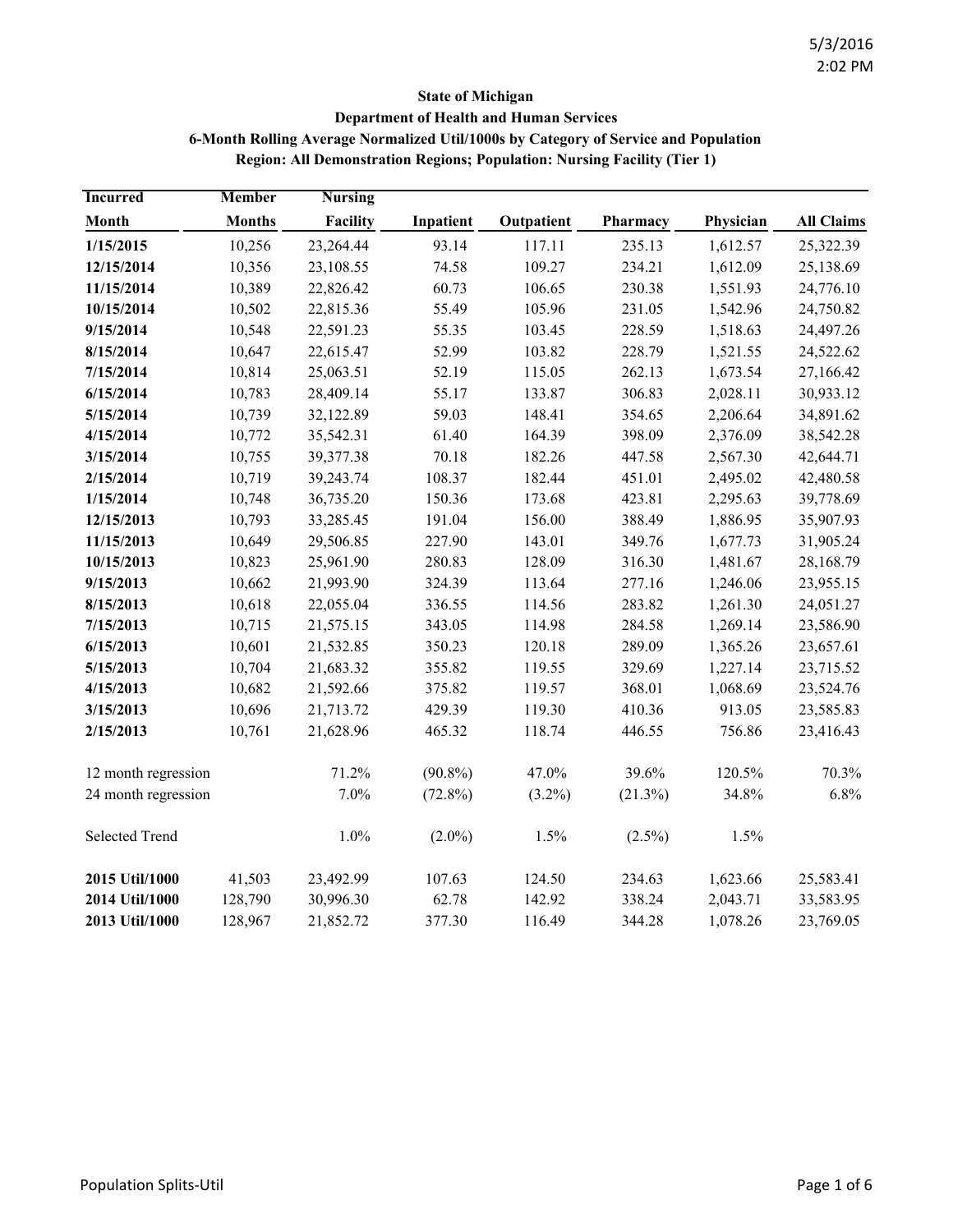# **State of Michigan Department of Health and Human Services 6-Month Rolling Average Normalized Util/1000s by Category of Service and Population**

| <b>Region: All Demonstration Regions; Population: NF Level of Care-Waiver (Tier 2)</b> |  |  |
|----------------------------------------------------------------------------------------|--|--|
|                                                                                        |  |  |

| <b>Incurred</b>       | <b>Member</b> | <b>Nursing</b> |           |            |            |           |                   |
|-----------------------|---------------|----------------|-----------|------------|------------|-----------|-------------------|
| Month                 | <b>Months</b> | Facility       | Inpatient | Outpatient | Pharmacy   | Physician | <b>All Claims</b> |
| 1/15/2015             | 2,987         | 85.27          | 25.10     | 67.28      | 480.13     | 2,939.26  | 3,597.02          |
| 12/15/2014            | 2,997         | 84.07          | 23.88     | 56.98      | 468.05     | 2,887.42  | 3,520.41          |
| 11/15/2014            | 3,006         | 87.96          | 22.23     | 55.75      | 467.50     | 2,842.31  | 3,475.75          |
| 10/15/2014            | 3,034         | 82.19          | 18.89     | 57.15      | 473.77     | 2,870.80  | 3,502.80          |
| 9/15/2014             | 3,011         | 79.77          | 21.27     | 58.52      | 477.17     | 2,860.67  | 3,497.40          |
| 8/15/2014             | 2,989         | 81.28          | 25.30     | 59.29      | 477.75     | 2,841.06  | 3,484.68          |
| 7/15/2014             | 2,955         | 81.69          | 33.00     | 63.45      | 553.25     | 3,187.64  | 3,919.03          |
| 6/15/2014             | 2,916         | 93.24          | 43.03     | 78.45      | 635.39     | 3,697.08  | 4,547.19          |
| 5/15/2014             | 2,878         | 113.58         | 42.99     | 82.92      | 710.73     | 4,055.98  | 5,006.20          |
| 4/15/2014             | 2,854         | 127.93         | 41.67     | 86.02      | 777.99     | 4,387.89  | 5,421.50          |
| 3/15/2014             | 2,821         | 130.74         | 48.13     | 91.82      | 860.31     | 4,796.10  | 5,927.11          |
| 2/15/2014             | 2,798         | 119.71         | 43.29     | 88.02      | 857.68     | 4,721.39  | 5,830.10          |
| 1/15/2014             | 2,802         | 119.94         | 38.01     | 83.42      | 790.81     | 4,328.59  | 5,360.77          |
| 12/15/2013            | 2,807         | 110.47         | 27.60     | 66.87      | 725.63     | 3,790.19  | 4,720.77          |
| 11/15/2013            | 2,812         | 88.74          | 26.17     | 63.22      | 663.90     | 3,416.14  | 4,258.17          |
| 10/15/2013            | 2,839         | 85.18          | 28.56     | 59.01      | 615.00     | 3,059.88  | 3,847.63          |
| 9/15/2013             | 2,945         | 81.65          | 22.22     | 55.52      | 553.39     | 2,648.86  | 3,361.65          |
| 8/15/2013             | 2,927         | 89.21          | 24.37     | 58.08      | 577.57     | 2,693.87  | 3,443.09          |
| 7/15/2013             | 2,866         | 84.85          | 23.19     | 60.41      | 586.51     | 2,735.03  | 3,490.00          |
| 6/15/2013             | 2,814         | 95.79          | 27.71     | 73.08      | 603.58     | 2,886.36  | 3,686.51          |
| 5/15/2013             | 2,801         | 92.45          | 28.58     | 73.51      | 629.36     | 2,842.05  | 3,665.95          |
| 4/15/2013             | 2,747         | 90.57          | 27.32     | 74.90      | 650.04     | 2,791.19  | 3,634.02          |
| 3/15/2013             | 2,707         | 86.89          | 34.03     | 72.86      | 674.83     | 2,735.08  | 3,603.69          |
| 2/15/2013             | 2,670         | 90.64          | 30.57     | 72.78      | 684.62     | 2,664.53  | 3,543.14          |
| 12 month regression   |               | 48.8%          | 138.8%    | 69.4%      | 37.9%      | 79.0%     | 71.5%             |
| 24 month regression   |               | $(1.7\%)$      | $(4.8\%)$ | $(5.8\%)$  | $(14.5\%)$ | 7.1%      | 2.9%              |
| <b>Selected Trend</b> |               | $(0.5\%)$      | 0.5%      | 2.0%       | $(1.0\%)$  | 1.0%      |                   |
| 2015 Util/1000        | 12,024        | 83.20          | 28.69     | 71.37      | 484.29     | 2,970.12  | 3,637.67          |
| 2014 Util/1000        | 34,482        | 104.72         | 34.42     | 74.82      | 664.72     | 3,808.07  | 4,686.75          |
| 2013 Util/1000        | 33,144        | 84.19          | 27.94     | 63.92      | 612.18     | 2,690.60  | 3,478.81          |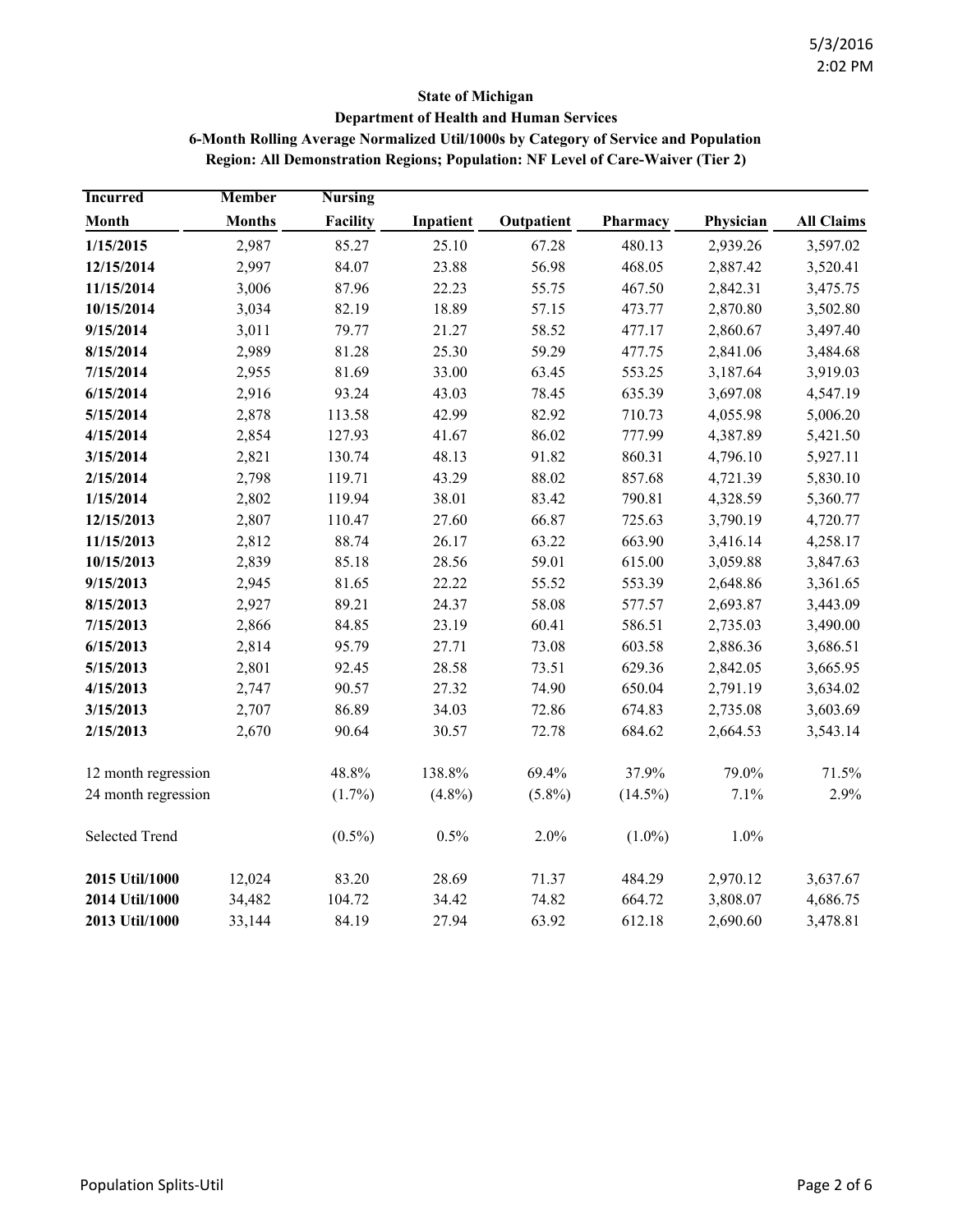## **State of Michigan Department of Health and Human Services 6-Month Rolling Average Normalized Util/1000s by Category of Service and Population**

**Region: All Demonstration Regions; Population: Community Well (Tier 3)**

| <b>Incurred</b>     | <b>Member</b> | <b>Nursing</b> |           |            |            |           |                   |
|---------------------|---------------|----------------|-----------|------------|------------|-----------|-------------------|
| Month               | <b>Months</b> | Facility       | Inpatient | Outpatient | Pharmacy   | Physician | <b>All Claims</b> |
| 1/15/2015           | 67,295        | 14.97          | 30.39     | 47.07      | 470.52     | 1,413.85  | 1,976.80          |
| 12/15/2014          | 67,234        | 16.90          | 24.91     | 36.18      | 468.37     | 1,392.41  | 1,938.77          |
| 11/15/2014          | 67,109        | 19.04          | 21.10     | 35.14      | 460.10     | 1,373.05  | 1,908.42          |
| 10/15/2014          | 67,257        | 20.98          | 18.98     | 35.36      | 464.10     | 1,375.63  | 1,915.05          |
| 9/15/2014           | 67,559        | 22.82          | 18.35     | 36.39      | 461.38     | 1,352.28  | 1,891.23          |
| 8/15/2014           | 67,827        | 25.08          | 17.82     | 37.90      | 461.74     | 1,348.04  | 1,890.56          |
| 7/15/2014           | 67,886        | 30.58          | 18.03     | 46.07      | 529.29     | 1,508.90  | 2,132.88          |
| 6/15/2014           | 68,088        | 39.75          | 20.31     | 63.83      | 603.55     | 1,789.01  | 2,516.45          |
| 5/15/2014           | 68,418        | 46.63          | 22.94     | 68.42      | 680.26     | 1,926.07  | 2,744.33          |
| 4/15/2014           | 68,317        | 57.65          | 23.81     | 71.78      | 750.04     | 2,074.53  | 2,977.81          |
| 3/15/2014           | 68,452        | 70.06          | 25.71     | 76.33      | 828.90     | 2,264.63  | 3,265.63          |
| 2/15/2014           | 68,396        | 74.15          | 24.49     | 75.39      | 828.45     | 2,235.72  | 3,238.20          |
| 1/15/2014           | 68,765        | 76.25          | 24.56     | 68.41      | 779.35     | 2,059.09  | 3,007.66          |
| 12/15/2013          | 69,036        | 75.69          | 22.79     | 52.14      | 724.09     | 1,762.36  | 2,637.08          |
| 11/15/2013          | 69,193        | 77.78          | 20.55     | 48.70      | 663.77     | 1,614.03  | 2,424.83          |
| 10/15/2013          | 69,743        | 76.88          | 19.89     | 46.23      | 616.12     | 1,460.35  | 2,219.48          |
| 9/15/2013           | 69,089        | 74.72          | 18.29     | 42.99      | 560.65     | 1,261.14  | 1,957.77          |
| 8/15/2013           | 69,434        | 81.53          | 20.05     | 44.71      | 583.13     | 1,275.55  | 2,004.96          |
| 7/15/2013           | 69,791        | 86.24          | 20.41     | 48.05      | 585.83     | 1,290.85  | 2,031.36          |
| 6/15/2013           | 70,060        | 93.76          | 22.15     | 61.06      | 597.88     | 1,392.34  | 2,167.18          |
| 5/15/2013           | 70,460        | 100.42         | 22.94     | 59.97      | 617.10     | 1,314.56  | 2,114.99          |
| 4/15/2013           | 70,757        | 105.10         | 23.91     | 58.45      | 627.82     | 1,239.60  | 2,054.87          |
| 3/15/2013           | 70,414        | 111.71         | 25.01     | 56.93      | 643.67     | 1,175.55  | 2,012.87          |
| 2/15/2013           | 70,601        | 117.52         | 25.22     | 54.74      | 647.96     | 1,087.82  | 1,933.26          |
| 12 month regression |               | $(48.8\%)$     | 22.8%     | 84.8%      | 28.5%      | 80.8%     | 59.0%             |
| 24 month regression |               | $(65.7\%)$     | $(2.1\%)$ | $(15.7\%)$ | $(14.7\%)$ | 11.8%     | $(0.1\%)$         |
| Selected Trend      |               | $(2.5\%)$      | 1.5%      | 2.0%       | 0.5%       | 2.0%      |                   |
| 2015 Util/1000      | 268,895       | 12.70          | 35.39     | 53.25      | 477.43     | 1,440.90  | 2,019.67          |
| 2014 Util/1000      | 821,680       | 46.60          | 22.05     | 56.49      | 646.37     | 1,811.51  | 2,583.02          |
| 2013 Util/1000      | 846,062       | 93.36          | 21.68     | 50.02      | 602.50     | 1,218.00  | 1,985.55          |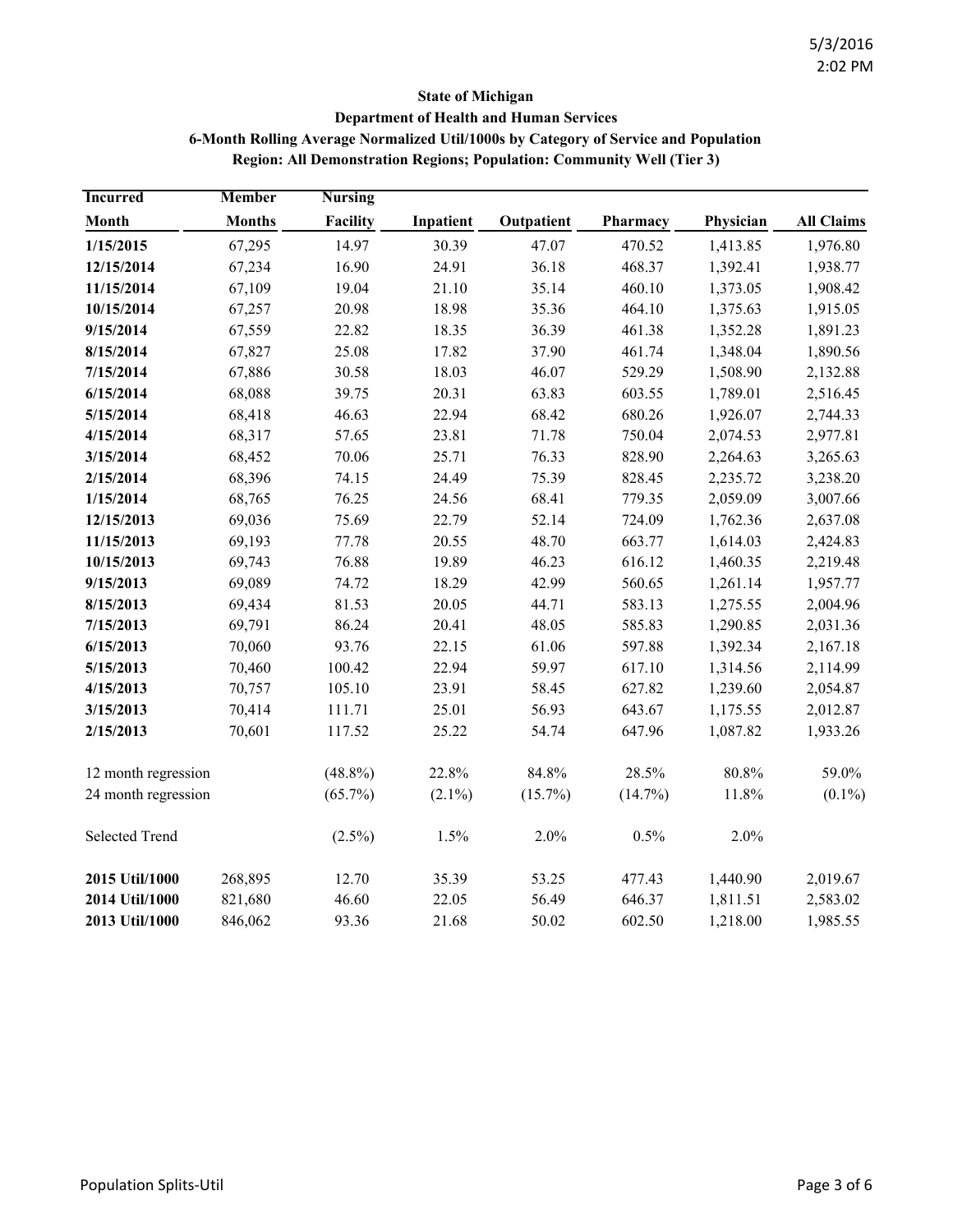## **State of Michigan Department of Health and Human Services 6-Month Rolling Average Normalized CPSs by Category of Service and Population Region: All Demonstration Regions; Population: Nursing Facility (Tier 1)**

| <b>Incurred</b>       | <b>Member</b> | <b>Nursing</b> |           |            |            |            |                   |
|-----------------------|---------------|----------------|-----------|------------|------------|------------|-------------------|
| Month                 | <b>Months</b> | Facility       | Inpatient | Outpatient | Pharmacy   | Physician  | <b>All Claims</b> |
| 1/15/2015             | 10,256        | \$165.88       | \$315.85  | \$1,828.29 | \$5.68     | \$23.75    | \$163.58          |
| 12/15/2014            | 10,356        | 165.02         | 362.96    | 1,897.03   | 5.64       | 21.82      | 162.47            |
| 11/15/2014            | 10,389        | 164.02         | 405.94    | 1,906.17   | 5.58       | 22.01      | 161.75            |
| 10/15/2014            | 10,502        | 163.05         | 452.46    | 1,934.39   | 5.85       | 22.11      | 161.03            |
| 9/15/2014             | 10,548        | 162.08         | 377.88    | 1,979.75   | 5.76       | 22.43      | 160.13            |
| 8/15/2014             | 10,647        | 162.22         | 405.60    | 2,021.83   | 5.88       | 23.04      | 160.53            |
| 7/15/2014             | 10,814        | 161.12         | 478.09    | 1,997.59   | 6.00       | 23.74      | 159.54            |
| 6/15/2014             | 10,783        | 160.78         | 500.86    | 1,959.33   | 6.38       | 26.22      | 158.81            |
| 5/15/2014             | 10,739        | 161.14         | 511.63    | 2,019.57   | 6.57       | 26.36      | 159.54            |
| 4/15/2014             | 10,772        | 161.34         | 540.30    | 2,015.17   | 6.61       | 26.75      | 159.95            |
| 3/15/2014             | 10,755        | 161.55         | 521.68    | 2,031.17   | 6.57       | 26.79      | 160.39            |
| 2/15/2014             | 10,719        | 161.17         | 397.17    | 2,019.31   | 6.59       | 27.12      | 160.24            |
| 1/15/2014             | 10,748        | 161.50         | 329.54    | 2,028.51   | 6.76       | 27.60      | 160.91            |
| 12/15/2013            | 10,793        | 161.45         | 297.09    | 2,078.96   | 6.80       | 27.43      | 161.79            |
| 11/15/2013            | 10,649        | 160.81         | 272.25    | 2,029.65   | 7.06       | 29.03      | 161.36            |
| 10/15/2013            | 10,823        | 160.12         | 255.43    | 2,032.79   | 7.34       | 30.24      | 161.04            |
| 9/15/2013             | 10,662        | 159.10         | 241.68    | 1,968.51   | 8.05       | 32.38      | 160.47            |
| 8/15/2013             | 10,618        | 159.23         | 240.53    | 1,994.19   | 8.60       | 33.21      | 160.72            |
| 7/15/2013             | 10,715        | 158.77         | 239.12    | 1,973.54   | 9.05       | 33.52      | 160.24            |
| 6/15/2013             | 10,601        | 158.75         | 237.51    | 1,907.38   | 9.46       | 32.99      | 159.72            |
| 5/15/2013             | 10,704        | 159.02         | 236.02    | 1,963.03   | 8.97       | 33.72      | 160.70            |
| 4/15/2013             | 10,682        | 158.83         | 224.80    | 1,982.53   | 8.64       | 34.98      | 161.18            |
| 3/15/2013             | 10,696        | 159.03         | 216.77    | 2,011.99   | 7.98       | 37.09      | 162.10            |
| 2/15/2013             | 10,761        | 158.00         | 218.54    | 2,000.16   | 7.53       | 40.00      | 161.86            |
| 12 month regression   |               | 1.7%           | 189.9%    | 0.7%       | $(29.8\%)$ | $(25.2\%)$ | $(1.0\%)$         |
| 24 month regression   |               | 2.0%           | 51.6%     | $(1.9\%)$  | $(22.9\%)$ | (25.7%)    | 0.1%              |
| <b>Selected Trend</b> |               | 1.0%           | 2.0%      | 0.5%       | $(1.0\%)$  | $(0.5\%)$  |                   |
| <b>2015 CPS</b>       | 41,503        | \$167.61       | \$416.88  | \$1,802.11 | \$5.77     | \$25.12    | \$165.51          |
| <b>2014 CPS</b>       | 128,790       | \$161.80       | \$457.59  | \$2,007.32 | \$6.14     | \$24.38    | \$160.69          |
| <b>2013 CPS</b>       | 128,967       | \$159.04       | \$232.13  | \$1,999.16 | \$8.23     | \$37.92    | \$161.28          |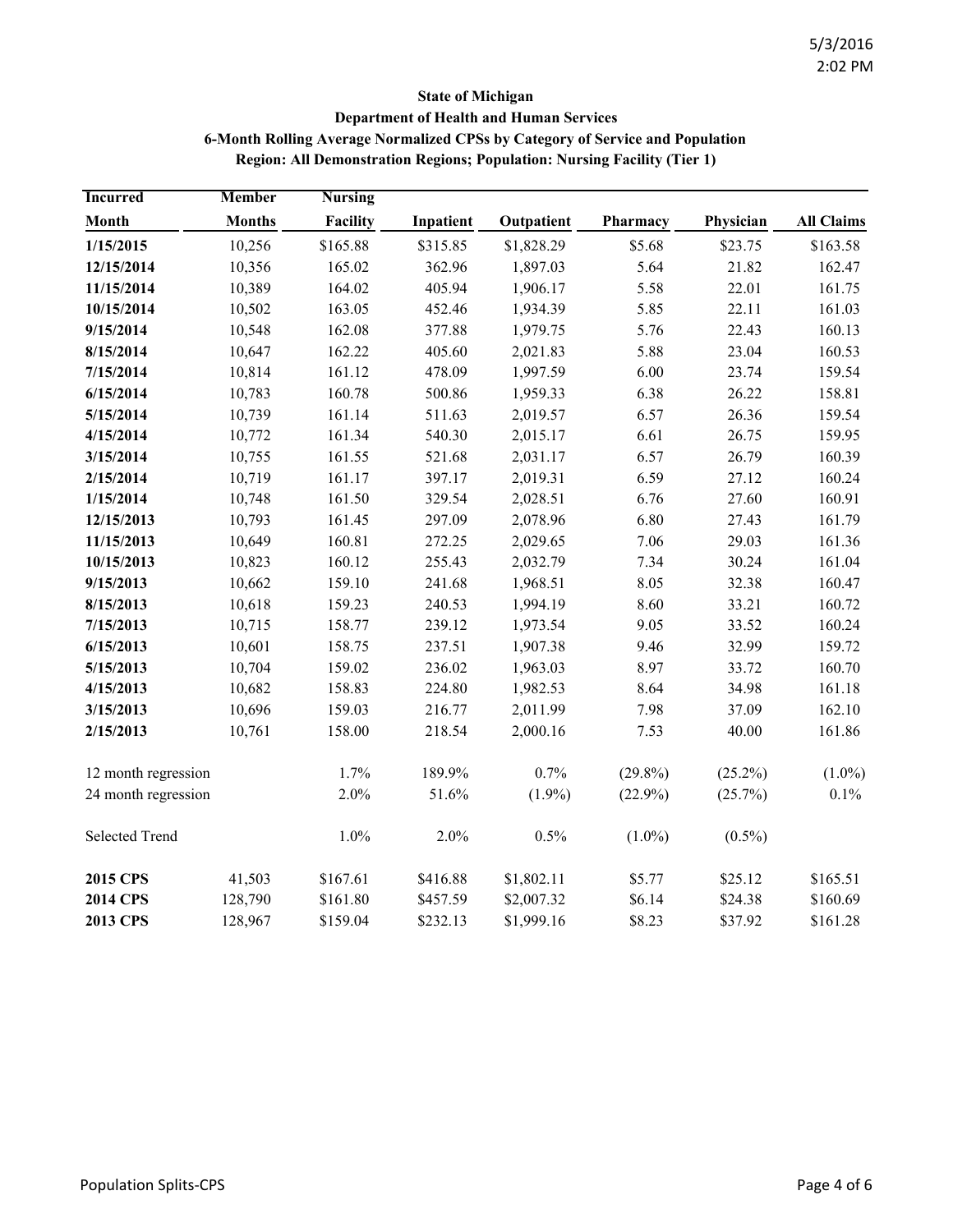## **State of Michigan Department of Health and Human Services 6-Month Rolling Average Normalized CPSs by Category of Service and Population Region: All Demonstration Regions; Population: NF Level of Care-Waiver (Tier 2)**

| <b>Incurred</b>       | <b>Member</b> | <b>Nursing</b>                    |            |               |            |           |                   |
|-----------------------|---------------|-----------------------------------|------------|---------------|------------|-----------|-------------------|
| Month                 | <b>Months</b> | Facility                          | Inpatient  | Outpatient    | Pharmacy   | Physician | <b>All Claims</b> |
| 1/15/2015             | 2,987         | \$215.47                          | \$231.04   | \$78.06       | \$6.65     | \$24.43   | \$29.03           |
| 12/15/2014            | 2,997         | 219.82                            | 210.33     | 82.95<br>7.23 |            | 23.23     | 28.03             |
| 11/15/2014            | 3,006         | 220.70                            | 224.27     | 79.88         | 7.75       | 23.04     | 28.18             |
| 10/15/2014            | 3,034         | 230.49                            | 250.13     | 80.86         | 7.09       | 22.93     | 27.83             |
| 9/15/2014             | 3,011         | 238.17                            | 217.86     | 81.69         | 7.70       | 22.86     | 27.87             |
| 8/15/2014             | 2,989         | 227.80                            | 135.04     | 88.56         | 7.69       | 23.11     | 27.70             |
| 7/15/2014             | 2,955         | 224.63                            | 209.81     | 81.66         | 7.43       | 23.70     | 28.10             |
| 6/15/2014             | 2,916         | 69.03<br>7.03<br>209.84<br>181.77 |            | 25.36         | 28.81      |           |                   |
| 5/15/2014             | 2,878         | 203.50                            | 196.19     | 72.61         | 6.73       | 25.32     | 28.97             |
| 4/15/2014             | 2,854         | 193.54                            | 201.97     | 77.38         | 6.64       | 25.38     | 28.84             |
| 3/15/2014             | 2,821         | 195.87                            | 195.99     | 72.40         | 6.59       | 25.26     | 28.43             |
| 2/15/2014             | 2,798         | 205.66                            | 213.24     | 66.87         | 6.68       | 25.15     | 28.16             |
| 1/15/2014             | 2,802         | 195.11                            | 146.68     | 69.35         | 7.21       | 24.93     | 27.68             |
| 12/15/2013            | 2,807         | 191.09                            | 168.36     | 77.46         | 7.82       | 23.58     | 26.69             |
| 11/15/2013            | 2,812         | 188.13                            | 191.56     | 78.03         | 8.81       | 23.30     | 26.32             |
| 10/15/2013            | 2,839         | 183.59                            | 206.92     | 68.23         | 10.39      | 23.09     | 26.67             |
| 9/15/2013             | 2,945         | 176.17                            | 247.50     | 60.92         | 10.99      | 22.98     | 26.84             |
| 8/15/2013             | 2,927         | 175.74                            | 253.65     | 65.34         | 12.02      | 23.09     | 27.54             |
| 7/15/2013             | 2,866         | 188.87                            | 273.61     | 64.92         | 13.18      | 23.02     | 27.79             |
| 6/15/2013             | 2,814         | 187.16                            | 261.39     | 61.32         | 14.08      | 23.87     | 29.03             |
| 5/15/2013             | 2,801         | 189.77                            | 302.22     | 56.31         | 13.21      | 24.28     | 29.36             |
| 4/15/2013             | 2,747         | 185.16                            | 314.07     | 55.54         | 12.30      | 24.55     | 29.17             |
| 3/15/2013             | 2,707         | 182.39                            | 347.12     | 58.29         | 12.14      | 24.77     | 29.93             |
| 2/15/2013             | 2,670         | 175.81                            | 382.23     | 58.74         | 10.97      | 25.02     | 29.94             |
| 12 month regression   |               | 17.0%                             | $(29.5\%)$ | 13.5%         | $(54.7\%)$ | 15.0%     | 8.4%              |
| 24 month regression   |               | 14.9%                             | $(22.1\%)$ | 22.6%         | $(31.4\%)$ | $(1.1\%)$ | $(1.1\%)$         |
| <b>Selected Trend</b> |               | 0.5%                              | $(0.5\%)$  | 1.0%          | $(1.0\%)$  | 1.5%      |                   |
| <b>2015 CPS</b>       | 12,024        | \$218.50                          | \$242.26   | \$88.63       | \$5.94     | \$25.24   | \$29.27           |
| <b>2014 CPS</b>       | 34,482        | \$225.27                          | \$218.00   | \$79.78       | \$7.22     | \$23.93   | \$28.06           |
| <b>2013 CPS</b>       | 33,144        | \$183.89                          | \$289.11   | \$60.48       | \$11.68    | \$23.78   | \$28.39           |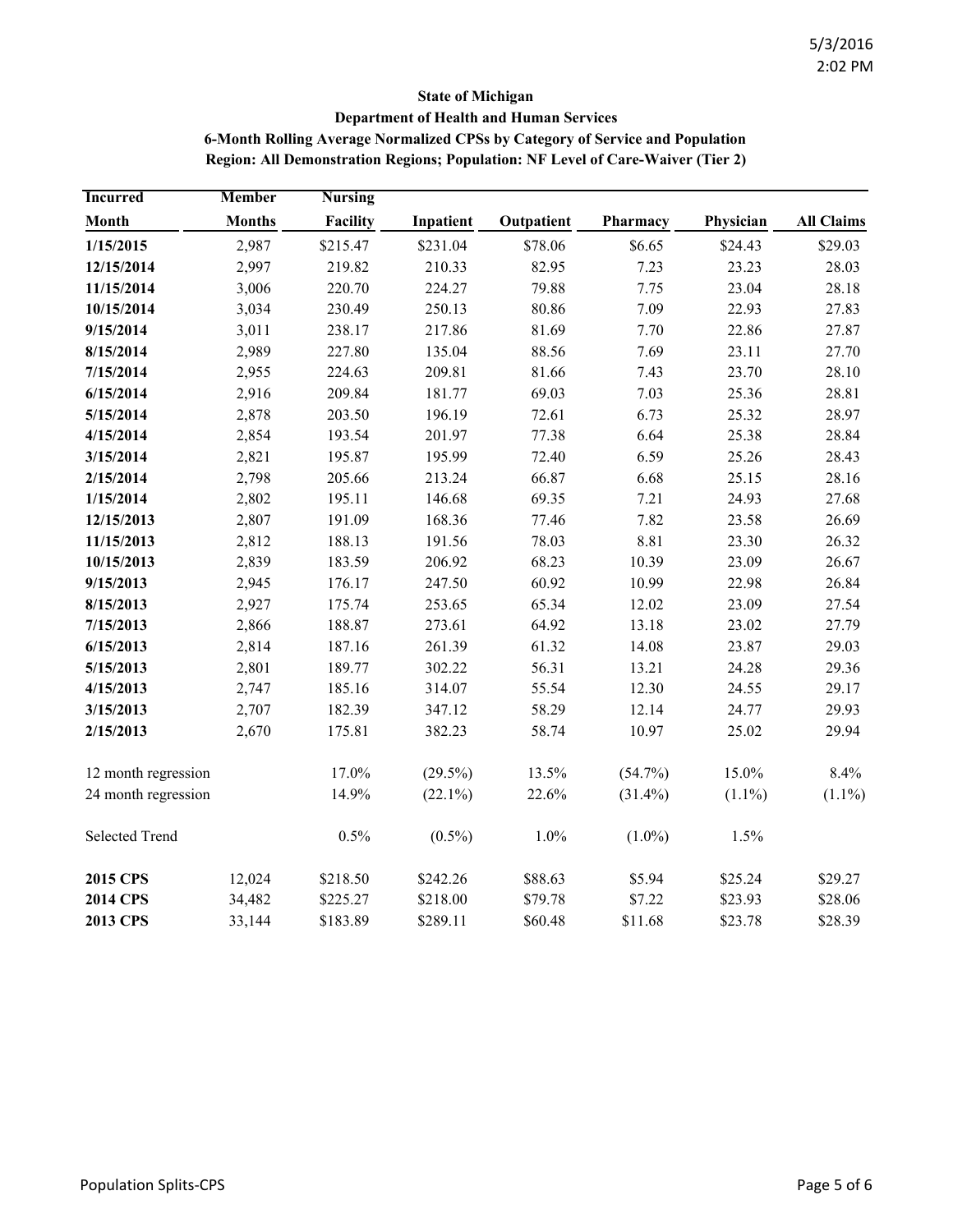## **State of Michigan Department of Health and Human Services 6-Month Rolling Average Normalized CPSs by Category of Service and Population Region: All Demonstration Regions; Population: Community Well (Tier 3)**

| <b>Incurred</b>     | <b>Member</b> | <b>Nursing</b>                    |            |            |            |           |                   |
|---------------------|---------------|-----------------------------------|------------|------------|------------|-----------|-------------------|
| Month               | <b>Months</b> | Facility                          | Inpatient  | Outpatient | Pharmacy   | Physician | <b>All Claims</b> |
| 1/15/2015           | 67,295        | \$168.37                          | \$229.76   | \$76.43    | \$6.03     | \$20.27   | \$22.56           |
| 12/15/2014          | 67,234        | 164.92                            | 274.95     | 83.41      | 6.18       | 18.48     | 21.29             |
| 11/15/2014          | 67,109        | 165.38                            | 307.73     | 84.50      | 6.31       | 18.60     | 21.51             |
| 10/15/2014          | 67,257        | 162.83                            | 325.44     | 87.46      | 6.53       | 18.81     | 21.71             |
| 9/15/2014           | 67,559        | 162.56                            | 339.77     | 87.21      | 6.73       | 19.08     | 22.22             |
| 8/15/2014           | 67,827        | 165.61                            | 362.86     | 85.95      | 6.77       | 19.46     | 22.87             |
| 7/15/2014           | 67,886        | 166.22                            | 370.59     | 79.34      | 6.77       | 20.47     | 23.39             |
| 6/15/2014           | 68,088        | 166.43<br>348.91<br>69.64<br>6.67 |            | 22.72      | 24.97      |           |                   |
| 5/15/2014           | 68,418        | 167.15                            | 354.25     | 70.82      | 6.68       | 22.49     | 25.01             |
| 4/15/2014           | 68,317        | 168.26                            | 367.53     | 73.00      | 6.65       | 22.18     | 25.08             |
| 3/15/2014           | 68,452        | 170.21                            | 386.17     | 73.66      | 6.72       | 21.86     | 25.28             |
| 2/15/2014           | 68,396        | 170.31                            | 386.97     | 72.94      | 7.01       | 21.63     | 25.25             |
| 1/15/2014           | 68,765        | 170.99                            | 379.76     | 74.94      | 8.29       | 21.13     | 25.75             |
| 12/15/2013          | 69,036        | 171.99                            | 393.90     | 84.16      | 10.02      | 19.03     | 25.47             |
| 11/15/2013          | 69,193        | 171.61                            | 398.99     | 82.02      | 11.91      | 18.84     | 26.34             |
| 10/15/2013          | 69,743        | 171.20                            | 409.27     | 76.76      | 14.19      | 18.82     | 27.51             |
| 9/15/2013           | 69,089        | 169.78                            | 393.83     | 73.76      | 17.10      | 18.81     | 28.79             |
| 8/15/2013           | 69,434        | 168.00                            | 383.70     | 73.76      | 18.54      | 19.33     | 30.00             |
| 7/15/2013           | 69,791        | 167.28                            | 386.11     | 70.40      | 18.97      | 19.81     | 30.70             |
| 6/15/2013           | 70,060        | 165.79                            | 419.88     | 62.12      | 19.44      | 21.28     | 32.25             |
| 5/15/2013           | 70,460        | 165.44                            | 437.50     | 63.59      | 17.72      | 21.71     | 33.07             |
| 4/15/2013           | 70,757        | 165.50                            | 417.57     | 64.94      | 15.91      | 22.03     | 33.32             |
| 3/15/2013           | 70,414        | 165.18                            | 406.34     | 66.47      | 13.96      | 22.31     | 33.59             |
| 2/15/2013           | 70,601        | 165.15                            | 415.33     | 67.57      | 12.08      | 22.27     | 33.95             |
| 12 month regression |               | $(0.9\%)$                         | $(10.8\%)$ | $(5.0\%)$  | $(74.8\%)$ | 24.9%     | $(20.3\%)$        |
| 24 month regression |               | $(0.5\%)$                         | (18.7%)    | 13.6%      | $(48.2\%)$ | $(4.5\%)$ | $(22.5\%)$        |
| Selected Trend      |               | $(1.0\%)$                         | $(0.5\%)$  | 0.5%       | $(0.5\%)$  | 2.5%      |                   |
| <b>2015 CPS</b>     | 268,895       | \$175.18                          | \$212.09   | \$76.39    | \$5.86     | \$21.10   | \$23.06           |
| <b>2014 CPS</b>     | 821,680       | \$165.94                          | \$368.50   | \$82.61    | \$6.71     | \$20.29   | \$24.24           |
| <b>2013 CPS</b>     | 846,062       | \$167.53                          | \$398.39   | \$73.74    | \$15.53    | \$20.29   | \$31.24           |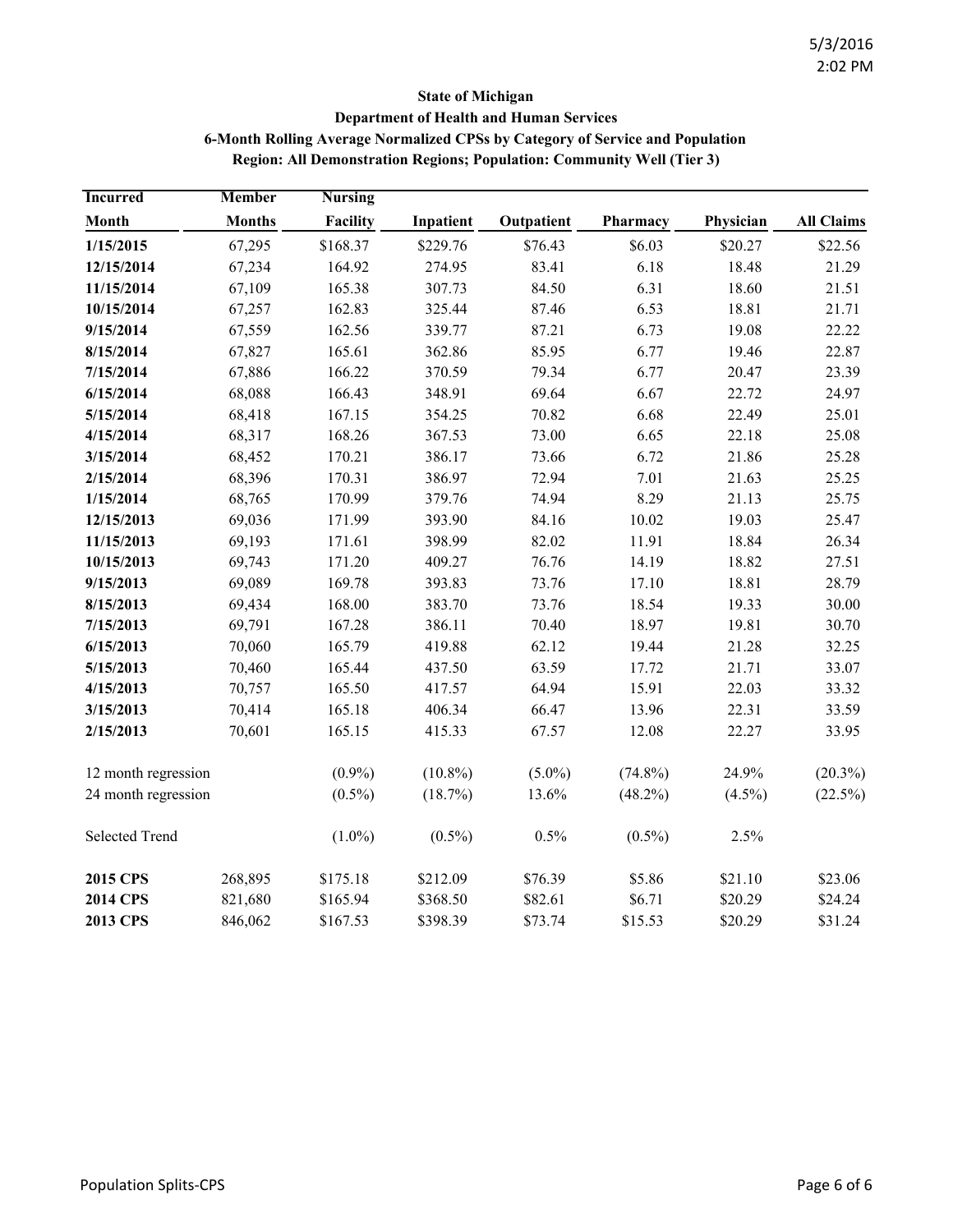# **APPENDIX 7: SELECTION FACTOR ANALYSIS**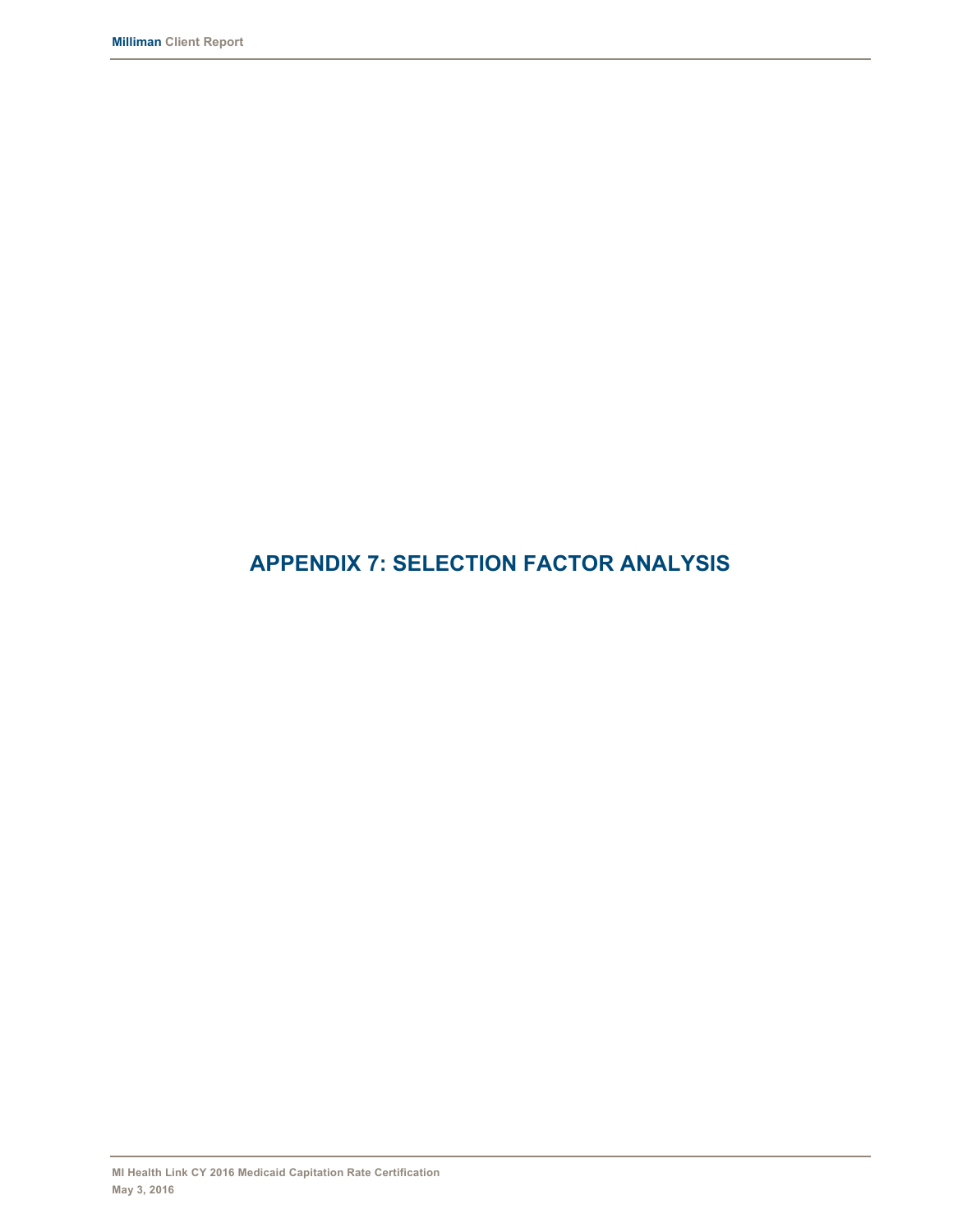#### **State of Michigan Department of Health and Human Services** MI Health Link - Selection Factor Analysis Paid through February 2015

**Region** All **Population** Community Well - Tier 3 **Subtier** All **Age** Under 65

**Total Member Months 472,592 189,879** 

|                            |                                  |                                      | Composite                    |                                           |                                   |             |                                      | <b>Enrolled</b>              |                                           |                                   |             |  |
|----------------------------|----------------------------------|--------------------------------------|------------------------------|-------------------------------------------|-----------------------------------|-------------|--------------------------------------|------------------------------|-------------------------------------------|-----------------------------------|-------------|--|
|                            |                                  |                                      |                              |                                           |                                   |             | <b>Fiscal Year 2014</b>              |                              |                                           |                                   |             |  |
|                            |                                  | Annual<br><b>Admits</b><br>Per 1,000 | Average<br>Length<br>of Stay | Annual<br><b>Utilization</b><br>Per 1,000 | <b>Cost Per</b><br><b>Service</b> | <b>PMPM</b> | Annual<br><b>Admits</b><br>Per 1,000 | Average<br>Length<br>of Stay | Annual<br><b>Utilization</b><br>Per 1,000 | <b>Cost Per</b><br><b>Service</b> | <b>PMPM</b> |  |
| <b>Type of Service</b>     |                                  |                                      |                              |                                           |                                   |             |                                      |                              |                                           |                                   |             |  |
| <b>Nursing Facility</b>    |                                  |                                      |                              |                                           |                                   |             |                                      |                              |                                           |                                   |             |  |
|                            | <b>Nursing Facility</b>          | 5.7                                  | 22.6                         | 129.7                                     | \$163.95                          | \$1.77      | 3.3                                  | 22.3                         | 73.3                                      | \$164.61                          | \$1.00      |  |
| <b>Inpatient Hospital</b>  |                                  |                                      |                              |                                           |                                   |             |                                      |                              |                                           |                                   |             |  |
|                            | General<br>Psychiatric           | 22.6                                 | 7.6                          | 172.1                                     | \$353.05                          | \$5.06      | 56.3                                 | 1.7                          | 94.1                                      | \$350.47                          | \$2.75      |  |
| Subtotal                   |                                  | 22.6                                 | 7.6                          | 172.1                                     | \$353.05                          | \$5.06      | 56.3                                 | 1.7                          | 94.1                                      | \$350.47                          | \$2.75      |  |
| <b>Outpatient Hospital</b> |                                  |                                      |                              |                                           |                                   |             |                                      |                              |                                           |                                   |             |  |
|                            | General                          |                                      |                              | 567.4                                     | \$72.41                           | \$3.42      |                                      |                              | 536.9                                     | \$70.77                           | \$3.17      |  |
|                            | Hospice                          |                                      |                              | 0.1                                       | 3,918.30                          | 0.02        |                                      |                              | $\overline{\phantom{a}}$                  | $\overline{\phantom{a}}$          | $\sim$      |  |
| Subtotal                   |                                  |                                      |                              | 567.5                                     | \$72.93                           | \$3.45      |                                      |                              | 536.9                                     | \$70.77                           | \$3.17      |  |
| <b>Prescription Drugs</b>  |                                  |                                      |                              | 4,870.7                                   | \$8.70                            | \$3.53      |                                      |                              | 4,258.0                                   | \$7.18                            | \$2.55      |  |
| <b>Other Ancillaries</b>   |                                  |                                      |                              |                                           |                                   |             |                                      |                              |                                           |                                   |             |  |
|                            | Transportation                   |                                      |                              | 11.1                                      | 117.26                            | 0.11        |                                      |                              | 7.5                                       | \$94.97                           | \$0.06      |  |
|                            | DME/Prosthetics/Orthotics        |                                      |                              | 3,938.4                                   | 19.12                             | 6.27        |                                      |                              | 3,131.0                                   | 18.84                             | 4.92        |  |
|                            | <b>Waiver Services</b>           |                                      |                              | 293.0                                     | 7.29                              | 0.18        |                                      |                              | 230.6                                     | 6.97                              | 0.13        |  |
|                            | Other Ancillary                  |                                      |                              | 2,359.1                                   | 26.17                             | 5.14        |                                      |                              | 2,240.4                                   | 25.98                             | 4.85        |  |
|                            | Home Help                        |                                      |                              | 2,498.0                                   | 433.97                            | 90.34       |                                      |                              | 1,765.3                                   | 413.17                            | 60.78       |  |
| Subtotal                   |                                  |                                      |                              | 9,099.6                                   | \$134.57                          | \$102.04    |                                      |                              | 7,374.7                                   | \$115.10                          | \$70.74     |  |
| Physician                  |                                  |                                      |                              |                                           |                                   |             |                                      |                              |                                           |                                   |             |  |
|                            | Private Duty Nursing/Home Health |                                      |                              | 26.0                                      | \$159.26                          | \$0.35      |                                      |                              | 22.0                                      | \$156.17                          | \$0.29      |  |
|                            | Phys Visits Office/Consult       |                                      |                              | 2,949.4                                   | 22.16                             | 5.45        |                                      |                              | 2,592.3                                   | 22.98                             | 4.97        |  |
|                            | Phys Visit Other                 |                                      |                              | 2,053.0                                   | 22.67                             | 3.88        |                                      |                              | 1,394.3                                   | 22.77                             | 2.65        |  |
|                            | Surgery/Anesthesia               |                                      |                              | 14.2                                      | 26.53                             | 0.03        |                                      |                              | 11.1                                      | 23.34                             | 0.02        |  |
|                            | Lab/Pathology                    |                                      |                              | 1,281.8                                   | 7.95                              | 0.85        |                                      |                              | 1,088.5                                   | 7.77                              | 0.71        |  |
|                            | Surgery                          |                                      |                              | 573.2                                     | 13.30                             | 0.64        |                                      |                              | 468.6                                     | 13.78                             | 0.54        |  |
|                            | Vision/Hearing                   |                                      |                              | 144.2                                     | 28.91                             | 0.35        |                                      |                              | 145.0                                     | 29.75                             | 0.36        |  |
|                            | Therapeutic Inj.                 |                                      |                              | 1,052.0                                   | 26.26                             | 2.30        |                                      |                              | 856.5                                     | 27.40                             | 1.96        |  |
|                            | Other                            |                                      |                              | 1,005.9                                   | 12.23                             | 1.03        |                                      |                              | 854.8                                     | 13.43                             | 0.96        |  |
| Subtotal                   |                                  |                                      |                              | 9,099.8                                   | \$19.60                           | \$14.86     |                                      |                              | 7,432.9                                   | \$20.07                           | \$12.43     |  |
|                            | <b>Total Claims/Benefit Cost</b> |                                      |                              |                                           |                                   | \$130.72    |                                      |                              |                                           |                                   | \$92.64     |  |

Emerging Selection Adjustment 0.709

CY 2015 Selection Adjustment 0.812<br>lection Adjustment for CY 2016 0.760

Proposed Selection Adjustment for CY 2016